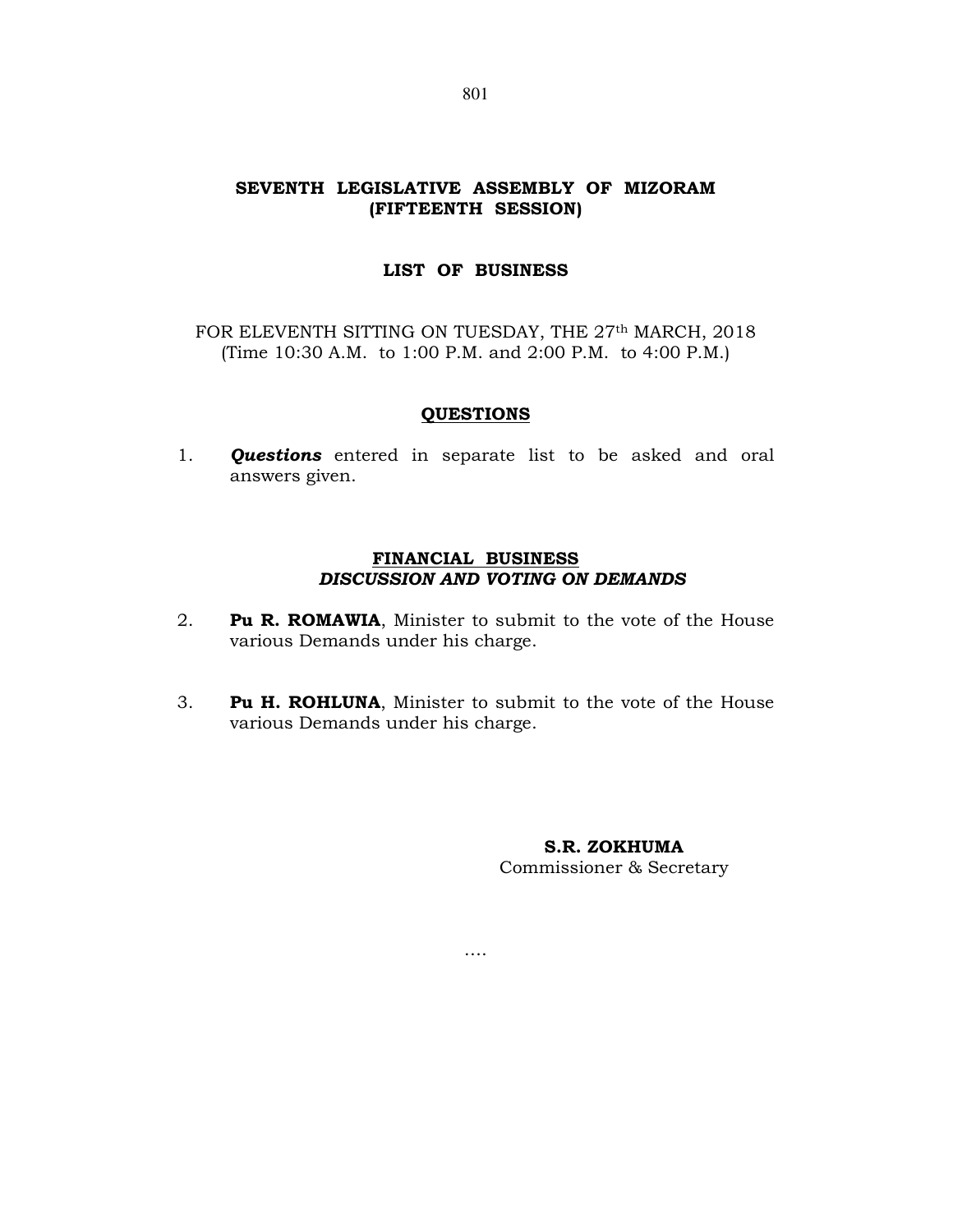**SPEAKER** : Riltamte tan i inphal a, tihretheihte i tihtlai bawk chuan, i eng chu thim zingah a eng chhuak ang a, i thim mupna chu chhun ang a ni tawh ang. Isaia 58:10.

Zawhna No. 149-na kan la ang a. Zawhna neitu MLA zahawm tak Pu T. T. Zothansanga i lo sawm ang. A awm lo maw? A awm loh chuan 150-na ah kan kal thei ta a. Zawhna neitu Pu Lalthanliana, MLA zahawm tak ilo sawm ang.

**PU LALTHANLIANA** : Pu Speaker, ka lawm e. Power & Electricity Department changtu Minister zahawm tak chhan atan a ka zawhna chu :-

- a) Ramhlun North thlanmuala Transformer CFS Type 500 KVA dt. 14.02.2016-a bun October 2017-a lak leh tak daih kha khawiah nge dah a nih?
- b) Lak a nih leh tak daihna chhan kha enge ni?

**SPEAKER** : Chhang turin P&E Minister zahawm tak Pu R.Lalzirliana sawm ila.

**PU R. LALZIRLIANA, MINISTER** : Pu Speaker, ka lawm e. Zawhna hi lak leh tak daih han tih hi a tuar na viau in ka hria a, a bialtupa hian. A dik khawp mai. A chhanna chu- Distribution Transformer Sub-Station, New Secretariat Complex, Khatla ah dah a ni. Pahnihna chhanna chu- A dahna tura hmun ruahmanah hian a leng tawk lova, dah sawn a ni tih a ni e.

**SPEAKER** : Zawhbelhna, a neitu Pu Lalthanliana

**PU LALTHANLIANA** : Pu Speaker, dahna turah hian a leng lova, keiman 'ka fund in ka lo ti zau dawn em ni' ka ti a. 'A ngailo, Department-in fund kan nei' an ti a. Chuvangin ka fund in ka siam lo chauh a ni a. A hma ami a vai pawh khan, ka fund atanga ka siam vek a ni. Chu chu chhuanlam tlingah kei chuan ka pawm lemlo a. Engpawh -nise tun ami saw a hlui a, kang pawp pawp mai a, a khu leh hluai thin a. Mipui an thlaphang a, an thlamuan theihna turin a thar tha deuh zawk tal laklet leh theih a nih dawn loh pawhin min pe thei em ?

**SPEAKER** : Zawhbelhna dang a awmlo a nih chuan Minister zahawm takin chhang sela.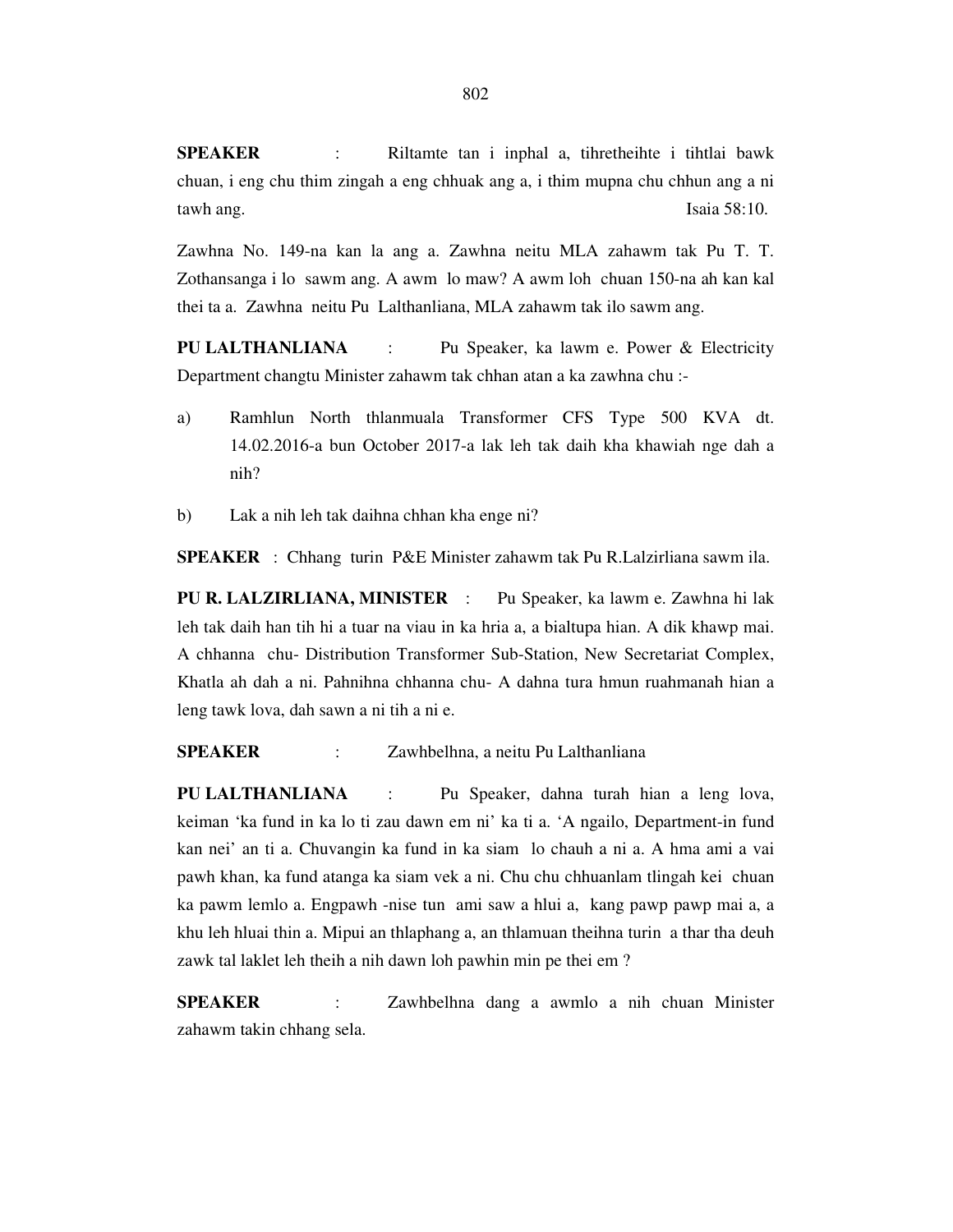**PU R. LALZIRLIANA, MINISTER** : Pu Speaker, 500 KVA Distribution Transformer CFS Type-in eng a pek chhuah theih zat chiah pe thei turin CFS Type dahna tur hmun ruahmanah hian CFS Type nilo 250 KVA Distribution Tranformer 2 dah a ni a. Helaia an lak leh tak daihnaah khan an va dah a ni ang. Chuvangin 500 KVA Distribution Transformer CFS Type dah sawn a nih avang hian helai area chawmtu Distribution Transformer Sub-station-in electric eng a pek theih zatah harsatna engmah an neih hriat a ni lova. 500 KVA Distribution Transformer CFS Type hi Aizawl khawpuiah hian hmun 5 ah bun a ni tawh a. Chung te chu P&E Department Complex Electric Veng, Aizawl; Rajiv Gandhi Stadium Mualpui Salem Veng, Aizawl; Zonuam Thlanmual Chanmari West New Secretariat Complex, Khatla tih te a ni a.

 Helaiah hian harsatna a awm a nih chuan kan lo enzui zel ang a. Amaherawhchu tuna a lan danah hi chuan, helaia an sawn leh tak daih pe chhuak thei ve chiah tur 2 kha va bun a nih avangin harsatna awm in Department chuan a hre lo a ni.

**PU LALTHANLIANA** : Pu Speaker, vawikhat chiah khawngaih in. Harsatna a awm Department in an hre lo nain, a harsatna chu 21 January khan a kang vak a. A hnu ah vawikhat a khu leh vak a, keipawh min rawn phone a. An mangang khawp mai a. E-in-C ka phone a, tichuan 'kan lo va en ang e' an ti a. Chhuanlam engemaw neuh neuh chu an nei maithei e. Chu chu a ni zawk lo em ni? A hlui an rawn dah a, a thalo kha, himlo mipui ti thlaphang theitu kha an dah vang ania. A thar tha, kang hluai hluai lo tur chi kha min dahsak thei em ka tihna mai a ni.

**SPEAKER** : Minister-in chhang leh se.

**PU R. LALZIRLIANA, MINISTER** : A tira dahna tur helai ami hi siam chu ni se chuan an la sawn daih lo ang a. A tira dahna tur atana an siam a nih loh avang leh a leng tawk lova an siam avang khan helai hi maintenance te a theih dawn lova. Chuvangin an la sawn mai a nia. Chuvangin khatiang anga harsatna a awm a nih chuan kan lo enzui ang e.

**SPEAKER** : An lo enpui dawn a nia, a lawmawm e. Zawhna No. 151-na, zawhna hiMLA zahawm tak Pu Lalruatkima leh Er. Lalrinawma hian an intawm a, pakhatin zawt mai se.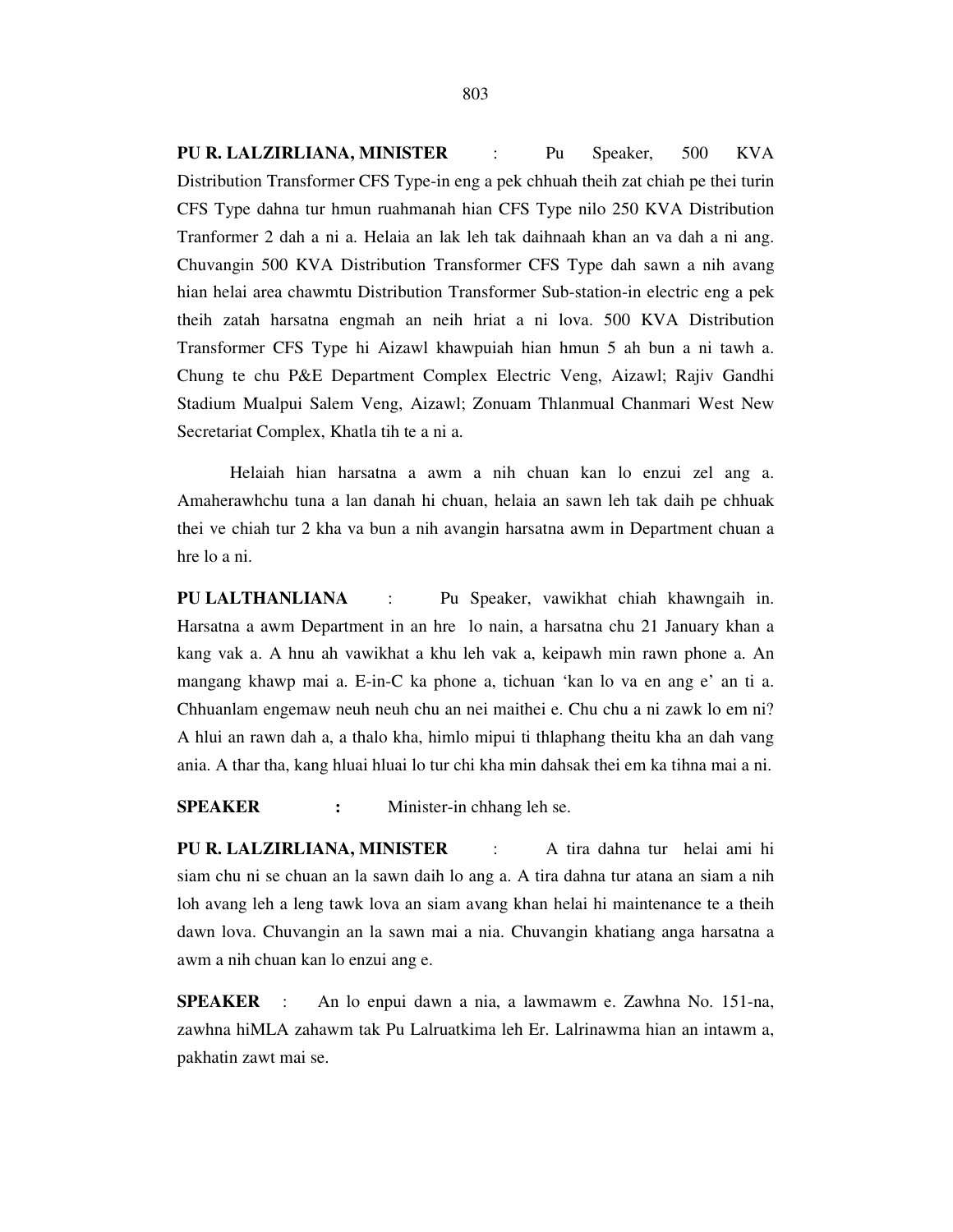**PU LALRUATKIMA** : Pu Speaker, ka lawm e. Sports & Youth Services Department changtu Minister zahawm tak chhan atan member zahawm tak Er. Lalrinawma nena kan zawhna intawm Starred Question No. 151 na :

- a) Sports Policy hi eng vanga nei lo reng nge kan nih?
- b) Tun dinhmunah Sports Policy nei turin hmalakna a awm em? Drafts Sports Policy hi engtikah nge sorkar pawmpuina dil a nih?
- c) Engtikah nge Sports Policy hi kan neih theih ang?

**SPEAKER** : Sports Minister zahawm tak Pu Zodintluanga chhang turin sawm ila.

**PU ZODINTLUANGA, MINISTER** : Pu Speaker, member zahawm tak Pu Lalruatkima leh Er. Lalrinawma Starred Question 151-na chhanna chu :

- a) Draft Sports Policy hi kan nei fel tawh. Amaherawhchu central sorkar, Ministry of Youth Affairs & Sports-in National Sports Policy nei tura ruahmanna a rawn siam tak avangin kalpui zel a ni ta rih lo.
- b) Sports Policy nei turin hmalakna a awm. Committee on Draft Mizoram State Sports Policy chuan ni 3.7.2009 khan meeting an nei a, he meeting-ah hian Draft Policy chu pawm a ni a. Amaherawhchu hemi hnuah hian Ministry of Youth Affairs & Sports-in National Sports Policy nei tura ruahmanna a rawn siam tak avangin sorkarah pawh pawmpuina dil a la ni lo a ni.
- c) A chunga chhanna ang hian National Sports Policy hi nghah mek a ni.

**SPEAKER** : Pu Lalruatkima, a felfai viau lo maw?

**PU LALRUATKIMA** : Pu Speaker, ka sawi duh chu, Sports Policy neih hlan hi kan nghakhlel khawp mai a. March 20, 2014 te, March 20, 2015 te, December ni 8, 2016 te khan Sports Policy chungchang hi Minister zahawm tak hi kan zawt tawh a. Chutah chuan Drafts Sports Policy hi sorkar-in a ngaihtuah mek a ni tih zelin kan inchhang a. Amaherawhchu tunah chuan National Sports Policy kha chhuanlam kan nei leh ta a. Khang angah khan National Sports Policy kan neih tur kha sorkar-in a la hre lo reng em ni? Sports Policy a hi a pawimawh a. Thalaite infiamna kawnga hma kan sawn zelna tura kawng min kawhhmuhtu a ni a. Tun dinhmunah phei chuan incentive cash award te kan han pe a, pawisa kan hmuh that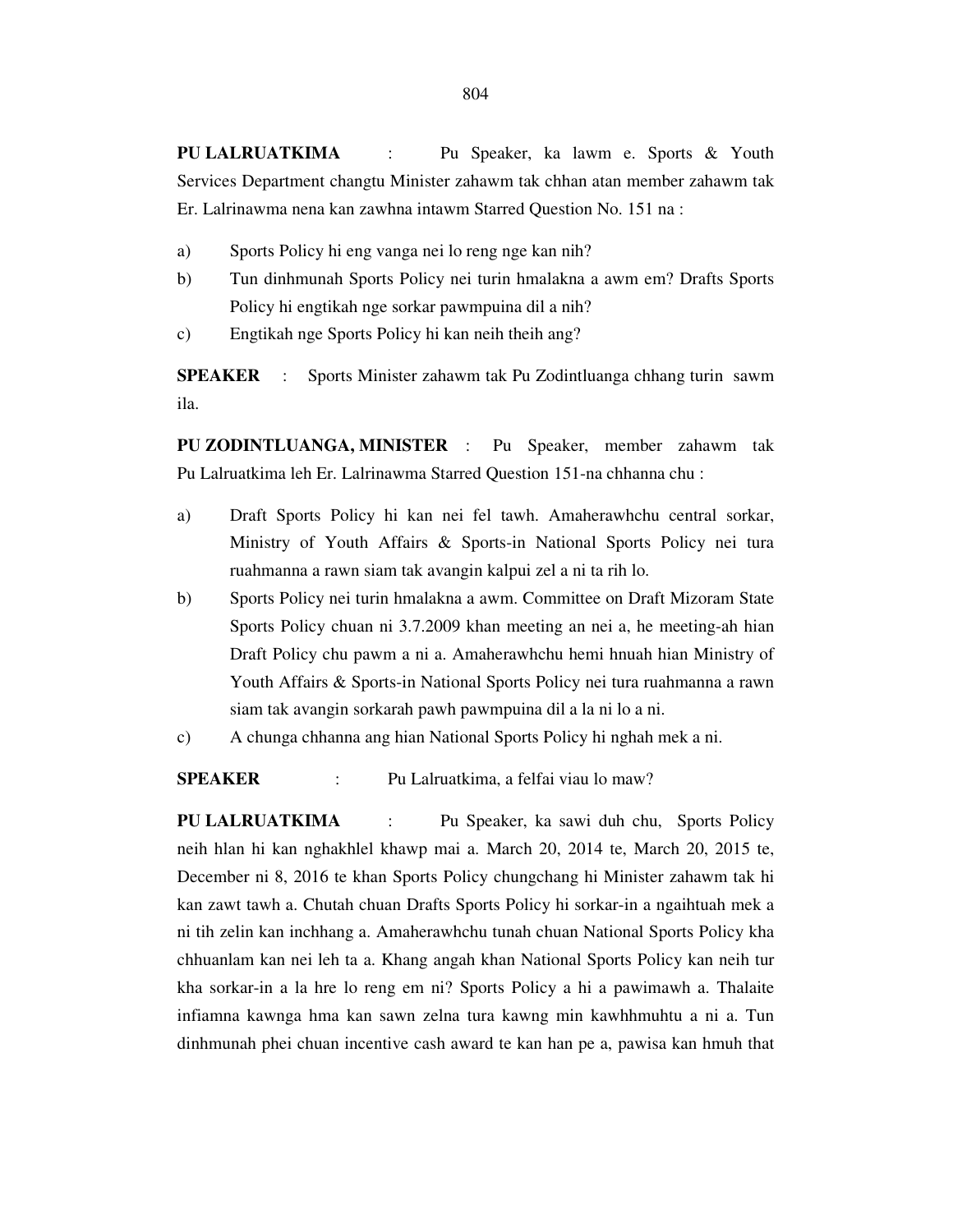loh avangin nau fa an lo nei hman tawh a. Incentive pawh kha a ni tawh lo a, khatiang te kha a veng thei ang tih ka beisei a.

 Chuvang chuan National Sports Policy nghah kher hi a tul em ni tih ka kan zawh belhna a ni.

**SPEAKER** : Dr. Ngurdingliana, MLA zahawm tak.

**Dr. NGURDINGLIANA** : Pu Speaker, ka lawm e. Ka zawh duh chu kan Minister kaltlangin Pu Speaker.

**Dr. H. NGURDINGLIANA** : Pu Speaker, hei leh chen infiamna lamah hmsawnna kan nei a. Minister-in term tinah, session tinah a rawn chhang tawh a. Sports policy, national policy duan angin neih hun lo nghah hret tur a tih rualin heti khawpin hma kan sawn laiah member zahawm tak Aizawl West II bialtu hian a vei fal viau hi a lawmawm a, amah pawh infiammi a ni. Minister hlawhtlinna zawng zawng te kan hre tlang vek a.

 Tin, Pu Speaker, vawiina zawhna intawm member zahawm tak Tuikum bialtu Pu Er. Lalrinawma pawh hian zirna lamah zirtirtu transfer Rules And Regulation tih hi a ngaipawimawh em em a. Tin, Aizawl West II bialtu Pu Lalruatkima pawh hian Sports Policy hi a ngai pawimawh em em mai a. Session tinah hian an rawn sawi a ni. Heng hi nakinah a tha viau a nih chuan House hi min hrilh tlang law law se, eng emaw forum-a hmun hrang hranga sawi loin. Thil tha lama hmasawn duh tlang vek kan ni tih kha rawn zawt pahin ka rawn sawi a ni e. Ka lawm e.

**SPEAKER :** Zawhbelhna dang a awm em? A awm loh chuan Minister sawm ila.

**PU ZODINTLUANGA,MINISTER :** Pu Speaker, i thahnemngaihnaah lawm thu ka sawi e. Sports policy hi session apiangin an rawn zawt a, an zawh dan te, kan chhan dante kha question a zirin sorkarah draft sport policy hi chu kan dah a, kan ngaihtuah mek a ni tih kha a ni mai a. Kan sawi thin ang khan Pathian leh mipui zarah kum 2008-a sorkar-na kan neih atang khan sports policy hi neih a ngai a ni tiin kan hotuten min nawr a. A draft awm sa te kan en a, Committe te pawh din a ni a. Sports policy kan pawm tawh hnu khan, Committee-in sorkara pawmpuina dil tura hma kan lak mek laiin Ministry of Youth Affairs & Sports atangin lehkha a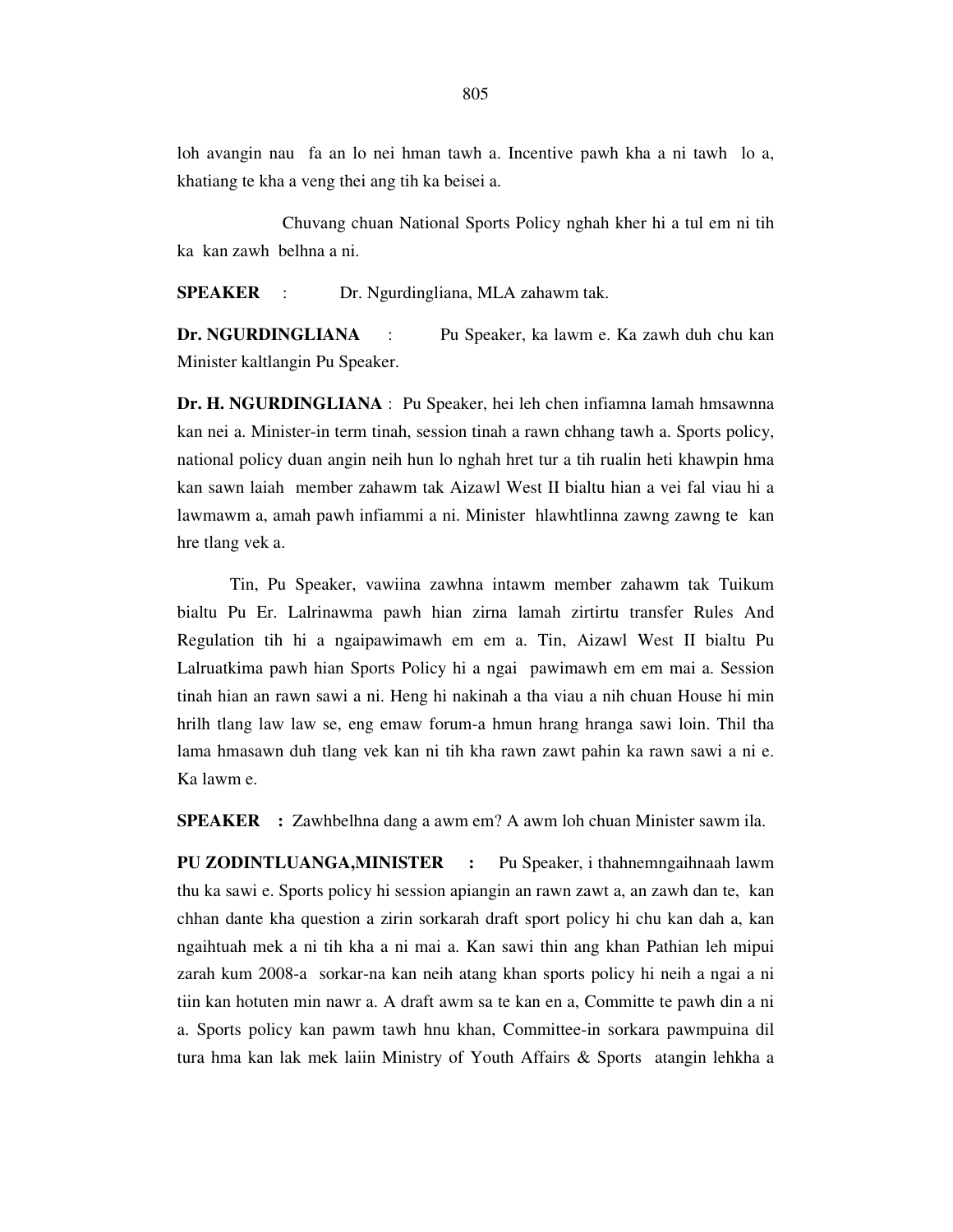rawn kal a. National Sports Policy hi neih tur a ni a, chutah chuan kan ngaihdan te, state atanga suggestion kan neih ang te kan thawn thla a. Zawhna dang te leh correspondent hrang hrang te an kal a, state tinin mahni state a tan leh National Sports Policy tana thaa kan hriat ang te kha kan zuk thlen ve a.

 Sports Policy hi national-in an nei dawn a nih chuan state-in kan lo neih hi tun dinhmunah chuan a fuh ber ang em tih kan ngaihtuah a ni. A chhan chu National Sports Policy a awm khan tha tur leh India ram pum huap tur policy a nih dawn avangin kha sport policy kha kan thlak mai a ni tih member te ka rawn hriattir duh a.

 Tin, incentive cash award kha Pu Speaker, kan sorkar veleh khan kum thum, kum li lo pek tawh loh te kha Chief Minister leh Finance Minister te zarah clear sak an ni a. Tunah hian up to date thei ang berin incentive cash award hi pek a ni a. Tun sorkarah hi chuan incentive cash award an dawn leh dawn inkara nau piang chu an awm tawh lo turah kan ngai a. Tin, Pu Speaker, zawhna te pawh a rawn awm thin a, incentive cash award-ah hian pawisa in va dah tlem ve tun budget-ah hian tih zawhna te leh chanchinbu-ah te pawh mi tam takin an rawn ziak ve a. Pu Speaker, he incentive cash award hi token maia dah a ni a. A chhan chu tum kum financial year chhung hian kan thalai infiammi ten engzat nge medal an rawn hawn dawna, engzat nge sum sen tur hi a hriat lawk theih loh a ni. Chuvang chuan kum tawpah kan khai khawm a, a dil hun kan hawng a. Chutah chuan a lo indaihlo a nih chuan Finance atangin harsa lo takin kan Finance Minister ten incentive cash award hi min rawn release leh mai a. Chung avang chuan tun kan budget-a heti zat chauh an dah tih hi chu Pu Speaker, a token maia ka dah tih kha kan rawn chhang nghal a ni e. Ka lawm e.

**SPEAKER :** Awle, zawhna 152 naah kan kal thei ta a, Zawhna neitu MLA zahawm tak Pu R.L Pianmawia zawhna zawt turin i lo sawm ang.

**PU R.L PIANMAWIA** : Pu Speaker ka lawm e. Starred Question no. 152-na, Health & Family Welfare Department changtu Minister zahawm tak min chhan atan :

a) Darlawn PHC building thar tur sak tumna a awm em?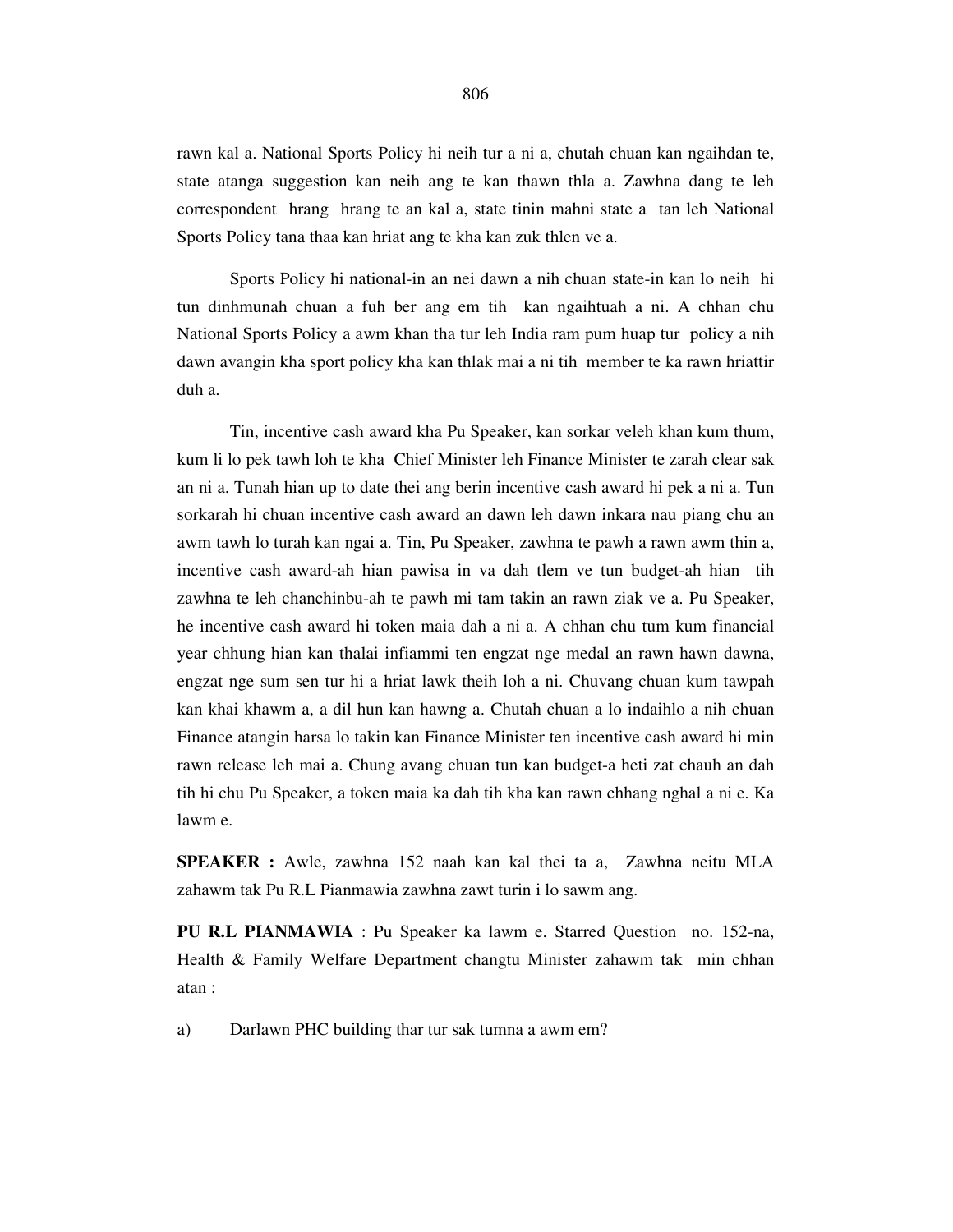- b) Thawktu indaihlohna, e.g. Doctor, Health Worker leh Goup 'D' sut kian tumna a awm em?
- c) Darlawn PHC-a Medical Officer motor tur engtikah nge pek a nih ang?

**SPEAKER :** Health & Family Welfare Minister zahawm tak Pu Lal Thanzara chhang turin i lo sawm ang.

**PU LAL THANZARA, MINISTER** : Pu Speaker, member zahawm tak Pu R.L Pianmawia zawhna chhanna chu :

- a) Darlawn PHC building hi sak tura hmalak mek a ni a, sakna tur hian NABARD hnuaiah proposal submit a ni.
- b) Tun dinhmunah chuan Doctor leh Group 'D' thawktu indaih lohna hi sorkar lama pawisa indaihlohna avangin sut kian hleih theih a ni rih lo va. NHM hnuaiah erawh chuan Ministry of Health & Family Welfare, Govt of India-in approval min pek ang zelin Doctor-te hi NHM, Mizoram hnuaiah lak mek a ni e.
- c) Darlawn Medical Officer hman tur motor hi tun dinhmunah chuan department-in motor indaihlohna avangin pek mai tur a nei lo. Remchang a awm velah pek tum a ni e. Hei hi tunah central atangin phalna kan hmuh avangin motor engemaw zat kan lei dawn a tun hnaiah. Hengah te pawh hian anni hi pek ve tum an ni dawn a ni.

**SPEAKER** : Zawh belhna, zawhna neituin zawt hmasa se.

**PU R.L PIANMAWIA** : Pu Speaker, ka zawh belhna chu, Health Worker hi lak belh mai theih a nih loh pawhin tuna awmsa hmun then thenah hian awm thuah te hi a awm ve deuh tho mai a. Session hmasa lama ka zawh pawh khan hmun khata awm zat kha tam deuh deuhte pawh a awm ve a ni. Chuvangin, tuna kan neih lohna Clinic Center- Lungsum, Damdiai, North Khawdungsei, Upper Sakawrdai-ahte hian tuna a awmsa atang hian siam rema min dah sak mai dan kawng a dap theih ang em tih leh Ratu damdawi inah hian vawi khat kha NHM atangin Doctor kan nei tawh a. Amaherawh chu Durtlangah min insawn san a, a hnuah kan la nei leh thei lo a. Kan Minister pawh hian namenlovin chumi ami tur chu remchang min dap pui thin a. AYUSH Doctor te pawh hi a theih hram chuan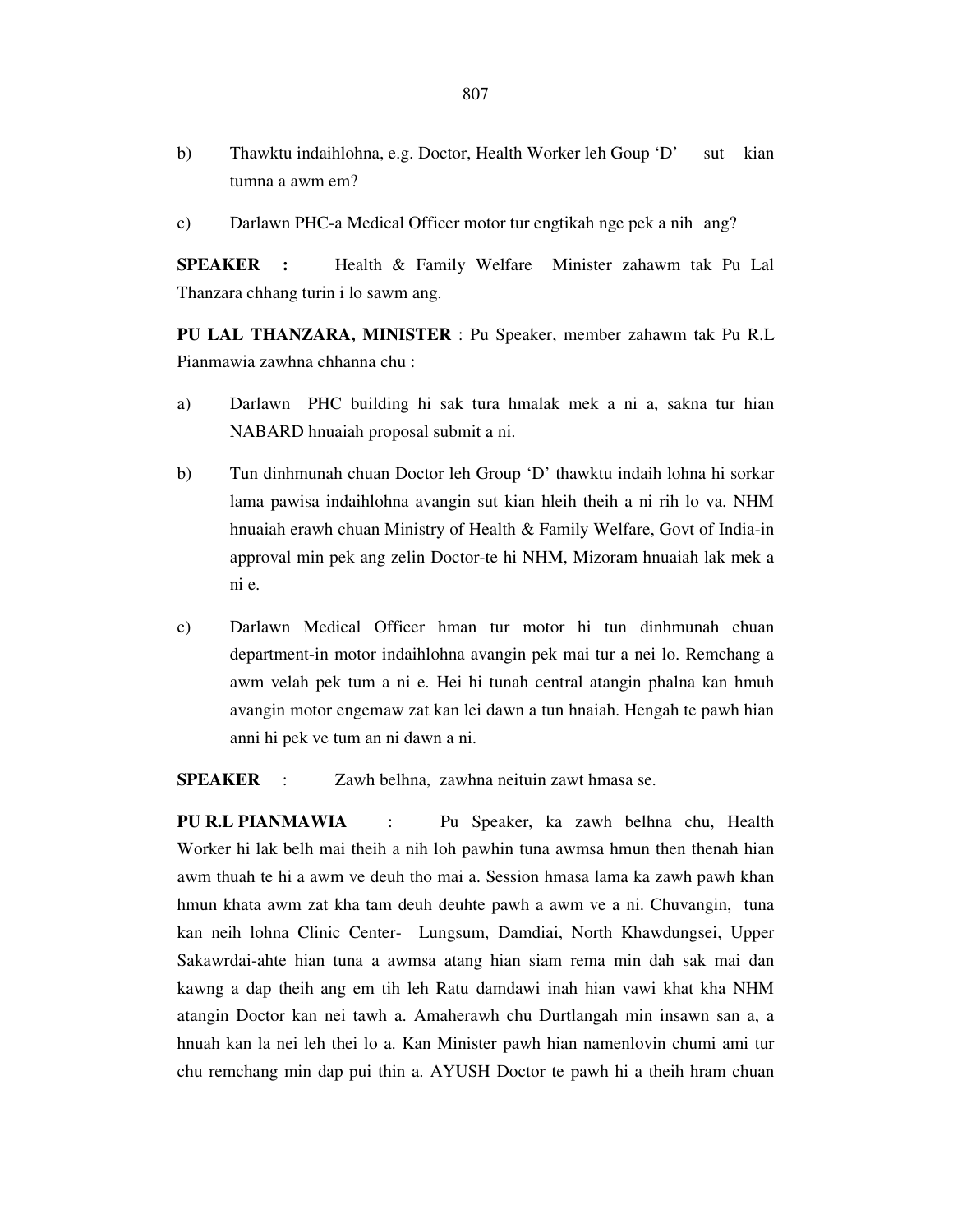min dah sak turin ka ngen a. Ani pawhin theihtawpa min tih pui chung hian vawiin thlenga kan la hlawhtlin loh chungchangah hian kan Minister chungah ni lo hian lawm vak lohna ka nei a. Chu chu Department lama thawktu officer pakhat hian min dang tlat mai a. Chuvang chuan hetianga harsatna kan tawh loh nan AYUSH Doctor tal hi dah dan a rang thei ang berin min ngaihtuah thei ang em tih ka zawh belh e.

**SPEAKER** : Pu K.Lalrinthanga'n zawt hmasa sela.

**PU K.LALRINTHANGA** : Pu Speaker, Bilkhawthlir PHC-ah khuan kum hlui August thla velah khan Doctor kan neih lai kha hna dang a hmuh avangin a in sawn ta a. Chuta tang chuan Doctor kan nei hlei thei ta lo va, Tunah hian Kolasib atangin Doctor 1 kar khatah ni khat kal turin order an chhuah a, Health Departmentin programme hrang hrang an nei a, chungah chuan min kal san leh bawk si a, Bilkhawthlir PHC-ah thawktu Doctor bakah Nurse indaihlohna a nasa a, zanah zankhuaa duty a ngai ve si a, a inthlak tur hi a indaih lo va, damlo khuan khaw chhak lam leh khaw thlang lam atangin an rawn pan bawk a. Bilkhawthlir area a lo ni bawk a, englai pawh khuan mi 4/5 te khu an awm ve reng thin bawk si a, a mangan thlak hle a. Doctor hi NRHM atangin hmanni lawk khan an rawn dah a, mahse MIMER lamah hna a lo hmu leh bawk si a, mipuite an mangang hle a. A dang min dah sak leh thuai thei ang em tih leh Nurse pawh kha nikum lamah khan kan la thar dawn a, kan dah ang chu tih kha kan dawng a. Tin, Bukvannei-a Sub Centre-ah Health Worker dah chungchang kha zawhna kan siam a, 'kan ngaihtuah ang chu' tih kha kan chhanna dawn a ni bawk a. Chungte chu tun hunah hian min ngaihtuah sak thei tawh ang em tiin ka han zawt ve leh a ni e.

**SPEAKER** : Er. Lalrinawma'n zawt leh phawt sela.

**Er. LALRINAWMA** : Pu Speaker, ka lawm e. Ka zawh belhna chu tun dinhmunah hian PHC Doctor awm lohna hmun eng zatah nge awm tih kha kan zawt duh a. Keini Ngentiang khua te pawh kan buai khawp mai, mual tlang hran deuh a ni a, hengte hi hnawh khah theihna hnaivai a awm ang em tih kha a ni. Hmun eng zatah nge Doctor awm lohna awm tih a ni.

**SPEAKER** : Pu Lalruatkima'n zawt leh law law sela, a tawp nan.

**PU LALRUATKIMA** : Pu Speaker, ka lawm e. Directorate of Health Services hnuaiah entitlements of vehicles angin Officer eng zatin nge motor kawl tih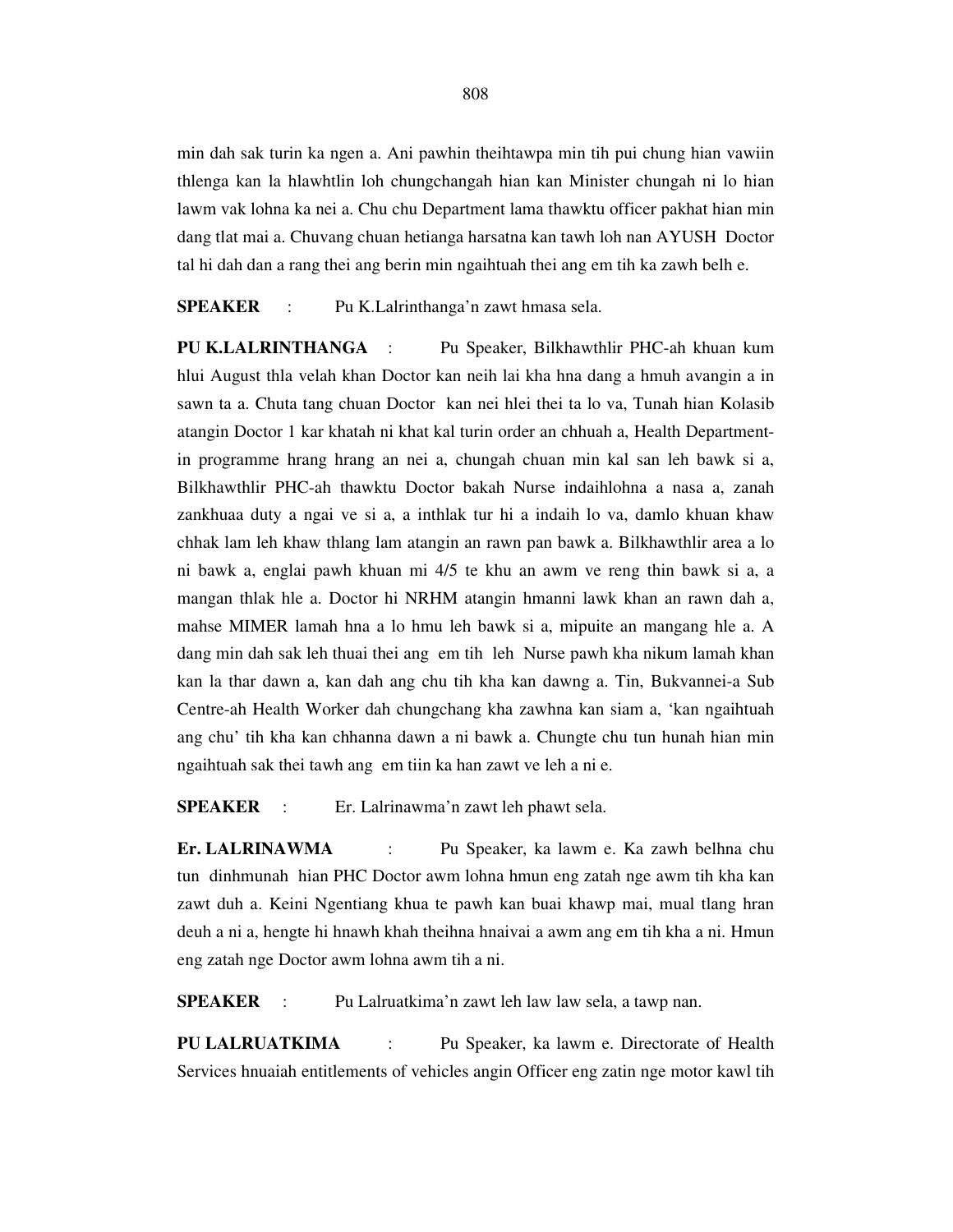leh PHC emaw, CHC M.O. te motor kawl lo engzat nge awm? Eng criteria hmangin nge motor kawl tur hian ruahmanna siam a nih tih ni sela. (**SPEAKER** : A zawhna hmasa nen khan a inpersan daih mai a….) Pu Speaker, Darlawn PHC kaihhnawih tho kha a nia. Pu Speaker, Darlawn hi motor pek a ni a. Tuivawl bialtu hi Health Deparment hian kan tihsual avangin hmanni khan chhiatna rapthlak tak mai an tawng tawh a, chuvangin sorkar pawh hian priority an pek hi an phu in ka hria a, mimal tak pawhin ka ngen sak bawk a. Tunah hian Bolero 21 lei an tum a, khata tang khan priority an lo pe thei lawm ni tih leh motor lei tho,  $13<sup>th</sup>$  Finance Commission incentive grant IMR a pek atanga motor lei, kum 2014-a mini truck 3 leh medium truck 1 kha he House-ah hian ka zawt ka zawt tawh a, 'kan lo ngaihtuah ang e' tiin vawiin thlengin chhanna dang kan la hmu lo va, Pu Speaker, hlawhtlinna kan la hmu lo a ni. 2014-ah nuai 55 man zet lei a ni a, kan term a tawp mek a, chutichung chuan kan motor lei hi kan la hmu lo engnge a awmzia? A bo nge ni tih ka rawn zawt tel duh a ni.

**SPEAKER** : Minister zahawm takin a chhan theih chuan chhang se. Tin, Member zahawm tak te khanin supplementary hi a pumpui an zawhna main question nen khan in relate se la maw.

**PU LAL THANZARA, MINISTER** : Pu Speaker, member zahawm tak a zawhna neitu Pu R.L. Pianmawia'n Health Worker te hi hmun thenkhatah chuan awm thuah deuh ten tunin an awm a, hmun thenkhatah an awm si lo va, siam rem dan a awm em a tih kha, thuah deuh ten tuna awm an awm a nih chuan siam rem dan a awm ang a, siam rem kan lo tum ang a. Amaherawhchu, an cover area a len dan leh zau dan a zirin hmun thenkhatah chuan 2/3,4 thleng pawha awmna te pawh a awm a ni. Tin, Ratu damdawi inah hian Doctor chungchang a rawn sawiah khan hei hi Officer 1-in a dan tlat theih thil a ni lo a. Tin, Ratu damdawi in hi Doctor awmna tura tih a ni em tih te kan lo enchiang ang a, naktuka ka Demand sawi hunah sawi chian kan la tum dawn nia.

 Member zahawm tak Pu K. Lalrinthanga zawhna Bilkhawthlir PHC-a Doctor tih kha ni e, NHRM atang tein Doctor kan han la a contract-in, hna tha zawk an hmu ten leh, in lama awm an duh zawk te in an ban san mai zel thin a. Tunah Medical College neih kan tum avang hian MIMER-ah Doctor te hna hrang hrang an dil theih ang te dilin an insawn mek zel a, Bilkhawthlir lovah pawh hian eng emaw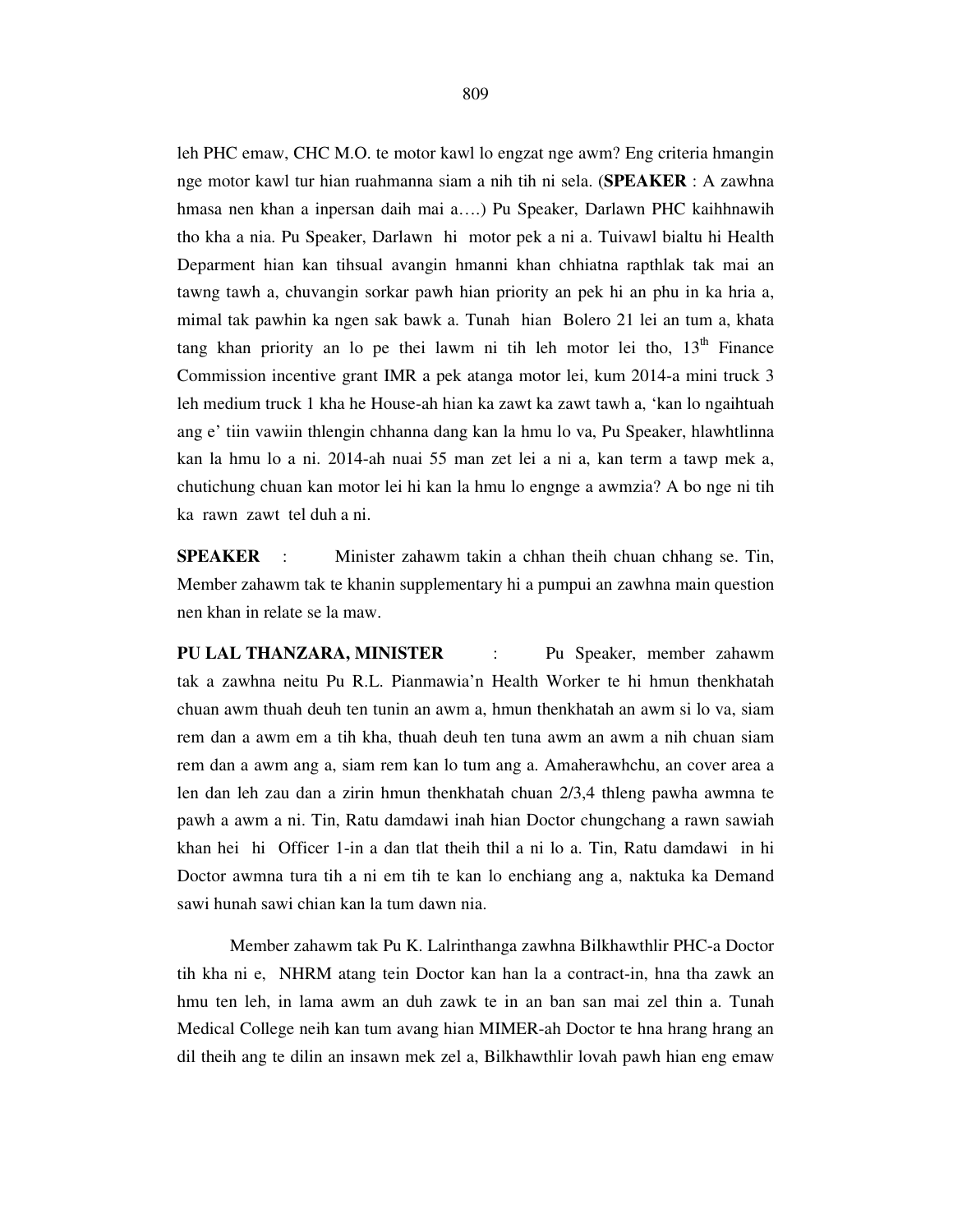chenah chuan harsatna kan la tawk chho zel mai thei a ni. Sawlaia Medical College changtlung tak din kan tum avangin Doctor eng emaw zat sawlaia thawk thei, thawk duh zawk an awm avangin, chutih rualin Bilkhawthlir-ah pawh tuna arrangement kan siam bak, Kolasib atanga zuk hmui bak hi chu tihngaihna a awm rih lo a ni, Pu Speaker. Engpawhnisela, hei hi remchang awmah chuan kan lo chhinchhiah dawn nia. Nurse indaihlohna hi tunah reiloteah lak thar a ni dawn a, heta tang hian Bukvannei lam te leh Bilkhawthlir lamah te pawh an indaihlohna hi phuhruk kan lo tum dawn a ni. MPSC-in Nurse engemaw zat a la dawn a, chumi piah lamah chuan Department anga lak kan tum a, amaherawhchu, an lak bak kha MPSC through thovin lak ni rawh se an rawn tih tak avangin MPSC through-in hun reiloteah Nurse engemaw zat lak kan tum a ni.

 Tin, member zahawm tak Er. Lalrinawma zawhna kha, engnge ni i zawhna kha, Pu Rinawm? (**Er. LALRINAWMA** : Doctor awm lohna PHC eng zat nge awm tih leh eng hunah nge chin fel sak an nih theih ang tih a ni) Doctor awm lohna PHC tunah ka hre mai lo va, sawi tak ang khan naktuk lama sawi chian turah kan rawn dah ang a. Tin, chumi piah lamah chuan heng hmunah te hian dah an nihna turin hma kan la dawn bawk a ni. Sorkarah tun atanga reiloteah kan sawi tak ang khan MIMER lamah te mamawhna a awm dawn avang leh chung an hmun ruak kalsanah te chuan hnawhkhah a nih theihna turin dilna kan lo siam leh dawn nia.

 Officer engzatin nge motor kawl tih member zahawm tak Pu Lalruatkima rawn zawhna a kawllo eng zat nge awm tih kha amahin a hriat chian ang khan kawllo zat leh kawl zat hi chiang zawkin kan rawn siam ang a, naktuka Demand sawi hunah kan rawn sawi fiah ang a, chumi paih lamah chuan a criteria tih zawng zawng pawh hi kan lo sawiho a nga. Tin, a rawn sawi ang khan motor hi tunah hian eng emaw zat lei tum a ni a, chutah chuan heng a mamawhtute hnenah hian a nihna dan ang taka pek kan tum a ni. Headquarters-ah pawh hian CMO ten motor an nei tha tawk lo va, tuna Directorate of Health Services-in motor a lei tur atang hian pek ve te kan han dil deuh a, amaherawhchu, a remchang lo mai thei. Chuvang chuan heng a mamawhtu turte tana kan leina hi a mamawhtu ten an neih theih nan hma kan lo la dawn nia.

 13th Finance Commisiion atanga mini truck leh medium truck lei chungchang kha Mizorama a agency hnenah pawisa kan deposit a, amaherawhchu, kan hriat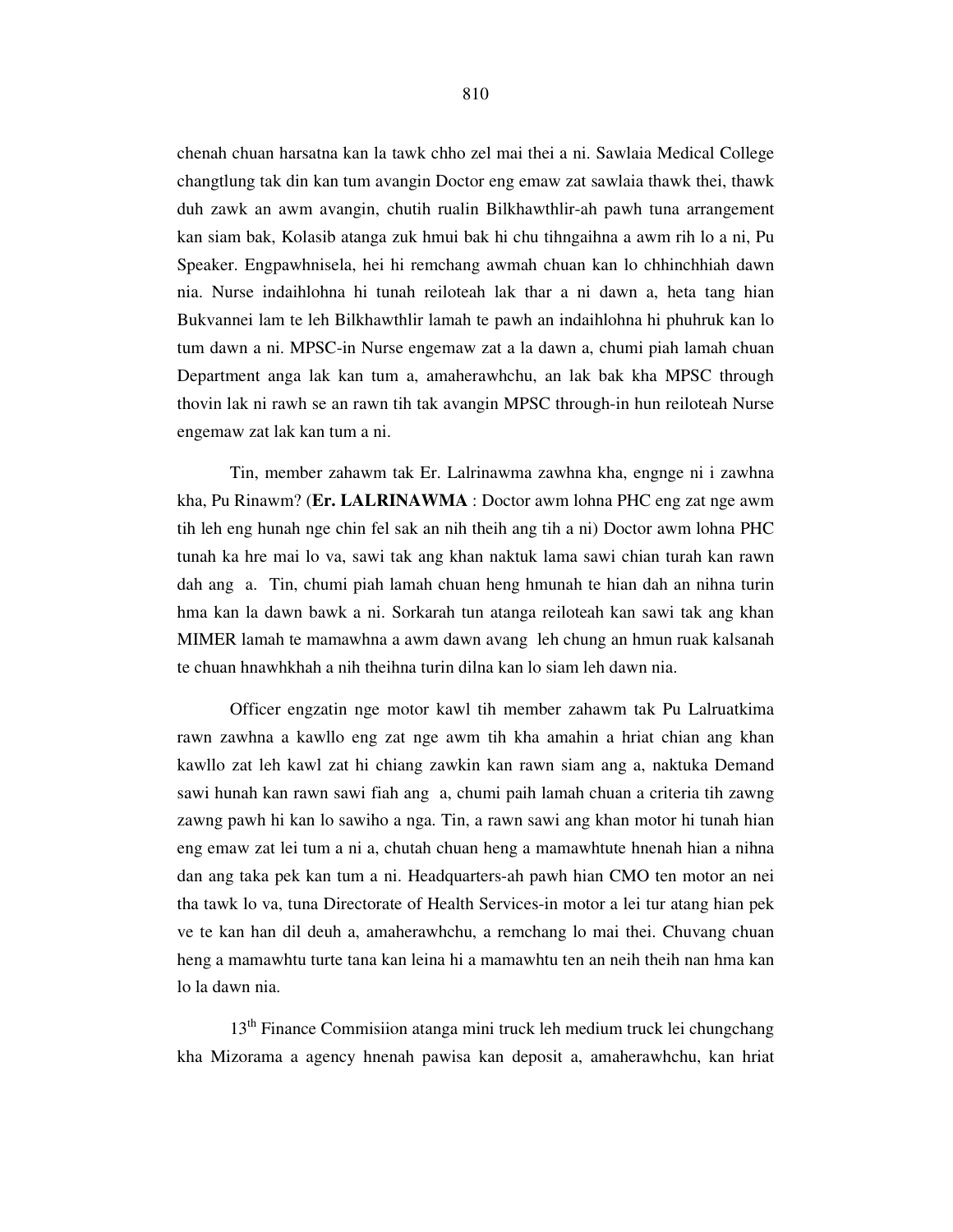angin vanduaina an tawk a, vawiin thleng hian motor an la deliver thei lo va, courtah te pawh kal tumin kan han ti thin a, anmahniin, 'min lo nghak rawh u, kan ti thei mai dawn e' an tih zel avangin tun hun hi thleng kan ni. Keini pawhin pawi kan ti a, a motor hi min pe thei lo a nih pawhin a sum leh pai tala lak let leh dan hi chu Department-in kan lo ngaihtuah dawn nia.

**SPEAKER** : A bak kha chu Demand sawi hun atan kan in khek dawn nia. Tunah zawhna no. 153-naah kan kal ang a, a neitu MLA zahawm tak Pu Lalruatkima'n han zawt sela.

**PU LALRUATKIMA** : Pu Speaker, ka Starred Question no. 153-na Home Minister changtu zahawm tak chhan atan :-

- a) MAP Battalion leh IR Battalion eng zat nge awm? Eng kumah te nge Battalion hi din a nih a, Battalion Headquarters khawiah nge a awm hlawm ? 4<sup>th</sup> IR Battalion Headquarters hmun tur ruahman fel a ni tawh em? A nih chuan khawi hmunah nge ni a, engtikah nge lungphum a nih?
- b) Battalion tinah hian vacancy post engzat nge awm? Post ruak te eng vanga hnawh khah loh nge a nih? Hnawh khat turin ruahmanna a awm em?

**SPEAKER** : Home Minister zahawm tak Pu R. Lalzirliana chhang turin i lo sawm ang.

**PU R. LALZIRLIANA, MINISTER** : Pu Speaker, ka lawm e. Member zahawm tak Pu Lalruatkima zawhna chhanna : (a) MAP Battalion thum leh IR Battalion 5 tunah hian kan nei mek a. Heng Battalion din kum leh an Headquarters awmna chu a hnuai ami ang hi a ni :-

| <b>Battalion</b> | Din kum | Headquarters     |
|------------------|---------|------------------|
| $1st$ Bn MAP     | 1974    | Armed Veng       |
| $2nd$ Bn MAP     | 1987    | Luangmual        |
| $3rd$ Bn MAP     | 1991    | Mualpui, Aizawl  |
| $1st$ IR Bn      | 1993    | Mualvum, Kawnpui |
| $2nd$ IR Bn      | 2000    | Khawzawl         |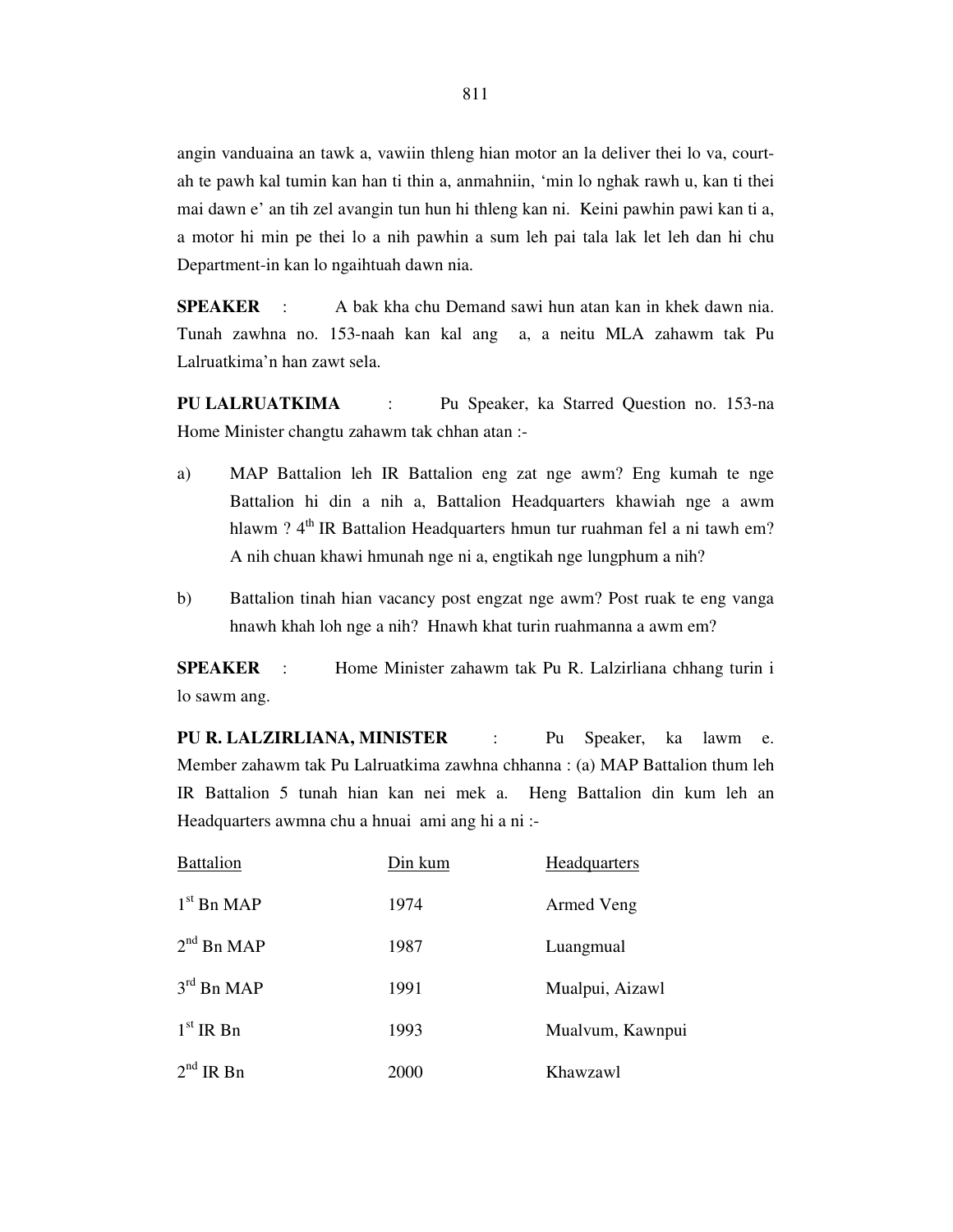| <b>Battalion</b>      | Din kum | <b>Headquarters</b>       |
|-----------------------|---------|---------------------------|
| $3rd$ IR Bn           | 2006    | Thingkah, Lawngtlai Dist. |
| $4^{\text{th}}$ IR Bn | 2007    | Rengdil, Mamit District   |
| $5^{\text{th}}$ IR Bn | 2008    | Lungverh, Sakawrtuichhun  |

(b) 4th IR Battalion Headquarters tur hi Rengdil, Mamit District-ah ruahman fel tawh a ni a. Dt. 3.8.2013 khan lungphum tawh a ni.

 Helaiah hian ka'n sawi belh hlek duh nghal chu Mamit-ah tunah an awm a. Mamit-a an hmun khu a chep deuh avangin khu lai khu SP te hmun a nih loh pawhin Company Headquarters atan a tha dawna ngaih a ni.

(c) Battalion tina vacant post awm zat chu a hnuai a mi ang hi a ni :-

| <b>Battalion</b> | No. of Vacancy |
|------------------|----------------|
| $1st$ Bn MAP     | 206            |
| $2nd$ Bn MAP     | 180            |
| $3rd$ Bn MAP     | 156            |
| $1st$ IR Bn      | 328            |
| $2nd$ IR Bn      | 243            |
| $3rd$ IR Bn      | 277            |
| $4^{th}$ IR Bn   | 329            |
| $5th$ IR Bn      | 285            |

 Post ruak engvanga hnawh khah loh nge tih hi chu sum leh pai harsatna avanga hnawhkhah lohte pawh a ni a. Tin, IR Battalion hrim hrim hi a din tan tirhah hian central suma din a ni a. Recurring expenditure zawng zawng erawh chu kum 5 hnuah chuan state in a tum tur a ni a. A hautak khawp mai tih kha MLA ten an hriat ka ring. Hnawhkhah tumna a awm em tih hi chu a remchang anga hnawhkhah tum zel a ni.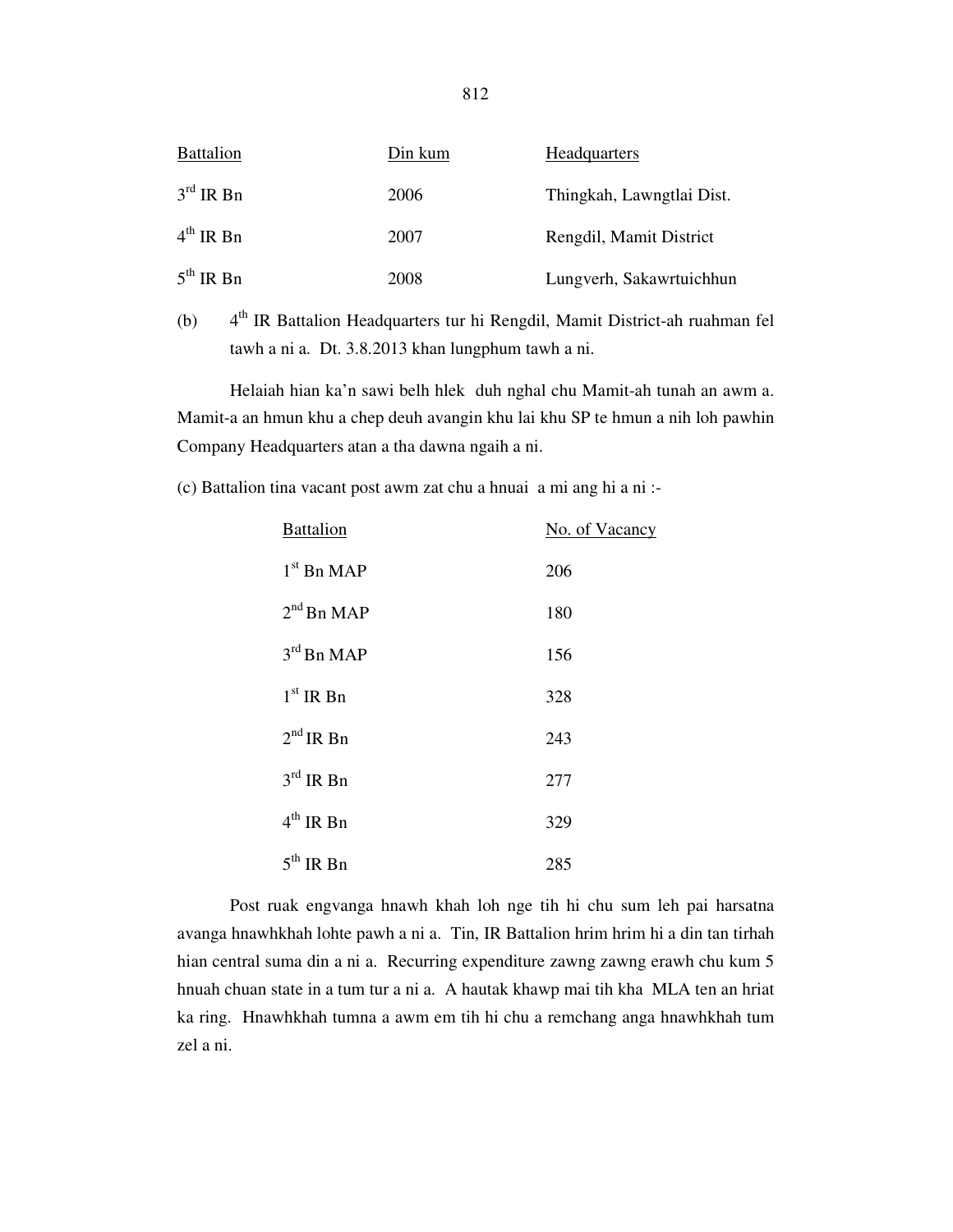**SPEAKER** : Zawhbelhna, Pu Ruatkima i lo sawm ang.

**PU LALRUATKIMA** : Pu Speaker, ka zawhbelhna chu kha, vacant post kha 2004 a awm a. Ni e, hnawhkhah kha a har viau a ni maithei. Amaherawhchu, tuna kan ram dinhmunah hian hnawhkhah chu a tul a ni tih chu kan hre tlang vek a. Kan sawrkar hian priority a pe thei ang em tih leh khami bakah khan MAP emaw IR Battalion, Women kan han tih, hmeichhe tan Battalion hi din tumna a awm em tih ka zawhbelhna ni sela.

 A dawt lehah chuan Lawngtlai lamah bawk lut leh ila. Lawngtlai SP Transfer Order a chhuak a. A dah lehna tur, a hnawhkhah lehna tur awm bawk si lo kha engnge a chhan? Transfer Order chhuak si, a thlaktu tur awm si lo lai kha engtinnge tih leh Aizawl District Rural SP kha engtik atanga siam tan nge a nih? Chuti a nih chuan Aizawl SP kan tih mai, District SP hi khawinge a jurisdiction? Engtinnge ram ri a inkham fel dan tih kha ka zawh belh a ni.

**SPEAKER** : Minister-in a chhan theih chuan chhang se, i sawm ang.

**PU R. LALZIRLIANA, MINISTER** : Pu Speaker, Lawngtlai District SP kha transfer a ni a. A hnuai ami ten a ai an lo awh mai ang a. Chumi chhung chuan phai lam atang lo kal turte hi an awm zel a, SP dangte. Chung chu kan dah emaw, helai atanga SP, Mizo ngeite pawh dah tur an awm chuan chungte chu kan dah phei mai dawn a ni. Kha kha thil kalphung pangngai a ni tih kha ka sawi duh a.

 Tin, Aizawl District Rural SP awm sela tih kha, District hi a lian a, mi pakhat han enkawl atan chuan a lian em mai a, tiin Police hotu, kan DCP te khan Rural SP kha an lo dah ve ringawt mai a. Kha kha an tih loh tawp tur ania. Post creation hi chu sorkar kut a ni a, Finance leh DP&AR te kaltlanga tih tur a ni a. Khawi atang mahin hlawh lakna a awm lo reng reng a. Tin, Staff pakhat pawh a nei lova, Office pawh a nei lova. Tin, SP te nen khan an thawk rualrem ang em? Mahni thuneihna hi hre vek kan ni a. Chuvangin kha kha thil tih theih loh a ni a, kan cancel leh vek tawh.

**SPEAKER** : Zawhbelhna dang a awm tawh lova. Zawhna 154-na ah kan kal thei ta a. Zawhna neitu MLA zahawm tak, Dr. K. Beichhua zawt turin i sawm ang. Tin, Pu Lalrinawma nen hian an intawm a.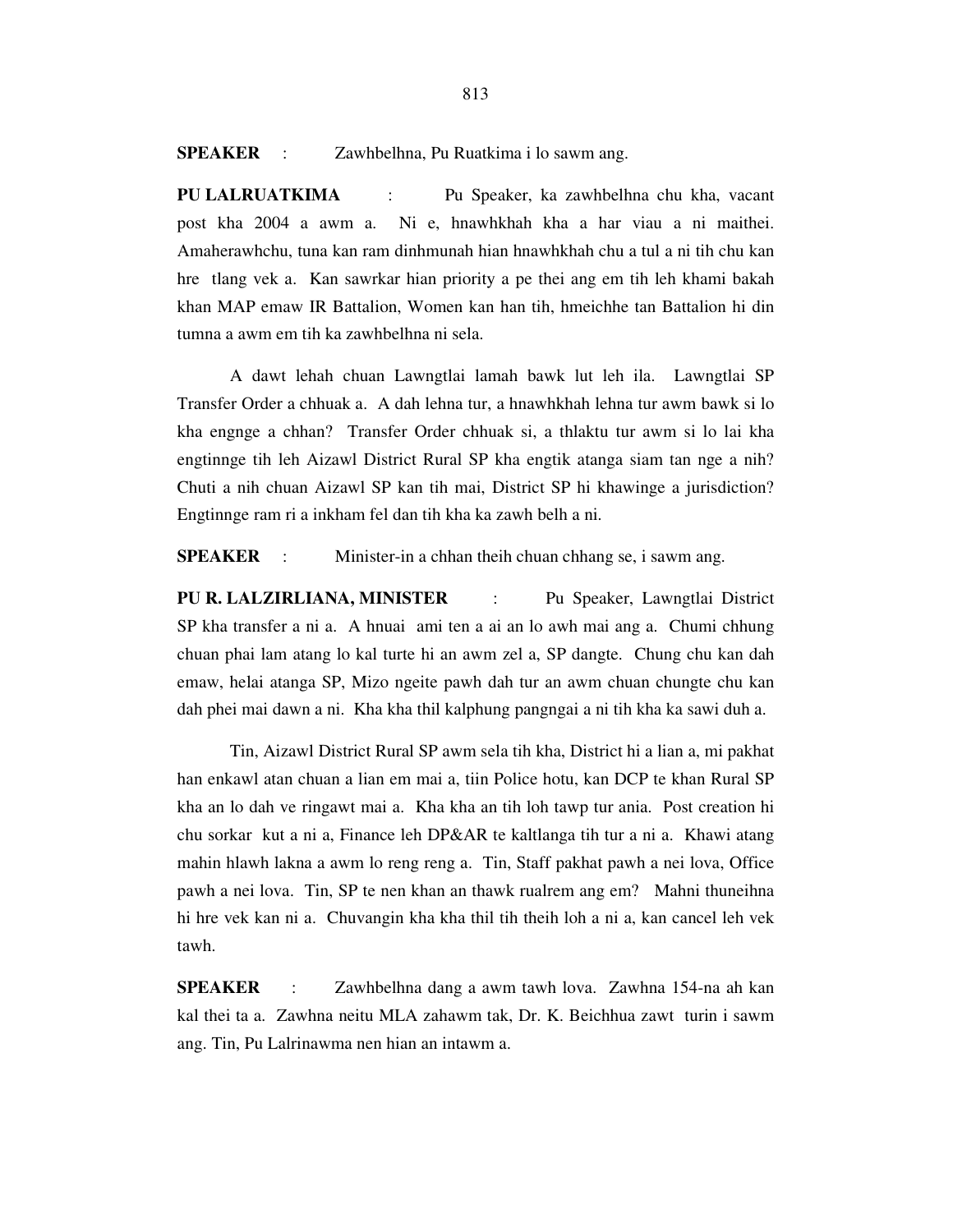**DR. K. BEICHHUA** : Pu Speaker, ka lawm e. Health & Family Welfare Department changtu Minister zahawm tak hnena MLA zahawm tak Pu Rinawma nena kan zawhna intawm chu :

- (a) Tun dinhmunah Mizoram State Health Care Scheme hnuaiah Corpus Fund cheng engzat nge neih a nih?
- (b) Kum 2014-2015, 2015-2016, 2016-2017, 2017-2018 chhungin damlo te hnenah Health Care Bill cheng engzat nge pek a nih?
- (c) Tun dinhmunah empanelled Hospital te pawisa engzat nge bat sak an nih?

**SPEAKER** : Health Minister zahawm tak Pu Lal Thanzara chhang turin sawm ila.

**PU LAL THANZARA, MINISTER** : Pu Speaker, member zahawm tak Dr. K. Beichhua leh Er. Lalrinawma te zawhna chhanna chu :-

- a) Corpus Fund hi Finance Department enkawl a nih avangin pawisa a neih zat hi Health & Family Welfare Department in a hriatpui lo.
- b) Kum 2014-2018 chhunga damlo te hnena Health Care Bill pek chhuah dan chu hetiang hi a ni :-

| 2014-2015 | ₹12,35,32,722/-          |
|-----------|--------------------------|
| 2015-2016 | $\bar{5}12,80,26,231/$   |
| 2016-2017 | ₹16,98,70,390/-          |
| 2017-1018 | $\bar{5}12,76,41,752$ /- |

Hei hi 15<sup>th</sup> February, 2018 thlenga record kan neih dan a ni.

c) Empanelled hospital-ah pawisa bat sak a awm lo, tih a ni e.

**S P E A K E R** : Zawhbelhna, a neitu Dr. K. Beichhua.

**Dr. K. BEICHHUA** : Pu Speaker, ka zawhbelhna chu Health Care-a damdawi in awmna man rate leh surgical charge leh thil dang dang rate hi engtika siam nge a nih? Revision hi neih a ni ngai em? Pahnihnaah chuan hospital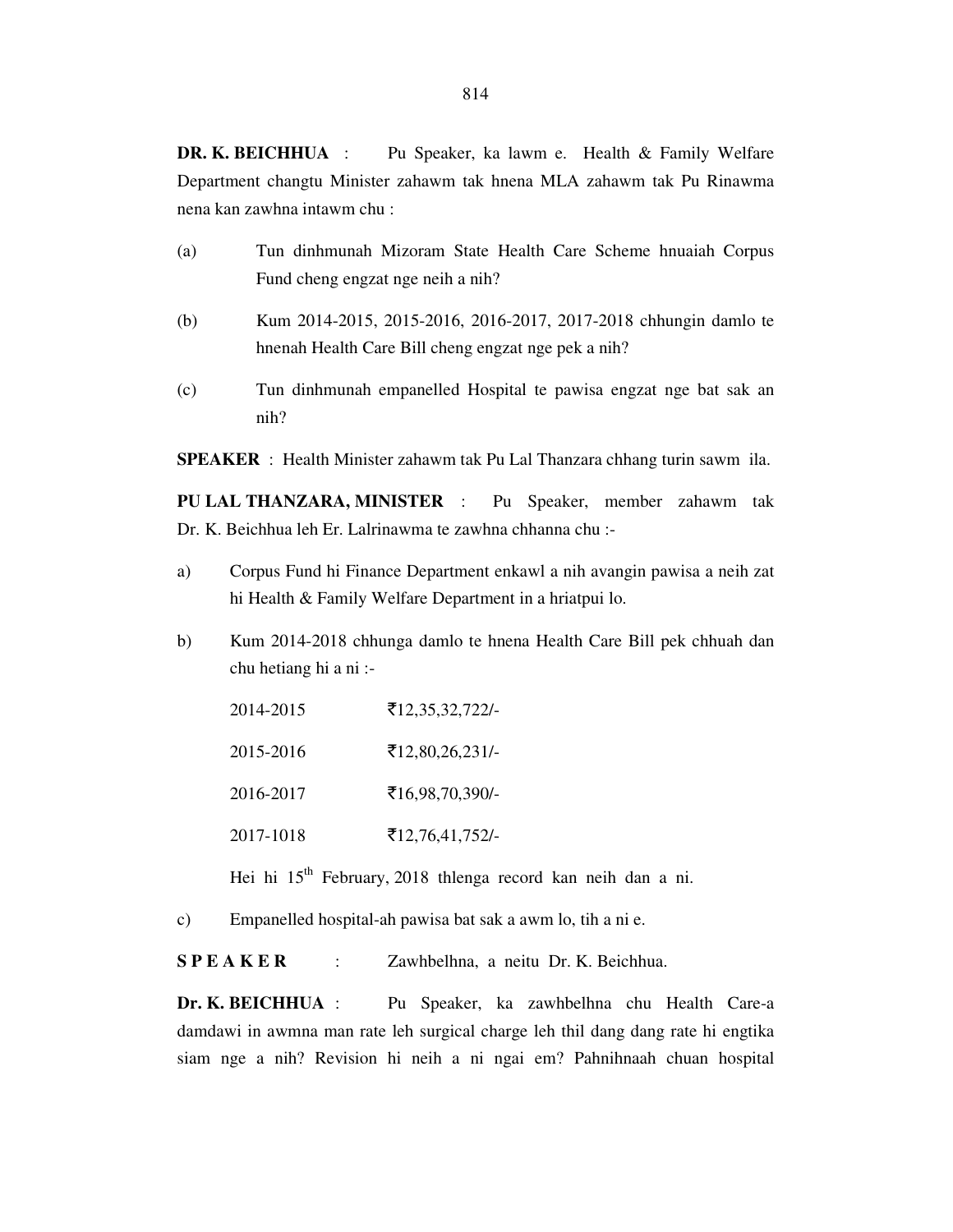empanelled loh Mizoram-ah hian engzatnge awm? Pathumnaah chuan Health Care kalphung hi siamthat tumna a awm em? Pu Speaker, ka'n zawt law law mai ang a, a palinaah chuan Free Drug Policy hi kan sorkar hian a nei em tih hi ka zawhbelhna a ni e.

**S P E A K E R** : Zawhbelhna a dang neitu Er. Lalrinawma.

**Er. LALRINAWMA** : Pu Speaker, ka lawm e. Corpus fund kha hriat awm tak a ni a, mipuite hriatah kan zawt a, finance-ah pawh va zawh leh mai awm a an zawt lo a nih hmel a. Engpawhnise, corpus fund hi ti pung tura ngenna thlen a ni em?

 Tin, Health Care Bill-ah khan kan han en a vaibelchhe sawm pahnih chuang tih te, vaibelchhe sawm paruk chuang te a lo ni a. Medical Re-imbursement a sorkar mi leh sa ten kan bill ringawt hi kum 2016-17 chhungin vaibelchhe za leh sawm pahnih chuang a ni a, hemi han khaikhin chuan Pu Speaker, rilru pawh thlak a hlauhawm hle dawn a ni tih ka sawi duh a. Anni mipui (za a sawmriat) bawr vel in a an heti zat chauh a ni mai hian ngaihtuahna tih thui a tha khawpin ka hria. Chuvangin, hetilaia empanelled hospital pawisa bat sak a awm lo tih lai pawh hi RSBY empanelled Hospital te pawisa bat sak a awm em tih kha ka'n zawt duh a.

 Health Care bik leh RSBY empanelled hospital hi an nei hran em ni? Kan zawhna ah khan RSBY empanelled kha neih ve awm tak a ni a. Hemi ka han sawi nachhan chu hmannia Committee pakhata kan tel naa an rawn ziah pakhat ah chuan tunah hian insurance company pakhat ten empanelled hospital pawisa an bat sak nasat lutuk avangin Cashless facilities hi an kalpui thei lo tep tawh a ni tih kha a rawn ziak a, a hrehawm khawp mai a, chutah chuan tun dinhmunah hian engzatnge bat sak an nih tih kha min chhan theih chuan a lawmawm khawp ang.

**SPEAKER** : Awle, Minister zahawm tak sawm ila. A theih chin chin kha han chhang teh se. Mahse inzawhna kha a hmasa berah khan a chhang tawh a.

**PU LALRUATKIMA** : Pu Speaker, tawi te ka lo sawi ve leh lawk. Smart card hmanga a thlawna damlo enkawl a RSBY hi tun 1<sup>st</sup> April Pathianni atang hian hman theih tawh loh turin CHC thenkhat ten hriattirna an chhuah a, hei hi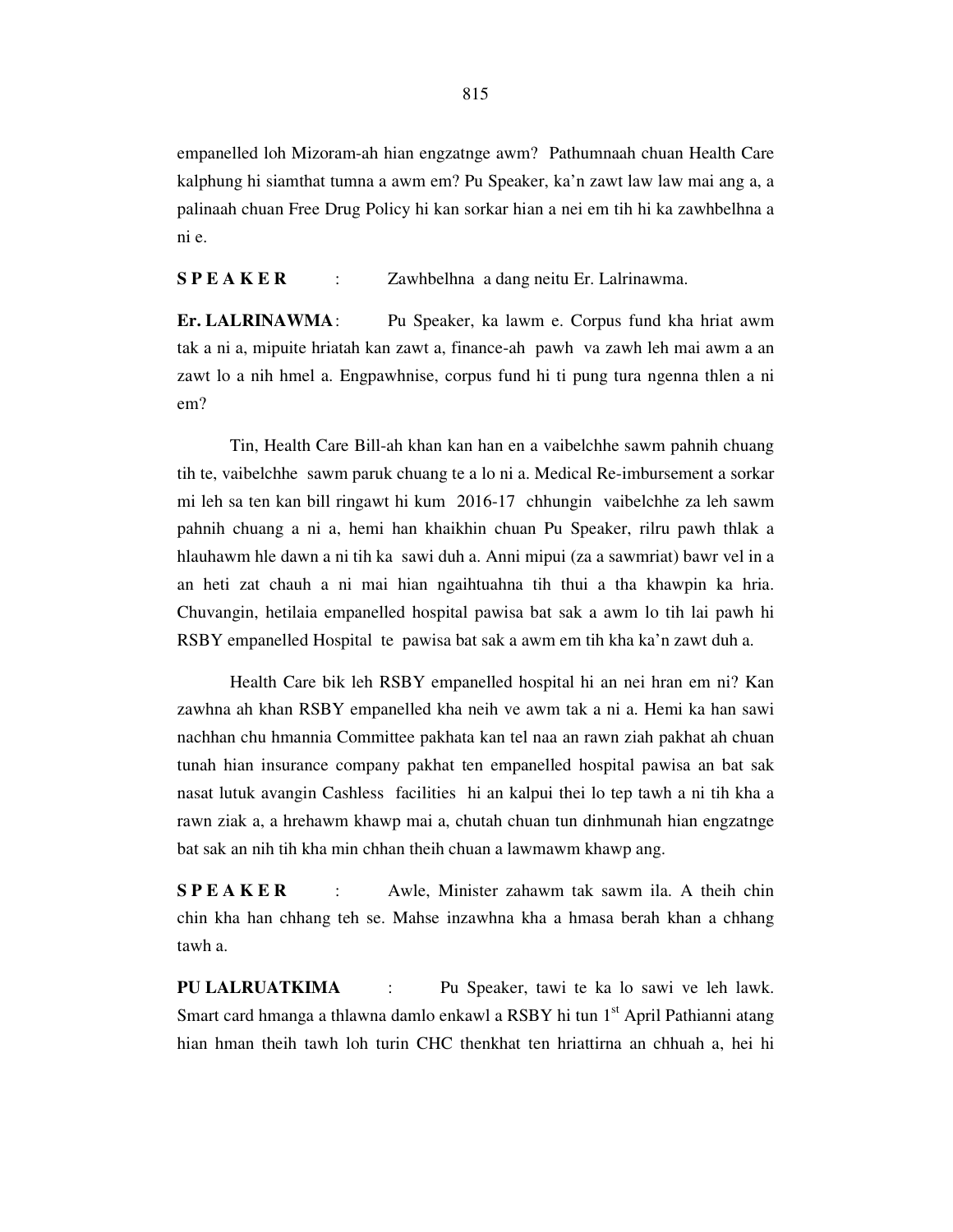sorkar-in a hria em? Engvanga mirethei ten tanpuina an dawn ve theih na tura RSBY smart card hmang ve thei ta lo nge a nih tih kha rawn zawhbelh a ni.

**S P E A K E R** : A changtu Minister zahawm tak Pu Lal Thanzara chhang turin sawm ila.

**PU LALTHANZARA** : Pu Speaker, zawhna neitu te Dr. K. Beichhua zawhna Health Care a inenkawlna man leh surgical charge te hi engtika siam nge tih leh revise tumna a awm em tih hi tunah mai chuan ka chhang thei lo a ni, mahse, a chhanna kan rawn pe ang. Empanelled loh hospital engzatnge awm tih pawh hi a chhanna kan rawn in ring lova, hei pawh hi kan la chhang leh ang a. Health Care kalphung siamthat tumna a awm em tih hi tunah hian a kalphung hi siamthat tum mek a ni tih hi ka chhanna chu a ni.

 Er. Lalrinawma zawhna corpus fund chungchanga chhanna chu Asian Development Bank nen an inremna angin Finance Department-in corpus fund hi an enkawl a, Scheduled Bank hrang hrangah fixed deposit in an dah a, heng fixed deposit-a an dah pung hi quarterly-in Health Care Society hnenah a release thin. Fixed deposit rate a hniam tak avang leh Health Care hnuaia bill a pun zel avangin a pung tling khawm hian a daih tawh lova. Enrollment fee premium tling khawm atangin 2017-2018 khan cheng vaibelchhe thum hman a ni tawh a, heng bakah hian cheng vaibelchhe 7.5 chu state budget atangin dawn a ni bawk a. Hetiang ang remruatna hian kumin chhung Health Care bill chu pending awm lovin a pek theih tawh dawn a ni. Tin, bill pek chhuah hi a pun rualin a hun takah RSBY hman theih a nih hian nasa takin min chhawk thin, RSBY-a thlalak ngai emaw smart card chhuah thin discuss tlai a nih hian RSBY hmang thei damlo te tih beidawn aiin Health Care Scheme hnuaiah bill phal tir an ni thin. Hei hian Health Care bill tam lamah a nghawng a, kum 2016-2017 hian RSBY thlalak tlai a nih avangin  $1<sup>st</sup>$  April hnua damlo, smart card la dawng lo leh thla la la lo te kha Health Care hnuaiah bill phal tir an nih avangin hemi kum hian Health Care bill hi a sang deuh a ni.

 Kum 2017-2018 ah erawh chuan renewal a nih angin smart card hlui kha policy tan hunah hman theih nghal a ni a, Pu Lalruatkima min rawn zawhna pawh kha hemi hian a chhang tel tur ah ngai ila. Smart card hi CHC-ah hman theih loh a ni tih kha hei hi a chhannaah ka ngai a. Phai lama hospital GNRC Guawahati, Medica Superspecialty Hospital, Kolkata; BM Birla hospital Kolkata-ah te hian damlo ten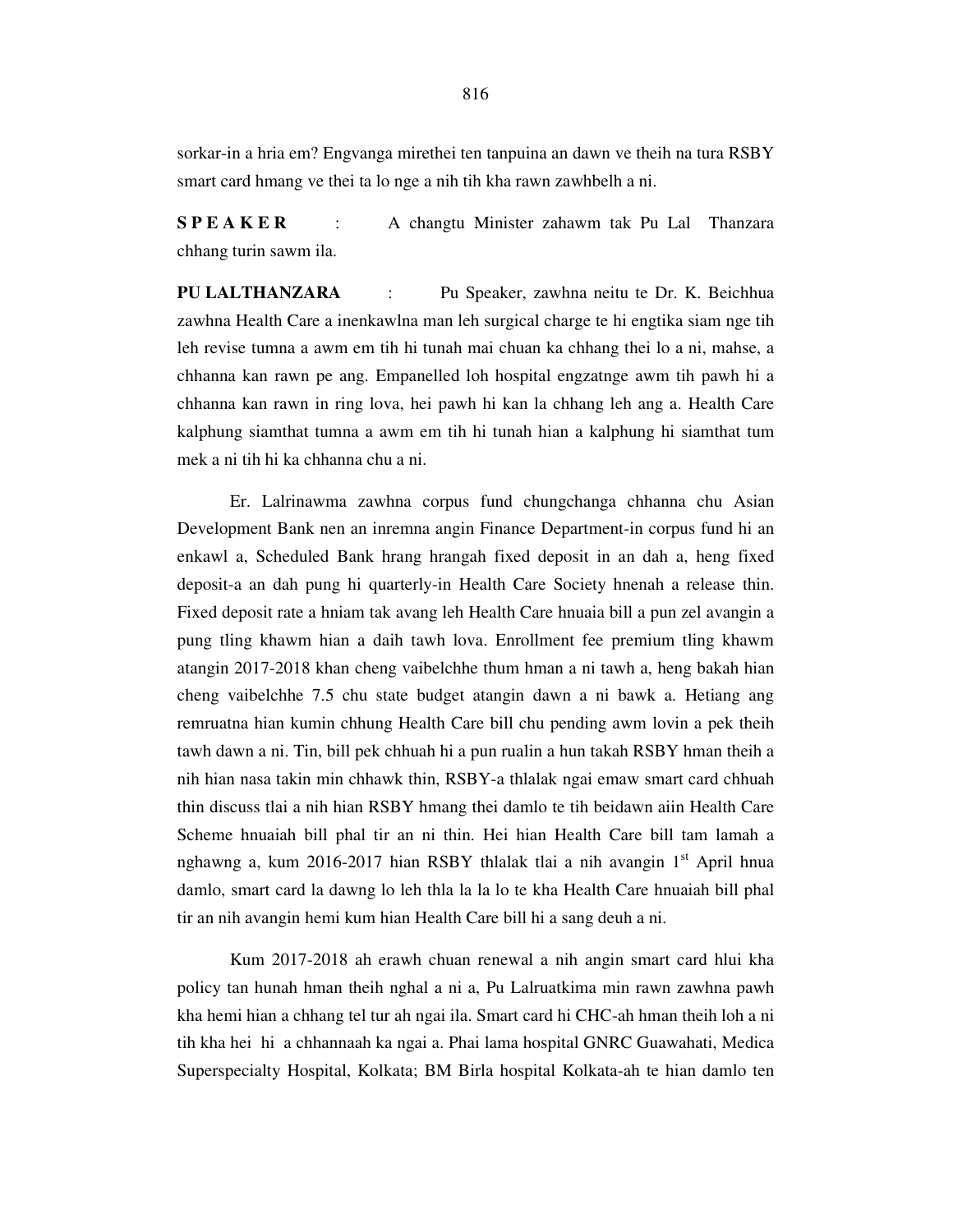man lovin cashless enkawlna an dawng a. Hospital lamin direct-in bill an thehlut a. Tin, Health Care Society lamin direct-in hospital-ah an payment a, heng hospital-ah te pawh hian a hunbi a pek an ni a ni tih chu Pu Speaker, ka chhanna chu a ni. Ka lawm e.

**Dr. K. BEICHHUA** : Pu Speaker, ka zawhna pakhat min la chhan loh chu Free Drug Policy siam tumna a awm em tih kha a ni a. Ka zawhna chhan chu state dang tam tak hian Free Drug Policy hi an kalpui tawh a ni.

 Kan ramah hian mirethei tam tak OPD-ah kan inentir a, damdawi min lo chawh a, harsa tak tak lei thei lo tam tak an awm a ni. Chutiang chuan mipui nawlpui hian harsatna kan tawk a ni. Chuvangin, kan state hian Free Drug Policy hi kalpui ve tawh ila a tha lawm ni ? tih rilru pu chunga ka zawhna a ni. He policy hi kalpui tumna a awm em tih kha min la chhang tlat lo, Pu Speaker.

**SPEAKER** : Khawngaih takin member zahawm tak te khanin zawhna main question atanga peng ni thei hram se. A department hnuai ami a nih vang ringawt khan a zavai khan vawi khata hriat vek kha kan Minister tan pawh a har ang. Nakin zel atan pawh a in relate tawk chin ang zel khan zawhna kha neih thiam a tha ang e. (Dr. K. BEICHHUA: Pu Speaker, tunah ka zawhna kha chu in relate tak a ni. ) A in relate loh nasat zia chu a main question chu Corpus Fund kha a ni a. Engpawhnise, Er Lalrinawma khan zawt leh sela, a chhan theih ang tawk chin chauhvin a chhang ang.

**Er. LALRINAWMA** : Pu Speaker, ka zawhbelhna zawk RSBY empanelled hospital-te pawisa kha insurance company-te khan engzatnge a bat sak tih kha min la chhang lova.

**SPEAKER** : Awle, a vai khan a chhan theih theih kha Minister khan chhang mai sela.

**PU LAL THANZARA, MINISTER** : RSBY empanelled hospital-ah pawisa engzatnge a bat sak tih Er. Lalrinawma zawhna kha naktukah chiang taka chhan a ni ang a. Tin, Free Drug Policy kalpui tumna hi a awm thin a, mahse phai lam atanga harsatna kan tawh hrang hrang te a awm a, amaherawhchu, in zawm dan tur chi hrang hranga hmalakna a awm a. Hemi zulzui hian Chief Minister Free Drugs Policy pawh kalpui tum a ni a. Amaherawhchu vawiin thleng hian kan la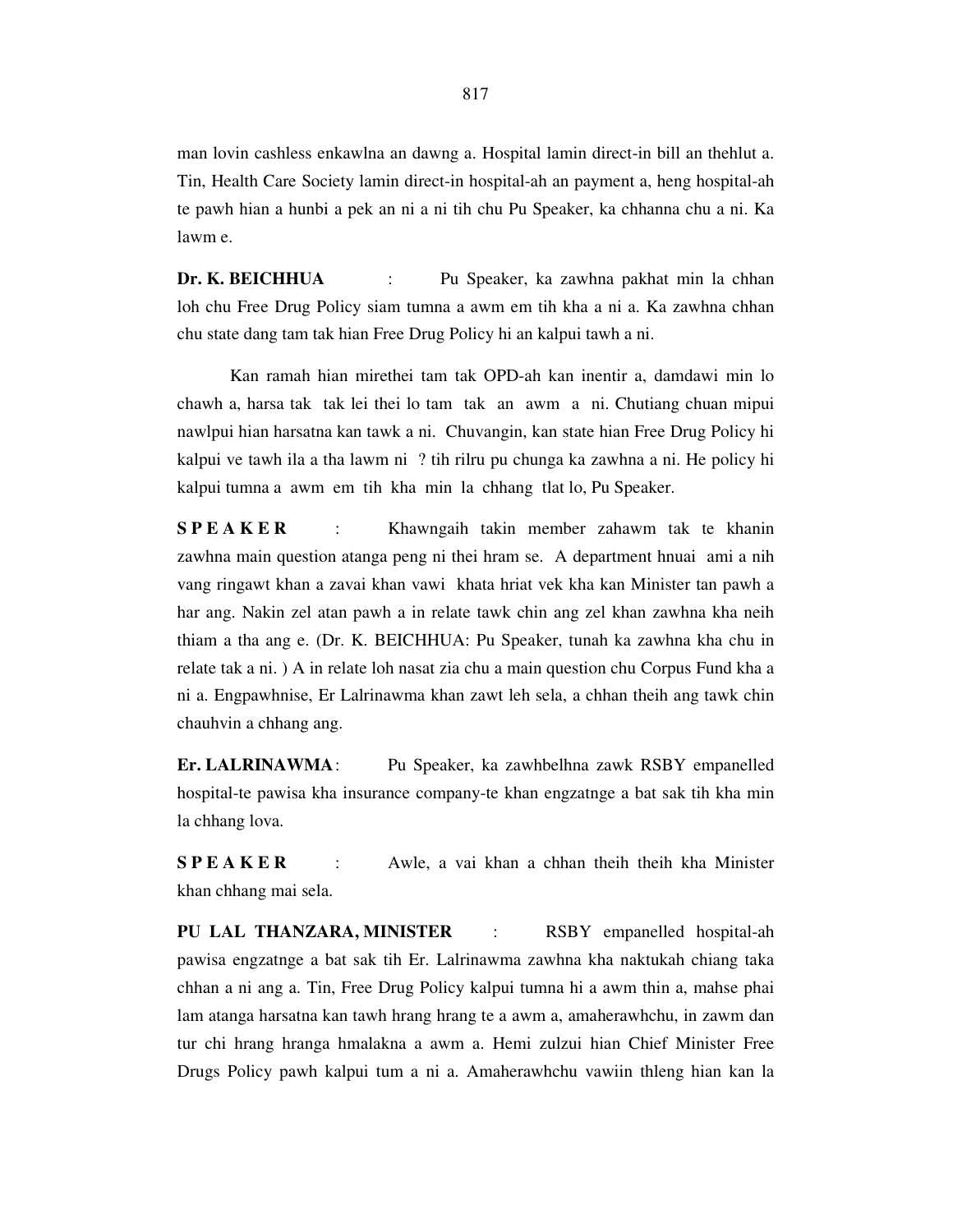hlawhtlinglo a. Engpawhnise hei hi mirethei zawkte hamthatna tur a nih angin theih ang angin hma kan lo la zui dawn nia.

**PU LALRUATKIMA** : Pu Speaker, Minister zahawm tak khan ka zawhna reng reng kha 'naktukah' a ti fai vek ringawt mai a. Efficient government kan duh a, accountability kan duh a. He House zahawm tak kaltlangin zawhna kan zawt a. 'Naktukah' tih vek ringawt kha chu official te pawhin an pui thei a.

**PU LAL THANZARA, MINISTER** : Pu Speaker, zawhna tam tak kha Health Department concern loh Finance te a nih avangin a chhanna kha a awm khawp mai.

**PU LALRUATKIMA** : Health Department concern engemawzat a awm a. Health Department concern vek a ni RSBY te Health Care te hi Health Department thil a ni.

**SPEAKER** : Ngawi rawh aw, Minister a din reng lai khan nang chu thu rih la, Minister-in chhunzawm se.

**PU LAL THANZARA, MINISTER** : Pu Speaker, zawhna pui ber hian note 3 a nei a, chu chu kan chhang fai vek a ni. Tin, an zawhbelhna te pawh kha kan chhang a. Motor chungchang, a interest em em, a zawh thin pawh kha kan chhang bawk a ni. Tin, naktukah hian Pathian zara dam tea kan awm a nih chuan ka demand kan sawi dawn a. Chutah chuan chhang ta ila a la tlai pawhin ka hre lo.

**SPEAKER** : Aw, naktukah a demand kan sawi dawn a. Zawhna no.155-na zawhna neitu MLA zahawm tak Dr. K. Beichhua sawm ila.

**DR. K. BEICHHUA** : Pu Speaker, Health & Family Welfare Department changtu Minister hnena ka zawhna chu, Medical College din nan central atangin state-in pawisa cheng engzatnge a dawn tawh? Cheng engzatnge a hman tawh?

**SPEAKER** : Aw, Health Minister zahawm tak Pu Lal Thanzara chhang turin sawm ang.

**PU LAL THANZARA, MINISTER** : Pu Speaker, member zahawm tak Dr. K. Beichhua zawhna Medical College din nan Central atangin State in pawisa cheng engzatnge a dawn tawh tih chhanna chu Medical College din nan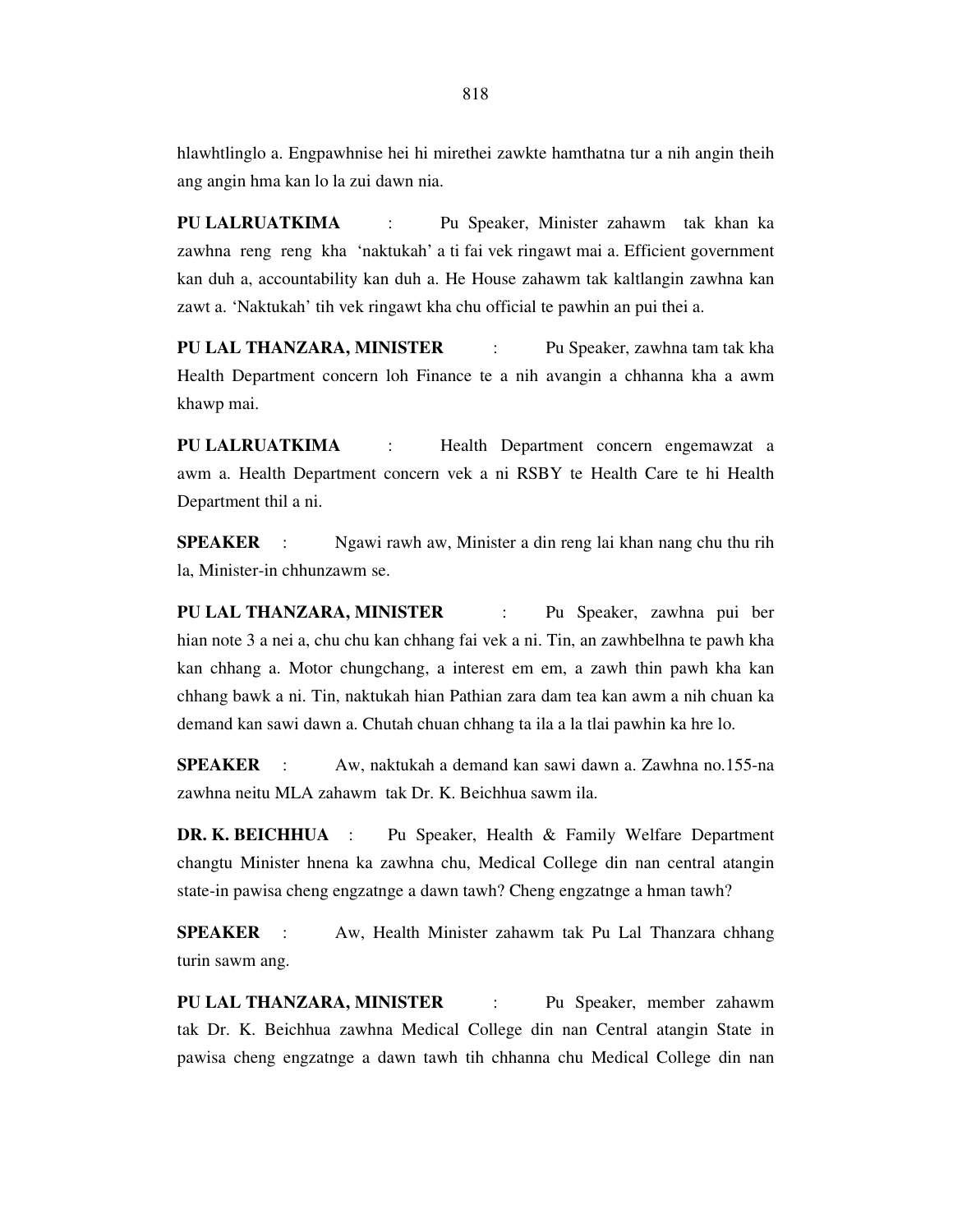$\bar{\xi}$  126,72,00,000.00 central atangin pawisa dawn a ni a. Heta tang hian Departmentah  $\bar{\tau}$  24,70,00,000.00 allocation hmuh a la ni lo. Cheng engzatnge a hman tawh tih chu ₹ 18,06,71,000.00 hman ral a ni tih a ni e Pu Speaker.

### **SPEAKER** : Zawhbelhna. Dr. K. Beichhua.

**DR. K. BEICHHUA** : Pu Speaker, pawisa kan hmuh zat leh kan hman tawh zat a rawn lang a. Chuti a nih chuan Medical College building sak leh thil dang dang saw physical achievement tun dinhmunah hian engzatnge ni ta le tih hi pakhatna ni ta se. Chiang deuh hlekin ka zawhbelhna pawh hi lo sawi ta ila. MCI-in inspection a rawn nei tawh em? MCI norms ah chuan OPD inentir hi nitin damlo 400 tur an ni a. Tun dinhmunah sawn nitin damlo engzatnge inentir awm? Khum engzatnge kan neih? Tun dinhmunah bed occupancy rate engzatnge? Teaching staff engte nge lak ni tawh? Hna hi eng criteria a lak nge an nih? An hna an zawm tawh em? Equipment kan nei tha thawkhat em? Department engzatnge functional-a kan dah tawh? Advisory Board meeting leh Managing Board meeting vawi engzatnge neih a nih tawh tih ka zawh belh a ni e. Panga chiah chiah a nih chu Pu Speaker.

**SPEAKER** : A panga khan chhang sela. A dang chu a awm thei tawh lo a nih chu. A neitu in a khar. Minister zahawm tak sawm ang.

**PU LAL THANZARA, MINISTER** : Pu Speaker, Dr. Beichhua zawhna sawlai building physical achievement engzatnge ni tawh tih chhanna chu physical achievement hi 90% vel, sawmi a hospital building ngau ngauah chuan a nih a rinawm a ni. Hemi hi a ziak tak kan nei lo nang a, chu chu kan chhan theih dan a ni a.

 Tin, MCI-in inspection an rawn nei tawh em tih chu an rawn nei fo tawh a. Tunah hian engtiklai pawhin inspection rawn nei leh mai tur a beisei reng an ni. Damlo engzatnge nitin inentir thin tih hi MCI norms-ah chuan mi 400 a ngaih laiin tunah hian mi 200 chuang, a chang chuan 300 te pawh an inentir mek tawh a ni. Amaherawhchu helaiah hian MCI norms hi kan phalo a nih pawhin kan population te ngaihtuaha inhriatthiam dan te chu awm tura ngaih a ni. Tin, tunah hian khum engzatnge awm tih hi khum 300 awm turin tun hnaiah hian hma lak thar a ni. Teaching staff engzatnge awm tih hi chu tah hian a list tlem azawng a awm a. Kan la mek zel a, kan la la zo lo a, a chhanna felfai tak tunah hian pek theih a ni rih lo a ni.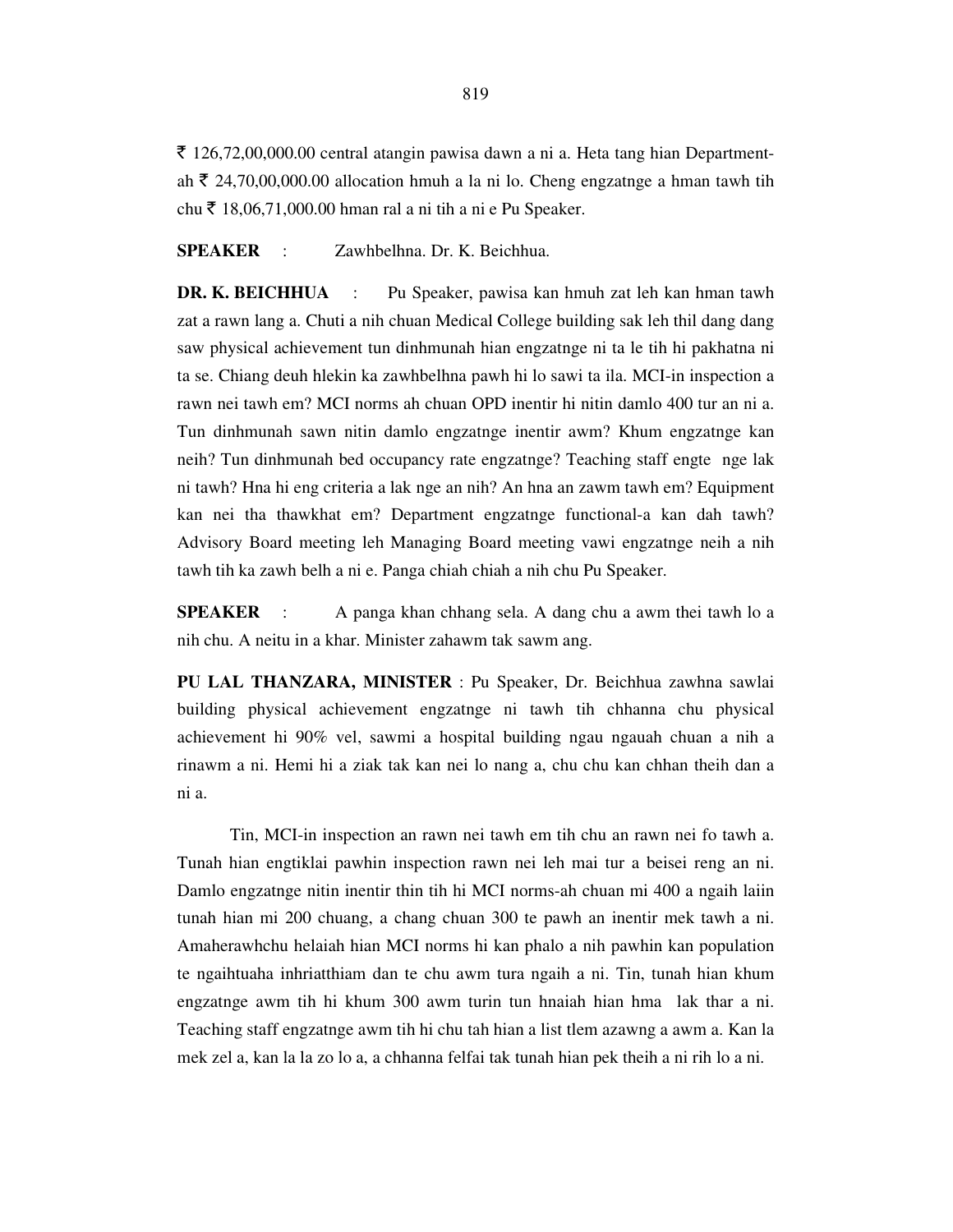Equipment kan nei tha tawk em tih hi chu kan nei tha tawk a, world class equipment te pawh kan nei a. Khawngaihtakin member zahawm tak i veilam ami te hian a hmun saw min va tlawh sak ve nghe nghe se, helai atang hian Pu Speaker, nangmah kaltlangin ka sawm nghal nghe nghe a ni. Advisory Board meeting leh Managing Board meeting vawi engzatnge neih a nih tawh tih hi chu a chhanna hi kan lo inringlo a. Kan lo inenlet ang a, chhan kan la tum dawn nia, Pu Speaker.

**DR. K.BEICHHUA** : Pu Speaker ka zawhna min chhan loh a awm tlat mai. Teaching staff kan lak ah khan eng criteria nge kan hman? Tuna kan lak Associate Professor tura kan lak ang chi te saw Referral Hospital a awm ngei ni rawh se tih te a ni a. Chutah chuan Referral Hospital a awm ni lem lo, senior zawk leh senior zawk lo pawh thliar hran loha Referral Hospital a awm sa hmundanga dah a, hmun dang atanga pawhluh ang chi te saw eng criteria nge ni tih ka zawh belh a ni e. Kha kha min la chhang tlat lo.

**SPEAKER** : Minister-in chhang se.

**PU LAL THANZARA, MINISTER** : Pu Speaker, zawh belhna chhanna chu sawlaia awm tura qualified te lak mek an ni. Tin sawlai ami kher saw lak an ni hran lo a. Amaherawhchu sawlaia engmah a nih loh laia tlawmngaia lo awm tawh te dil kan awm a nih chuan preference pek an ni.

**SPEAKER** : Awle. House Leader.

PU LAL THANHAWLA, CHIEF MINISTER : Referral Hospital, Falkawn leh tuna NEIGHRIMS, Shillong khu 1998 kum tawp lamah khan  $\bar{x}$ 40 crores chuang ve ve a nei kan ni a. Tichuan Meghalaya chuan tunah Shillong-ah khuan Mizoram atang pawhin kan pan mup mup tham an siam tawh a ni. Amaherawhchu 1998-ah khan kan awmzui ta lo a. Tichuan kan awmloh hlanin tuna Falkawn saw tihchhiat lailet der a ni a. 2008-a kan lo kir leh khan kan han chei tha leh a. Tichuan tunah sawn mi tam takin an chhawr tawh a.

 Tin, a instrument pawh world class instrument tam tak kan nei a. Medical College satliah mai pawh ni lo, Research Centre ni tel tur din kan tum a ni tunah hian. Tin, chumi atan chuan pre-condition pakhat chu Director neih a ni a. Mi qualified tak Director kan nei tawh a. Tin, chumi kaihhruaina hnuaiah chuan tunah hian hma lak chhoh mek a ni a. MCI an tih te hian vawi tam tak an rawn tlawh tawh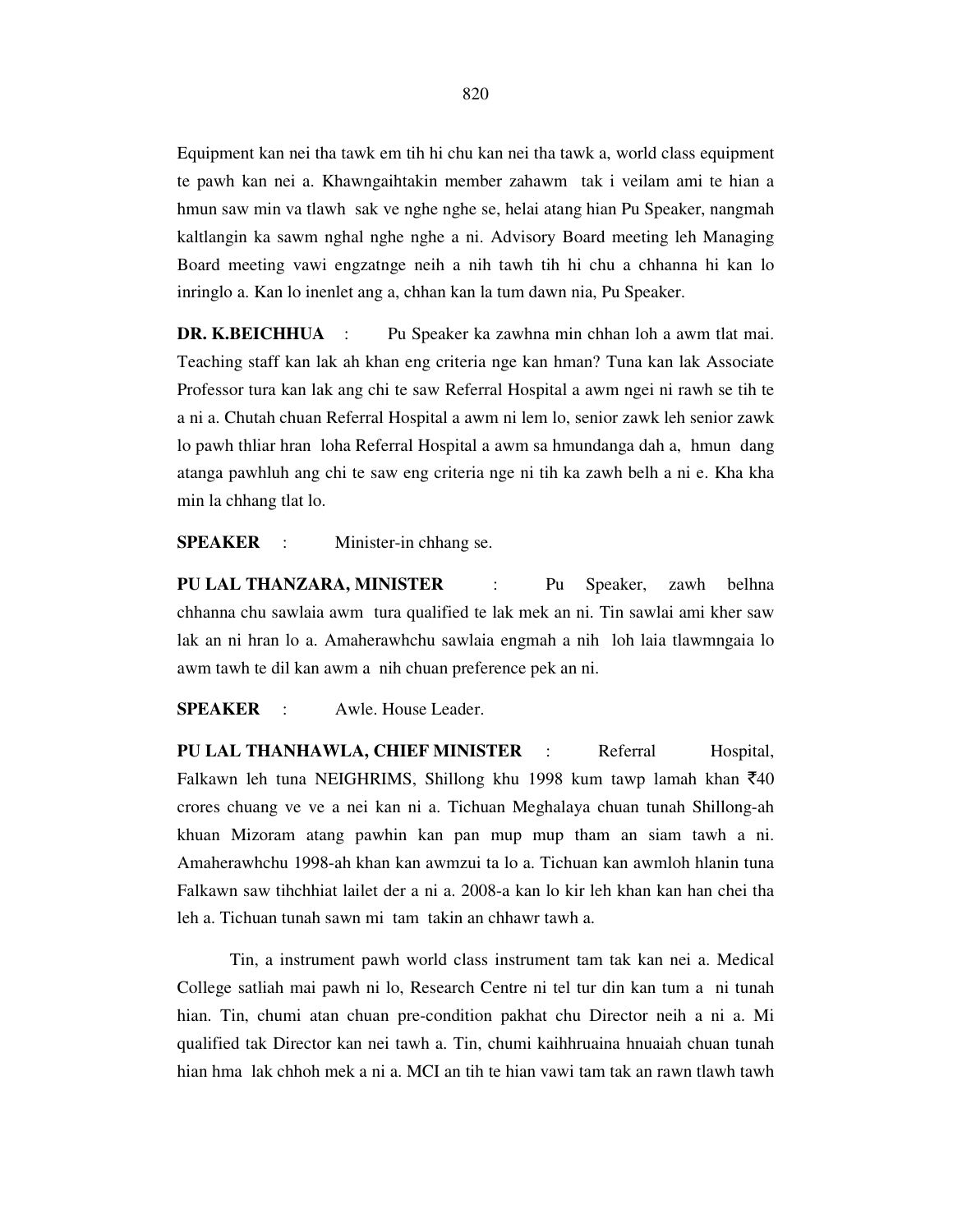a. Surprise visit pawh vawi hnih vawi thum an nei tawh a ni. An surprise visit pawh a surprise khawp mai. An driver, a hruaitu pawhin an kalna tur kha a hre ngailo a ni.

 Chutiang khawpa an rawn tih chu a ni a. Mahse chuti chungin kan la inpeih chho mek zel a. A chhung lamah hian Medical College hi neilo mah ila pawi ti lo an awm nual chungin chak takin kan pen chho mek zel a ni, Pu Speaker.

**PU LALRUATKIMA** : Pu Speaker khawngaihin Referral Hospital chungchangah sawn ni e, thil hriat fuh loh palh awm thei a ni a. NEIGHRIMS nen hian kan khaikhin fo a, NEGHRIMS hi kan hriat angin 1987-a din a ni a. Society of registration,  $12<sup>th</sup>$  January 1987-a din a ni. Hei nen hian kan compare fo. (Interruption)

**SPEAKER** : House Leader in thu a sawi tawh chuan kha kha a tawpna ni hram se, a chhan chu Leader of House kan nei a ni. He House hian Leader a nei, chumi leader sawi chu a pawimawh ber, midang kha chu lo in sum rih rawh u aw! Zawhna hun a tawp ta a, kan titi chhungin a lo tawp ta a.

**PU ZODINTLUANGA, MINISTER** : Pu Speaker, thil pakhat lawmawm deuh, i bial te pawh a lo ni thei a, kan sawi lawk ang e. (Speaker : Awle ) Nimin

**PU LALRUATKIMA** : Pu Speaker, kha kha chu sawi a dil hmasak a ngai. (Speaker : A dil a, ka phal sak tawh a, lo tibuai suh u,) Ziakin dil a ngai alawm, ziakin dil a ngai, (Speaker: Nakinah nangni pawh ka phal sak dawn che u alawm)

**PU ZODINTLUANGA, MINISTER** : March, ni 26, 2018 nimin khan Central Sanctioning and Monitoring Committee, Ministry of Urban development, Ministry of Housing and Urban Affairs chuan Mizoram-a urban khaw chhung, mirethei in sakna kan dil kha, chumi Committee chuan vaibelchhe 315.96 min approve sak a. Tichuan  $1<sup>st</sup>$  instalment atan vaibelchhe 57 release-na order an siam a, chungah chuan Pu Speaker, Lunglei tan chhungkaw 2450, Champhai chhungkaw 2417, Serchhip chhungkaw 1013, Kolasib 890, Mamit 562, Saiha 1590, Saitual 688, Hnahthial 759, N.Kawnpui 566, North Vanlaiphai 349, Zawlnuam 399, Biate 173, Lengpui 336 te an ni a. Chumi piah lamah chuan Pu Speaker,  $2^{nd}$  DPR kan siam leh a, Pu Speaker, khami kha an approve tawh hmasa a ni a. Aizawl, Lawngtlai, Champhai, Saiha, Kolasib, Serchhip leh Lunglei-ah te hian Extra tam tak min approve nghal a ni tih he House zahawm tak hi ka han hrilh a ni e.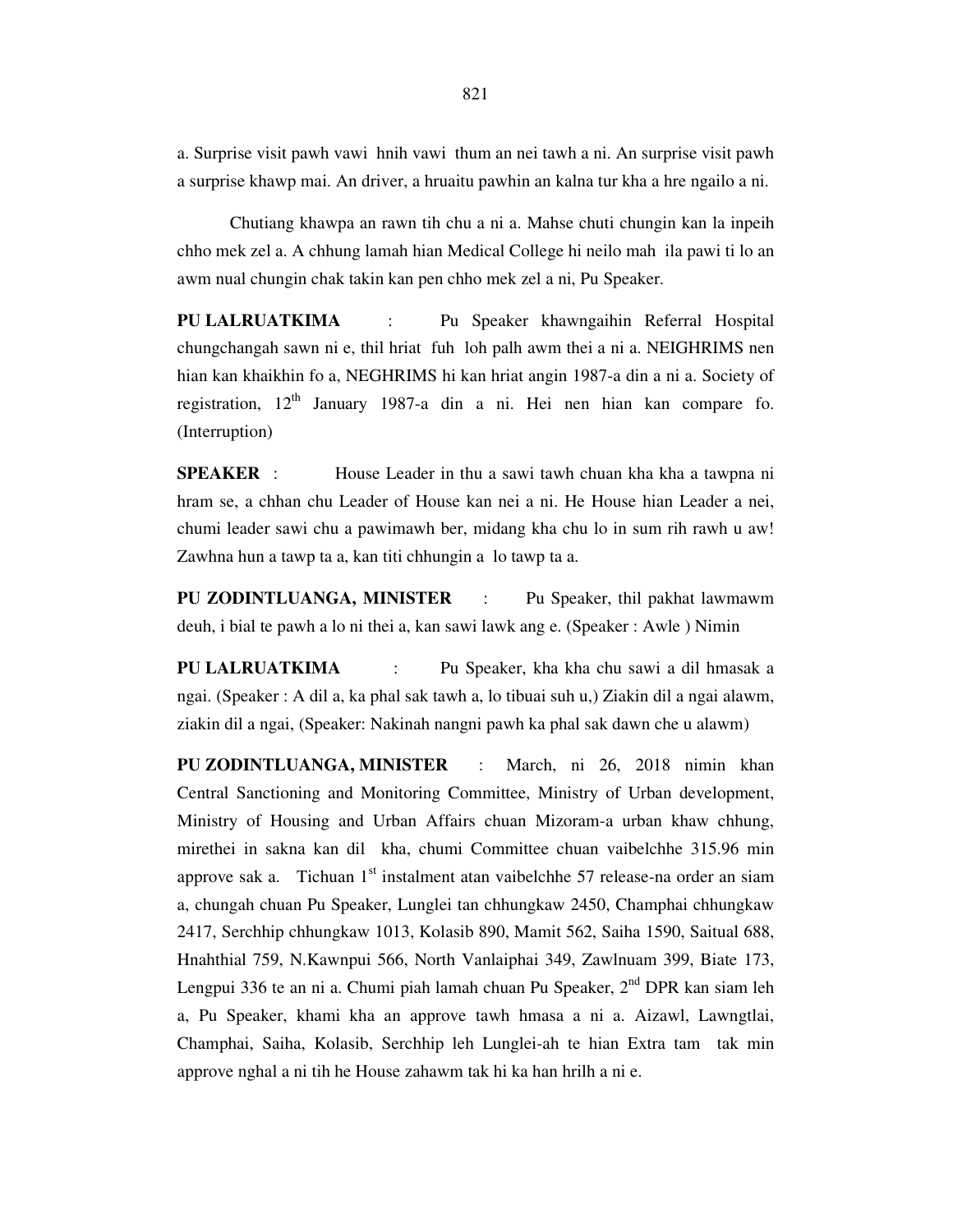**PU LALRUATKIMA** : Pu Speaker, kan dan bung 60 na ah hian Statement of Minister khan a rawn siam a, a hma ni in a phal sak tur a ni tih a awm a. Khalai ah khan zalen takin hun i pe kha a dik dawn em mawni le ?

**PU LALRINLIANA SAILO** : Phek 42-na hi en ila, Speaker a thu ber.

**SPEAKER** : Aw, chu ka thuneihna kan sawi ve dawn a ni. Zero Hour te, Special Mention te, he kan dan bu ah hian a awm lova. Hei in hmu vek a, mahse Speaker thuneihna a pe a, Speaker-in thu ka nei a, tun ami kha a pawimawh avangin sawi kan phal sak a, an sawi chuan vei lam kha lawma kut chauh nilo, ke pawh beng tur in ni. A lawmawm em a ni, chuvangin kha kha inhnial nan hmang tawh lo ila a tha ang e.

**PU LALRUATKIMA** : Pu Speaker, khawngaihin Proviso hetah hian a pe a, one day advance-in ziakin a thehlut tur a ni tih a ni a.

**SPEAKER** : Statement a ni lo, statement ni lovin maw Special Mention a siam duh a, chu chu Speaker thu a ni. Zero Hour-ah te Special Mention te kan inpe thin a. Hei hi chu Speaker thu a ni.

 Tunah chuan Financial Business-ah kan kal thei tawh a, tichuan beng thar chhit tawh tur. Vawiina Financial Business-a kan tih tur chu, kan Minister zahawm tak te pahnih Pu R.Romawia leh Pu H.Rohluna te demand kan sawiho dawn a ni. Tunah chuan Pu R.Romawia, Minister zahawm tak kan sawm ang a, a demand nos. 6, 12, 21 leh 23 he House -ah hian rawn submit sela, amah i sawm ang.

**PU R.ROMAWIA, MINISTER** : Pu Speaker, on the recommendation of the Governor of Mizoram, and with your permission Sir, I move the demand nos. 6, 12, 21, and 23 for  $\bar{\xi}$  2,41,36,93,000/- only for meeting expenses during 2018-2019 in respect of the following departments. Mizo tawngin ka lo chhunzawm ang a, Demand detail te chu hetiang hi a ni.

| Demand no.6 Land Revenue & Settlement Department | ₹ 31,35,87,000.00   |  |
|--------------------------------------------------|---------------------|--|
| Demand no.12 Parliamentary Affairs Department    | ₹ 59,60,000.00      |  |
| Demand no.21 Highier & Technical Education       |                     |  |
| Department                                       | ₹ 2,00,06,39,000.00 |  |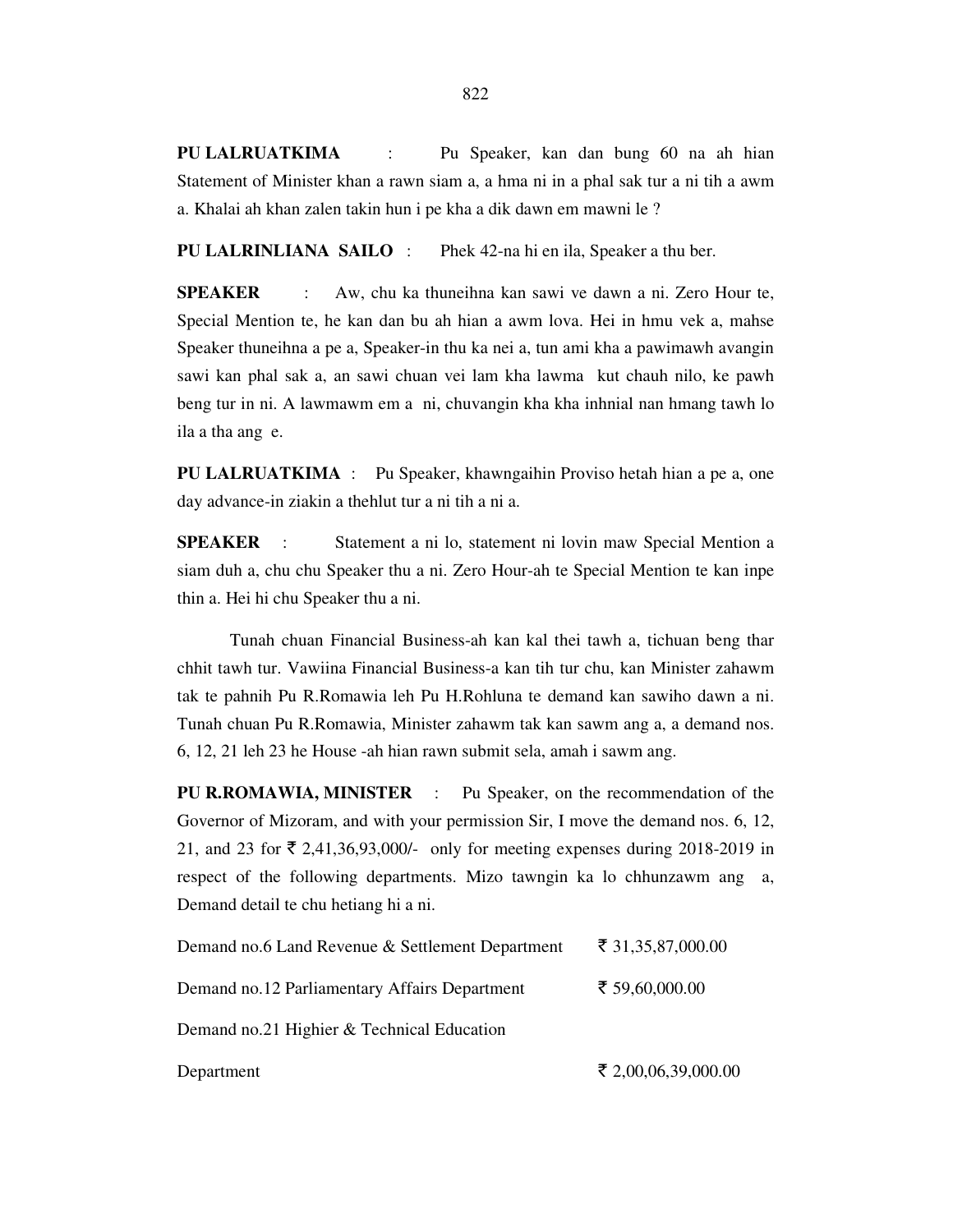Demand no.23 Art & Culture Department  $\bar{\tau}$  9,35,07,000.00

Total : ` **2,41,36,93,000.00** 

Hengte hi House ah sawiho atan ka rawn dil e. Ka lawm e.

**SPEAKER** : Tunah chuan Minister zahawm tak Pu H.Rohluna sawm leh ila, demand no.20, 28 leh 40 na te hi sawiho atan House-ah rawn submit se.

**PU H.ROHLUNA, MINISTER** : Mr Speaker, Sir, on the recommendation of the Governor of Mizoram, and with your permission sir, I move the demand no.20, 28 and 40 for  $\bar{\mathcal{L}}$ 12,11,17,10,000/- only for meeting expenses during 2018-2019 in respect of the following departments.

|                                                        | Total: | ₹ 12,11,17,10,000.00 |  |
|--------------------------------------------------------|--------|----------------------|--|
| Demand no. 40: Commerce & Industries Department        |        | ₹ 1,19,45,99,000.00  |  |
| Entrepreneurship                                       |        | ₹ 13,34,81,000.00    |  |
| Demand no.28 : Labour, Employment, Skill Development & |        |                      |  |
| Demand no.20 : School Education department             |        | ₹ 10,78,36,30,000.00 |  |

Thank you Sir.

**SPEAKER** : Khaile, sawihona kan hawng tawh a, tunge sawi hmasa ber ang le ? Supplementary question a tel hmanlo te kha sawi vek theih a nia. Pu J.H.Rothuama ilo sawm ang.

**PU J.H.ROTHUAMA** : Pu Speaker, ka lawm e. Vawiina kan sawi khawm tur hi a pawimawh hlein ka hria a, Mizoram innghahna lungpui Land Revenue te kan sawi dawn a ni a. Tin, Art & Culture te kan hnam incheina te, kan ziarang lan chhuahna te, khawvela kan inpho chhuahna tur thil pawimawh te. Tin, School Education te leh Higher and Technical te kan sawi dawn a. Hei hi a pawimawh hlein ka hria a. Ka sawi hmasak duh chu Land Revenue Department-ah hian Mizoram hian British hunlai atangin District council a ni emaw, UT a ni emaw Land Revenue Law hi a bu-a siama neih kan la nei ngai lova. Amaherawhchu tun term hmasa kaltaah khan a hminga Revenue Minister ka nih laiin heng hi kan han buatsaih chhova. A hma ami kha chu hun reilo te teah te an in suan a, an han tum ve thin tak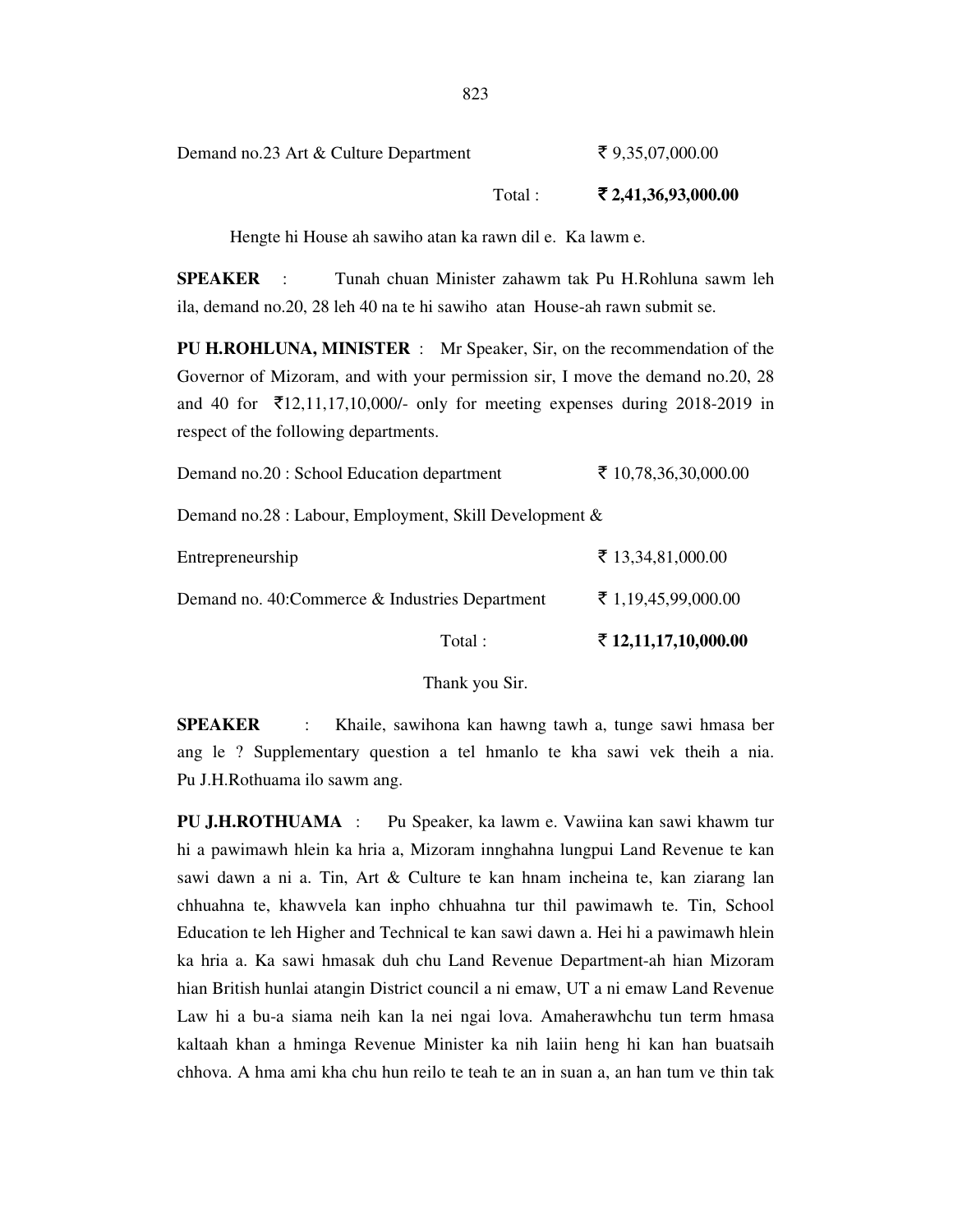na a, a tluan tlinga Land Revenue hi la an awm loh thin avangin Law kha an lo siam hman lova. Theih tawp chhuahin kan bei chho a. Kan mithiam tak tak te, kan IAS pachal (an hming te pawh sawi ta mai ila) Pu Raltawna te, Pu Denghnuna te, hengte leh tuna kan High Court Judge lo ni ta Pu Michael Zothankhuma te, hengte nen theihtawp kan chhuah a. Tin, Law Department te leh Law Department-a an Director te nen a puitu te nen, te pawh ngun takin vawi tam tak (Dy. Speaker at the chair ) chutiang chuan uluk taka theihtawp chhuahin tunhmaa Dan la awm ngai lo kha buatsaih chhoh, a bua siam ngai loh kha an buatsaih chho a ni a. Chu chu kan term hmasaah khan kan han pass hram a, tunah hian hman chhoh zel a ni a. Eng eng nge ni an belh leh tak? Belh a awmlo thei lova, a tira Dan siam hi Indian Constitution meuh pawh hi vawi tam tak belh a ni tawh a. Chuvang chuan a tira siamin a huap loh emaw, la belh phak loh pawimawh si ang kha belh chhoh zel a lo ni ta te hi a lawmawmin ka hria a.

 Land Revenue hi Mizoramin kan sum lakluhna tur, nghet taka kan sum lak luh theihna a ni a. He Department hi kan tilian zo lo viau in ka hria a tun thleng hian. Tunah hian Department-in a mamawh an han sawi kan hria a, ala tam lo ka ti. Tin, kan cover area pawh hi a zim a, Champhai-ah te, district hrang hrangah Revenue Officer chu kan han dah ve tak na a staff tlem te te kan nei a. Mizoram pumpui motor kal theihna chin, khaw pangngai deuh chuan a in hmun kha a ngheta dah an duh deuh vek tawh a ni. Amaherawhchu chutianga tiha teh tur chuan Surveyor emaw a Department-a thawktu kha kan la nei tlem em em mai a. He department hi kan ram hnuk, kan ram innghahna he a nih avangin tihlen a pawimawh a, tihchak a pawimawhin ka hria a, chu chu vawiinah hian ka sawi lang duh a. Tin, Land Revenue hian hma/hna tam tak a nei a, hmachhawp tam tak pawh a nei a. Kan lo neihna hmun tha hi lui dungah a ni a, lui dung reserve te an lo nei ve thli thliah a, khang kha thingtlang lama seng turin Forest Department te nen pawh inbiak hona neih thin a ni a. Amaherawhchu heng phai ram ami lui dung reserve te han suanna tur khawpa hmun tam kha tlangramah hian hmun kan nei mang si lova. Chuvangin helai hi chinfel a ngaiin ka hria a, theihtawpa chak leh zuala hma an lak pawh a ngaiin ka hria a, theihtawp chu an chhuah ngeiin ka ring. Kan ram innghahna leh kan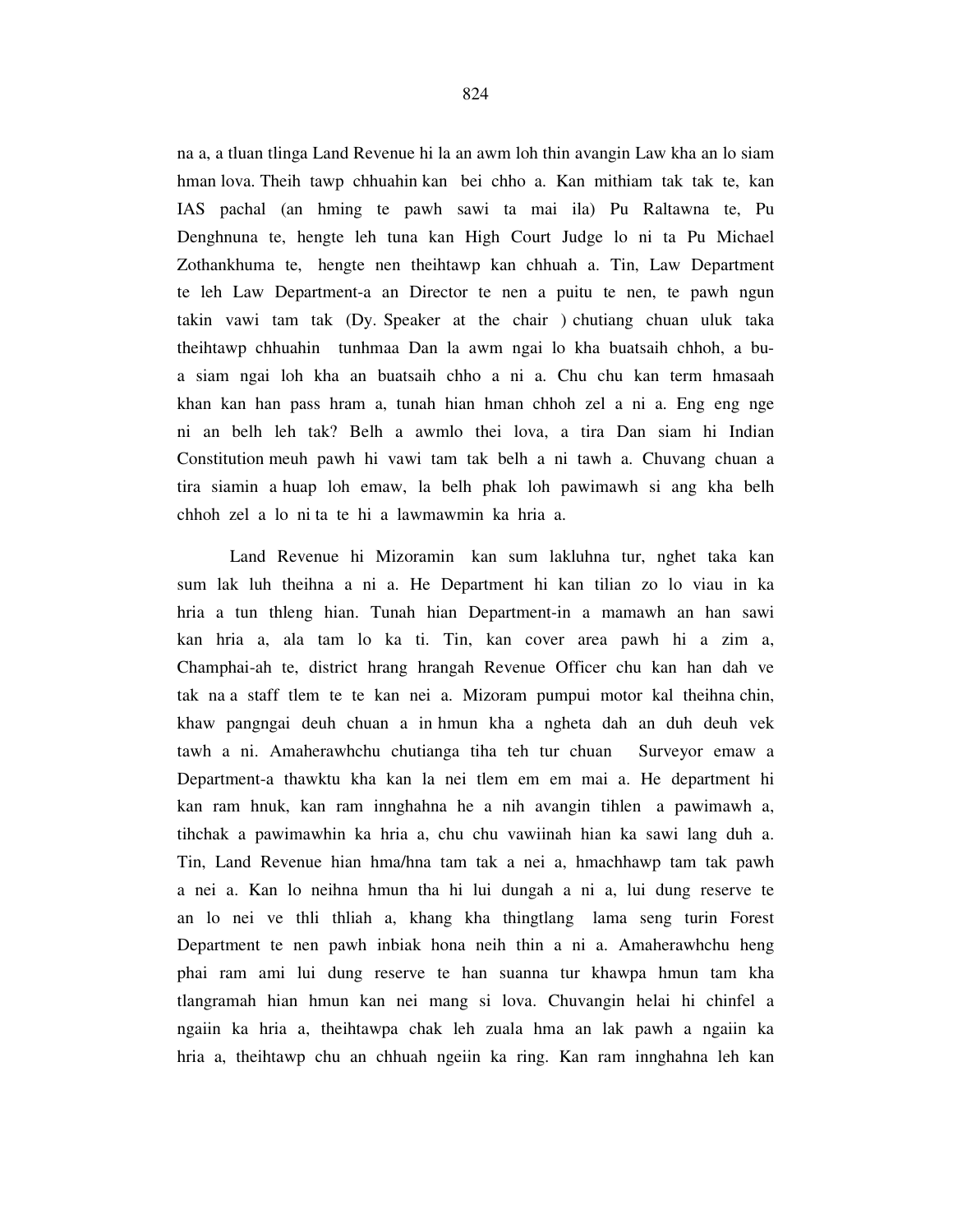ei leh bar zawnna mumal tak kan neih theihna tur atan chu chu a pawimawhin ka hria.

 Tin, Art & Culture hi han sawi veleh ta ila, Art & Culture hi a pawimawh khawp mai. Vawiinah hian kawr, Mizo kawr te ka rawn ha chhuak ve a, a chhan chu Art & Culture hi kawr, Mizo kawr kan tih ho, keimahni siam ngei he kan House-ah pawh hian membe zawng zawng te pawh hian ha thin ta ila, kan Session lai hian compulsory-a hak thin ni thei se a thain ka ring a. A chhan chu hmun tam takah han pholanna, kan hnam ziarang tihlan kan tum thin a, a tha tho. Amaherawhchu a pui ber chu he House atanga kan ken tlang hi niin ka ring a. Chuvangin, House-ah uar leh zuala kan Mizo kawr te, kan puan te kan neih ang ang kan hnam ziarang kan phochhuah hi a pawimawh hlein ka ring a ni. Tin, Art & Culture hian mamawh kan nei teuh mai a kan dil thin a, hmanlai Mizo thil darkhuang te leh thil dang an neih ang chi te. Darkhuang hi Mizoram-ah lei tur a awm mai tawh lo, khawchhak lam atang ten kan han zawng a, man tam tak takin kan lei tawh a ni. Chuvangin heng darkhuang Mizo-in kan hlut em em, tunhma Lal lal lai pawha kangmei emaw, thil hnawhsarum deuh tak thleng a awma darkhuanga mipui an koh khawmna, dar hmanhmawh an tih ang chi te, khatiang kha hre phaklo tam tak kan awm tawh a. Kan hnam hian hmanlai atang tawhin pawimawh taka kan lo hman tawh thin a ni. Chuvangin Art & pawh hi an budget te pawh hi tihpun saka, nasa zawka kan ramin kan zia rang kan tihlan ve theihna tura hma kan lak hi a pawimawhin ka hria a, chu chu han sawi tel duh a.

 Tin, School Education-ah leh Higher School Education-ah thil pawimawh tak tak tam tak a awm in ka hria a. Mizoram -ah hian kan buaipui ber pakhat chu zirtirtu transfer te, an awm lo, zirtirtu an tlem tih te a ni thin a hei hi a pawimawh khawp mai. Chuvangin kan Education Minister hian MLA te kutah hian in bial atanga transfer tur te kha chu an kutah a rawn dah niin ka hria a. MLA te hian mahni bial atanga chhuak tur ho hi kan ui ber te vek a ni a. Tin, an transfer hian an post nen an chhuak bawk si a, khami lo lut leh mai tur atan khan midang an vang thin a ni. Chuvang chuan transfer te pawh hi kan ui a, harsa tak tak, chhungkua harsa tak tak te thingtlang awmin khawpuia luh an han duh a, khawpuiah chuan an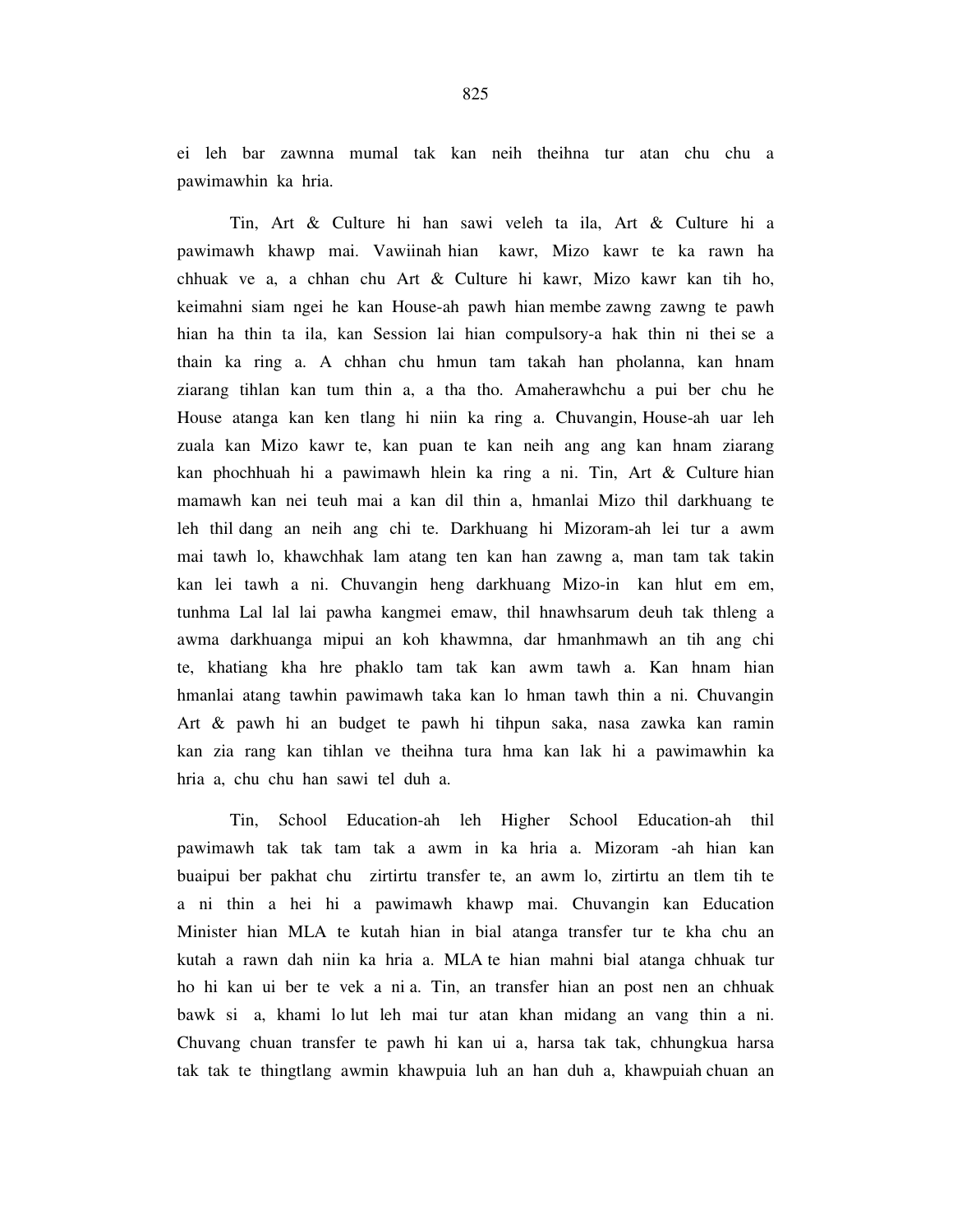lo tam tawh a. Sikul naupang nei manglo, zirtirtu tam zawk mah te pawh an awm niin an sawi a ni. Heng te pawh hi ngaihtuah tlana, chiang zawka transfer and posting te pawh hi huaisen taka kan tih hi a ngaiin ka hria a kei chuan. Chuti a nih loh chuan kan ram hian education-ah hian hnufualna kan nei zel ang. Tunah hian Headmaster tur te pawh an han ruat a, mahse kal duh an awm manglo a ni. A chhan leh avang chu an awmna hmunah khan kha hlawh ngai reng ang kha an lo hlawh tawh a. Headmaster-a thingtlanga an va thut khan an hlawh a pung tak tak tawh chuang lo, chuvangin an awmna ngaia Headmaster lem lo a awm mai mai kha an duh tawh zawk a. Duhthlanna kan siam sak chu chutiang chuan Headmaster tur kan hmu lo fo in ka ring a. Chuvangin ruat leh kal tura tih hi chu kal mai sela, an kal mai na turin Order hi siam ni mai se thain ka ring a. Chu chu kan ram education kal zelna atan hian a pawimawhin ka ring.

 Tin, term hmasaah khan education kawngah pawh mithiam tak takte ko lutin kan ramah hian education kawng thar te kan lo dap tawh a. Chung atana kan kal chhoh zelnaah pawh hian pawimawh tam tak tih loh kan la nei tho ang. Amaherawhchu hma kan sawn chho hret hret a, heng hi a mihring ah hian kan dah fuh a ngaiin ka hria, an post ah. Chuvangin uluk leh zuala kan hotute, kan Minister te an lo thlir a ngaiin ka ring a, chu chu ka rawn sawi tel duh bawk a.

 Tin, Labour & Employment chungchangah te pawh hian sawi tur tam tak chu a awm ang. Mizoram hian tunah hian sorkar hnaah hian IVth Grade kan tih ang chi, sorkar a la lut lo ho hian  $\overline{$}8000$  atanga  $\overline{$}9000$  vel an hlawh niin ka hria a. Heng hlawh siam rem te tin, sorkara an luh pawha an hlawh pangngai taka chhungkaw chawm theihna tura mirethei tak tak te pawh an ni ang, harsa tak tak chhungkua te pawh an ni ang, fanau te pawh an nei, family planning-ah hian siam hi kan duh bawk si a. Mihring kan tlem a kan ram hi a zau a, kan la luah khat bawk si lova, chuvang chuan heng zawng zawngah hian harsa zawk leh hnuaihnung zawka kan ngaih, heng sorkar hna hnuai zawk nia kan hriat thawk te pawh hi tha zawka kan enkawl a tulin ka ring a. Chuta tan chuan sorkar pawh hian kawng tha zawk ngaihtuah hram thei se chuan a thain ka ring a ni. Pu Deputy Speaker, ka lawm e.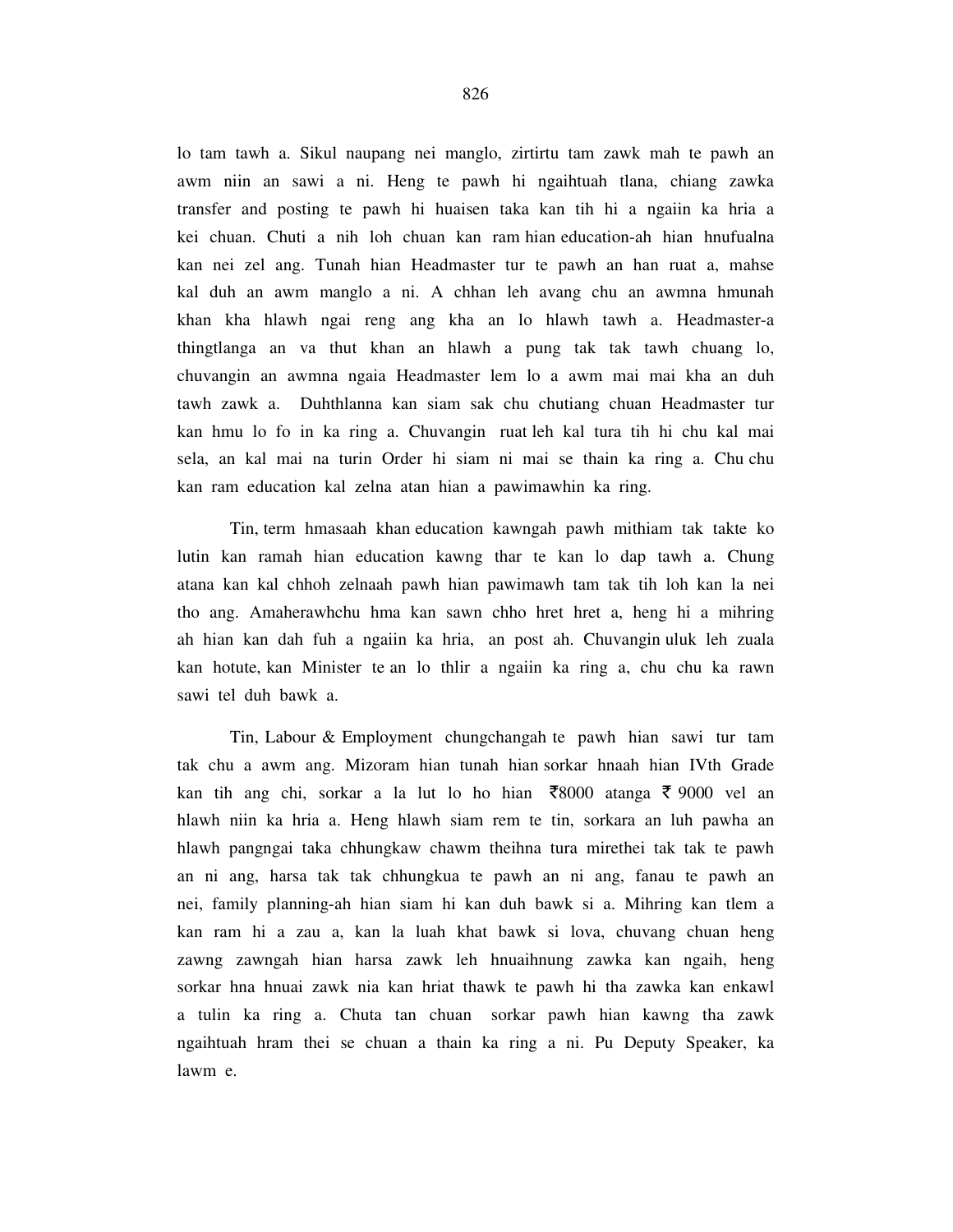**DEPUTY SPEAKER** : Senior member a ni bawk a, hun a hmang thiam khawp mai. Tunge sawi leh ang le? Pu K. Sangthuama.

**PU K. SANGTHUAMA** : Pu Speaker, ka lawm e. Vawiinah hian Department pawimawh tak tak kan sawiho dawn a. A hmasain Land Revenue & Settlement hi sawi ta ila. Hei ka thil hriat hi a sual nge ka hre lova, a sual a nih pawhin Minister zahawm tak hian nakinah min hrilhfiah turah ka ngai a. LSC dilna form hi Minister hnena lak phawt a ngai tih hi ti ti a awm a, ka chiang chiah lova, office lam ka zawt lova hei hi nakinah min hrilhfiah se ka duh a. Hetiang hi a lo nih chuan Minister hnena a form dila lak a nih chuan a harsa awm mang e aw tihna ka nei deuh a.

 Tin, Government Complex ah khuan LSC 50 pek chhuah tawh a ni a, in 400 dawn vel lai an ni a, Pu Deputy Speaker. Mahse 50 chauh hian an la hmu a, tunah khuan hmulo an tam em em a, in 300/400 dawn lai an la awm a. Khungho dinhmun khu refugee ang deuh hlek an ni a, thalo khawpin ka hria a, restricted area a ni tiin sawi a awm a, mahse a lehkha chiah hi chu ka la hmu ve lemlo a. Hei hi sorkar-in khawngaihin ngaihtuah se thain ka hria. Loan pawh la dawn se an in hmun khu LSC theih a ni bawk si lova, mahse an awm ve si a, an insawh nghet ve tho bawk si a. Hei hi vawiinah hian Minister zahawm tak hi ka ngen duh a, a theih hram chuan LSC te pe thei ta se a that ka ring a, tunah hian ka ngen nghal duh bawk a ni.

 Tin, Land Revenue ah hian medical treatment ah hian pawisa a tlem hle mai a, hei hi engtizia nge ka ti duh bawk a. Land Revenue hi a pawimawh em em, tuna ka hma ami member zahawm takin a sawi ang khan Mizoram pumpuiah hian In duh vek kan ni a, mahse tunah hian engeni kan dan chiah kha ka chiang lova. District tinah hian LSC hi an la pe theilo niawm tak a ni a, heng pawh hi Aizawl atang vek maia thil tih hi khua a lo tam a, District te a lo awm nual tawh bawk si a, heng hi ngaihtuah ngun a tha khawpin ka hria a ni.

 Higher Education-ah hian scholarship atan hian 2017-18 atan nuai 5931 .07 lakh a ni a. Tin, kuminah hian 41 lakh chauh a ni mai a, hei hi enge a awmzia aw tih ka zawng chhuak thiam lova, a tlem hlei ta hle mai a, hei hi nakinah min hrilhfiah se a that ka ring a. Tin, College-ah hian Principal nghet hi vawiin thleng hian kan la nei mumal lova, engzah chiah nge ni chu ka hre lova, nei an awm a nih pawhin 2/1 bak an awmlo maithei a, heng hi a ngaihtuah theih lawm ni? Tunah hian Principal tlak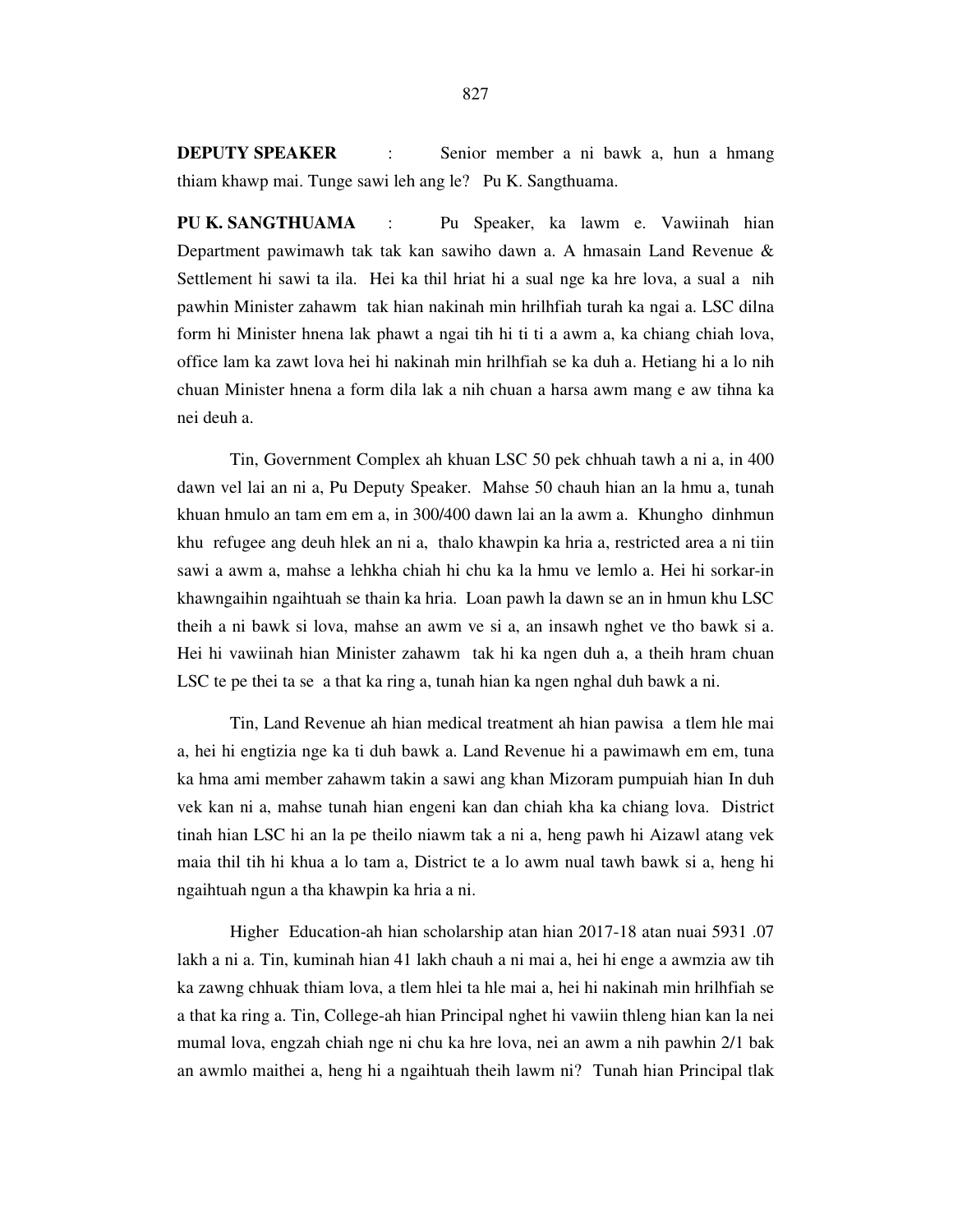leh Principal atan Professor tam tak kan nei a, a za-a za tel kan nei tawh a, hengah hian qualified vek lo mahse qualified tam tak an awm a. Heng hi a ngaihtuah theih chuan Principal nghet hi engnge tih theih loh bur a ni nge? Helaiah hian tunhma atanga kan nei fumfe thei lo hi Minister zahawm tak hian ngaihtuahna lo hmang se tih kha ka ngen bawk a ni.

 Pakhat lehah chuan Institute of Advance Study in Education (IASE) B.Ed leh M.Ed training naah hian teaching staff 22 chauh Pu Deputy Speaker, an awm a. Hei hi an indaihlo em em a, pre- service-ah hian 240 an awm a, in service ah hian 400 an awm bawk a. Tin, M.Ed ah hian 100 an awm bawk a, an vaiin 740 B.Ed train leh M.Ed train hi an awm a. Chutah chuan teaching staff hi 22 chauh an awm a, hei hi tihbelh theih se chuan a tha ngawt ang, an indaihlo khawp mai tih kha vawiinah hian Minister hriatah hian ka sawi duh bawk a ni.

 Demand no 23 Art & Culture hi senior MLA zahawm tak khan nichinah a rawn sawi tawh a, hei hi kan ngaih pawimawh a ngai hle in ka hria. Kuminah pawh hian medical treatment-ah hian indaihlo sa tlemte an dah a, hengte pawh hi a tha vakin a lang lova. Tin, grant-in-aid non salary-ah hian kum hluiah khan nuai 33 leh a chanve lakh an dah a, kuminah hian 3.5 lakh chauh mai a ni a, hengte pawh hi engtizia nge ni? Art & Culture tih hmasawn hi kan mamawh em em a tin, sum hrim hrim kan dah pawh hi a tamlo hle mai a, hengah hian tan la deuh ila. Finance lamte pawh hian Art & Culture hi tun ai hian duhsak se a tha in hriatna ka nei a. Hei hi a pawimawh em em a, ka hma ami khan a sawi chiang hle a, tunhma nun atanga vawiin thlenga lan theihna rawn pho chhuaktu an ni a, tunhma atangin Pu Deputy Speaker, Art & Culture hi kan ngaihthah deuh niin ka hria a. Chuvangin, hei hi tihlen ve deuh deuha tun aia thaa ngaihtuahna kan siam a, kan duhsak deuh hi a tha hlein ka hria a ni. Tun atang chuan Art & Culture-ah hian Department pawh hian rilru pe deuh deuh turin vawiinah hian ngaihtuahna siam se ka duh deuh a ni.

 School Education lamah hian Pu Deputy Speaker, Headmaster neilo hi an awm thluah mai a, heng hi a harsa viau em ni? Aizawl khawpuiah te pawh ka bialah te pawh khuan Tanhril-ah te pawh vawiin thlengin Headmaster an nei lo va, heng hi Minister zahawm tak hian nakinah fiahfai takin a harsatna te, a tih mai theih lohna te a la rawn sawi turah ngai ta ila. A theih hram chuan khungah te pawh khuan min dah sak turin vawiinah hian ka ngen nghal duh bawk a ni.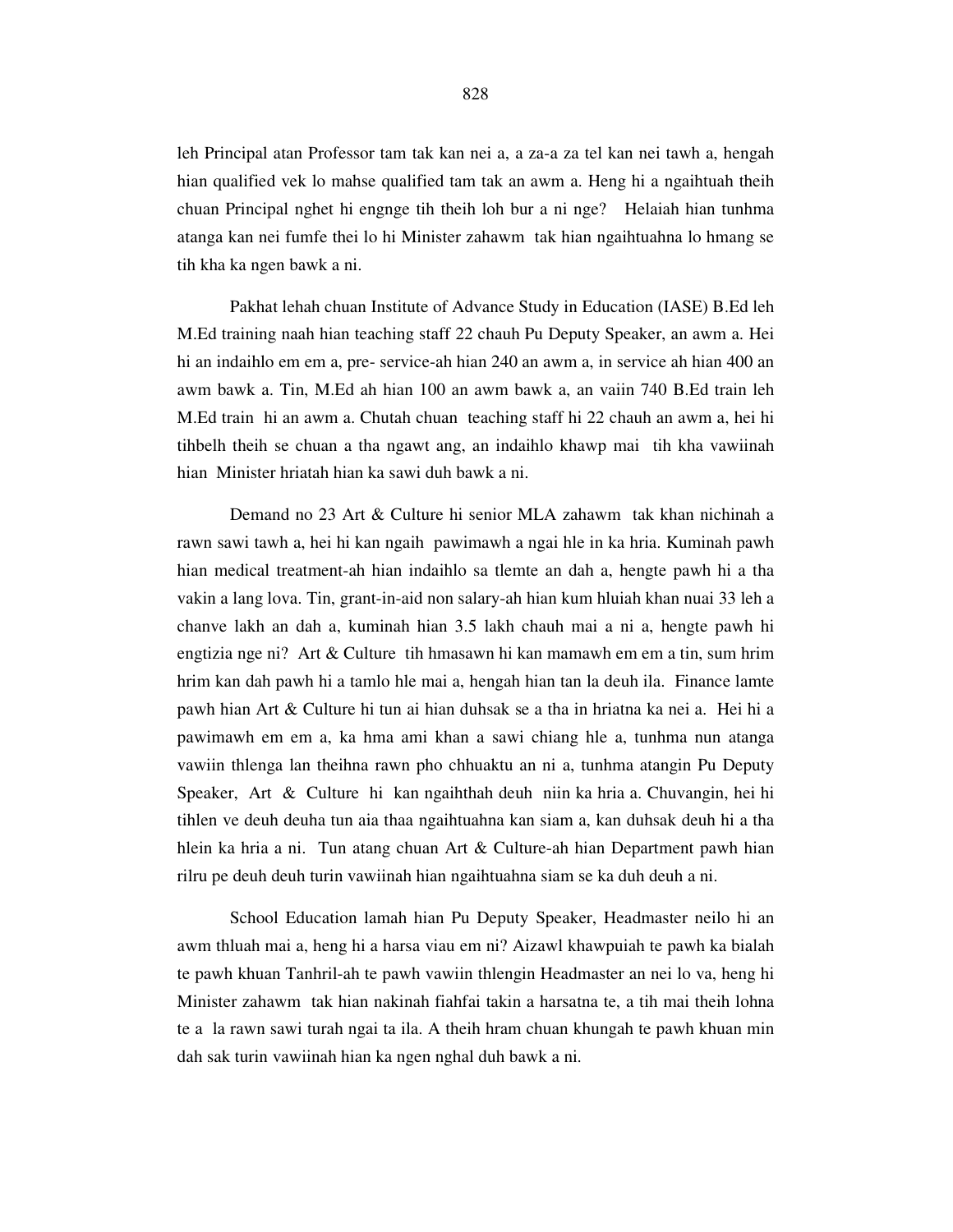Pu Deputy Speaker, Primary zirtirtu rualkhailo hi hman atang tawha vawiin thlengin kan la buaipui a ni a, hei hi school kan neih chhung chuan hetiang hi a ni mai dawn em ni ang aw tih ngaihtuahna te pawh min siam rum rum a. Chuvangin hengah pawh hian harsatna ber awm, a zirtirtu hrim hrim hi chu kan indaihlo lutuk pawh niin a lang lova, chuvangin hengah hian harsatna engeni kan neih te pawh nakinah la rawn sawi turah ngai ta ila.

 Demand no. 40 Commerce & Industries-ah pawh hian wages te, medical lamah hian indaihlo sa lutuk deuhin sum hi a awmin a lang a, kum kal laiah khan 39.7 lakh a ni a, kuminah hian 9.7 chauh dah a ni a, hei hi a inthlau angreng khawp mai a. Hengte pawh hi nakinah Pu Deputy Speaker, la rawn sawifiah se a that ka ring a, nikum leh kumin inthlauh em emna dan hi, helaiah kan zirchiang ve thei mai bawk si lova.

 Tin, grant-in-aid-ah hian genera-ah hian non-salary-ah hian helaia a lan danah chuan kan budget-ah khan nuai 2652.25 hi nikum lamah a ni a, kuminah chuan nuai 1685.92 chauhah hian a tla thla ta mai a, hengte pawh hi nakinah Minister zahawm tak hian a rawn hrilhfiah deuh loh chuan hriatthiam a har viauin kei chuan ka hria.

 Tin, creation of capital assets tihah hian nikum lamah khan 99.76 dah a ni a, kuminah hian cheng khatmah dah a ni lovin ka hria a, chuvangin hengte pawh hi enge a chhan. Hetiang te te hian budget atanga han thlir hian nikum lam budget leh kumin budget atanga pawisa dah miah lo hi dah a tul lo nge? Min han hrilhfiah zel kha a ngaih ka ring a ni Pu Deputy Speaker.

 Vawiinah hian Education chungchang bakah Commerce leh Industry hi a pawimawh em em a, nikum lama grant-in-aid non salary-ah te a inthlau em em mai a Industry hi hmasawn aiin hnungtawlh zawngin kan kal mai ang tih a hlauawm a. Chuvangin helaia a inthlauh dan a hi han sawifiah se a thain ka ring a ni. Lawmthu te pawh sawi ka duh a, Commerce & Industry-ah hian Khawl te, Mistiri bungrua te min pe a, kan lawm khawp mai. Tin, Industry Minister chungah pawh lawmthu ka han sawi a ni. Pu Mathana hian nikum lama kan dil min tihhlawhtlin sak a. Ka bialah tuizem lian tak tak huan neitute leh thlai neitute tan kan dil kha nikum khan min tihhlawhtlin sak a,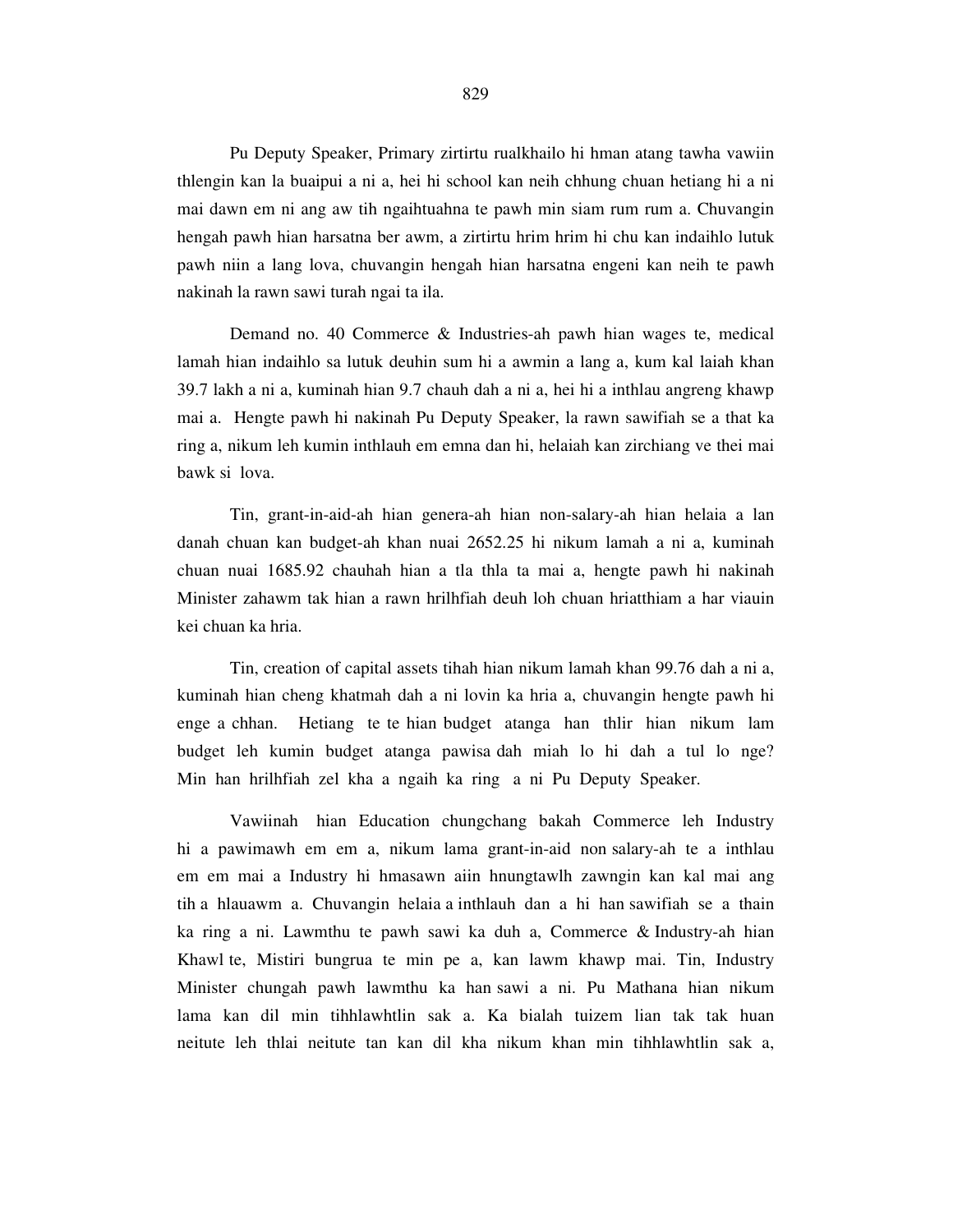hmanniah khan ka chhuak ta daih si a vawiinah hian a chungah pawh lawmthu ka han sawi nghal a ni e. Ka lawm e.

**PU T.SANGKUNGA** : Pu Deputy Speaker, ka lawm e. Demand no.23-na hi sawi ka duh a. He Department hi a pawimawh em em a, Mizo te Mizo-na vawng nungtu department an ni a. YMA, MHIP, MUP ten Kutni vang thla an hman leh an function-a Mizo taka incheina leh hnam thil chi hrang hrang an rawn ruahman sak thin avang leh hnam lam te an vawn nun tlat avang hian kan culture vawng nungtu kan department an ni a ni. Tin, an achievement pawimawh ka tih em em chu Archielogical survey of Indi-in kan sorkar senso awm miah lo a. North East pum min bialtu Guwahati-a awm tiat Aizawl circle Archeologist hova office an han hawng ta mup mai, Manipur leh Tripura te helai atanga an han bial ta mai hi a lawmawm a. Burma atanga kan lo chhuk kawnga thil pawimawh tak tak pi pu sulhnu te vawn nunna kawngah pawimawhna nasa tak an nei a. Kan state pawisaa thiltih hi chu limit a awm duh fova. Ka hma sawitu zahawm khan sum indaihlohna te a rawn sawi ang chiah kha a ni mai a. Nikum atangin kawtchhuah ropui Vangchhia-ah ah an lo lai a Vangchhia vela ka awm laiin an Minister concern hi a lo lang leh nghal a. Khatiang ang Department-in a rawn hawng thei hi a changtu Minister leh a hote hi an fakawm ka ti a ni. Mizo te kan culture nena inzawm tlat Hmaram kawrchei te min lei sak thintu subsidized rate-a min pe thintu, veng kil ber thlenga hnam incheina tha tak tak an neih phah thei a. Kumina grand-in-aid-a nuai thum chauh an han dah hi chu a zialo deuhin ka hria a ni. NEDP, daihzai head kan nei bawk a, nikum zat tur kha chu pe se tih ka rawn dilpui a ni.

 Tin, Publication hi literature-a min ti changkangtu a ni a, internet-ah te en thei tawh mah ila ziaka vawn nuna Library tha tak neih hi hnam ro inphum a ni a, a hlu em em a ni. Rajaram Mohan Roy fundation atana pawisa 'nil' a ni ta tlat mai te leh Mizoram Publication Board-a nil tluk a ni a, wages-ah nuai khat an dah a, hei phei hi chu a ngaihna a awm tawh lo reng reng a. Lehkha ziaktu ten tha tak tak an han ziah a, department-in hei chu leitlak a ni e an tih pawh leina tur a awm ta lo reng reng mai a. Hei pawh hi NEDP crore sang khat atang khan pawhchhuah leh ni se tih ka rawn dilpui bawk a ni. Chuti a nih loh chuan kan hnungtawlh dawn tlat a ni.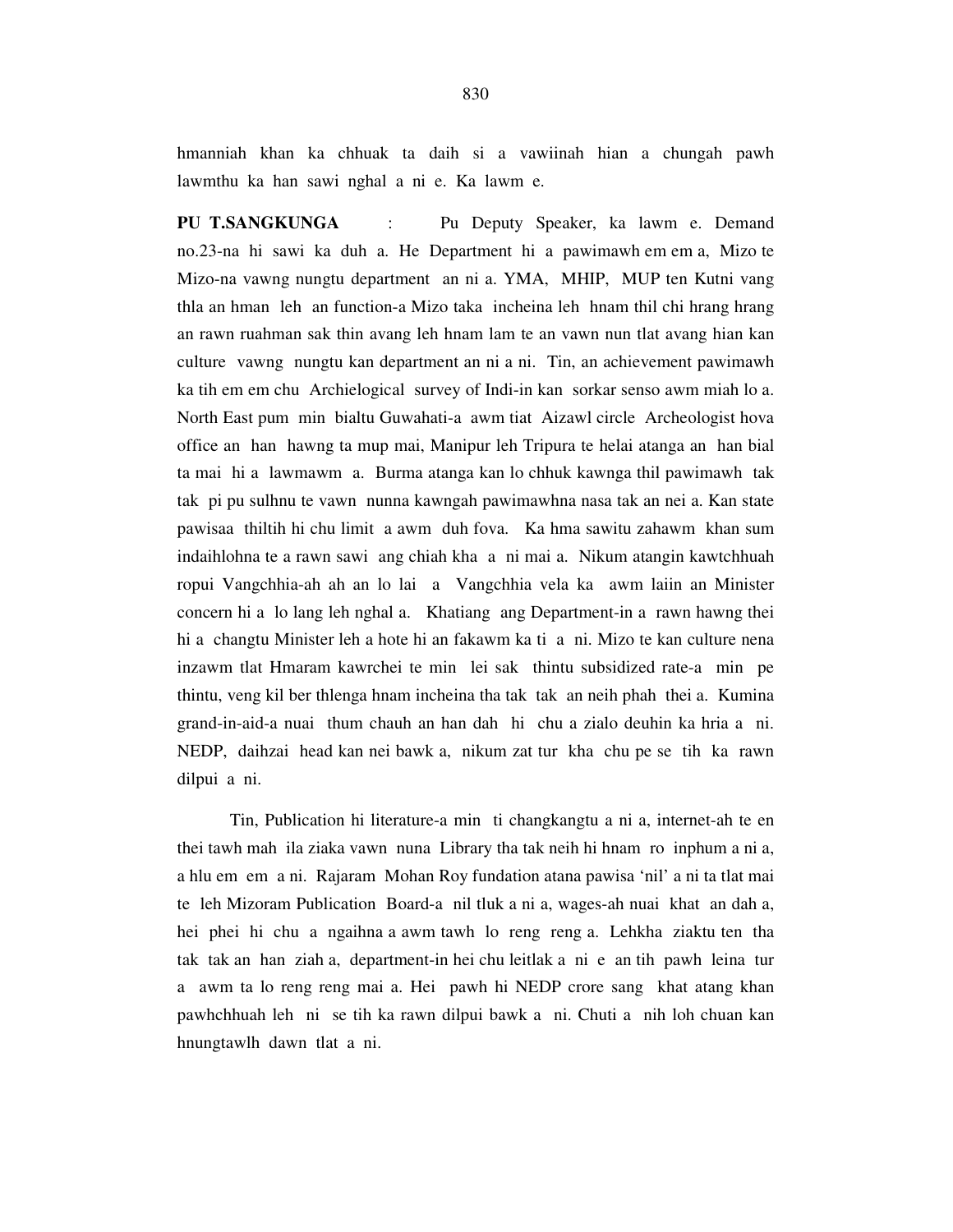Tin, School Education hi han sawi ta ila. A changtu Minister hi fakawm ka ti khawp mai a, sum leh pai harsa tak karah Science teacher 59 leh Maths teacher 43 an ti chhuak a, a thawhpui Commissioner te Director te ho tanrualnaa theihtawp an chhuahna kan zu hriatpui a, Myanmar atanga Maths teacher an awm an ti a an zawn thin ang, keimahni Mizoram chhung ngei ami an han la thut mai te hi an fakawm hlein ka hria a ni. An chungah hian ka lawm em em mai kan bialte pawhin an tlakchham em em te kha min phuhruk sak a. Tin, SSA leh RMSA atangin a indaihloh zualnaah pathum te min rawn pe a, han nil thak thin te a hreawm em em a. SSA atangin min rawn thuam zel a, single teacher awmnaah pawh pakhat tal min rawn pe zel a, Education Department-a thawktu leh SSA-a kan hotute thleng hian fakawm ka ti hle a ni. Tin, teacher indaih hi khawvelah a harsa em em mai a. World Bank report dan chuan tunah hian single teacher hi khawvelah nuai khat leh sing thum awm anga ngaih a ni a. Mizoram-ah pawh teacher an lo pension, a then an lo thi a, an post ruak hnawh khah leh hi a har em em mai a ni. Chuvangin Finance Minister leh DP&AR Minister te pawhin an hriatpui a ngaiin ka hria a ni. Zirna leh Health Care-ah mi a hniam reng reng chuan mi an changkang thei lo a ni. Ram te tak te te, pachhe ve tak tak te hian Education leh Health Care-ah tan an la a, USA khu an tluk thuak thuak mai a ni, chu chu ramchangkanna a ni tih khawvel hian a hmu tawh a, Chuvangin Education Department hi kan ngaih pawimawh em em a ngai a ni. Assam Education Minister chuan ni 8.9.2017 khan zirtirtu kan tlachham em mai a ti a sing khat leh sang khat appointment order a sem tawp mai a ni. Chumi rual deuh tho chuan 3.9.2017 khami thla tho khan assistant teacher 6172 appointment order a sem leh tawp mai a ni, University 3 leh College 12 dinna kha Cabinet -in an passed nghal thuai mai bawk a ni.

 Chuvangin state changkang zawng zawng hian an changkan nachhan chu zirnaah leh health care-ah hma an sawn vang a ni tih Assam Education Minister Biswas Sharma te khuan an hrechiang a. Tunhmaa Finance Secretary te Delhi an meeting te khan Assam-in TA bill daih an nei ngai lo a, an pachhe hle a, keini bill ve hi zawng pending tur a ni, an ti thin. Tunah khu chuan an oil revenue (state share) an tih pun sak avangin an lo hausa ta deuh bawk a, tikhan an pass ta pawp pawp mai a ni. 'TET nei ho hi chu a hun a ral hma hian appoint vek kan tum ang,' te a la ti leh nghal a. Chutiang khawp chuan Assam-in tan a la a.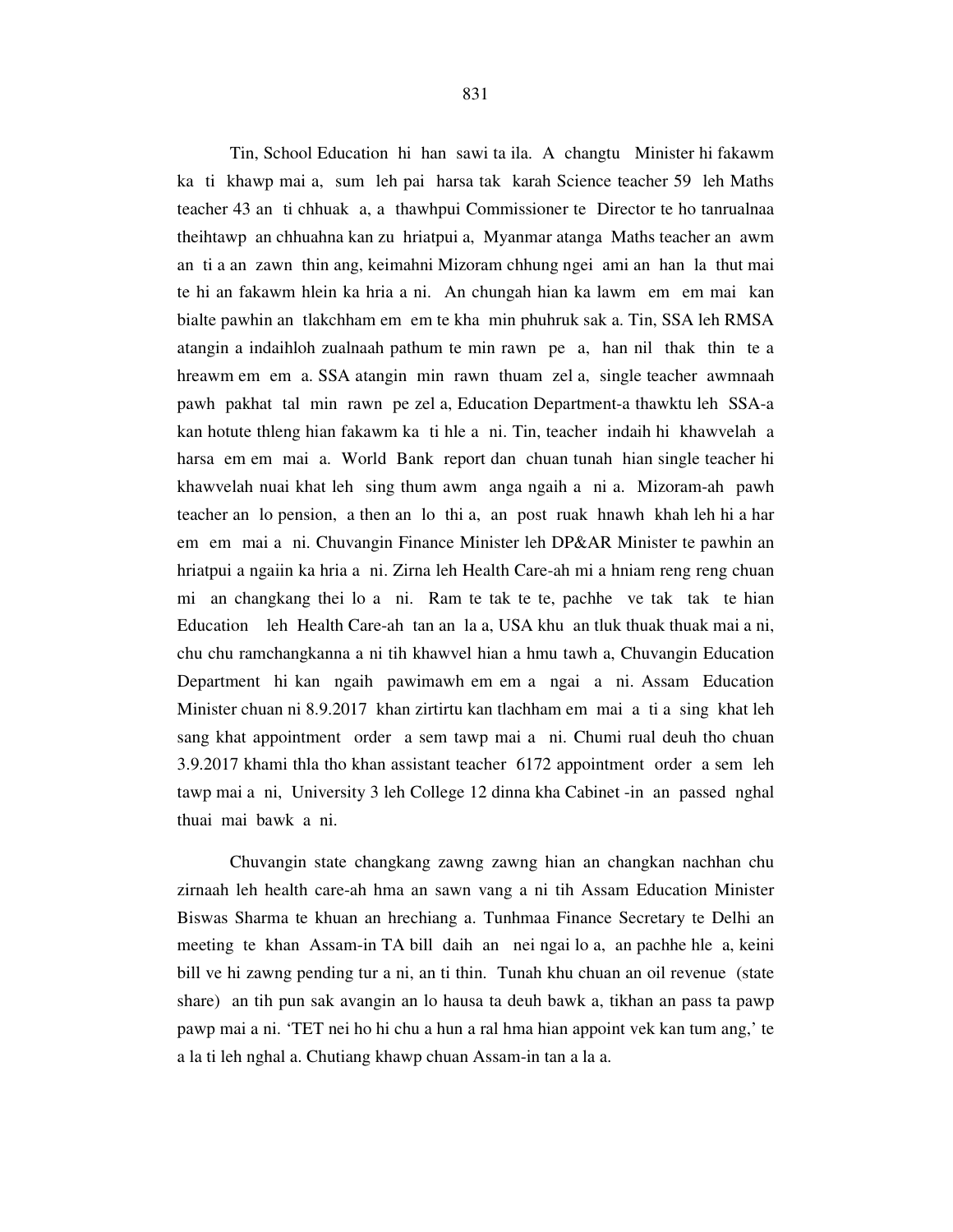Tamil Nadu-ah khuan han en leh ta ila. Tamil Nadu-ah hian zirtirtu indaihloh hi a nasa ve a. Kum 5 chhung khan Zirtirtu 73316 kha an la tawp mai a ni. Hei hian National norm an khum phah thawt thawt a ni. Chu chu an changkang, a hma atanga an lo ruahmanna Education Policy for Tamil Nadu an Chief Minister Ramachandranan an a tihchhuah atanga uar an ni a. Kenin NLUP kan ram in a changkanpui ang chiah leh election-ah pawh kan tlinpui ang deuh khan Ramachandrana'n education a tih hi election-ah a tlinpui a. Ramachandrana khan Chief Minister an nih veleh a, a thiltih chu free text book a sem a, chaw tha a sem bawk a. Hei hi centra-in a la tih hma deuh a ni, Europe ramte tih dan a entawn a ni. Tin, exercise book a free-in a sem a, education kits leh school bag a thlawnin a sem vek a, uniform phei chu pali, a vawh hunlaia lum chi nen a sem a. A election manifesto a ni. Chutiang chuan an changkanpui ta em em mai a, election apiang khan an improve a. Tunah phei chuan bicycle te, computer te an sem tel tawh a. Zirnaa an changkan avang khan inthlanah an tlin phah a, tin an ramin a changkan phah bawk a. Chuta an changkan phah dan chu India rama state changkang Punjab kan tih te, Gujarat te khumin mihausa, thil siamtu ten thil an invest na tura state duhawm ber pathum zingah an lo lang ta zawk mai a ni tunah chuan. Tin, Maharashtra dawtah GDP sang ber India ramah pahnihna an ni a. Thiltih dawn reng reng khan lehkha an lo chhiar thiam a, an hria a, an fing a, thil va tih kha a awl em em mai a ni. Tunah Jharkhand-ah te chuan hrilhfiah hi a har lutuk. Chutiang chuan zirnaah miin tan an lak a, hma an sawn phawt chuan an state hi a changkang ngei ngei a. Ram pachhe te pawh hian hma an sawn phah ngei ngei a ni.

 Chuvangin zirna kawngah hian kan sorkar hian theihtawp kan chhuaha, a bik takin tuna kan biala school te khi en ila, changkan ngaihna hi a awm lo reng reng! Zirtirtu an indaihlo khaw teah te khian. Chuvangin zirnaah kan hniam tlat si chuan bial kha changkan ngaihna a awm lo reng reng. Tunhma kan awm ve laia Pastor produce tam ber chu East Tuipui bial khi a ni a. Tunah chuan Synod te pawh an lo duhtui tawh si a, Theological College-a zir tur pawh an tla an tla mai a ni. Tawngtai ringawt kha a lo ni hauh lo a, thiamna an lo duh tawh si a. Chuvangin zirna lamah hian hma kan sawn theihna turin Education Minister pahnih ten theihtawp chhuah mahse, Finance Department atanga financial support te, DP&AR atanga support te an neih that si loh chuan tihngaihna a awm lo va. Hei hi chu kan sum ren lohna tur leh kan tan lakna tur niin ka hria.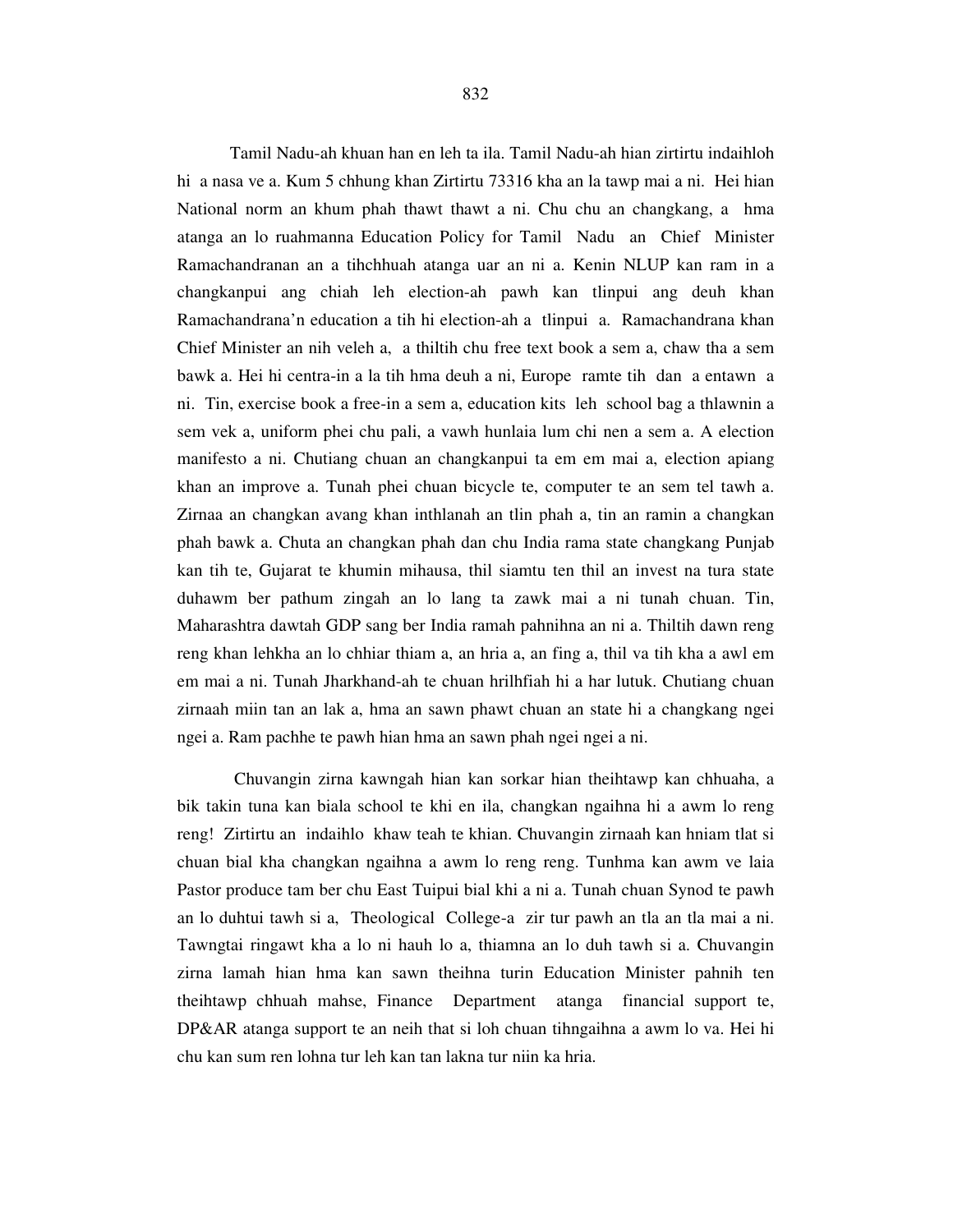Tunlaia khawvel tharah phei hi chuan Hotel kha (niminah ka sawi tawh). India rama GDP contribute tha ber te zing ami han nih takna chhan chu Hotel lamah development a nasa a, nikum UPA a tawp dawn te khan 5 Star ringawt khu Kolkata-ah 200 chuang hawn tur tih te, India ramah khan hawn a tum zawt zawt mai si a. Hna kan hmuh sak teuh nachhan pawh kha khatiang awmna kha kan zawng chhuak a tute emaw hmang in. Khatiang khan hna an hmu zung zung mai a ni. Sorkar tak takah hian hna hmuh a har lutuk. Kan Prime Minister pawhin kumtin vaibelchhe 2 hna ka siam belh ang a ti a. Kum 4 chhung hian maktaduai 5 pawh a la siam lo reng reng! Chuvangin sorkar tak takah chuan rin ang a ni lo. A pawn atanga sawi ang ngawt hi a ni lo a. Chuvangin, Polytechnic kaltlang te, a hran hran kaltlang hian hna a tam em em. Keini ringawt pawhin Youth Commission atang khan Gulf Country-ah te, Europe-ah te, America-ah te, helaia hotel tha ber bera rei vaklo an thawh hnu khan hna an hmu tlat a ni. Chuvangin Polytechnic heti zah building sa si a, kan function tir lo te hi chu anchhia chu a ni em lo ang a, Higher & Technical Minister hi han sawipui ta ila hna, hmuh nan an function a ngai. Chuvangin, hengah hian theihtawpa a thawktu officer te leh Minister te hian kan ram an khaichhuah theihna tur chu Education a ni. Interview an han ti a, (chakma ten ka tawng lo haw lo se,) tawng an rawn thiam em em a, vaiho nen an in be zung zung mai a. Keini Mizo school, thingtlang sikul atanga rawn ti mai mai te chu hre teuh mahse an tawng thei tlat lo mai a. Chuvangin, helai atanga tuna kan zir dan system hi kan tih danglama, a tawng a tawng ringawt pawh hi an thiam a ngai a. Chuvangin, helama hmasawn tur chuan Education-in sum leh pai an neih a ngai a.

 Synod-in tunlaia English Medium School an hawn belh zel te hi a tha em em mai a ni. Y.M.A. in zirna uar kum an tih lai khan Central YMA aiawh a ka awm a, Pu Lalkhama te ho nen Pu Sangzuala Chair-na hnuaiah kan sawiho a. Pu Lalkhama sawi mi convince em em chu, sorkar school hi heti hi a ni si a, a pension apiang ai hi Synod leh Roman Catholic te, Salvation te Seventh Day ten zirtirtu an lak belhna tur lamah hian vawm phei ila, anni sikul hi a tha deuh zel si a, a ti a. Khatiang deuh hlek khan thingtlangah pawh tuna kan sikul, thingtlanga English medium school kan Synod-in Kohhran te tak te te pawh, eng Kohhran pawh-in an han siam te hi engti kawng emawa puihdan a awm tho. Dan chuan a phal miah lo, an Biak in bulah khan Multipurpose Hall kan sa tlat a, kha kha sikulah an hmang mai a ni. Chuvangin ar talh dan kha chi dang zawn a ni mai a. Revenue ka ngaih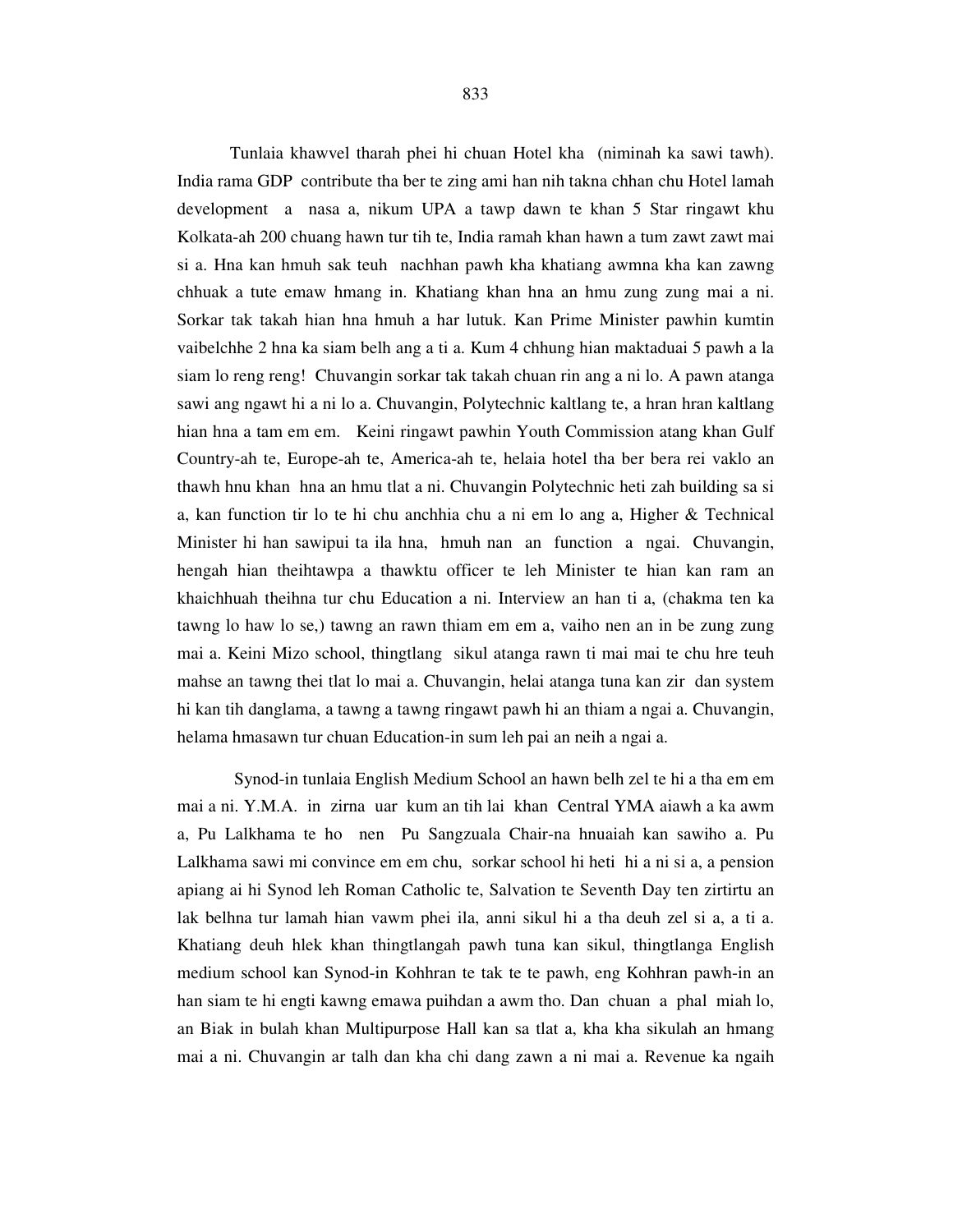pawimawh teh lul nen, hma an sawnna ka sawi hman ta lo a ni. Pu Dy.Speaker, midang sawiah kan khek ang a. Minister zahawm tak pahnih te demand hi a vai hian ka support mai ni lovin tih belh a ngai a ni a tih ka rawn sawi chhuak a ni e. Ka lawm e.

**DEPUTY SPEAKER** : Pu Hmingdailova Khiangte.

**Pu HMINGDAILOVA KHIANGTE** : Pu Dy.Speaker, ka lawm e. A justification lam kha chu kan sawi teuh hman lovang a. Tul ka tih point te ka rawn sawi mawlh mawlh mai dawn a ni.

 A hmasa berin Minister zahawm tak Pu R.Romawia Demand no.6 – Land Revenue & Settlement Department-ah hian tawi te ka han sawi ang a. A hmasain Minister zahawm takin Kolasib DC kaltlanga Kawnpui tana Revenue Surveyor pakhat min pe hi kei leh a khua amite kan lawm hle a ni tih ka sawi duh a. A chhan tak chu Housing for All-ah khan chang ve se, nei ve se, miretheite kan han tih kan han zawn khawm khan LSC a lo ngai a, an lo nei lo fur mai a. 'Enga tinge LSC in neih loh' ka han tih khan, Revenue LSC hi an lo chho thei ngang lo a ni Kolasib atangin tih kha kan hrechhuak ta a. Ta tang chuan a tulna min hriatthiampui a, min pe ta a, kan lawm hle mai.

 Tin, chubakah LSC pek thuah tam tak an awm tih kan hria a. Chunga a victim hote tana hmun thar, hmun hran a pe hi a rem hriat thlak hlein ka hria a, lawmawm tak meuh in ka hria a. Tin, Revenue Department changtu hian a department hi uluk takin a enkawl a. Sawi pawr em em tur pawh a awm lovin ka hria a. A chungah lawmthu sawi tulin ka hria a. Thiltha bera ka hriat, ka rilrua ka vawn em em, compensation atana assessment lak apianga, tute pawh, a ram neitute leh a tehtu ten 50/50 hi bang tawh se tih hi tha ka ti ngawt mai tih ka sawi talh duh a ni e, Pu Deputy Speaker.

 Demand no.23 na Art & Culture kha an sawi thiam khawp mai a, an sawi thiam viau, an justification kha ka ring nghal ang a, a point te te ka rawn sawi nghal mai ang e. A point te te ka rawn sawi mai ang e. He Department hi lian lo mah se a pawimawh hle mai a. Mizo hnam zia incheina te leh a hun leh hmuna cultural leh traditional lam chi hrang hrang te he Department hian an ti lar mai ni lo in a zirtirtuah an tang hi ropui ka ti a, fak tlak an ni. Tin, kan hriat tawh ang khan term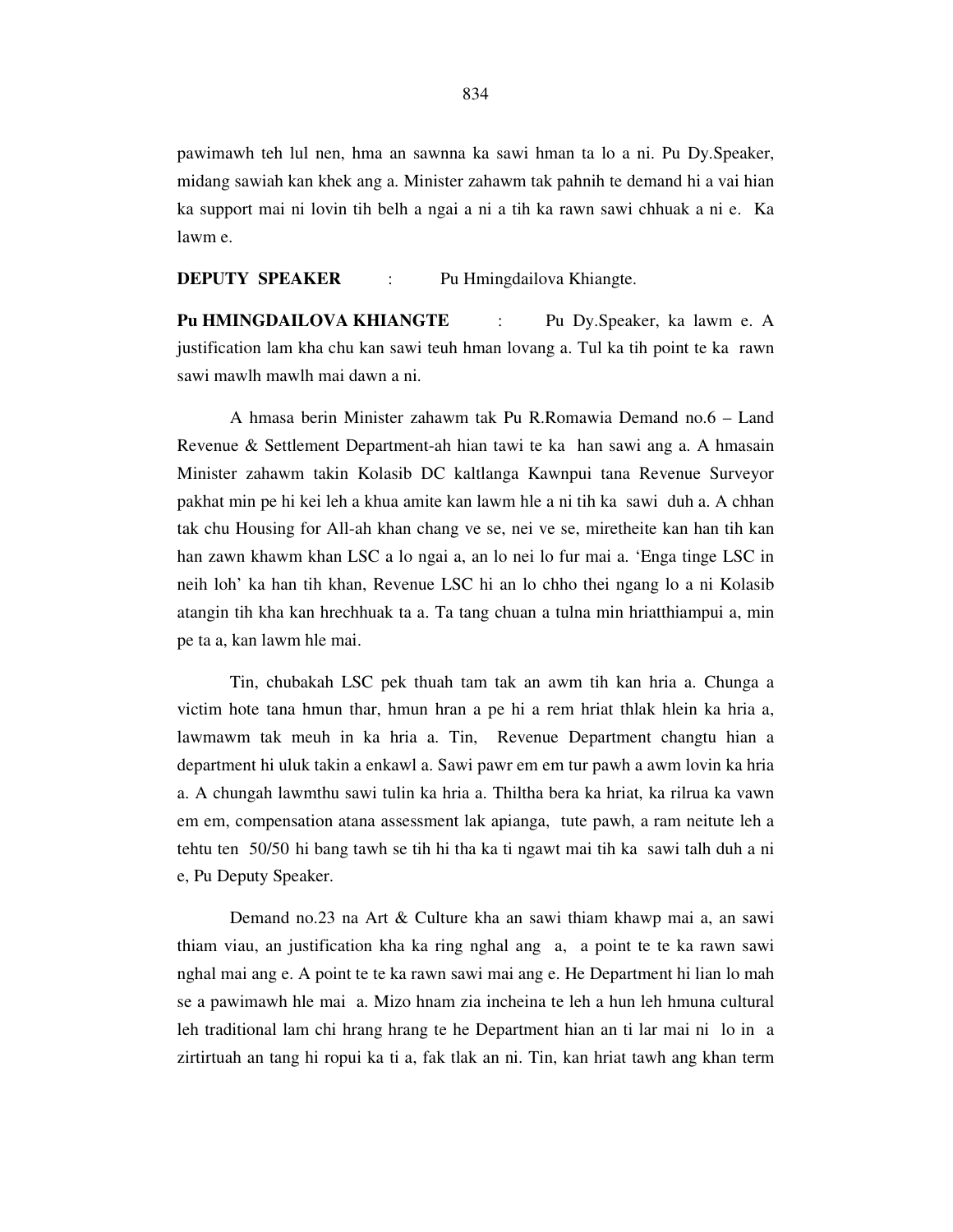hmasa te khan subsidize rate-in P. A system te, puandum te, darkhuang te lei tur kha a awm nual a, a reh deuh ta vang vang mai a, a khawhar thlak hle mai a. Fund an neih loh vang a ni tih kan hria a, ka hma a kan ngaithlak tawh ang khan he department hian fund tam zawk an lo mamawh a ni tih hi he House hriat atan hian ka rawn sawi ve duh a ni e.

 A dawt lehah chuan Pu H.Rohluna demand no.20-na hi ka sawi hman lo ang tih ka hlau a, School Education Department chungchang leh khaw hrang hranga zirtirtu te harsatna ah hian a changtu Minister hi a ti buai tam ber ka ni hial awmin ka hria a, min hrethiam viau a, a chungah hian lawmthu ka sawi duh bawk a. A hmasa berin kumin ti mai ang, nikum matric result kha NIL result kha khati tak maia a lo la tam fo mai kha Zoram pumpui tan hian a tha lo a, a changtu Minster tan phei chuan a nuam lo viau in ka ring a, ka lo vei ve nasa a. Ka bialah High School leh RMSA Headmaster zawng zawng ka ko khawm a, engnge a chhan sawi theuh rawh u, a chhan bakah suggestion siam bawk rawh u, improvement neihna turin ka ti bawk a. Chuta an sawi ah chuan pakhat ka la hriat reng chu, Cl –VIII hi a wholesale in Cl – IX-ah an rawn kai a, kum hnih chhung chuan education an thiam tur ang hi an pick up hman lo, pahnih hmun thiam lo te pawh an awm a ni a, an ti a, awih chu a har viau na a, mahse a hre zawkte an ni awm si a. He system hi a ziak pawhin kan ziak nghe nghe a a changtu Minister hnenah hian. A wholesale a Cl – VIII ho Cl –IX a kai ngawt mai hi, High School ah hian kum 3 tal awm se a zia awm ang tih hi Headmaster te duhdan a ni. Tin, chu bakah nichinah khan kan ngaithla a, Government High School tan Maths teacher leh Science teacher tur bik lak an ni a, khata zirtirtu tam ber te kha RMSA School teacher te an ni a, RMSA School teacher hi MA an nih bakah B.Ed an ni deuh vek a, khata tang khan a tam ber hi an chhuak deuh veka, bial dang ka hre ve lo a, Tuirial bialah chuan Maths teacher 2 leh Science teacher 4 an chhuaka, zirtirtu 6 chhuak chu RMSA tan chuan khawharthlak mai nilo in, kum lo kal tur Matric result hi kan ngaihtuahawm dawnin ka hria a, Pu Deputy Speaker, an aiawh hi a rang thei ang bera lak dan a awm em tih hi ka zawhna a ni. Hei hi kan ngai pawimawhlo a nih chuan Matric result hi a chhe leh dawn tih hi a chiang sa reng, tun tumah pawh khan Matric exam tal hi chu min nghak se, la chhuak lo hram ila kan ti a, mahse la chhuak hram zawk a tul ta si a, khang te pawh kha tun Matric result kan nghah lai hian a tuar ang em aw tih kan ngaihtuah deuh a ni.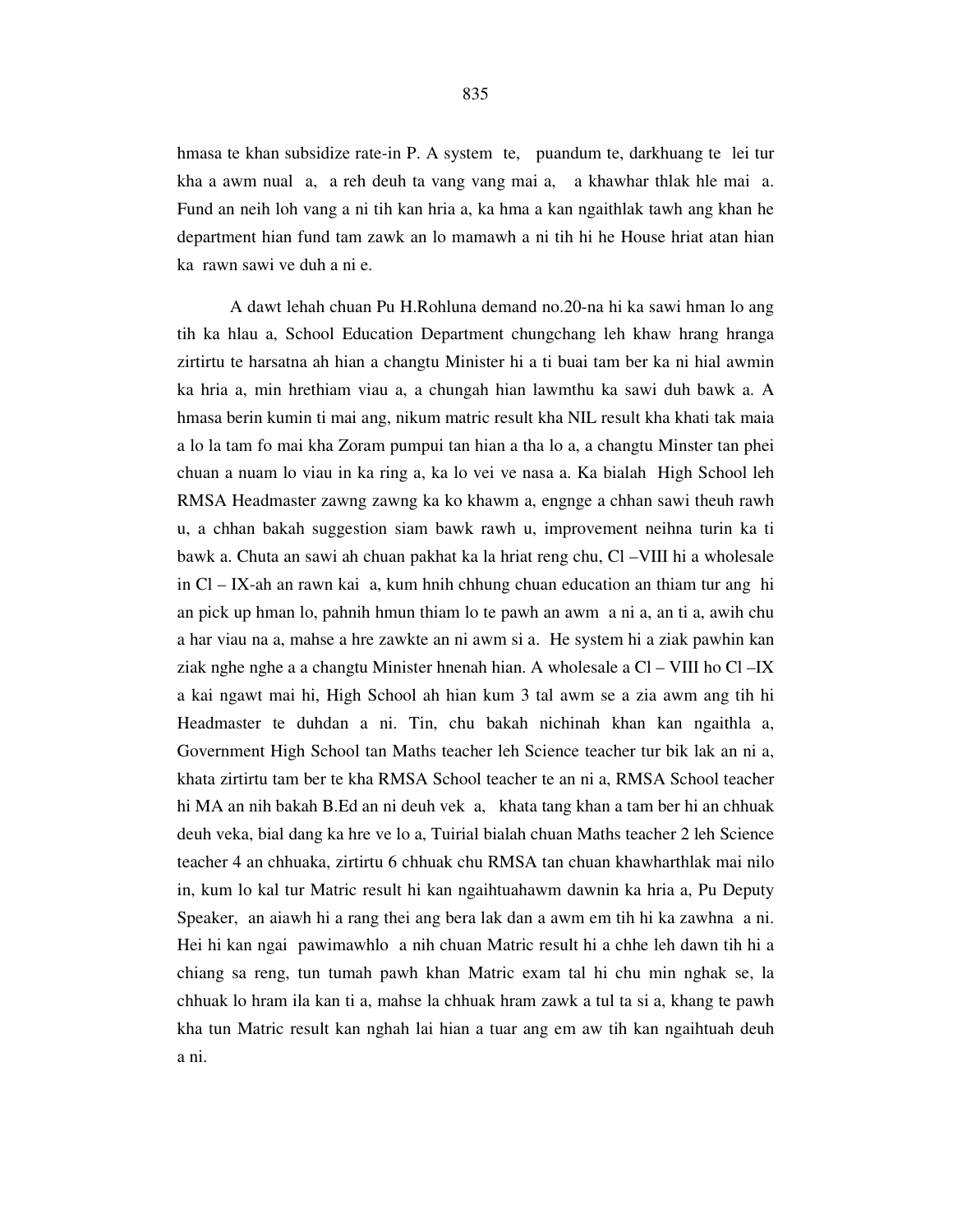Tichuan School Education-ah kal leh ta ila, Middle School-ah Headmaster min pe har lutuk a, kum thum a ral hnuin nikum khan Bukpui leh North Chaltlangah Headmaster kan hmu ve chhet chhawt a, pakhat phei chuan transfer a try lehnghal mai a, comment ngaihna a vang khawp mai, Pu Deputy Speaker

 Tin, Bukpui sawi takah chuan Government High School saw an Headmaster hi tun thla tawpa pension tur a ni a, ani a pension phei saw chuan an rawichang lo hle dawn a, chuvangin, a changtu Minister zahawmtak hi ka han request nghal ngawt mai a, min ngaithuah nghal turin. Tin, Government High School Nisapui hi vanneihthlak takin last two years khan cent percent an pass a, amaherawhchu an Headmaster a pension tawh si a, kum 2 chhung chu Headmaster an nei tawh lo, zirtirtu pathum chiah an awm, hei hi min hriatsak turin kan ngen bawk a. Chulo lehah chuan Kawnpui Adhoc Aided Higher Secondary School khu Higher Secondary chhuanawm tak mai a ni a, nikum leh kum hmasa khan 96 % leh 98 % percentage result a ni a, a kum hmasa ah phei kha chuan 100 % a ni nghe nghe a, an zirtirtu te an tha a, tin , school naupang pawh hi an hip tha viau a, nikum te kum hmasa te kha chuan 130 aia tam reng an ni. Kumin pawh hian chu aia tlem lo chu an lo kal leh ngei ka ring a, khu school khu sorkar school atana lak itawm tak deserving case a ni tih Deputy Speaker kaltlang hian a changtu Minister zahawm tak hi kan ngen a ni tih ka sawi duh a.

 Tin, nichinah khan kan sawi tawh a, Primary School lamah tla thla ila Primary School-a zirtirtu pathum an awm hian a tawk a lawm mawle min tihsak a, keini hi chuan tawk kan ti lo, Pawl – 1,2,3,4 awm an ni a, a nilo berah hian zirtirtu pali chu an ngai a ni. Chutih lai chuan Government Primary School – I Lungdaiah khuan 3 awm turin ramdang atanga attachment min phalsaka, a join chiah tih khan pakhatin promotion a hmu a 2 chiah an awm leh dawn a, chu chu min hriatsak turin kan ngen bawk a ni. School lam chu duh tawk ila.

 Labour, Employment, Skill and Development and Entrepreneurship tih hi tawite sawi leh ila. Vanneithlak takin Kolasib khawpuia awm tur a ramin a zir em em loh avangin Thingdawl-ah ITI awm tura ruatfel a ni tawh a, a hmun tur te pawh tih fel khat a ni tawh a. Hei hi engtikah nge hna an thawh theih nghal ang tih hi ka zawt duh bawk a. Tin, khulai hmun khu kan hotuten an thlang fuh hlein ka hria a, a thlen hma khuan Nurse Training School a awm a, chu chu kawisurutin an luah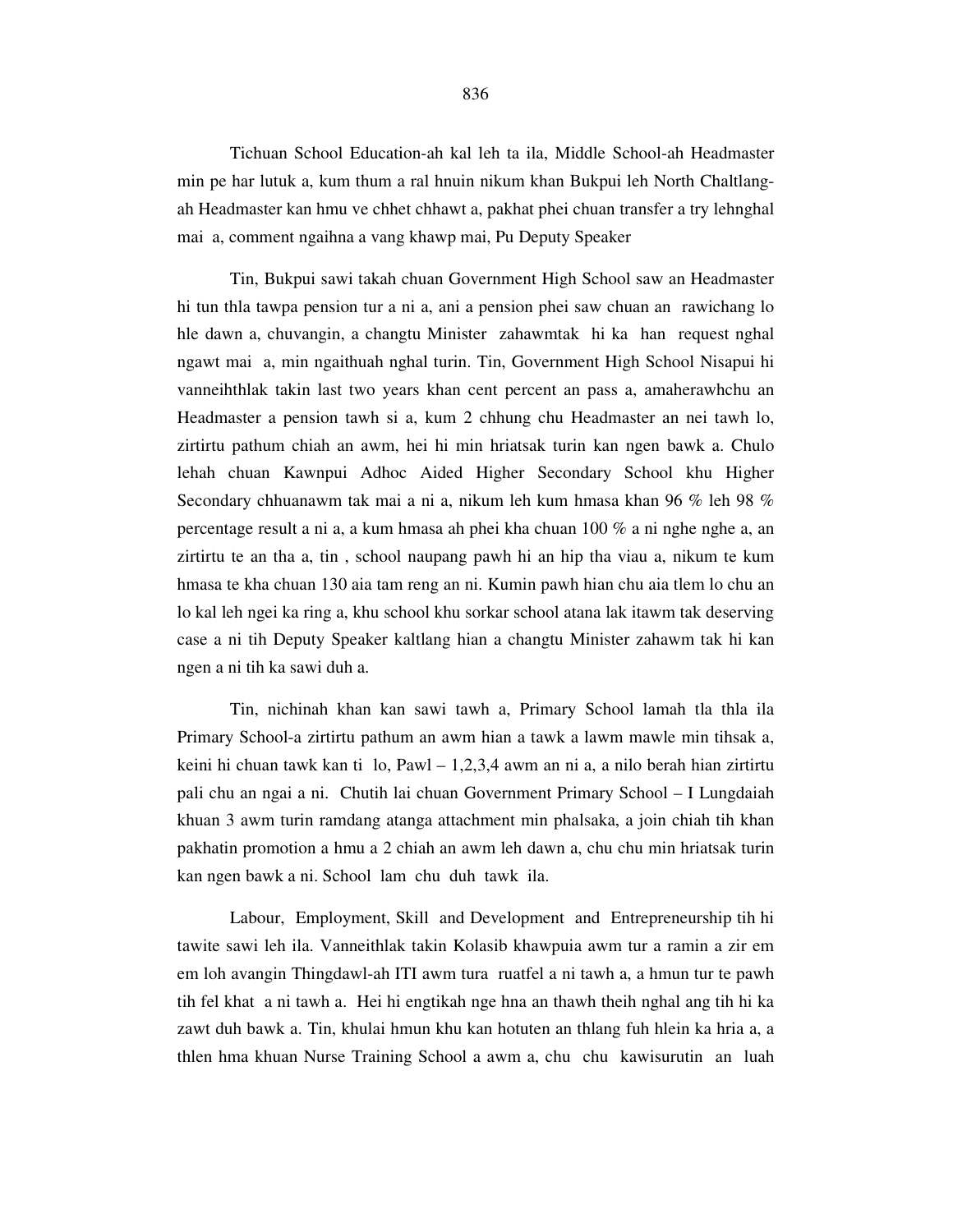tawh a, nikum kum tawp lam khan a kal ve bang bang a, a piahah hian Polytechnic tur in 4 tha tak tak an sa bawk a, a dawt lehah chuan ITI hmun tur hi an thlang bawk a. Tin, kawng khu 1km bak ani lo ang a, pucca road-in a chhun vek bawk avangin nakinah chuan Government Complex lian tawk tak a la nih te pawh ka ring a, kan hotute hian min tih puitlin sak sela a rang thei ang berin tih hi ka ngen duh bawk a ni.

 A dawt lehah chuan Commerce and Industries Department ah hian handloom cluster bikah kan lut anga, handloom cluster bikah Hortoki khuaa a changtu Minister leh officer ten min thlan sak hi kan lawm hle mai a. Tunah hian a then te phei chuan an tah mawlh mawlh tawh a, Chanchinbu-a kan chhiarah chuan Thenzawl-ah te chuan laduang quality chi hrang hrang a subsidize rate a lei theih a awm tih kha ka hriat avangin vawiinah hian khulai hmunah khuan chutiang ang la duang, a quality chi hrang hrang te chu lei ve turin a subsidize rate in a awm ve thei ang em tih hi ka zawt nghal duh bawk a ni e. Tichuan Pu Deputy Speaker, ka thluai thlumin ka tuihnih vak lo mai ang a kan Minister pahnih-te demand te hi he House hian pass ngei turin ka thlawp a ni e. Ka lawm e.

# **DEPUTY SPEAKER** : Tunah chuan Dr. Ngurdingliana.

**Dr. NGURDINGLIANA** : Pu Deputy Speaker, ka lawm e. Vawiinah chuan demand pahnih, School Education demand No. 20 leh Higher & Technical Education Department, demand No. 21 kha ka rawn sawr bing dawn a. A bak ah chuan ka kal lo mai ang a, ngaih pawimawh loh vang ni lovin.

 A hmasain tawitein Demand no. 23-na Art & Culture Department kha a kum tela Kut hrang hrang kan neih, a bik takin Thalfavang Kutah te hmasawnna kan hmu zel leh, variety hrang hrang an rawn phawkchhuak thei te kha ngaihtuahna an seng hle a ni, khangah te khan nangmah kaltlangin lawmthu ka sawi duh a ni.

 Kumin phei kha chu an House Band kha an talented bawk a, function kha an hruai nung hle a ni, ralkhat T.V. atanga lo en tan pawh. Chu chu Art & Culture hnenah lawmthu sawi chungin, tawite in ka rawn sawi a ni a.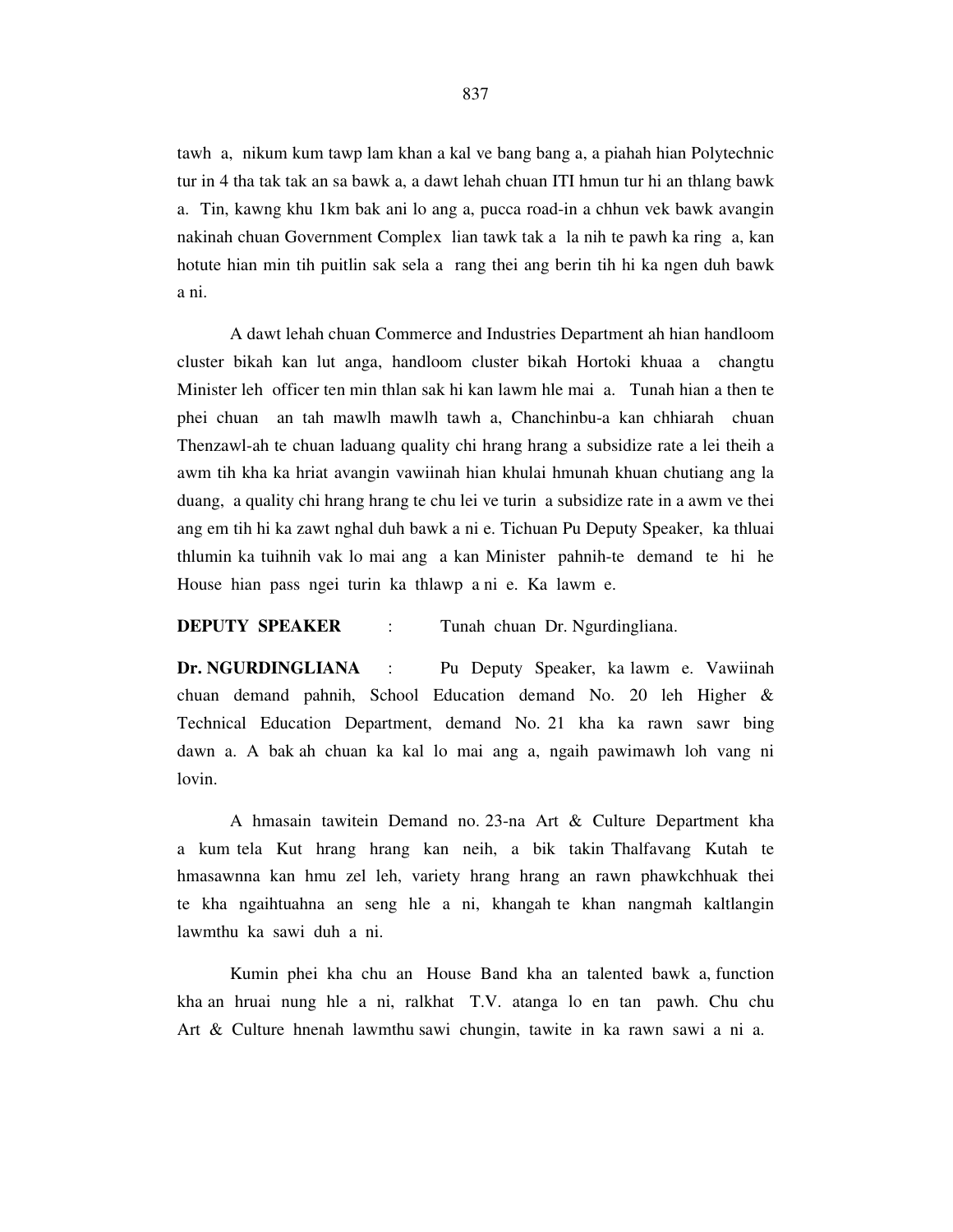School Education Department-ah hian Pu Deputy Speaker, a changtu Minister leh Department Officer te an tang a, he House-ah ngei Minister-in infrastructure lamah kan kal nasa dawn a tih ang khan special plan hi assistant atang te, special centre assistant atang te, NEDP, NABARD atang tein, Zoram hmuntinah School sak that ngaihna hmunah te, repair ngaihna hmunah te, a bial a bial bik thliar lovin, mamawhna zawnah hma an han la zau te hi a ngaihnawm a.

 Vawiinah an hmalakna, Minister-in nakinah a la rawn sawi ang a, member dangte pawhin a kilh kelhin a khua te chu sawi lo ila. Nasa takin infrastructure, building-ah hian hma an la a. Heng te hi ngaihnawm ka lo ti a, lawmthu ka sawi duh a ni.

 Tin, keini thingtlang bik atana pawimawh em em, mid day meal kan tih te tha taka vawiin thlenga an la kalpui thei te hi a lawmawm a. A lawmawm nachhan bik chu kan hria, Zokhaw lama chhungkaw tin khawsak dan te chu, mahni in lumah pawh chawhmeh ilo fahran tui tak hmeh thei lo hi a tam zawk kan ni a. Chungah te chuan naupang zirlaiten he mid day meal hi hrisel nan, taksa, rilru than nan an hmang a ni tih ka hriat avang hian lawmawm ka ti a.

 Tin, helaia ka han ngen duh chu, a fund pek chhuah chungchangah hian, khawngaih takin tlai lo thin thei se chu duhawm khawp mai! State-in matching share kan lo pek tur pawh hi i ngai pawimawh teh ang u. A nghawng a chu kan tu kan fate a ni tlat, chu chu ka han ngen duh pah a ni.

 Tin, Education Department in a hmalakna Committed Learning Initiative an tiha cl-IX programme an han tan te hi, a bik in subject 3 an rawn thlang chhuak a, Science, Maths leh English ah. Quality tha zawk a kan zirlai te an pek theih nan, hemi subject hi an rawn thlang a. Chung atan te chuan High School 30 an han thlang hmasa a. Tin, academic session tharah, Secondary School 70 an han thlang leh tur te hi, kan naupang ten an hlawkpui hlein ka hria a. Hengte pawh hi tan lo la sauh sauh turin Pu Deputy Speaker, nangmah kaltlangin, Minister leh Department Officer te ka han chah a ni.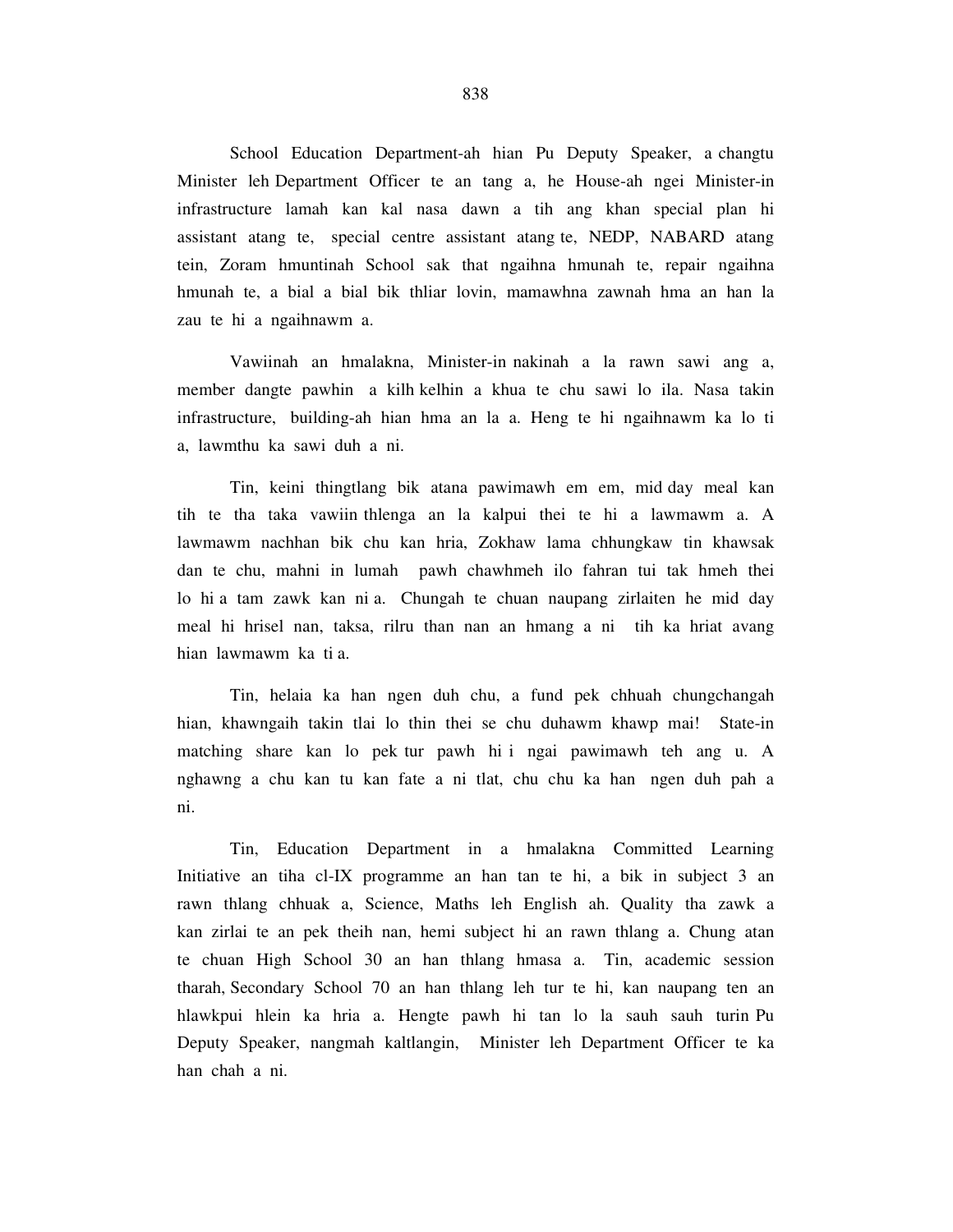Hemi piahlam ah, Pawl 6 atanga English Medium instruction an han ti chho te hi a lawmawm a. Kan hria a, Mizo School-ah chuan saptawng kan han tlakchham zia te, hengah te pawh NCERT lehkhabu, SCERT hmanga an kalpui te hi a tha a. A chhan chu, NCERT text book hi subject tinah hian Competitive Examination ah IAS, Civil Service, Combined zawng zawngah hian an hmang vek a ni. Tin, University kalchho zel ah pawh, a bu hrim hrim, a text book kan siamdan ah hian saptawng mawl te, a zirtir pawhin a thiam theih tura ruahman a nih avang hian, Zoram-ah hma an han la te hi lawmawm ka ti khawp mai a.

 Tin, B.Ed zir theihna Aizawl -ah, Lunglei ah DIET ve ve ah zir theih a ni dawn te hi a lawmawm a. A chhan chu, kan zirtirtute hi in ti thar zel tur an nih angin heng B.Ed Course zir theihna tur, 2018-2019 atanga an han siam te pawh hi lawmawm ka ti tak zet a ni. Tin, hemi piahlam ah, SCERT kaihhruaina hnuai-ah, beng leh mit tha lo ten B.Ed Course an zir thei tur ringawt pawh hi hmasawnna nasa tak niin ka hria a, chu chu ka rawn sawi duh a.

 Tin, TATA Company leh Education Department ten inremna thluthlung an siam ang in TATA Trust Football Academy, Mizoram hmun hrang hrangah an han din te hi naupangah hmasawnna a lo lang nghal a. ( Min hrethiam ula, hritlang chung chungin ka rawn ding a, thahnemngaih a na si a. ) Heng te pawh, ka bial Sesawng-ah min din sak a, chung atang te chuan hmeichhe 2 national player an nih phah tawh a. Tin, tunah hian Bangalore Football Academy-ah contract sign-in naupang pahnih zirlai kan han nei tawh a, hengah te hian lawmthu ka sawi duh a ni.

 Tin, tunah hian a crucial nge, engnge a issue a serious deuh ka hre lova, hei hi ka sawi duh a. MLA nih piah lamah academician nihnaa ka ngen duh chu, Government Primary School -ah hian nursery hi kan siam ngei ngei a ngai a ni.

 Khaw hrang hrangah Presbyterian Kohhran te, UPC te, tin, EFCI ten kan bialah chuan thahnem ngaiin English Medium School an din a. Mahse, kohhran school awm lohnaah chuan sorkar school-ah hian nursery a awm loh avangin pawl khatah naupangte kum 4, kum 5 mi, an u rual te bulah an awm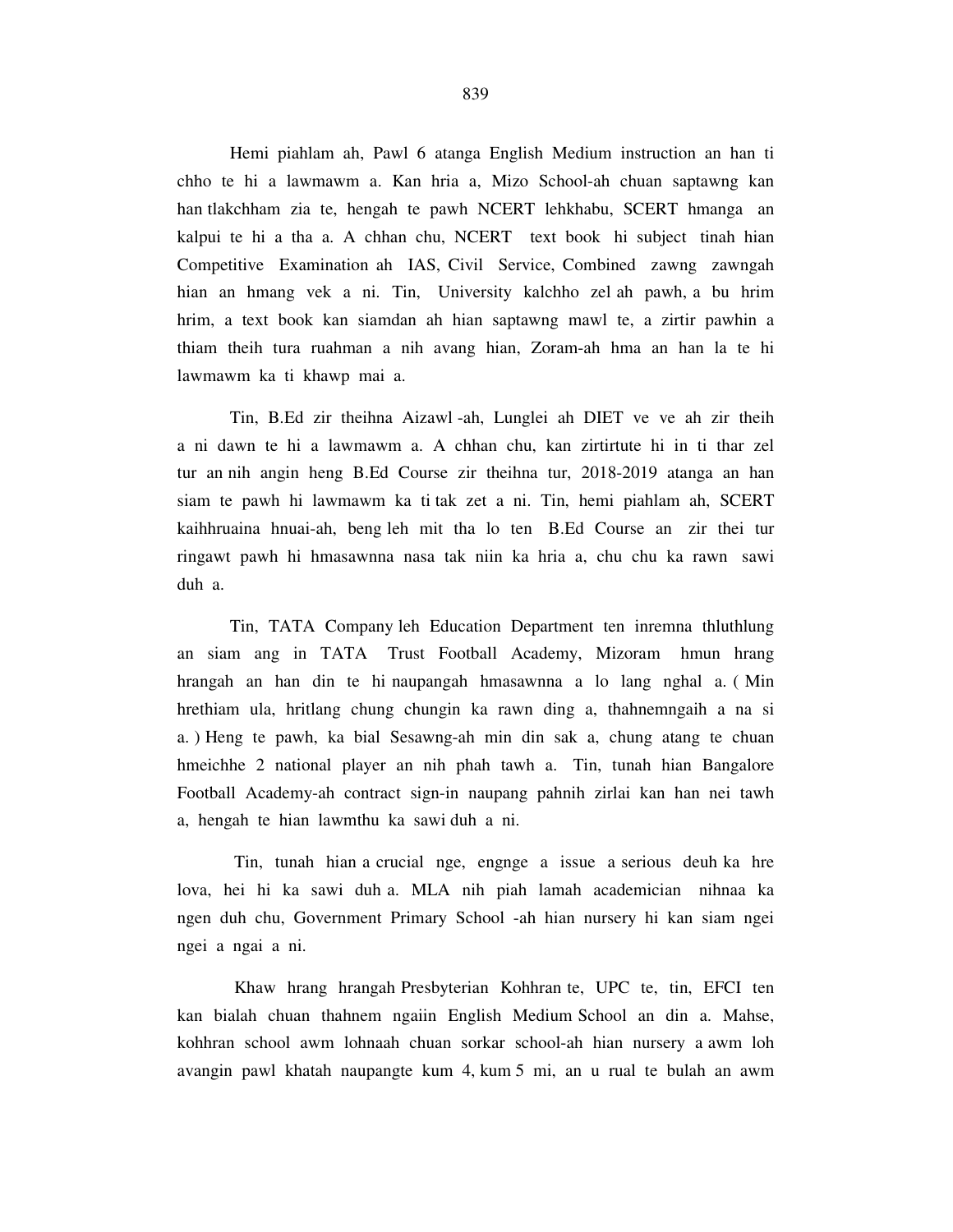a. A,AW,B te pawh hrethiam manglo in, nilengin, ti khan an thu ve a ni mai a. Hei hi nakin hun lo kal chhoah, zirnaah tibeidawngtu a ni dawn tlat. Chu chu, keini kan bialah chuan, khatiang kohhran school awm lohnaah khan, MLA fund-in zirtirtu confined teacher kan la a. Tin, class room in a daih loh chuan MLA fund atangin hmun 5-ah kan siam a ni. Heng kan tih atang hian hmasawnna tam tak a lo lang a. Hei hi Pu Deputy Speaker, Minister-in min lo note sak se. Chhimah a ni emaw, Khawthlangah a ni emaw, khawngaih takin rawn ngai pawimawh se ka lawm khawp ang.

 Tin, amalgamation hi a bik takin sorkar school-ah, Primary level-ah i ti ngam ang u. Khawpuiah pawh Primary School tam tak, zirlai nei mang lo, zirtirtu 6, 7 awm hi an tam lutuk. Sawi khawm ila, politics-a lawk, a sawhkhawk a awm ang ti hi chuan, rorel tawh lo se ka duh khawp mai. Kei pawh ka bial ah hian tih duh ka nei, Pathian leh hotute zarah kan la ding a, kan la tling leh a nih chuan ka ti em em ang.

 Hlawh tam tak neiin Zirtirtu an awm a, naupang nei si lovin, chung ai chuan sawi khawm ila, quality education pawh kan pe thei zawk ang. Chuvangin, amalgamation ah hi chuan tupawh Pu Deputy Speaker, lo sorkar se, tih thuai a tha, hei hi chu ka support khawp mai. Tehfung kha siam tam tawh lo ila ka duh khawp mai.

 Tin, CCE kan tih leh Comprehensive System, tunhma a Dr. H. Thansanga Education Minister a nih laia an introduce te hi, kei ka ngaihdanah chuan Pu Deputy Speaker, vawi leh khata, tihburh lova, a phase ways a tih tur ah ka lo ngai a. Vawiinah complaint tam tak CCE-ah pawh a lo lut. A District ways ten han ti phawt ila, a lo hlawhtling a nih chuan district dangah pakai leh ila. Chu chu thahnemngaihn ah ka rawn sawi a ni.

 Demand no. 21-na Pu Deputy Speaker, khawngaih takin, vawiin chu bill pawimawh ve ve a nih avangin hun min lo pek belh hram. Nikum, November ni 15 session pawimawh tak ah khan, Mizoram State Higher Education Bill Higher Education Bill 2017 kan passed a. Kha Bill kan pass pawimawh zia leh a hnuk a nih zia hi vawiinah sawi thui ka chak a. Amaherawh chu member-ten lungrual taka kan pass-ah khan zirna quality kan ramin a neih theihna tura Bill pawimawh tak a ni tih kha ka rawn tarlang duh a. Vawiinah hian kan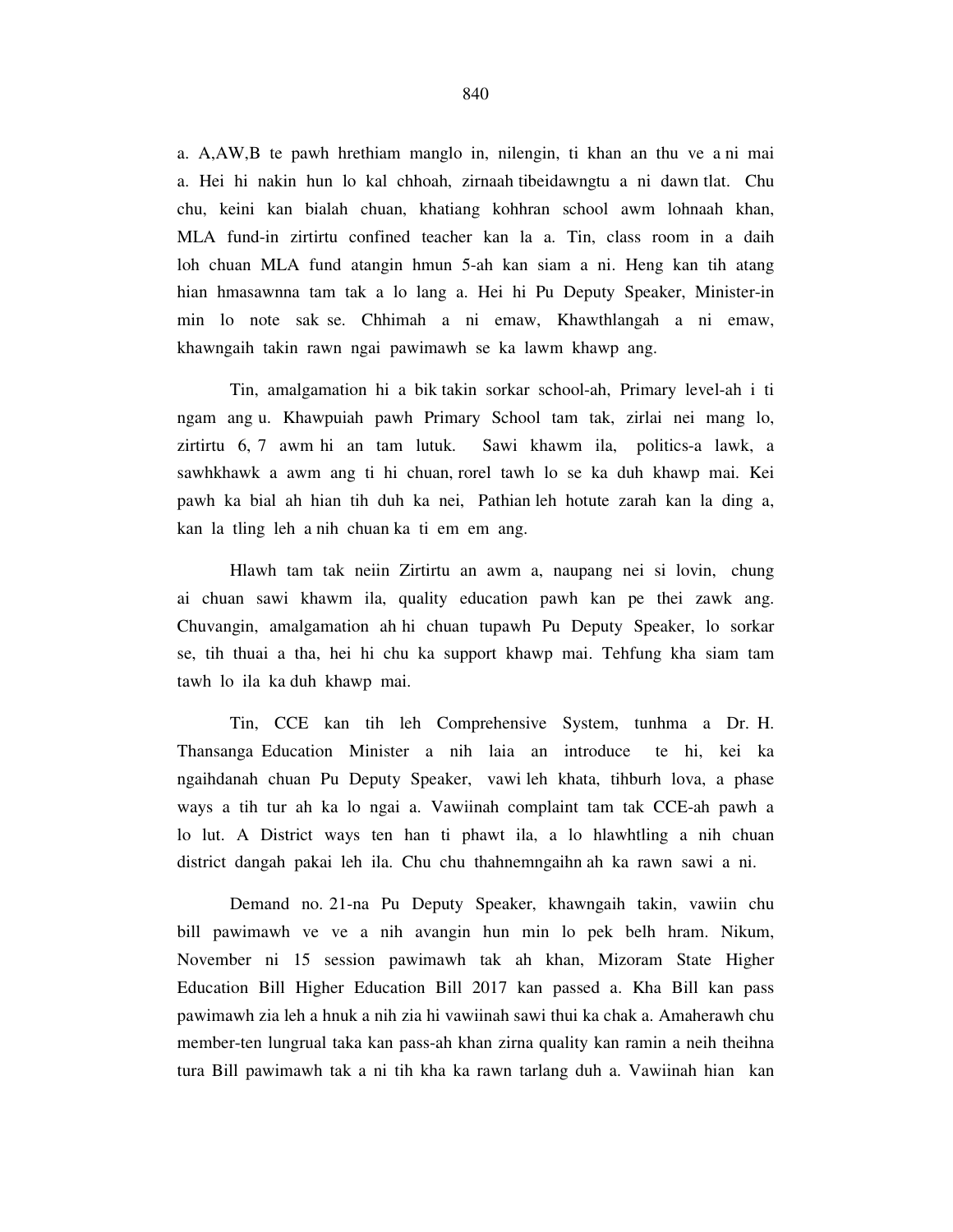Minister-in min lo chhang se, he State Council, State Higher Education Bill kan passed tak kha RUSA zawh, RUSA term 2019 tawp thleng kan nghak dawn nge, tunah hian hma lak a ni tawh em tih ka hre duh a. Tin, Pu Dy. Speaker, Mizoram hi RUSA central atanga fund kan neihah hian, tunah hian titha pawl ber kan ni a, North East-ah phei chuan titha ber kanni. Hengah hian Higher & Technical Education Department-a Director-te leh align College hrang hrangte sum diktaka an hmannaah hmasawnna kan hmuh avang hian Pu Dy. Speaker, a lawmawm ka ti a.

 Tunah pawh sorkarin duhsak takin Higher & Technical Education-ah NEDPah ₹1000 lakh a pe a, an hman dan kan hriat hian a lawmawm ka ti a, ₹1000 lakh sorkarin a pek atang khan smart class room neihnan college zawng zawng 24-ah  $\overline{5}7$ lakh theuh an han pe a, laboratory tih changtlung nan Science College bikah  $\bar{z}$ 15 lakh theuh, library tih changtlung nan  $\bar{z}$ 30 lakh atanga  $\bar{z}$ 25 lakh theuh a zavaiin an han sem thei te. Tin, online examination centre din nan a  $\overline{5}$ 75 lakh an han din te. Heng zawng zawngah hian Pu Dy. Speaker, Higher & Technical Education hian sum an hmuh ang ang hi chu an hmangtha a ni. Hei hi Department dang tan pawh entawn tlak tak niin ka hria a, ka rawn sawi duh a.

 A tawp nan chiah, tunah hian MZU ah subject thar eng eng emaw Bachelor of Business Administration te, Bachelor of Social Works tih te hi zir theihin a awm tawh a. College-ah te pawh hian hawn belh theih dan a awm lawm ni? Hawn thar dan a awm lawm ni.

 Tin, tunah hian BSc zir theihna hi Aizawl, Lunglei, Champhai, Serchhip leh Kolasib District-in an nei tawh a. Saiha te Saitual te, Mamit-ah te pawh hian a hawn theih lawm ni? tih hi Pu Dy. Speaker nangmah kaltlangin ka rawn ngen a ni. Tihuan khamlo takin Minister zahawm tak tak Pu R. Romawia leh Pu H.Rohluna demand te hi ka support a ni e. Ka lawm e.

#### **DEPUTY SPEAKER** : Tunge sawi veleh ang le? Pu Lalrobiaka.

**Pu LALROBIAKA** : Pu Dy. Speaker Minister zahawm tak te pahnih Pu R.Romawia leh Pu H.Rohluna te demand kan sawi thei hi lawmawm ka ti a. Chutih rual chuan a hmasain Demand zawng zawng hi ka support nghal a ni tih ka sawi duh a ni. Tichuan a hmasa berin Higher & Technical Educatio-ah hian tlem han sawi ila. Ka hmaa Member zahawm tak khan a sawi tawh a, Higher & Technical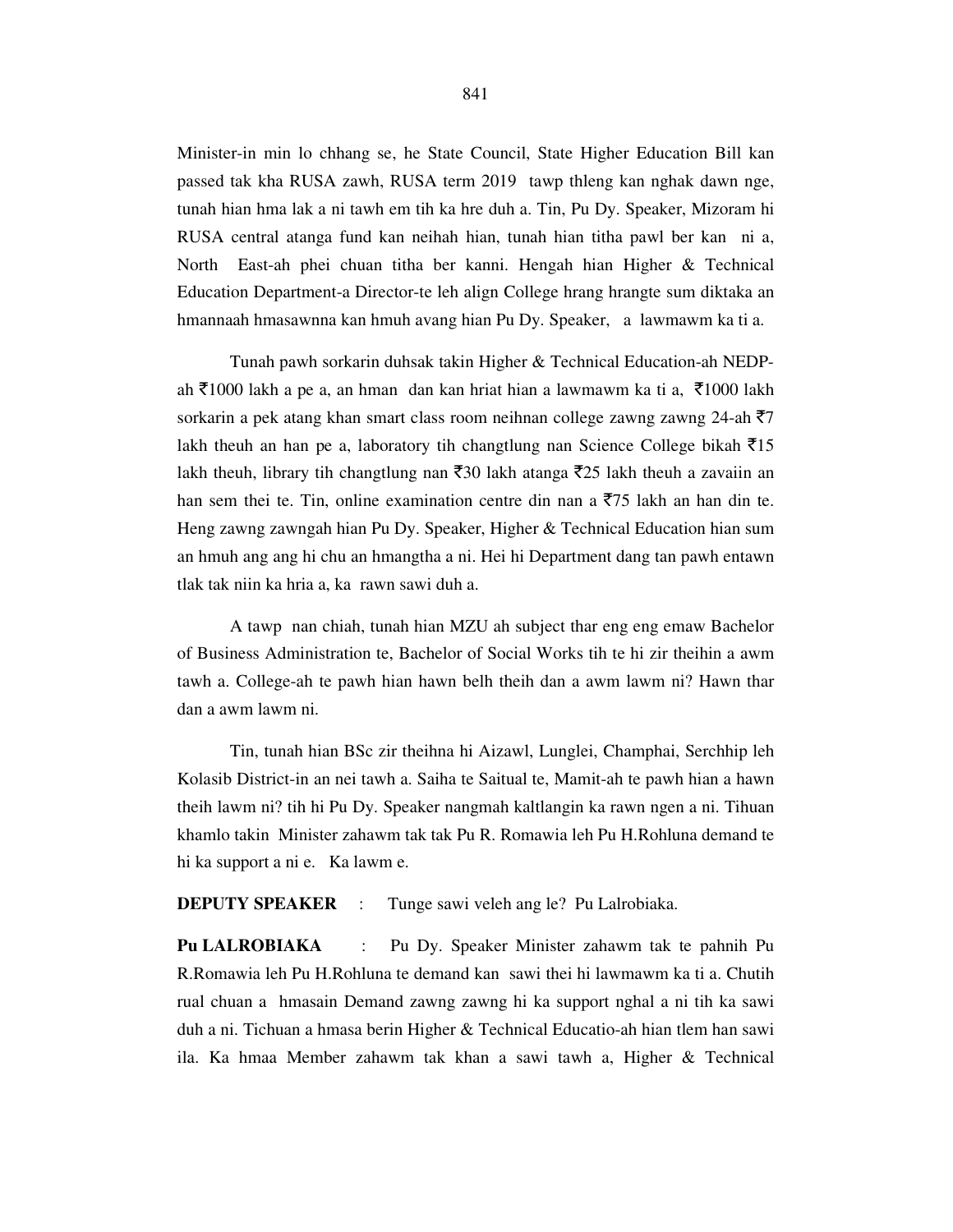Education-a kan hmalakna chi hrang hrang te, class room siamna te, upgradation tih te leh thil chi hrang hrang kan hmuh te, a hlawhtling hlein ka hria.

 Kum tirah khan Zawlnuam College-ah kan House Leader hoin kan zu kal a, chutah pawh chuan an lo siamtha em em mai a. Tin zirlai pawh an phur a, chungte avang chuan kan Minister chungah pawh hian lawmthu ka sawi duh a. Tin, chumi bakah chuan kan thianten an sawi lem loh Scholarship Board-ah hian a hun tak a nih theih nan hmalakna tur tam tak a awmin ka hria. Kan zirlaite, a then te chu hausa leh nuam deuh zawka lehkha zir thei te an awm rualin vawiiniah kan scholarship te hmanga lo zir chhuak ta te, zir mek te pawh an awm a ni. Chuvang chuan Scholarship Board-a thute, hnathawktute hian nasa zawka hma la turte, a hun taka an lak theihna tur atana hma rawn la turin ka chah duh a ni.

 Tin Post-matric scholarship te, pre-matric scheme ang chi te pawh a daihzai leh a tangkai thei ang bera kan kalpui hi a pawimawh tak zet a ni tih ka sawi duh a ni. Khangte te kha Higher & Technical Education ah chuan sawi ila.

 Demand 23-ah hian Art & Culture Department hi an demand hrang hrang te, a key hrang hrang te han en khan a sum ken tel hi a tam viaulo a ni tih kan hria a. Amaherawhchu nikum lamah te pawh kan sawi tawh ang khan Art & Culture hian Mizo thinlunga thil muhnu kha min kaihthawh sak a ni. An mission ah hian an success a ni tih ka sawi duh ve a ni. Tunhma khan keini ve khanglang pawhin kan hriat ve chinah, Chapchar Kut hman te kha tel chin a awm a ni, kohhran ang pawhin, Tunah chuan kohhran te pawh telin, kan zavaia telin, kan culture/kan tradition vawn nun duhna rilru Art & culture Department hian Mizo thinlungah min rawn tuh sak a, a lawmawm hlein ka hria a. Chutih rual erawh chuan thingtlang khua harsa zawkah te Raja Ram Mohan Roy foundation atanga library kan siam thinna te kha a awm ta meuhlo niin ka hria a, a pawi hlein ka hria, kan sawtpui tehreng nen! Thingtlang khaw te tak te te pawhin khawvel thil chi hrang hrang an rawn hriat phah vena kawng a nih avangin heti lai hi engtin nge kan tih nun leh ang? Engtin nge kan tih dam leh zawk ang? Kan tih nun leh ang tih hi kan rilruah awm se a thain ka hria. Tin, vawiinah kan dress te thlengin kan senior te pawhin an rawn inthuam a, an fakawm hlein ka hria a. Tiang khanin ngainatna rilru, enge ni ram hmangaihna kan ti dawn nge ni, patriotism rilru hi heta tang pawh hian a rawn kal thei a ni tih lai hi Art & Culture bikah ka sawi duh a.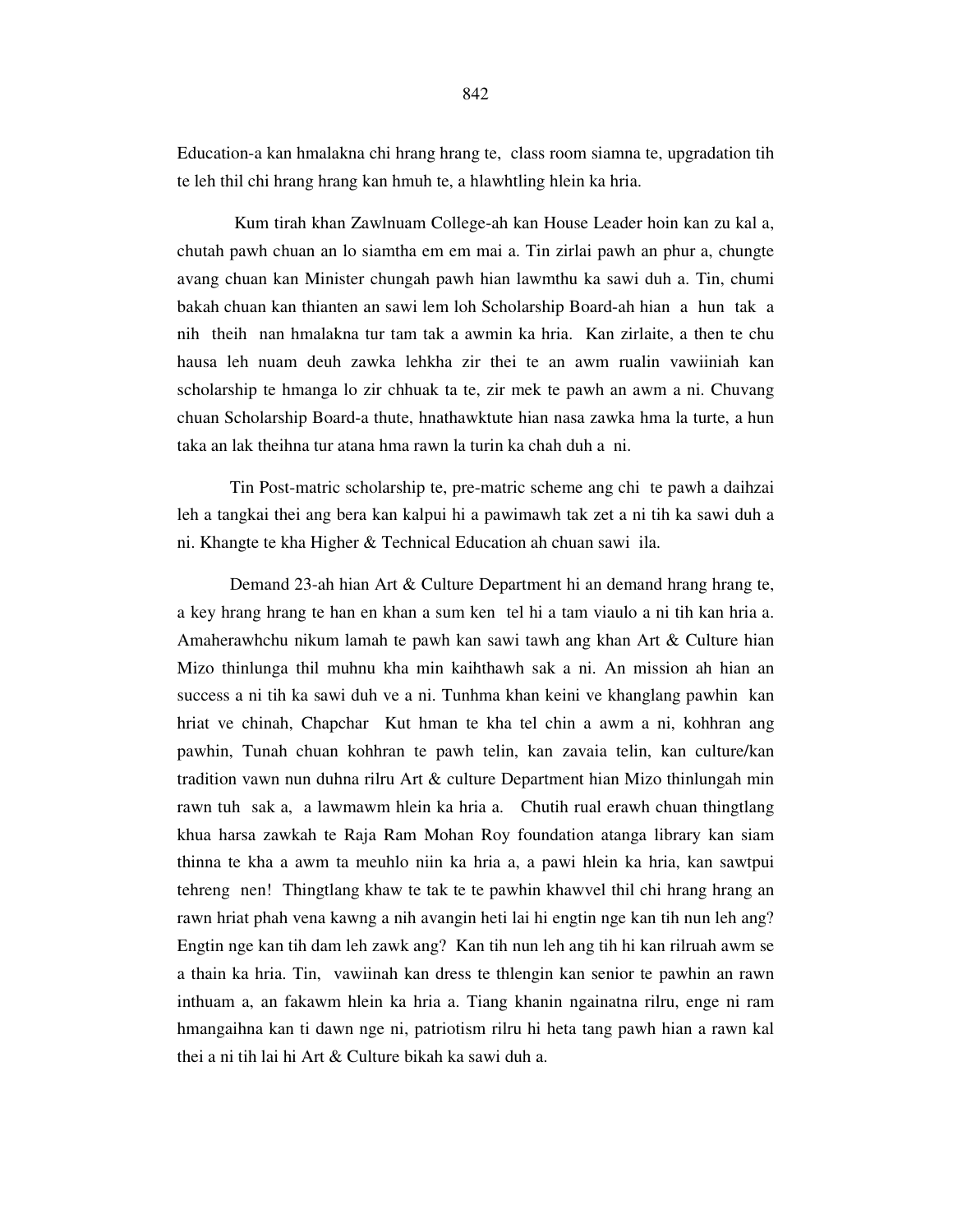Tunhma khan Institute of Music & Fine Arts tih te kha a awm thin a, tun lai hian music zirna te kha an ti ta lo a, a pawi hlein ka hria a, la awm se la hmasawnna tam tak kan la hmu tur kha a ni a. Engpawh nisela, vawiiniah hian Art & Culture Deptt. te takte ni mahsela Mizote rilruah leh Mizote rilrua Mizona kha a kaithotu a nih avangin Deptt. pawimawh tak leh entawntlak tak, Department hlawhtling tak an ni tih hi ka rawn sawi ve duh a ni.

 Demand 6-na Revenue & Settlement ah hian sawitur tam tak ka neilo nachungin, ka sawi leh duh chu, Mizoram hi India ramah pawh ti ila, leilung tona ber, hmun tona ber te pawh a ni awm e. A area zawngte pawh hian han teh ila. A to hlein ka hria a, a sq.ft. zawng te pawhin han ti ta ila. Chutiangte chu a nih avangin Revenue lam te an fimkhur hle a ngaiin ka hria. Kan inthenawm khawvenna chungchangah pawh 1-2ft ngawtah pawh patling/nutling kan inbakkaih duh a ni. Chutih rual chuan Kristian vek kan inti bawk si a. Mahni compound pawh han zauh duh mai Kristian hi kan tam em em ringawt mai a ni. Chutiang te chu kan nih rualin Revenue Department te pawhin nasa zawka tan an laka, a nih dan, dan ang taka an kalpui te a ngai a. Tin, land record an neih that a ngai hle a ni, hmun thenkhatah chuan a inthuah nasa em em mai a. A nihna takah chuan an thiam vek a ni, mahse Revenue Department zawk kan thiamlohna te avangin tu tute emaw pawh hi an lo inchemhar tawh lo ang tih a sawi theih loh a ni! Chu vang chuan Revenue Department te nasa zawka tang tur te, rinawmna, taihmakna nena ram rawng bawl tur an nihna te inhre thar turin ka han chah duh a. Land record hi ngun taka an tih theihna turin a changtu Minister hian tan la sauh sauh se tih hi ka han sawi duh ve a ni.

 Demand 20-na School Education-ah hian achievement tam tak kan hmu a. Minister zahawm tak leh chak takin min kaihhruainaah zirtirtu 102 lai han lak thar te, Science Teacher 59, Mathematics Teacher 43 te. Tin, chu mai piah lamah chuan School siam thatte leh Headmaster appointment te kan nei ta nual mai a, a lawmawm hlein ka hria a.

 Chutih rual erawh chuan keini bial hi bial buaithlak tak kan nihna chen a awm a. Hnam chi hrang hrang kan inpawlh a, Chakma, Tuikuk, Pang kan te leh chi hrang hrang kan awm a ni. Chung avangte chu nge ni zirtirtu hi an awm tha duhlo em em mai a, concern Minister hian min lo hriat sak sela. Chutih rual chuan a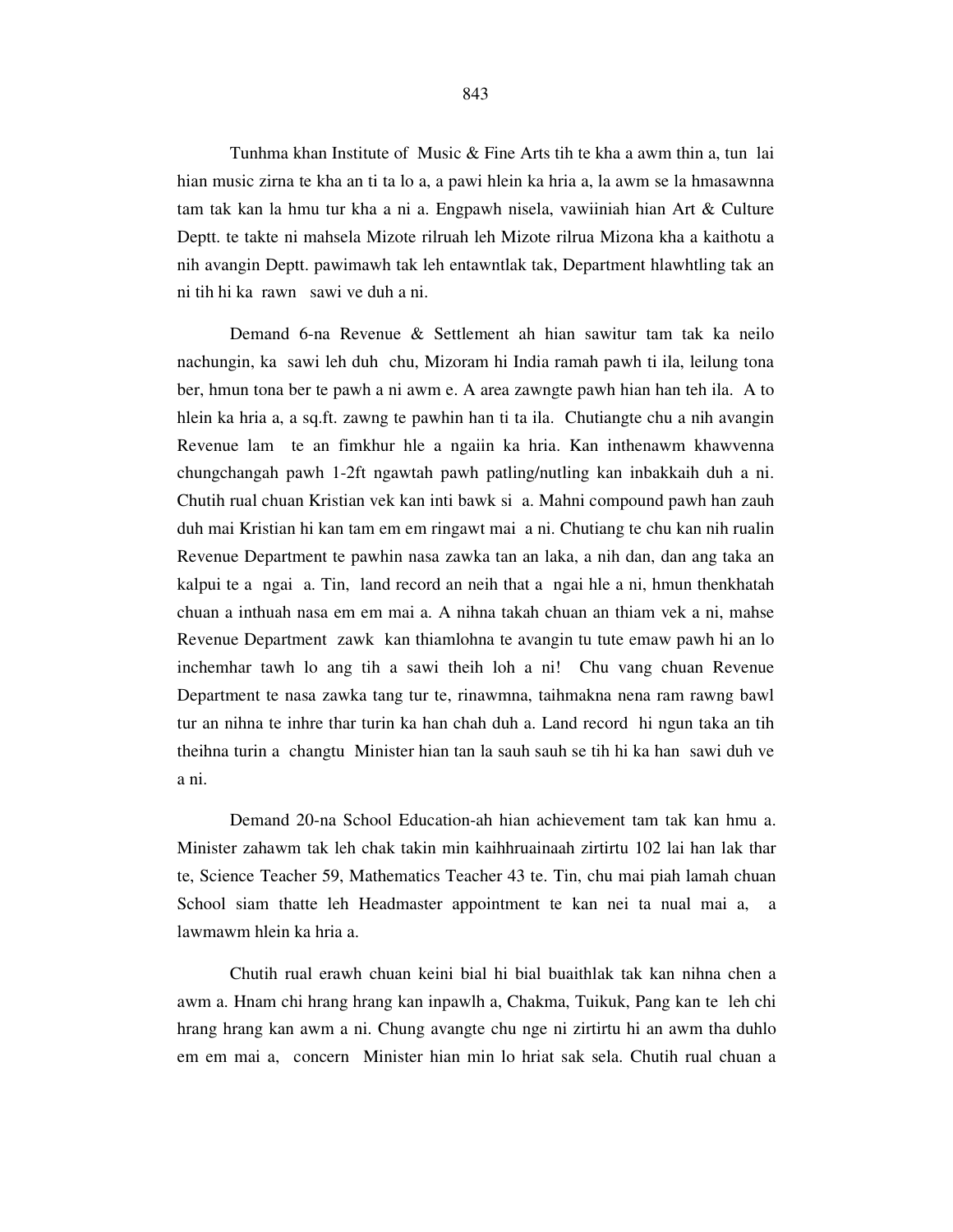awma te pawh hi MLA thu ni sela tih rual hian MLA thu leh hriatpui lem loha lo insawn nawk nawk tawk lah bo lo! Chutiangte chu a ni a. Tin, single teacher te pawh hi kan nei nual a ni. A bik takin Chhippui UPS-ah single teacher kan nei a, Ugudosori-ah te, Chhippuiah phei hi chuan a pui turin khulai khaw mi, keimahni hlawh atangin kan han ruai ve ringawt kha a ni a. Amaherawhchu, kan hotuten min lo hriatsak sela, a kuma kum kan lo bei tawh a, min chhawk ve thei turah te pawh ngai ila, a department ve riang ruang chu tih laia kha ka rawn sawi duh a.

 Tin, sawi hmaih hauh loh tur chu mid-day meal, central sorkarin a rawn siam leh state sorkar-in an tihchangtlunah hian tunah chuan kan zirlai naupangte an hriselna te a lo tha ta em em mai a, chungte chu lawmawm ka ti a. Tin, tute sawi dan takah emaw kan naupangte hi an hmel pawh a tha. Amaherawhchu, hetih lai hian thenkhat mi hrang hrang awm kan nih avangin mid day meal te pawh Headmaster-in emaw kawl tlat tuma, lo eipui ve ta mai mai hi a awm ve bawk a ni. Chungte chu nasa zawka check chiang turin ka duh che u a ni.

 Tin, sawi ngei ngei chi leh sawi loh phal loha ka ngaih chu, SCERT and Training tih hi sawi lan ka duh a. Kan zirlaibu te hi minhan siam sak a, chi hrang hrangin, mi thiamte an ni bawk a, a lawmawm hlein ka hria a. Tunhma kan zirlai, zawngte chanchin zir ringawt te, arpui sente han zir ngawtte chu changkanna kha a tam viau lo a ni! Amaherawhchu, a tha tho a, khatih lai huna min siam saktute pawh an zahawm a. An thiamna leh an rilrute pawh a zahawm a ni.

 Amaherawhchu, hun a lo kal zel a, zirlaite pawh hi a lo danglam chho zel a. Chuvang chuan anni hi an thawh hlawk ka ti a, aropui ka ti a, nasa zawka tan la sauh sauh tur leh standard sang zawka min hlang theitu an ni a. Chu mai piah lamah chuan, tawi tein Pu Deputy Speaker, B.Ed. training an han buatsaih chhoah te tin, Institute of Advance Studies atanga B.Ed. training tih chhohna an han buaipui dan te a ropui ka ti a, a tha ka ti a. Chutih rual chuan mi special kan ti dawn nge ni, pian ken tha vak lote tanpuina an han pe chhote hi a lawmawm ka ti a. Amaherawhchu, buaithlak ta deuh thin chu Social Welfare atangin min han dil a, chumi kaltlang chuan emaw kan han tih laiin anni lamah te a lo ni ta thin a. Engpawhnise, an chungah hian Mizoram mipuite hian lawmthu kan sawi hi a ngai tak zet zetin ka hria. Tin, nasa zawkin zirlai siamna kawngah pawh hma rawn la turin ka chah ve duh a. Minister-te pawhin nasa zawkin lo encourage sauh sauh turin ka han fuih duh a ni.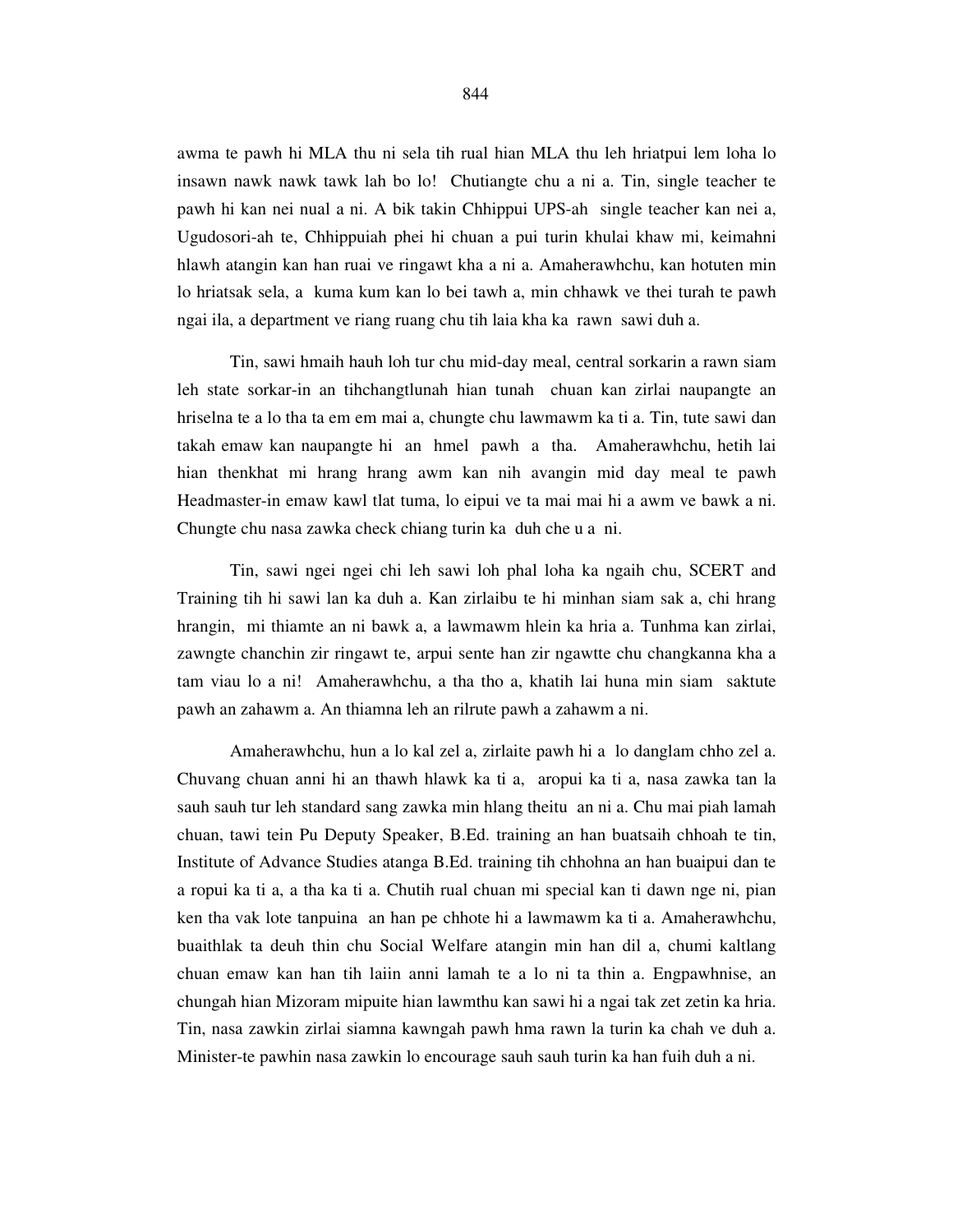Tichuan Labour & Employment chungchangah hian nasa takin L & E Department atang hian hmasawnna kan hmu tawh a. Vocational atang te, tin, hmun hrang hrang atangin tun hmaa kan phak loh leh kan la thlen phak ngai loh te kha tunah chuan mipuite leh thalaiten hmasawnna kan hmu chho zel a ni a. Chu mai piah lamah chuan tun hmaa kan hriat em em loh, Constructiom Workers under Mizoram Building and Other Construction Workers' Welfare Board tihte kan han hmu chho a. Chu mite chuan, tanpuina tam tak an lo pe tawh a. Nikum, 2016-2017 chhovah khan mi 1411, a amount chu  $\bar{\zeta}$ 28.22 lakhs lai tanpui ngai, khang Construction Worker fate an zirnaah tanpuina te kha an lo pe tawh a; tin, an thih avanga ralna te an lo pe a.

 Tin, chu mai piah lamah chuan damdawi, medical assistance kan te, an fate inneihna thlengin, tanpuina  $\overline{5}33.887$  lakh lai chung mi rethei zawkte, kut hnathawktu, inhlawhfaho hnenah chuan pek an lo ni tawh a ni. Hengte hi kan hre lar vakin ka hre lo a. Chutiangte chu a ni a, kan vannei hle a ni tih ka han sawi duh a ni.

 Pu Deputy Speaker, mi dangte sawi lehna hun a awm tawh chuang lova, khawngaihin ka han zo law law mai dawn em ni?

**DEPUTY SPEAKER** : Hun i hmang pel viau tawh a ni, hun pangngai pawh. Duh tawk la tihtawp tum hnai tawh la.

**PU LALROBIAKA :** Tlem tein aw! Commerce & Industry hmalakna te a ropui hlein ka hria a. Thil chi hrang hrang, Industrial Estate enkawlna te, chu mai piah lamah chuan hmasawnna chi hrang hrangte leh Trade & Commerce-ah pawh Kawrpuichhuah tih te, khatiang chi, Border Trade kan neihna tur atana hmunhma siam zawh tak tam tak a awm a ni tih kan hria a. Chungte pawh chu vawiinah hian a tangkai thei ang bera kan hmanna turin Border Trade with Myanmar te, Border Trade with Bangladesh tih te, tin, Facilitation Centre, Lawngtlaiah te kan nei a. Tin, chu mai piah lamah chuan Food Testing Laboratory, Zemabawk-ah te, tunah hian `308 lakh senga sak mekte kan han hmu chho mekte hi he sorkar hmalaknate hi a ropui ka ti a.

 Tin, hetih laia hetiang tih nachang hria sorkar kan neite leh New Market tha zawka kan neihna tur atana  $\bar{\tau}$ 13 crore lai mai kan han nei a, kan han sa mek te, Mission Veng Market Complex,  $\overline{5}598.41$  lakh lai hmanga tuna kan sa mekte hi a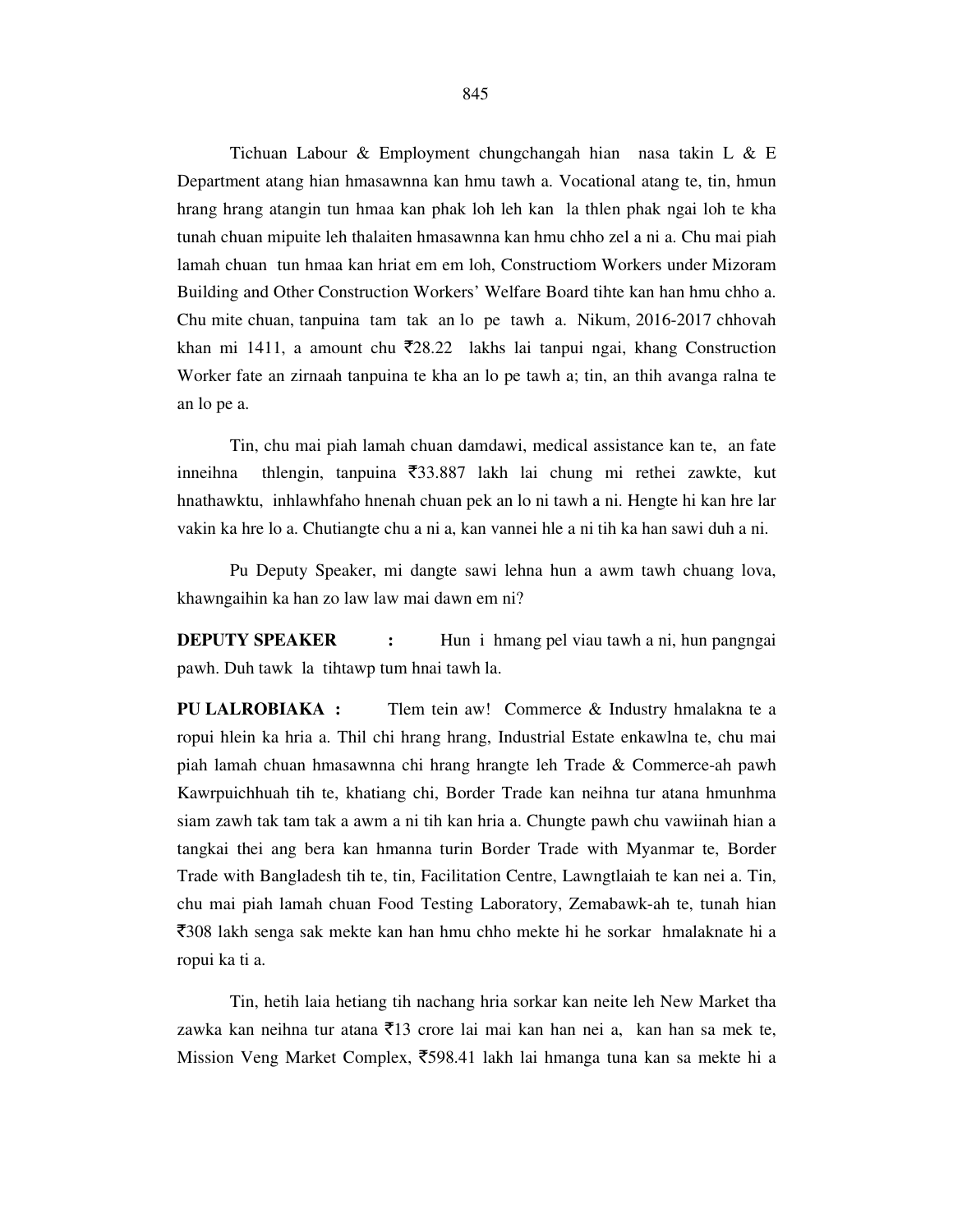lawmawm hlein ka hria a. Heng zawng zawngah hian kan hotute leh a demand neitute ka rilru leh ka ngaihtuahna zawng zawngin ka support a ni tih ka han sawi a ni e. Ka lawm e.

**DEPUTY SPEAKER :** Awle, kan chhun chawlh a hun a ni mai a. Kan chawl rih ang a. Dar 2:00 PM-ah kan thu khawm leh dawn nia.

### **2:00 PM**

**DEPUTY SPEAKER :** Kan sawihona kan chhunzawm ang a. Chawhma lam khan member 6-in kan sawi hman a. Pu Lalthanliana i lo sawm ang.

**PU LALTHANLIANA** : Pu Dy. Speaker, hun min pe a ka lawm e. Minister zahawm takte Pu R.Romawia leh Pu H. Rohluna te demand tlem tlem sawi ve ka duh a. Demand 6-na te 21-na te leh 23, 20, khang ho kha ka rawn sawi ang a, a tawk vel turah ka ngai a.

 Pu Dy. Speaker, a hmasa berin demand no 6-na, hmanni khan zawhna chhanna ah khulai Govt. Complex Aizawl-a ding lai 319 awmah khan in 2 chiah LSC pek a nih tawh thu kan ngaithla a. In 316 ding tawh si LSC pek loh kha engtia chinfel chi nge maw ni dawn ni le? Tin, hetiang hi hmun dangah, Zemabawk ah te pawh sawn awm awm hre bawk a. Risk Mual an tih ang te pawh saw eng anga enkawl chi nge mawni? Heti hian LSC pawh neiloin a duh duh hian an sa mai nge ni? He thil hi chin fel lohin ti hian a awm reng a, nichin pawh khan kan ngaithla nual tawh a. Chinfel chu a va ngai awm ve aw ka ti a. Hman duhna, mamawhna hrang hrang an lo nei thei a, a in te a ding tawh bawk si a. Chu chu ngaithuah sak a tha awm mang e ka ti deuh a.

 Tin, Land Revenue hian hna an thawk a ni. state owned tax, Revenue stat Revenue own non-tax Revenue te engemaw zat 2017 leh 2018 ah November 2017 thleng a an lakluh te kha Economic Survey ah khan a lo lang a.  $\bar{\mathcal{L}}2,61,75,360/$ - an la lut a. Tin, Registration Fee ah te, Stamp Duty ah te pawh engemaw zat an la lut a.  $\bar{\mathcal{F}}$ 1,81,18,719/- an la lut a, a tha ang reng khawp mai hian ka hria a.

 Tin, NEDP hnuaiah niin ka hria, an Committee na a Committee on nonreform in an project hmachhawp ho kha eng nge an dinhmun aw? A hmasa berin Cadastral Survey of Govt. Complex, Luangmual atan hian sum engemaw zat dah a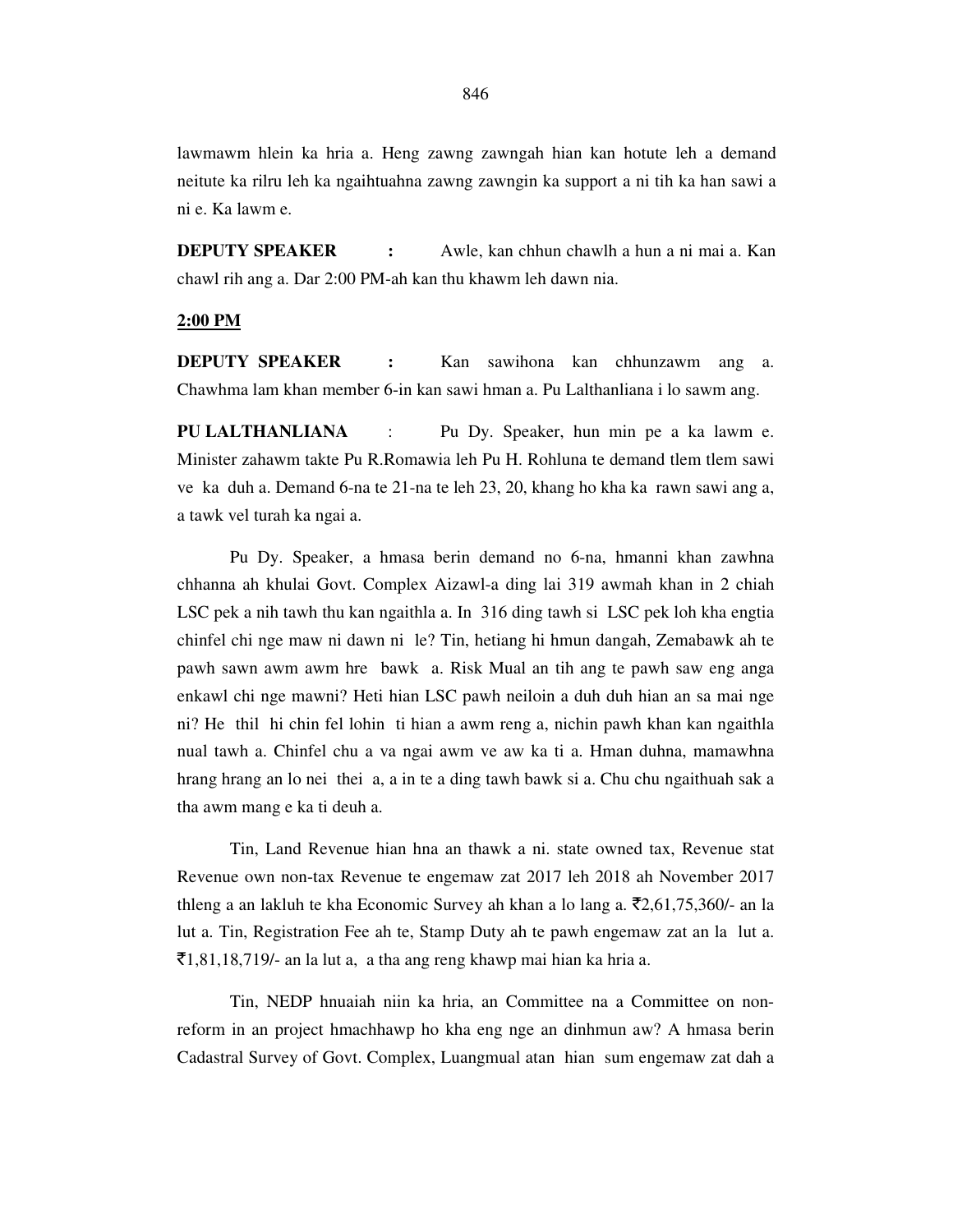ni a. 2016-2017 fund release tawh a ni a, tunah hian la complete loh a ni a. Eng nge a din hmun ni mek?

 Directorate leh District Office atan strengthening of Registration an stamps-ah 2017-2018 atan nuai 813 dah a ni a kha pawh kha pawh kha pawisa la release loh a ni a. 2017-2018 kum (financial year) hi a ral dawn tawh a, pawisa la release loh niin a hriat a. Tin, construction of RCC boundary pillars for villages tih atan khan  $\overline{56,54,000}$  dah a ni a, hei pawh hi tun kum kal 2017-2018 atan la release loh a ni a. Tin, a hmanna tur hi contruction of RCC boundary pillars for villages tih a ni a, a awmzia hi ka man chiah lova.

 Tin, Modernization of Land Record Management tih kha tun 2017-2018 atan khan nuai 200 dah a ni bawk a. Kha pawh pawisa la release loh tih a ni a, kum a ral tep tawh bawk si a. Tikhan a kal zel mai tur a ni nge ni? Tin, a dawt leh ah chuan, kha mi tur atan tho khan tun kum lo kal tur atana projected kha  $\bar{z}$ 416 lakh a awm bawk a. Tin, 2019-2020  $\overline{5}$ 16 lakh dah a ni leh a. A thui khawp mai a hun lo la kal zel tur atan te pawh dah a ni a. Khang chungchangte a kha hmasawnna a awm hlawm em? Ngaihthlak ka chak deuh a.

 Demand no 21-na, Higher & Technical Education Department ah hian ka sawi duh chu RUSA chungchang hi a ni a. Nichinah pawh kan ngaithla a, North East ah a ti tha ber an ni a, India ramah pawh a ti tha ber pawl an ni tih te kha kan ngaithla a. Tin, he project hnuaiah hian thil tam tak hnathawh a nei tih kan hria a. A lawmawm tih ve na chu central-in CSS emaw, pawisa min pek reng reng te tha takin kan hmang a ni tih an rawn hriat hi ram tan pawh a hmingthat thlak a. Tin, a thawktu leh a changtu Minister tan te, thawktu office ami staff leh a mawhphurtu te zawng zawng khan an thawk tha a ni tih a hriat a. Heti taka record tha an nei hi a fakawm ka ti a. Department dang tan pawh entawntlak an ni a, chhunzawm zel tlak pawh a niin ka hria a ni. Pawisa hmuh ringawt hi a tawk lova, tha taka min pek anga thawh kha a pawimawh a. Chutiang tak chuan an thawk a ni tih hi a hriat a, a lawmawm khawp mai.

 Khawvel ah hian a ber nih hi a har a. A chhe ber nih te pawh a har a, a tha ber nih te pawh a har a. A tha lama ber nihna kha North East-ah kan han chang a. Kha dinhmun kha a tha ka ti khawp mai a. RUSA hnuaia an hnathawh te a rawn lang a, College 21 lai an sak te, Auditorium leh class room an sak te. Tin, Hrangbana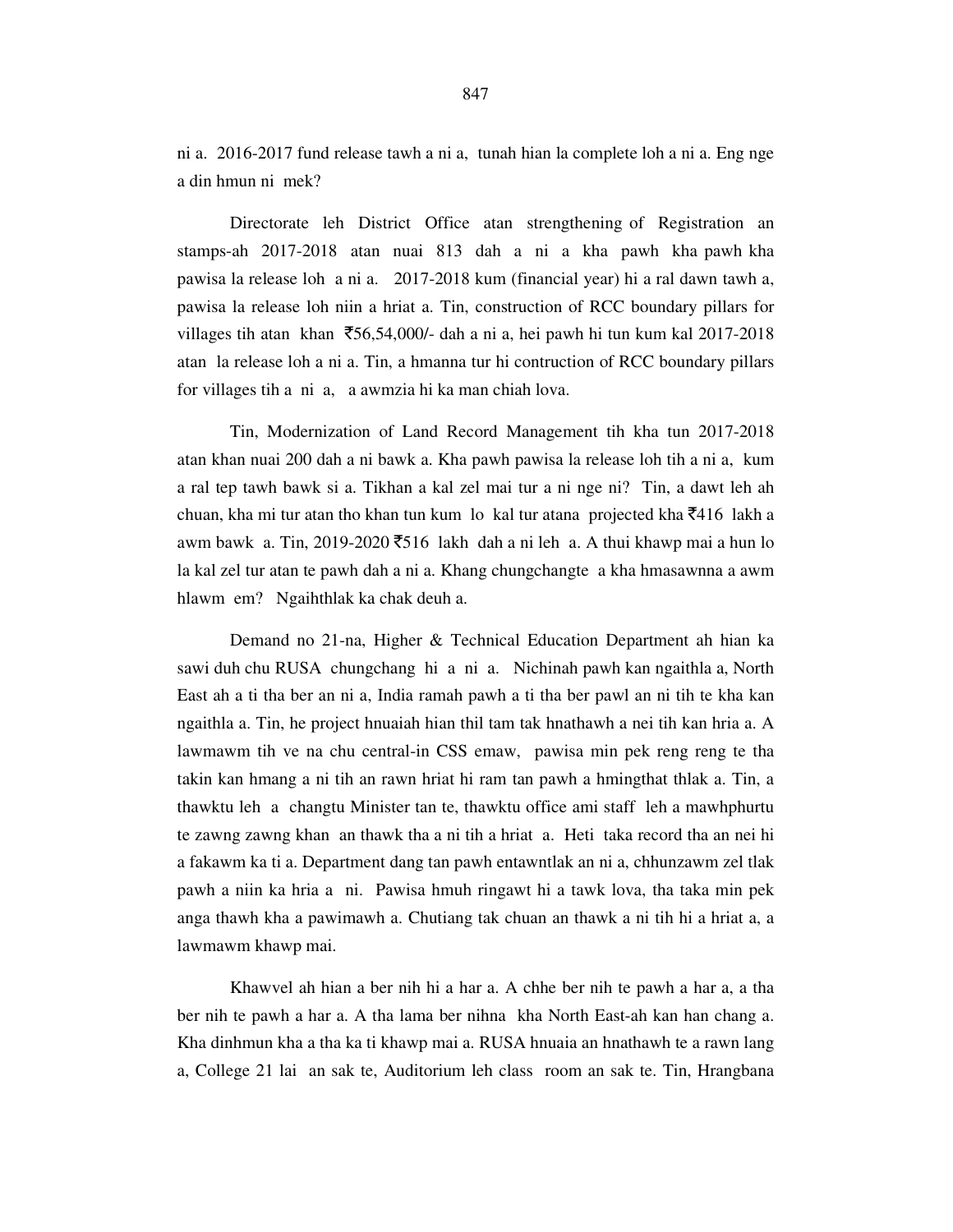College Seminar Hall te, Zirtiri Residential Science College building te pawh a niang, heng te hi an sa tih a hriat a. Tin, Polytechnic building thar an sa teuh mai a, 3 hi zawh tawh a ni a, Champhai, Kolasib leh Mamit te an ni a. Tin, Lawngtlai leh Siaha leh Serchhip ( Chhiahtlang) hmun a ni bawk a, heng hi la zawh loh a ni a. An sak zawh tawh te hi engtikah nge hman tangkai an nih dawn?

Building sak zawh tawh awm reng hi a awm ve theih a. Chuvangin hman tangkai hun turte kha hriat a chakawm khawp mai. Khang bakah khan Mizoram Engineering College, Pukpui Lunglei ami kan sak te, enge tunah hian a dinhmun aw? Tun thla chhunga sak zawh tura beisei kha a ni a. Hengte hi kan ram tan chuan thil nghahhlehawm tak a ni a, a lawmawm pawh ka ti a.

 Tin, thil lawmawm ka tih leh deuh mai chu nichinah khan ka ngaithla a tun academic session-ah hian Class VI atanga English medium instruction an ti tur hi a ni a, tawng thiam hi a pawimawh khawpin ka hria a. Sap tawng lamah hma kan sawn dawn a ni a, hei hi a tha ka ti khawp mai. Tin, thil chhinchhiah tlak deuh ni a ka hriat chu Rehabilitation Council of India-in a beng te, mit te, hriatna tha lo tan a ni ang chu B.Ed special education regular class, SCERT-ah zirtir theihna tur an rawn approve sak hi thil chhinchhiah tlak tak niin ka hria a. North East-ah pawh a hmasa pawl niawm tak a ni.

 Tin, mipa leh hmeichhe hostel hi Aizawl leh Shillong-ah te hian a awm niin ka hria a, kan chhiar a. Shillong-ah hostel kan enkawl mek te hi engzat nge maw la ni e? Tin, NLCPR scheme hnuaiah ministry of DONER-in College engemaw zat a sa tih te pawh kan hria a. Tin, post Matric student hostel Aizawla sakte kha khawi College atan te nge sak an nih tihte kha hriat a chakawmin ka hria.

 Ka sawi leh duh chu demand no. 20-ah hian Govt. High School Headmaster nghet nei lo hi school 85 an awm a, Govt. Middle School-ah hian Headmaster nghet nei lo hi 80 an awm bawk niin a hriat a. Tin, Headmaster promotion hmu, mahse zawm duh lo hi an awm teuh thin a. Hei hi enge a chhan ber? Nichin pawh khan kan ngaithla vuai vuai tawhin ka hria, enge ni ber aw ka ti a. Primary School Headmaster, upgrade tur kha enge tunah hian a dinhmun aw? November ni 9 kum 2017-a kan Chief Minister zahawm takin Mizoram Primary Teacher ho General Conference-a a thu sawi min hrilh a. Chu chu tuna Primary School Headmaster ho upgrade chungchang kha a ni a. Kut pawh an beng a ni. Khami ni khan, 'hei hi rel a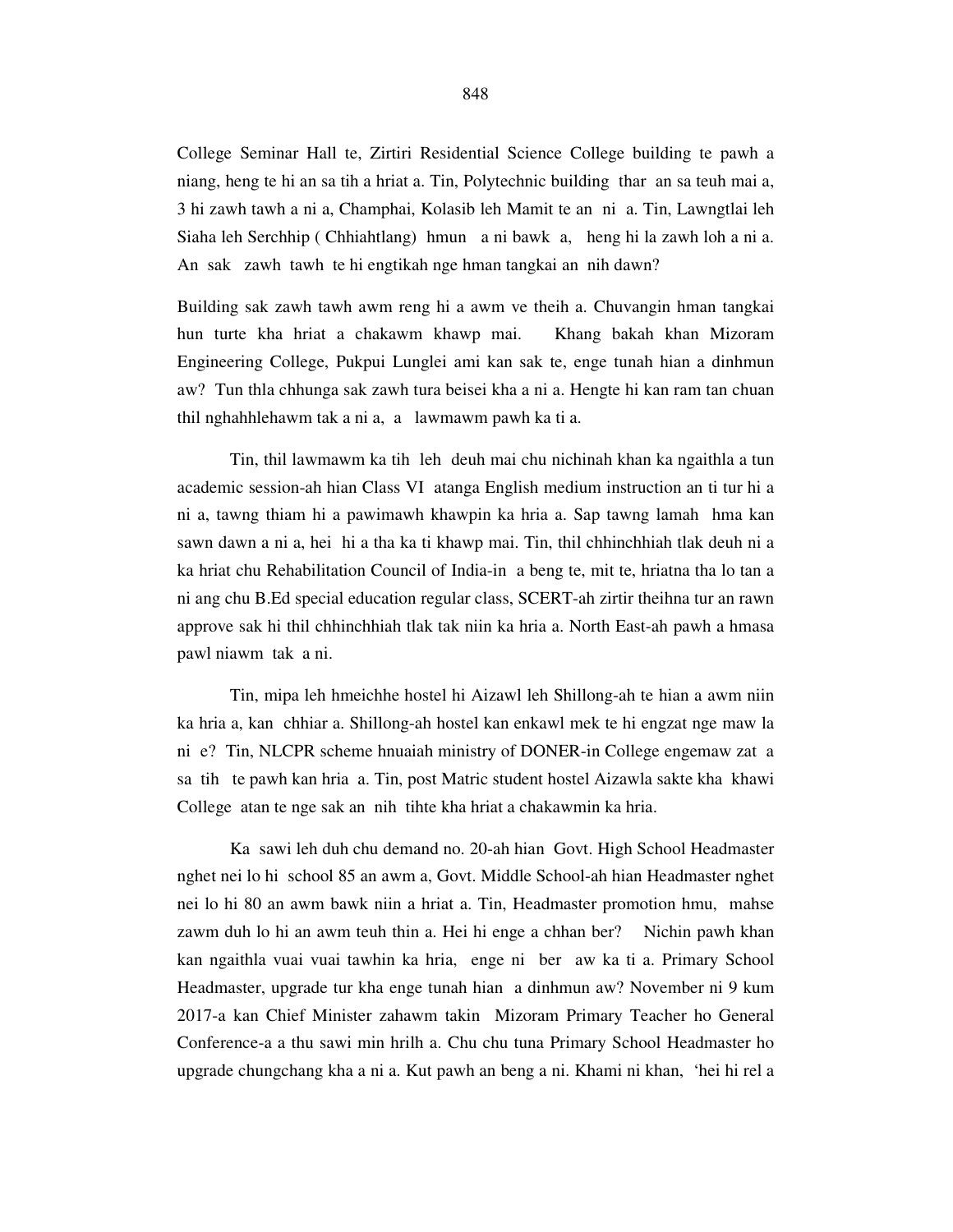ngai lo ve, in hotute ka lo sawi pui vek ang' a tih a vang khanin, an agenda pui ber nimahse an tin ta niawm tak a ni a hlawhtlingah an in ngai a ni. Khangte kha tunah hian a kal zel nge, a hlawhtling dawn hnai tawh em tihte kha ka hre duh deuh hlek a ni.

 Tin, School Education improvement atan Special Plan Assistance leh Special Central Assistance hnuaiah Educational Complex Serchhip-ah project an sak zawh tawh te kha kan hria a, a lawmawm ka ti khawp mai a.

 Art & Culture-ah hian sawi leh duh pakhat ka'n neih chu Mizo te min ti Mizotu tih kha nichin khan ka rilruah a lian deuh hlek a. Hei hi an vawng nung a, Mizo zia te, kan nihphung te min tar langtu leh vawng nung tu chu Art  $\&$  Culture hi a ni ta ber mai a. Amaherawhchu, hmanni khan Chapchar Kut kan hmang a, an thil man khawm erawh kha chu hmuhnawm loh ka ti a. Sorkar anga hma kan lak vak hian mihring hi kan in control zo lo zawk em mawni chu aw ka ti a. Ka ngaihtuahnaa lo lut mai mai chu (a theih loh mai thei a, ) YMA hi an chak a, YMA thu hi kan awih duh ang reng zek mai a. A hlauh pawh kan hlau a, sorkar tanpuitu kawngah pawh an tha em em a. Chapchar Kut te hi YMA hian keng kawh ta se kan that pui zawk mai ang em aw tihte ka ngaihtuah a, sorkar hian sum hi pe ta thung ila a tha zawk ang em le tihte kha ka ngaihtuahnaah a awm a. Chu chu ka han sawi duh a.

 Pu Deputy Speaker, sawi tur ka ngah mai a mahse, ka sawi seng dawn si lova. Chuvang chuan ka sawi te kha ka duhtawk mai teh ang. Ka lawm e.

**DEPUTY SPEAKER** : Pu R.L Pianmawia i lo sawm ang.

**PU R.L PIANMAWIA** : Pu Dy. Speaker, a hmasain sorkar neitu lam kan nihna angin kan thiante, kan veilam ami te lakah lawmthu sawi hmasak ka duh a. Kan sorkar hi min ring tawk em em a, mamawh leh duhthusam zawng zawng ti thei tura min beiseina awka an chhak chhuak thin hi lawmthu ka hrilh duh a.

 Pu R.Romawia Department enkawlah hian tlema zawng ka sawi duh chu, Parliamentary Affairs-ah hian, department anga awm ve si, M.R. te hian ngaihsak an hlawh lo em mai a. Parliamentary department awm ve atangin, Driver post pakhatmah hi siam sak a la ni ve lo a. Eizawn nan leh chhungkaw chawm nan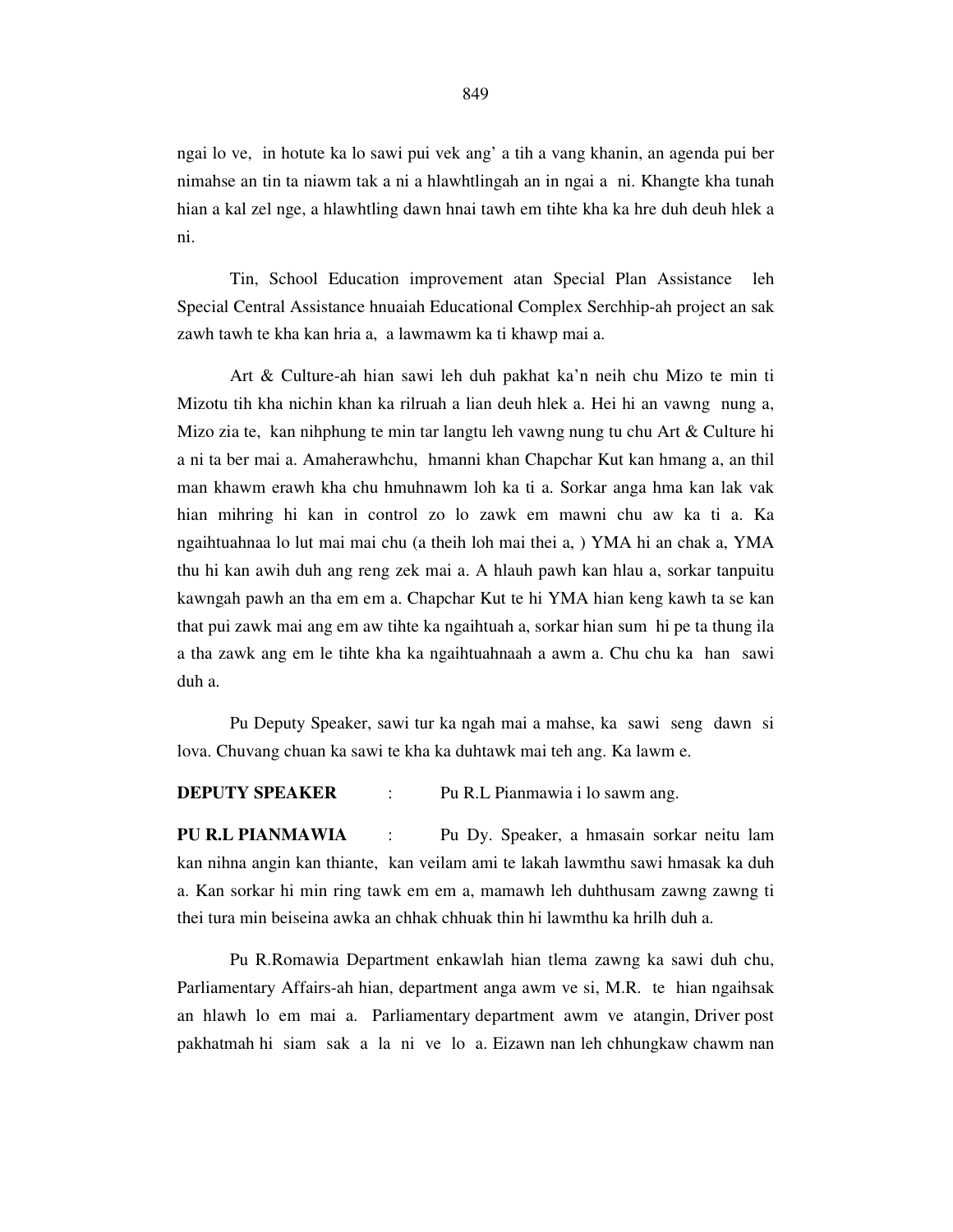an lo hmang ve a, department hian post hi tih puitlin sak a, eizawnna puitling an lo neih ve theih na turin ngaihtuahna lo hmang chhunzawm se ka duh hle a ni.

 Tin, Art & Culture Department-ah hian ka bial North Tinghmun hi kan term hmasa hun bulah khan library building sakna tur tum hnih lai ka sawi ve a, registration-ah pawh seniority list-ah no.7-na kan ni a, Mizoram ah chuan a senior ve veng vawng khawp mai a, min mangnghilh rei tawh e tih kha rilruah a awm a, min lo hriat sak se tih ka ngen duh a.

 Tin, Pu H. Rohluna chan ah hian Education Department hi term hmasaa kan hruaitu thenkhat phei chuan hnawmtinphuri nu tih khawp hial a an lo sawi kha a ni a. Chutiang khawpa harsa vawiina a changtu Minister enkawlna hnuaiah Department officer ten theihtawp an lo chhuah a, tunah chuan hnawmtinphuri nu an ni tawh lo tih hi ka sawi duh a. Chuvang chuan an mamawhna hrang hrang leh tul an tih te kan sorkar hian a hre chho ve mek zel hi lawmawm ka ti a. Bial tan phei chuan lawmthu sawina tur hi a tam em em a. RMSA High School ringawt pawh hi N. Serzawl-ah te, Sunhluchhip-ah te, Sailutar, Damdiai, N. Tinghmun leh Mauchar-ah te min dah sak tawh a, hei hian hnufual bial kan ni tih an hriat zia pawh a ti chiang viauin ka hria a, an chungah hian lawmthu ka sawi tak meuh meuh a.

 Tin, kan thut ve hmaa zirtirtu khilai biala post neih ve nan a lo hmang thin, thil ti thei fa te an nih avanga khawpui lama min sawn sak te min dah kir sak leh tura ka ngenna tlawm tak min tih hlawhtlin sak deuh vek a, an chungah hian lawmthu ka sawi a ni. Tin, chumi piah lamah E.V. teacher tuna special Trainer a kan kal tir tawh hnuah pawh kan mamawh leh kan ngenna te harsa tak chungin min ngaihtuah sak zel a, an chungah hian ka lawm tak meuh meuh a. Tin, an hmalakna hrang hrang han chhut hian he department hi hma la nasa ber pawl an niin ka hria. Thawktu te kaisanna kawnga an beihna ah hian a ropui em em a, zirna an ngaihsanna chungchangah te pawh theihpatawp an chhuah tak zet a, an hmalakna han hmuh hian a kip a kawiin sawi lo mai ila, engkimah hian a lawmawm ka ti em em a.

 Tin, zirtirtu lak zelna turah hian training chhuak tih a ni ta zel mai si a, hei hi keini ang bial retheiah chuan training tur hi kan awm tha hleithei lo khawp mai a, kan han dil ve pawh hian training-na post ruak a lo tam lo, training tur hi an lut tha hleithei lo a ni. Tin, thiamna a an lo teh chuan kan thiam tha ve mang bawk si lova. Chuvang chuan ramri dep harsa zual ho tan chuan training-na seat awm pawh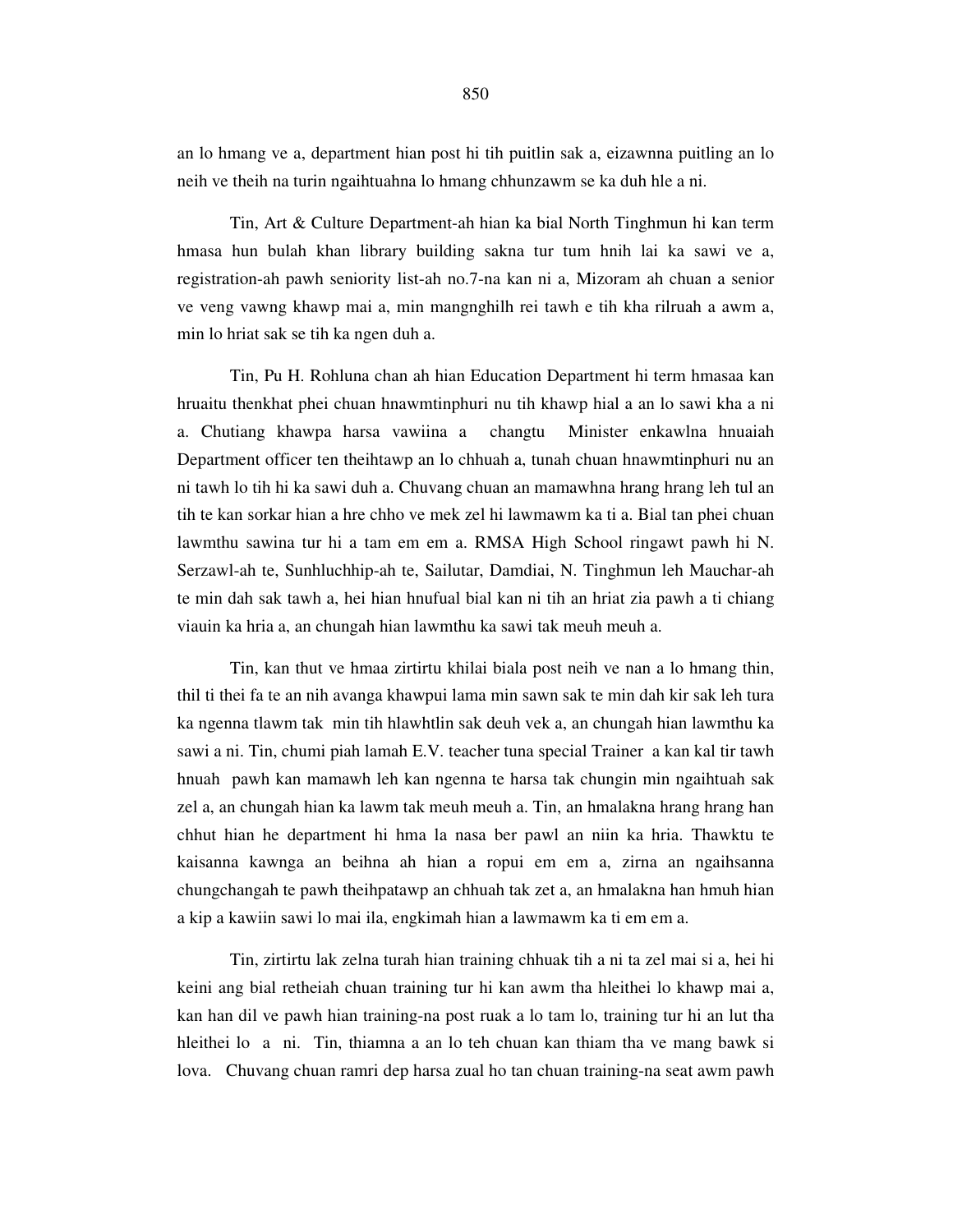hi 80% a bik takin Primary leh Middle School training na turah hian ka ngen duh a. Kawng a awm theih hram chuan chutiang zawng chuan min ngaihtuah sak thei se tha ka ti a.

 Tin, tunhmaa zirtirtu hmeichhiain nau neih chawlh te an lak a, an aiawh te lak theih thin kha tunah chuan a lak theih tawh bawk si lova. Zirtirtu indaihloh naka laiin nau an lo pai lo thei lova, hmeichhia ten chawlh an la a, an chawlh lak theih chhung lah hi a tam ta khawp mai a, keini lo thlirtu leh nghakhleltu tan chuan an chawlh lak chhunga aiawh lak leh theih dan te hi a awm leh thei ngang lawm ni tih ka rilruah a awm a. Chutiang chuan ngaihtuahna awm leh thei se tha ka ti a.

 Tin, ka bial hi a kumkar ang reng khawp a, tlawh pawh mai mai harsa te a ni a, lirthei tha te a lo ngai a, kan SDO hian motor a nei ve si lova a, private car ten a kal a, a khirhkhan zual te phei chu kal ngaihna a awm lo reng reng a. Chuvang chuan kan SDO hi motor pek ve ni se tih leh ngaihtuahna te pawh an seng ve tawh em tih te pawh hi hriat a chak awm khawp mai. Tan han la deuh selang chuan a lawmawm awm mange ka ti a.

 Tin, Higher Secondary School te rualawhna avangin tlin lo chung chungin kan han din a tun aia hma an sawnna kawng pawh hi dap dan a awm em? Nge an lo ruahman reng tawh zawk tih te pawh hriat a chakawm a. A lo la awm lo a nih chuan tan lak dan te engtinnge a awm theih ang tih leh tan lak dan tur te awm thei se kan duh a. Tin, Commerce & Industries hian tunhma chuan thingtlang tan market an sa ve thinin ka hria a. Khatiang chi kha a lo la awm a nih chuan, market pek ve theihna tur khua remchang kan nei ve a ni tih min lo hriat sak se ka duh bawk a.

 Demand no. 40-na Commerce & Industries Department hian thawktuten mipui tan hna an thawh tak tak theihna tura an harsatna pakhat motor an leisak dawn niawmin a hriat a, hetiang ngaihtuahna an hmang te hi lawmawm ka ti a, lawmthu ka sawi nghal bawk a ni.

 Tin, Labour & Employment bikah hian term hmasa lamah kan mi te, mi harsa te te, ei leh bar dap chawpa eizawng te an nih avangin khaw hrang hrangah, Employment registration min rawn tih sak tawh a. Chuvangin, tun term-ah hian khaw hrang hrangah kalin employment registration min rawn tih sak leh dan kawng a awm ang em tih ka sawi lang tel duh a.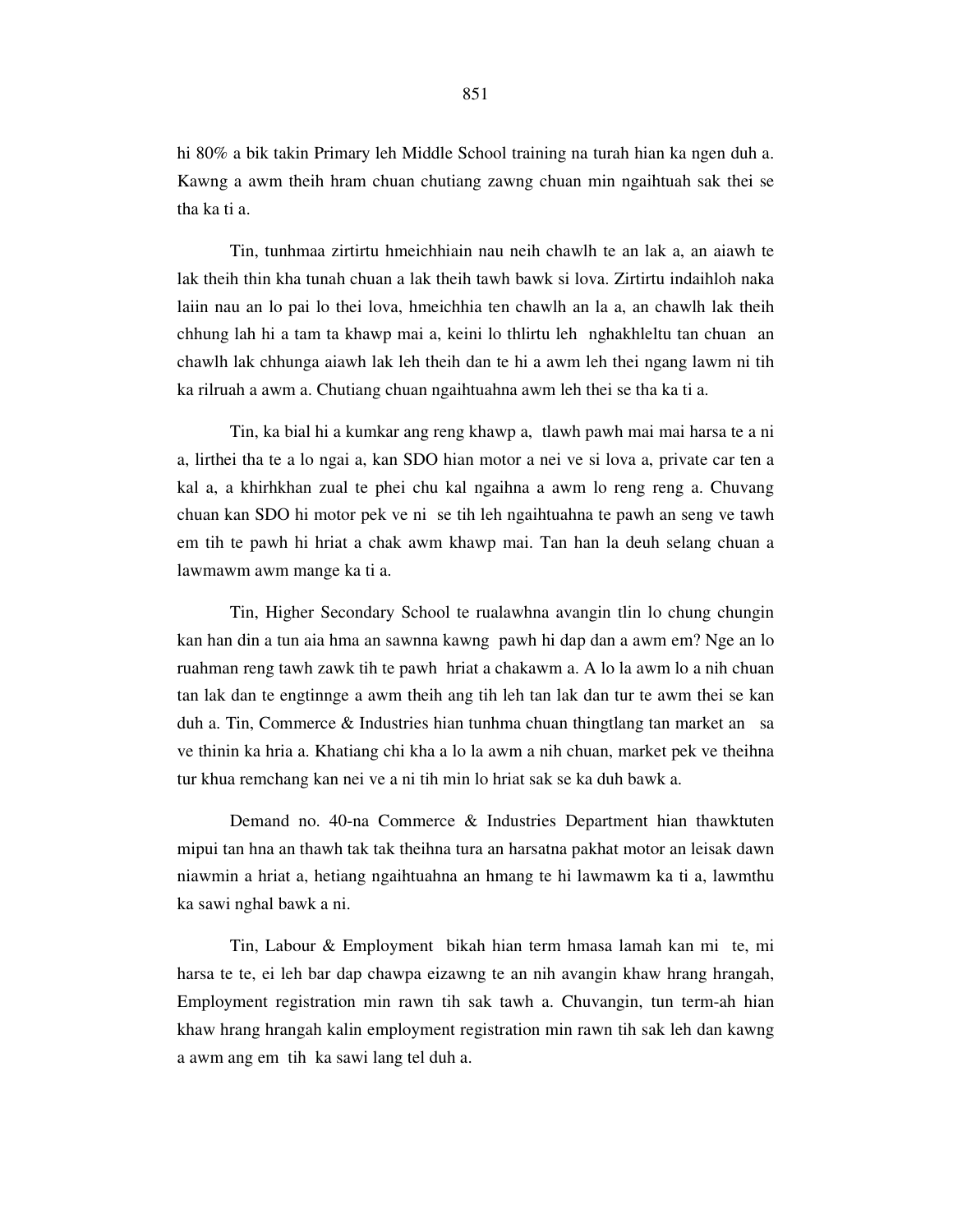Tin, Commerce & Industries hnuaia Geology & Mining hi pawimawh hle si, mahse sum leh pai mamawh te han phuhrukna tur nei mai lo an ni a. Chuti chung chung chuan theihtawp min chhuah sak a, ka bial Kepran leiminah leh Pehlawn leiminah hma min lak sak a, hei hi tawp mai lo va la tih phuisui leh dan ruahmanna min neih sak leh theih chuan a duhawm ka ti khawp mai a, min tihsaknaah lawmthu ka sawi mawlh mawlh bawk a ni. Kan Minister te pahnih Pu R. Romawia leh Pu H. Rohluna te Department chanah lawmthu sawi an demand hi lawm takin ka rawn support a ni e. Ka lawm e.

## **DEPUTY SPEAKER** : Pu John Siamkunga i lo sawm ang.

**PU JOHN SIAMKUNGA** : Pu Deputy Speaker, ka lawm e. Vawiinah Minister zahawm tak pahnih te demand kan sawiho mek a ni a, han sawi ve hlawm ka duh a, a bikin demand no. 6 Revenue Department chungchang hi. Nichina kan senior, Champhai bialtuin a sawi tawh kha, Mizoram Land Revenue & Settlement dan duan dan ate a rawn sawi a, khatih lai khan Vice Chairman-in min dah ve a, kan bei nasa hle a ni. Rules tha tak te kan lo nei tawh a hemi hnuaiah hian, chuvangin he Department pawh hi tha takin a kal chho a ni tih te, an hnathawh dan leh state own tax revenue te, non-tax revenue hnuaia an thawh chhuah te tin, record and registration hnuaia fee an khawn dan atang te leh stamp duty atang te hian a hriat viauin ka hria a. Khatih lai khan land Ceizing chungchang te pawh hi kan sawi nasa a, ngaihtuah pawh kan ngaihtuah nasa viau a ni, a tha ber tur kha kan ngaihtuah thin a. Tuna kan Minister hi a fimkhur hle a, thil pawi thei tur, tun hnua thil lo la thleng turah pawh a pawi thei tur awm nia a hriatah chuan a in veng nasa hle a. LSC in siam thuah a tam em em a, tin ram buai leh in hmun buai a tam em em mai a ni. Heng atanga kan fihlim theih dawn chuan fimkhur hmasak hi a tul a ni tih a changtu Minister hian a hre chiang a. Tuna a hnathawh han kal chhohah pawh hian thil a awl ai zawng ringawt hi kan beisei tur a ni lo va, thil chu a dik dan leh lo harsa deuh pawh ni se nakin hnua dik taka a kal leh result tha tak a chhuah kha a pawimawh ber zawkin ka hria a. Chuvangin, kan Minister a fimkhur hle leh thil tih sual hlau taka a kal hi fak tlak niin ka hria a.

 Higher & Technical Education chungchangah chuan ka bial Hnahthial-ah sawn Government College kan nei a, hun engemaw ti lai phei kha chuan kan rek khawp mai a, mahse, kan sorkar chak tak hian theihtawp min chhuah pui a, building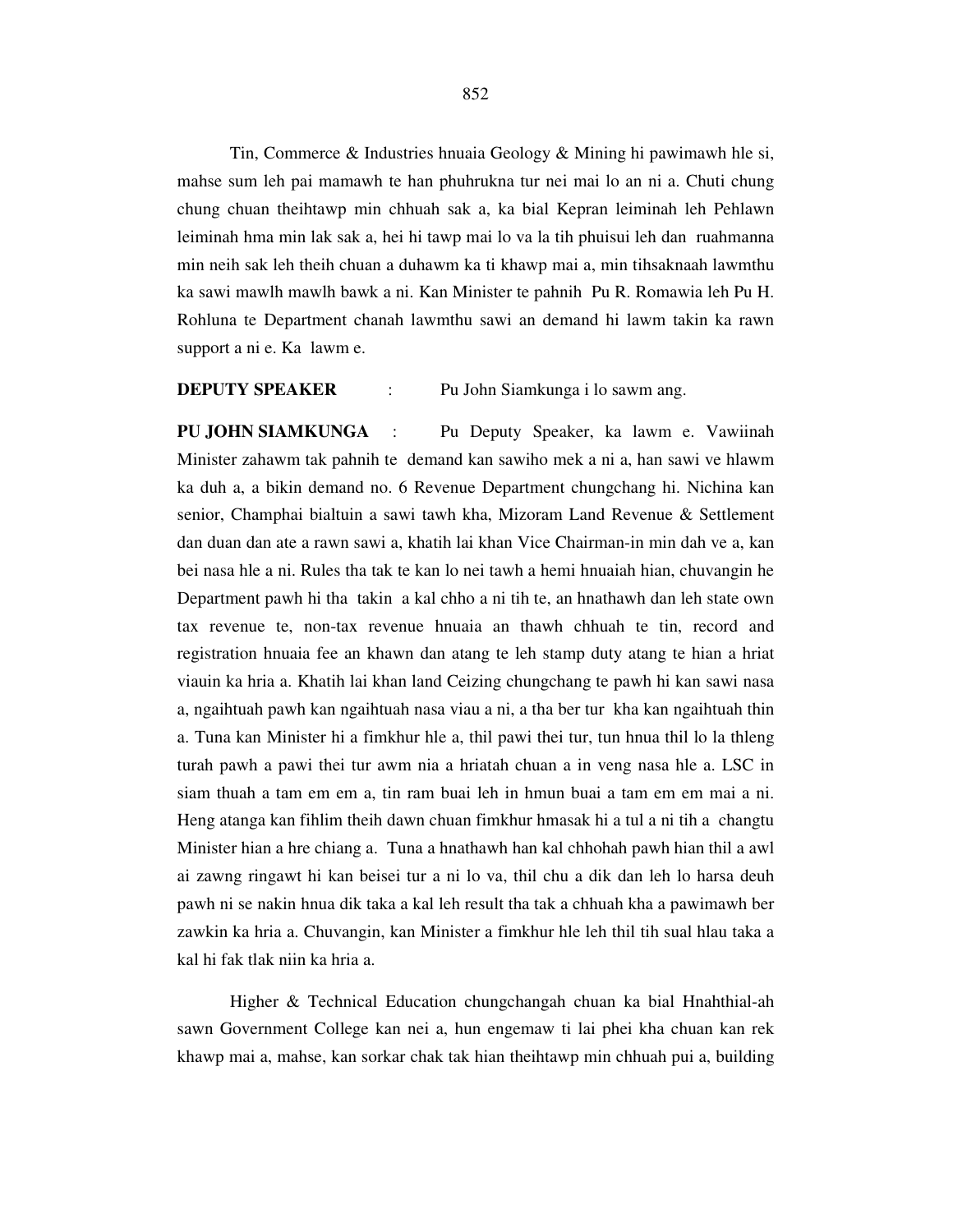tam tak min sak sak bakah Geography Department te hial min hawn belh sak a, hemi a nih avang hian a feederinstitution atangin student te kan han ngah ve ta a, vawiinah chuan tha takin kan tlan thei a, Higher & Technical ho lakah hian kan lawm tak meuh meuh a. Tin, Geography Department hi permission min pe a, thil dang dang min tih sak bakah Assistant Professor 2 a nghetin min lak sak bawk a, kan thil dil apiang min pe a kan lawm tak zet a. Hmanni lawkah English Department-ah zirtirtu kan nei tha lo hle a, a thenin min chhuah san a, a then hmun dangah te an in sawn bawk nen, chuti lai karah chuan kan hotuten zirtirtu tur min rawn pe leh thuai thuai a, kan lawm tak zet a, vawiina demand sawi ni hian a changtu Minister zahawm tak leh a thawhpui te chungah lawmthu kan sawi a ni.

 Art & Culture, demand no. 23-na hi nichina kan hotuten an sawi ang khan tunhma Kut tam tak kan lo hman thinah khan a bikin Chapchar Kut te tih thar leh duhna te neiin kum 1980 chho khan rawn thar thawh leh a ni a. Art & Culture hian a thawh hlawk hle a, kan tan chhoh lai te han ngaihtuah chuan vawiinah chuan kan changtlung tawh hle a. Tin, he khawvela awm hi kan ni tih kan hre fo tur a ni a, mipui kan pun khawm chuan a tha hlir hi a theih bik lo va, khawilai emaw lo thalo ve deuh hi a lo awm ve thin a ni. Chu chu tumahin kan duh loh mahse, thil thleng ve a ni thin si a. Chuvangin tuna kan hman zawh tak,Chapchar Kutah te pawh khan a kal zawng zawngten kan duh tha ber zel angah khan kal thei ila kan duh a. Amaherawhchu, thil duhawmlo lo thleng te hi, thil reng reng chu a thalo lai hi kan hmu lian thin a. Art & Culture-in hma a la a tianga theihtawp an chhuah thin hi an fakawm thlawtin ka hria.

 Tin, Mizote min ti Mizotu chu kan thawmhnaw mai bakah hian kan tawng hi a ni a. Tawng hian hnam a tichiang bik a. Kan hmel anpui te pawh an rawn tawng chhuah chiah hian Mizo an nih leh nih loh kan hre chhuak thin. Chuvangin kan identity tichiangtu ber chu tawng a ni a. Chulaiah pawh chuan Art & Culture hian hma an la nasa. Publication, lehkhabu siam chungchangah te pawh puihna nasa tak te an lo nei thin a. Publication hrang hrang te ka en tawh a, Art  $&$  Culture-in a puih tam tak ka lo hmu thin a. Hengah te hian a lawmawm hlein ka hria.

 Tin, Art & Culture hian pipu sulhnu tam tak min hum sak thin a. Ka bialah pawh khian zaithiam Saikuti thlan te leh Saitlang ro mual kan ti a, khing lai vel cheina tur pawh khi min tum nasa a. Cherhlun lamah te min tum a tin, Denlung,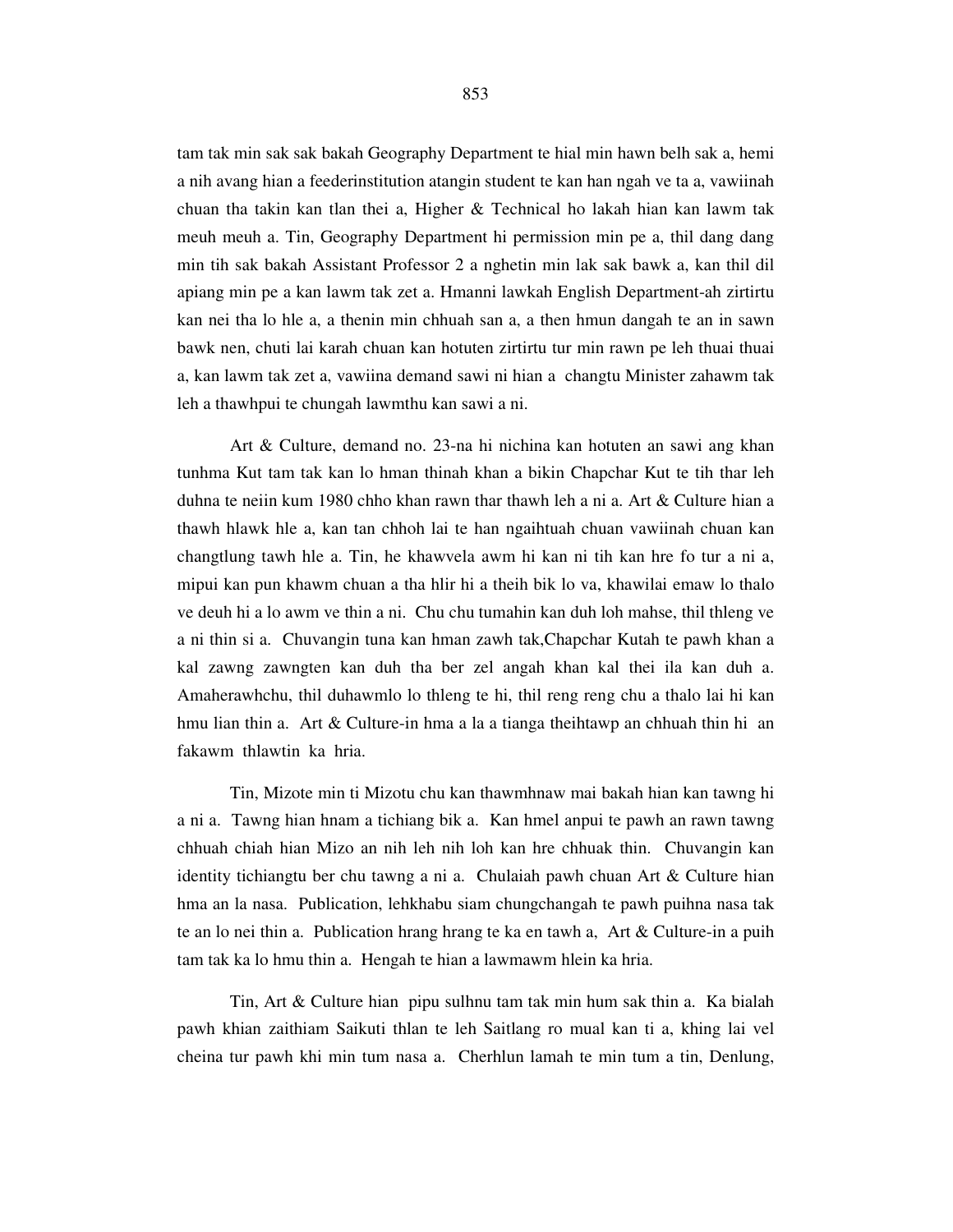Lalnu Ropuiliani lalna tlangah te pawh nasa takin min pui a. Tin, anmahni hian theihtawp min chhuah pui a. Lalnu Ropuiliani lalna tlang (tunah phei chuan ngaw dur ve tak sawn a la hual a.) hnuaiah chuan Chapchar Kut tum thum kan hmang tawh a. Art & Culture lamah hian kan mamawhte kan thlen a. Sawlai saw Pasaltha Mualah i chei ang u tiin nasa takin kan bei a. Chungah te pawh chuan min puiin Ministry of Culture lamah te hma min lakpui zel a ni tih te kha sawiin an hnenah lawmthu ka sawi tel duh a.

 Demand no. 20-na, School Education chungchang hi. Tunah hian a lan danah post 168 lai (eng post te nge chu ka hre lo) lakbelh tur lo awmah hian a bikin ka ngen duh chu LDC hi kan nei lo tlangpui hlawmin ka hria a. Bialah te pawh khian High School-ah LDC te, IV Grade nei lo mai tur te tin, LDC phei chu Thingsai-ah phei chuan ka fund-in ka chhawrna a rei tawh a. Exam Centre te a lo ni a, LDC awm lovin a awm theih loh a ni. Chumi a nih avang chuan ka chhawr char char a. Question han chhu a print tur leh engemaw pawi pang han khawih tur fahran pawh kan nei tawh lova. Hei hi Minister zahawm tak hian min lo hriatsak se ka duh a. Tin, kan Sorkar te leh Sorkar term hmasa te pawh khan a ni, VRS Teacher kan la thar hlawm a. Volountary Retirement Scheme hnuaiah khan engtik hun lai emaw chhunga zirtirtu kan lo lak, thiamna ten a lo daih lem si loh avanga ziak leh chhiar thiam kan lo lak tam tak, kan naupang, keimahni ro tha ber ber lo enkawltute saptawng pawh thiam tehchiam bawk si lo, khatianga an lo kilkawi thin kha, 'khawnge tunah chuan Volountary Retirement hi ti thei se la, tichuan mithiam tak tak la lut ta ila a tha ang a' tih kha Sorkar ngaihdan a ni a. Chutiang chuan hma lak a ni a, MPSC hnuaiah VRS Teacher tam tak kan la a. Amaherawhchu, pawi ta ber chu mithiam deuh kha kan zirtirtu atan kan duh a ni. Mithiam tak, saptawng thiam tak, kawng engkima hawiher zau, moral development lamah pawh sang tak tak te kan la a ni. Kan awt khawp mai. A vang chu Mizoram asset atan chuan kan nau te, kan faten thiamna nei sela, chu chu kan asset ropui ber a ni, Education hi. Chumi chu kan duh em em laiin VRS an rawn dah te hi engtik lai khan nge an rawn lan tak loh tih ka hriat loh lai hian kan bial ami pawl sawm passed ang chi te emaw, pawl 12 passed, kal zawm ta lo ang chi te an rawn ruai leh ta daih thin si a. Chuvangin mithiam kan duh laiin mithiam lo bawk kan han hrawn leh thin hi chuan Mizorama Sorkarin asset siam a tum dan hi chu a thelh deuh em aw ka ti, helaiah hi chuan.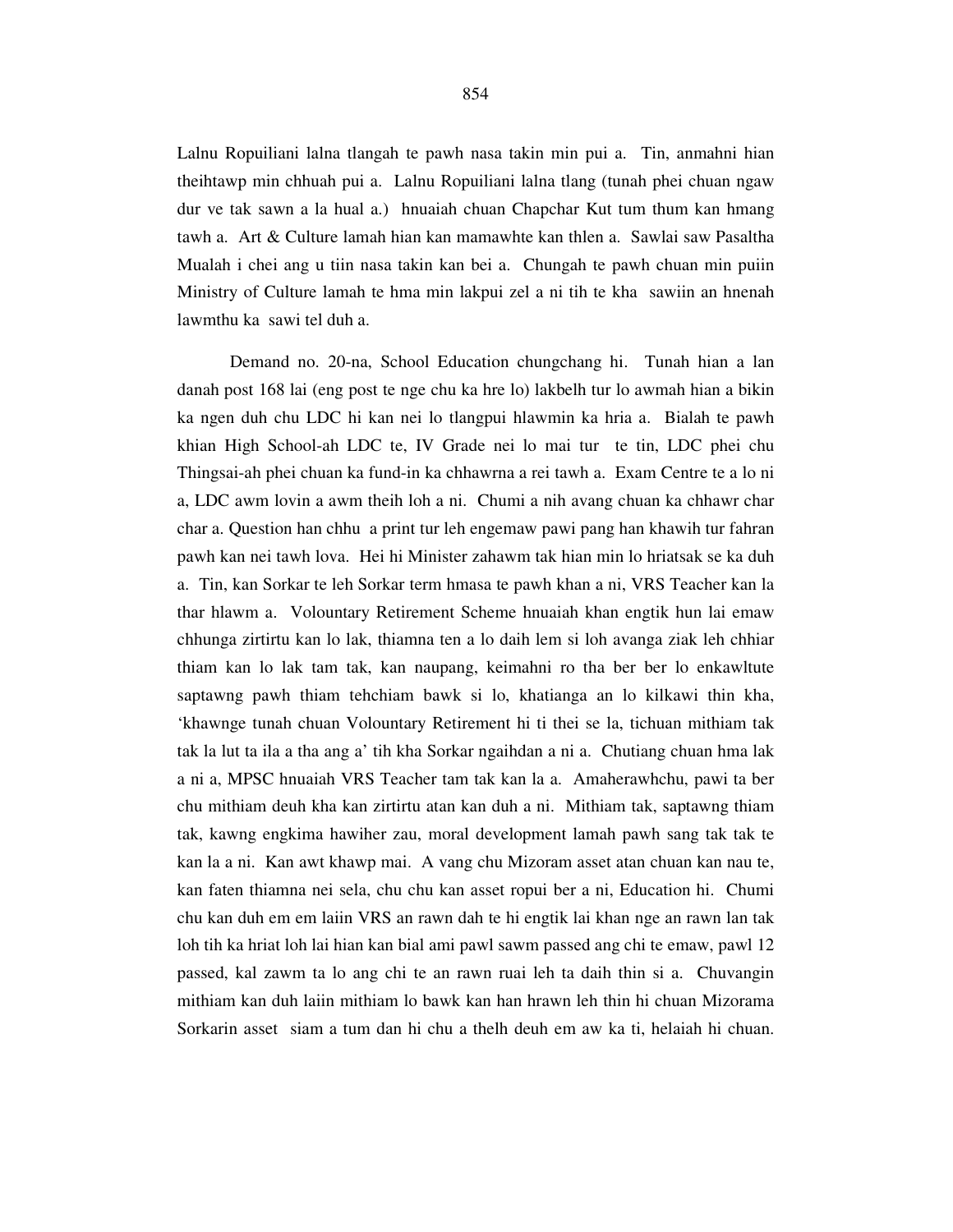Khalai te kha a changtu Minister zahawm tak pawh hian a hriat tawh mah ni se min lo hriat sak sela.

 Transfer & posting Minister-in a tih dan hi tha ka ti khawp mai a, MLA te hriatpui han tih hi a pawimawh a ni. A vang chu thingtlanga awm peih lo, rei lo te an awm a, chhuah tum hlir mai hi an ni a. MLA ten kan phal tlat loh chuan an chhuak thei bik lo a ni. Hei erawh hi chuan zirtirtu sem rualna ah hian nasa takin hma kan sawnin ka hria a, ka lawm khawp mai.

 Tin, South Vanlaiphai tlang dung chho khi kan Chief Minister zahawm tak hmalaknain lei min dawh sak tawh a, tunah chuan chhun zan zawmin a kal theih tawh a. Amaherawhchu, Higher Secondary School hi kan la nei lo a ni, khilai tlangdungah khian.

 Pawl 10-ah hian tam tak chu an kal chhunzawm thei tawh lova, an chawl thin a. Chumi a nih avang chuan mipui tangrualin, 'i din teh ang u' an ti a. South Vanlaiphai-ah khian Higher Secondary School kan din ve a. Theihtawpin kan han tia, a hahthlak khawp mai a, mipuiah sum kan khawn a, kan ti hlei thei mang lova. Tah chuan MLA fund atangin kumtin nuai khat, lumpsum ang te khan kan han pe ve a. Chuti chung pawh chuan kan la harsa khawp mai a. Kan awt ve e, tih vang ni lovin khi lai tlangdungah khi chuan pawl 10 an passed a, an kal zelna turin Higher Secondary School khi necessity tak tak a ni. Chumi a nih avang chuan Higher Secondary School khi kan din a. Hei hi Sorkar hian min hriat sak sela, khilai tlangdunga pakhat mah awm lo khi chu a dik lova, chuvangin hma min lak sak se, tih changtlun dan emaw, engti zawng emaw a min kal pui turin ka ngen tel bawk a.

 Tin, Cherhlun High School khi sak that tur a ni tiin Minister-in hmanni ah min chhang tawh a, ka lawm khawp mai.

 ]Pu Deputy Speaker, tawite a ni tawh ang. Commerce & Industries Department chungchang hi tawite han sawi ka duh a. Industries chungchangah hian hlawhtling tam tak a awm tawh a, a bikin Fabrication industries te, Iron & Steel, Alluminium ho te an hlawhtling hle a ni. Chubakah Wood based industries ho hi an hlawhtling tlangpui bawk a. Tin, Food Processing-ah pawh Snack, Chow te leh thil dang dang an hlawhtling nasa a. Heng hi chhui tham viau awmin ka hria a. Tin, Handloom lamah kan industries ten nasa takin hma an sawn bawkin ka hria a. Tin,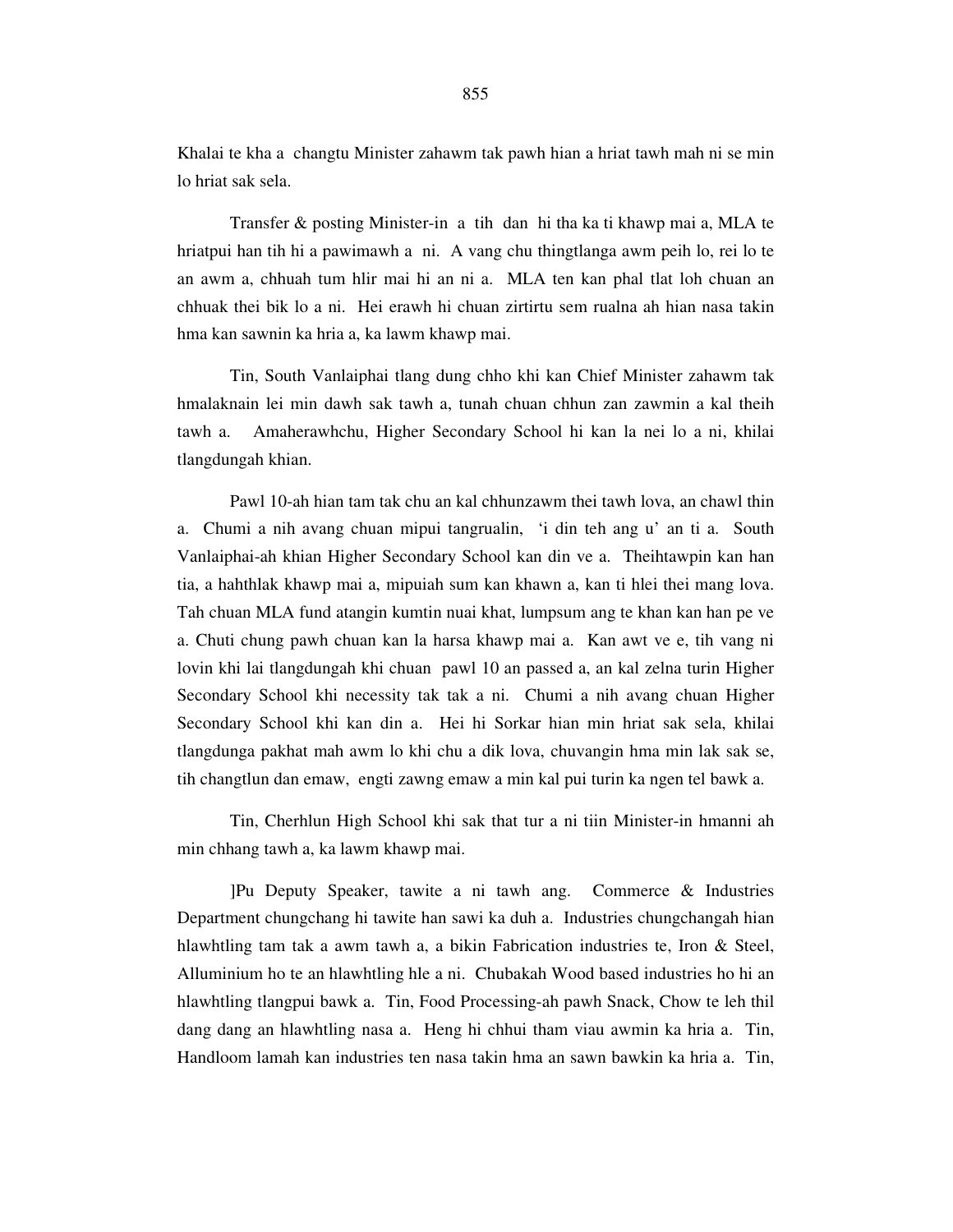chutih laia ka sawi leh duh chu, Commerce chungchangah hian, free movement regime atan Thingsai bul Tiau khi thlan a bul khi thlan a ni a. Khilai hmun khi kan House Leader zahawm takin 1996 hmalam atanga hma a lo lak tawhna leh 1996 kum khan khilai khi a lo hawng tawh a. Bazar shed te leh eng eng emaw a lo hawng teuh hman tawh a ni. Chutihlai karah chuan tunah pawh ama hmalakna tho in hemi hnuaiah hian free movement regime hnuaiah project kalpui leh a ni a. Tunah khian Bazar shed te sak tan leh a ni tawh a.

Tin, NEDP hnuaiah khan  $\overline{600}$  lakhs chuang fe kha a kawng laihna tur te min pe bawk a. Khilai hmun khi khaw chhakho, a bikin Myanmar sorkar khian an duhlai ber a ni a. Tunah khian khilai hmun rawn thleng tur khian kawng an rawn lai thla tawh a, double lane-in an rawn lai thla ve mup mup a ni. Khilaiah khian Trade & Commerce hian nasa takin hma lak tur a nei niin ka ring a. Helai te pawh hi min lo hriat sak se.

 Tin, ginger chungchang hi tawite Pu Dy. Speaker. COPU Committee hi kan zin nasa a. Engtinnge ni ang, sawhthing sumdawnna hi engtinnge a kal theih ang aw? Hetiang reng ringawt chuan a dik lo ang a, a rate fluctuate nasa em mai ti hian kan chhui nasa a. Bangladesh-ah te tin, khulaia an thawn chhuahna hmun Chittagong lawngchawlhna hmun leh hmun dang dang te. Bangladesh pawh kan kal a, sumdawng pawl hrang hrangte pawh kan kawm a. India ramah kan lo lut leh a, Karimganj lamah te kan kal a. Karimganj-a sumdawng pawl chuan kan hralh chhuahna tam ber chu khulam khu a ni a. Amaherawhchu Mizoram nen kan indawr dawn a nih chuan sumdawng pawl in min rawn dawr se. Bairabi atang hian direct-in indawr ila tih kha an lo sawi tam ber a ni. Khatiang khan kan zawng nasa a. Anni chuan sumdawng leh sumdawng indawr a, Silchar lam kal hlen khu an duh ve a ni. Khalaite kha ka sawi duh a.

 Tin, L&E hnuaiah hian thil pakhat, skill development lam hi uar ila. Tunah hian hna hmu lo kan tam em em a. Post Graduate-ah hian Employment office-a in record hna hmulo hi 5,222 an ni a. HSSLC hi 9,138, HSLC hi 9,063, Graduate hi 9,916 lai kan ni. Chuvangin general line ringawta kallo hian job oriented lam, skill development lam hi uar ila a tha lo maw tih kha ka sawi duh a.

 Tin, Geology & Mineral Resources hi an ropui a. An hmalakna hi a tam a. Stone quarry ringawt pawh hian 2,560 persons lai hi an engage ve a ni. Chubakah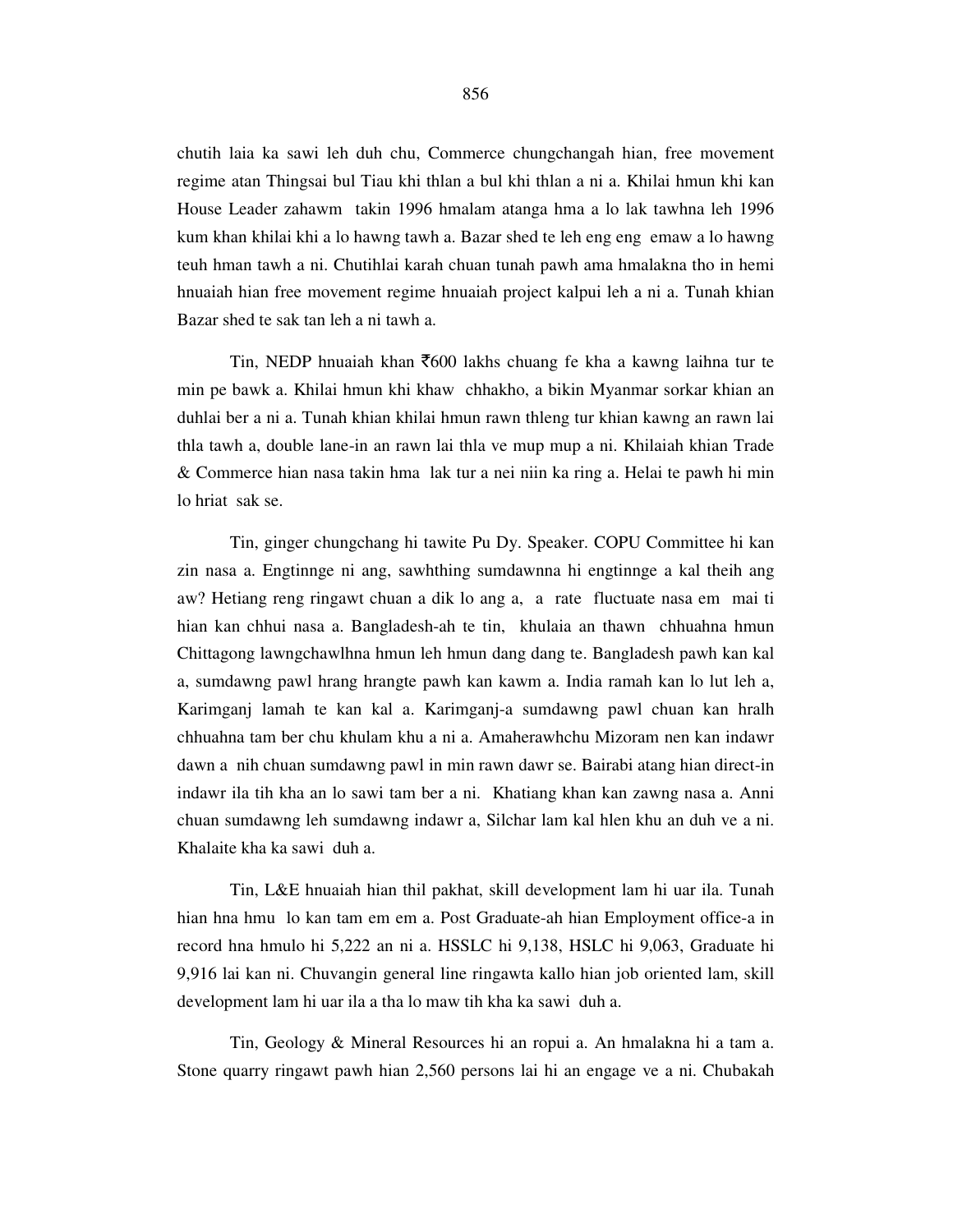sand mining lamah hian nasa takin hma an la a revenue pawh an thawkchhuak nasa. Hei hi equip deuh ila a tha awm mang e aw tih kha a tawp nan ka rawn sawi lawk a ni e. Tichuan Minister zahawm tak tak pahnihte demand hi a tha ka tiin ka thlawp e. Ka lawm e.

**DEPUTY SPEAKER** : Tunge sawi leh ang le? Er. Lalrinawma.

**ER. LALRINAWMA** : Pu Dy. Speaker ka lawm e. Vawiinah hian demand 2 sawiho tur a awm a.

 A hmasa berin ka sawi duh chu demand no.20, School Education chungchang hi a ni a. Hei hi thingtlang lama kan harsatna tam ber a nih vang leh kan nunkhua nghawng tur a nih avangin sawi ka duh hrim hrim a ni.

 Education lama kan pawisa hman hi PRS an ti a. policy research study ho in an zirchiannaah hian Mizoram hian kan sum hman pumpui atanga 14.5% vel hi kan lo hmang a lo ni a. India ramah chuan Uttarakhand ho an sang ber a. India ram pumpui chawhrual chuan 16.5% vel bawr hi education-a kan sum hman a ni a. A nawlpui anga ngaihtuah chuan keini hi kan hniam hret zawk a ni. tih han sawi hrim hrim duh a. Chuvang chuan education lamah pawh hian tan lak lehzual (budget kan dah danah pawh) leh kan hmanral hrim hrimah pawh kan tan a ngai a ni awm mang e tih a lo lang bawk a.

 Tin, school enrolment hrim hrim pawh hi an lo zirchiang khawp mai a. Mizoram bik hi kum 6-13 inkar enrolment hrim hrim a hi 151%, hei hi a kum pel, a sang lam leh hniam lama an tih tel vang a nih a rinawm a elementary lamah 151% in enroll kan ni a. Higher education lamah hian (kum 13-18 inkarah hian) 22% vel bawr lut ang kan ni. Drop-out a karah hian kan tam hle awm angin a lang bawk a. India ram pumpuiah hi chuan (104% ) in primary section-ah enrolment an ti. Tichuan Higher education-ah hian 19% India ram pumpuiah a ni thung a. India ram pumpui ai chuan kan sang a ni tih thu kha ka han sawi duh a.

 Tin, education bikah hian ka rilruah thil lang lian deuh deuh a awm a. Education Reform Commission report section 33-34-ah hianielementary education hi ama pianpui tawng, mother tongue a ni tur a ni tih ang hi a awm a. Hei hi pawimawh riaua hriatna ka nei a. Pawl hniam lamah hi chuan keimahni tawnga zir hi a pawimawh awm mang e. English medium kan awn lutuk hi min tibuai ta a ni lo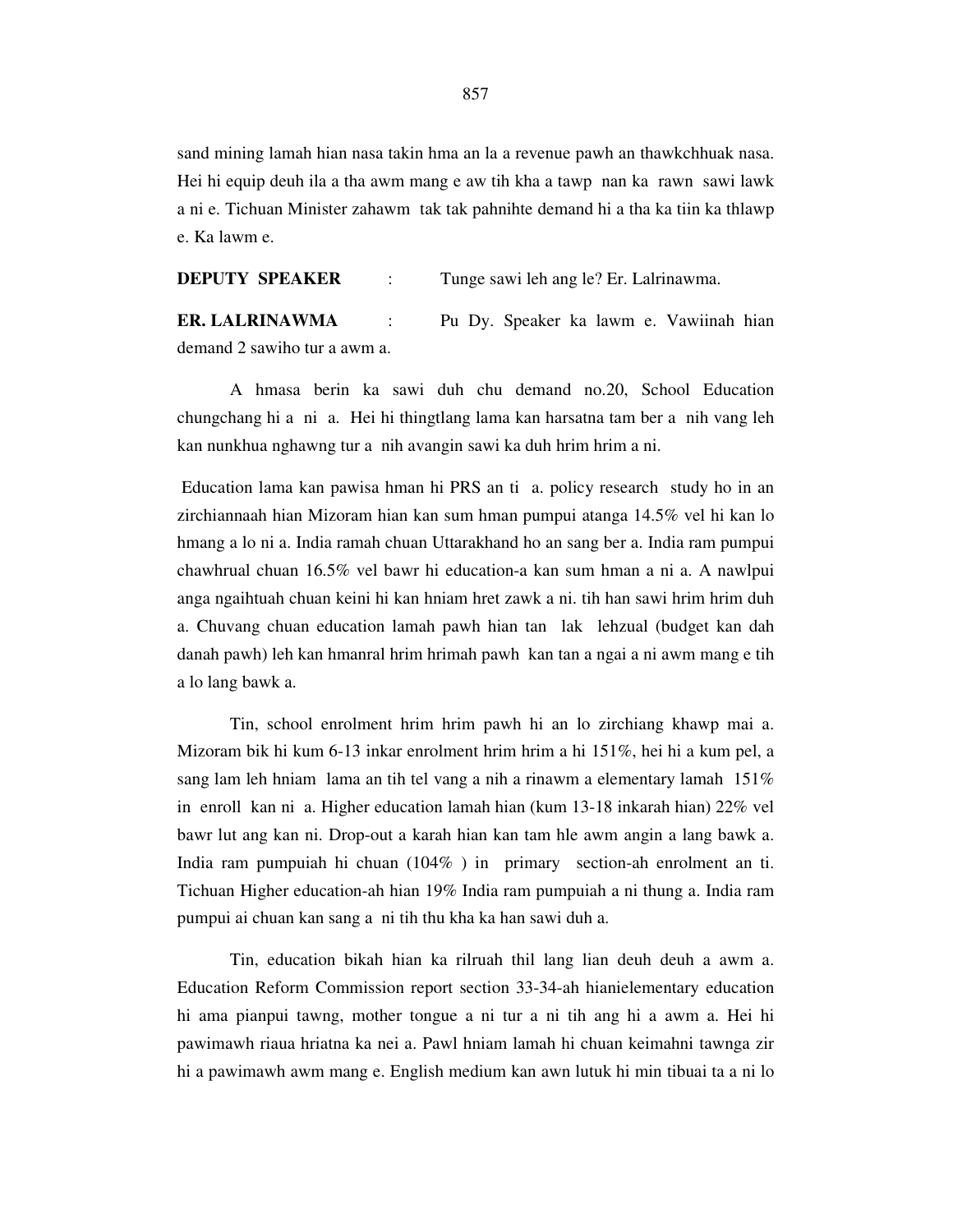maw le tih hi rilruah a awm a. Hmanniah ka lenna ah pa pakhatin a lo sawi chu, 'sawptawng kan uar lutuk a, tunah chuan maian pawh a awm tawh lo, meian a ni e' a ti a. 'Mai te pawh mei a ni zo vek tawh mai' a lo ti a. Chu chuan ka ngaihtuahna a tithui khawp mai a, kan tawng kan bosal chho mek a ni. 'A' kan nei tawh lo a, 'E' kan nei zo vek a. Chuvangin mai te pawh kan ti a khatiang zel khan naupang lamah. Chuvang chuan Education Reform Commission-in a rawn report ang te pawh hi kan ngaihpawimawh thiam a tul awm mang e tih te pawh ka rilruah a lo lang a. Tin, chu mai piahlamah chuan zirtirtu chungchang sawi ka duh a. Zirtirtu hi ka hmaa member zahawm tak sawi ang khan MLA thu leh hla te a han ti a. Hei hi a buaithlakin ka hria. Theihpatawpin an lo tang a, an va kar an va kar a, an va chhuak leh si a. Keini chuan huat leh ngei chauh kan hlawh niin ka hria, kan lo tan thin tehreng nen! Hmanniah pawh theihpatawpin kan lo tang a, a hnu lamah an lo sawn tho si a.

 Theihpatawpa kan lo tan khan awmzia tak tak a neihloh avangin kan tih tlang ngam loh law law chuan ti tlang lo law law mai ila. Keini hmaisain kan lo tang a, a buaithlak tih kha kan sawiduh a ni. Tin, thingtlang lamah zirtirtute an awm hleitheilo laia hi a buaithlak khawp mai a. Education Reform Commission report bawk hian thil pahnih rawtna a rawn nei a. Pakhatah hian heng hmun harsaa awmho hi House Rent Allowance emaw, Difficult Area Allowance, hmun harsaa awm bik ang chi inluah man emaw, an awmna a harsat vang emaw tih te pawh a rawn siam a, hengte hi a tha awm hlein ka hria a. Tin, chumai piah lamah helaiah hian quarter sak chungchang te pawh hi a rawn sawi bawk a. Hengte pawh hi tih hlawhtlin a tha mang e ka ti. zirtirtu-a awm turin an han kal a, mi inhnuaiah te an han awm a, a chang leh an luah laiin a neituten 'in luah ve kan duh tawh' te an ti a.

 Khawpui angin in luah tur a tam bawk si lova, chuvangin Education kal zelna tur atan hian zirtirtute tana quarter sak lam te pawh hi kan rilru ah awm se tih kha ka rawn sawi duh a. Chumi anih loh chuan thingtlang ah zirtirtu kan tlem tual tual a, a hahthlak a, ka kalna kan bial chhunga pa pakhat phei chuan 'ka pu, kan khuaah hi chuan khaw dang BA aiin kan khaw matric kan duh daih zawk e', a lo ti a. Chuvangin a chhia leh chhe lo kha a ni tawh lo, a awm thei kha a ni kan duh tawh zawk ni. Helai hi kan ngaihtuahna seng ta ila a tha awm hle mai tih ka han sawi duh bawk a ni. Tin, khami bakah khan school building thalo tam lutuk hi grant mumal kan hmuh hleihtheih si loh lai kha, NEDP-ah pawh tlem chu an dah niawm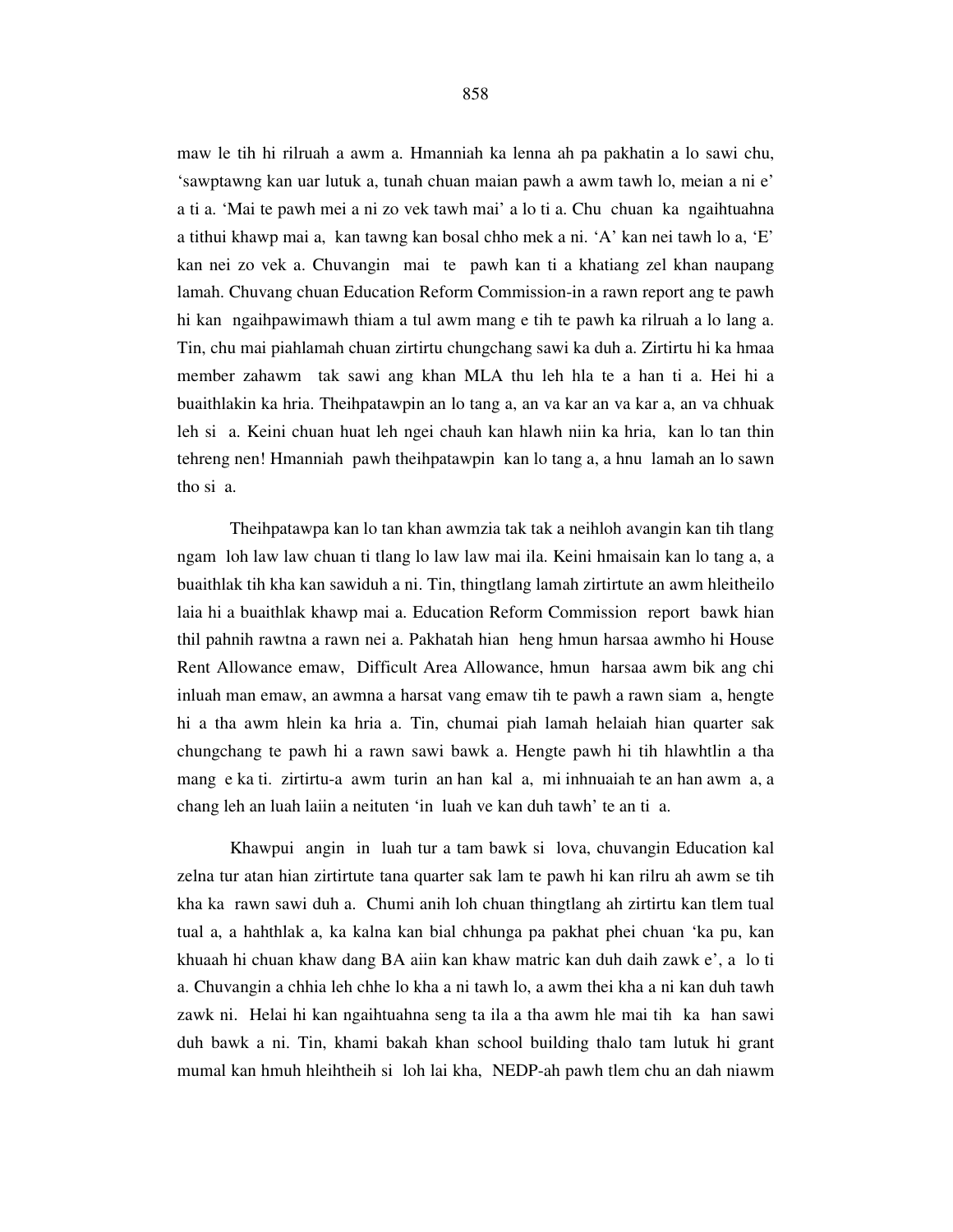Tin, Labour chungchangah hian han lut leh ta ila, Demand no. 28-na. Heta ka sawi duh chu nimin khan ESI chungchang kha zawhna leh chhanna ah khan kan sawi a. Employees State Insurance corporation-ah emaw pawisa dah a ni lo tih thute kha zawhna leh chhanna ah khan min hrilh a. Amaherawhchu standard note khulam atanga an rawn siamah hian chiangkuang takin medical care bikah heta in register te tan hian 12.5% sorkar tum tur a ni tih te a lo inziak a. Hei hi a pawimawh a ni. Kan lo dah lo a nih pawhin supplementary lamah te pawh a theih tho turah ngai ta ila. A chhan chu mi 1000 chuang an in register an ti a, vawiinah hian health care bawk sawi loh theih a ni lova. Un-organized sector-a thawkho te an dinhmun a chau em em a ni. Chuvangin hetianga awmze nei zawka kalpui tur atan chuan sum leh pai kan dah belh te pawh a tha in ka ring a.

 Helaiah hian Minister zahawm tak khan helai chungchang kha 12.5% dah tur a ni tih a hriat chian loh thu kha a sawi a, hetah hian chiangkuang takin a awm a ni tih ka sawi duh a. Tin, ka han sawi leh duh chu labour dinhmun hrim hrim hi kan ngaihtuah chian ngaiin ka hria. A hmingin MLA ka rawn nih hmain site engineer-ah a kum a kum tak meuh meuh ka awm a mi hnuaiah, contractor te hnuaiah ka thawk ve a. Hnathawktute pawimawh zia te, drawing nalh leh tha pawh khawl changkang ber ber, eng anga autocad kan ti emaw, auto-level te pawhin la mah ila a tawpa a khai tupa, mistiri-in ban khura khai nel nel a khai hma loh chuan ban hi a ding tak tak thei chuanglo a ni. Chuvangin labour pawimawh zia hi a lang chiang a, chuvang chuan an dinhmun hi kan ngaihtuah a ngai a ni. Khang site a hna ka thawh chhung zawng zawng khan PWD ah E.E an ni emaw khatianga labour dinhmun an en teh chiam ka hrelo. A nih angin hna an thawk em ? A drawing a dik em ? Cement proportion a dik em ? Rod dah a dik em tih lam kha kan tui lutuk a, chuvang chuan labour dinhmun hi, agreement copy reng rengah hian labour dinhmun chiang takin a inziak a, Labour Law engemaw zat a awm a, khang kha ziah tel zel a ni. Amaherawhchu labour te chanvo hi kan ngaihtuah chiang lova, chuvangin Labour & Employment Department pawh hian chak leh zual zawkin heng contract work hrang hrang a labour te dinhmun vawiin atang hian enchiang ila a tha hlein ka hria. Tin, central lama kan thawh chuan fortnightly labour report kha kan thehlut thin a, state-ah kan han thehlut ve dawn a, an lo hrethiam lutuk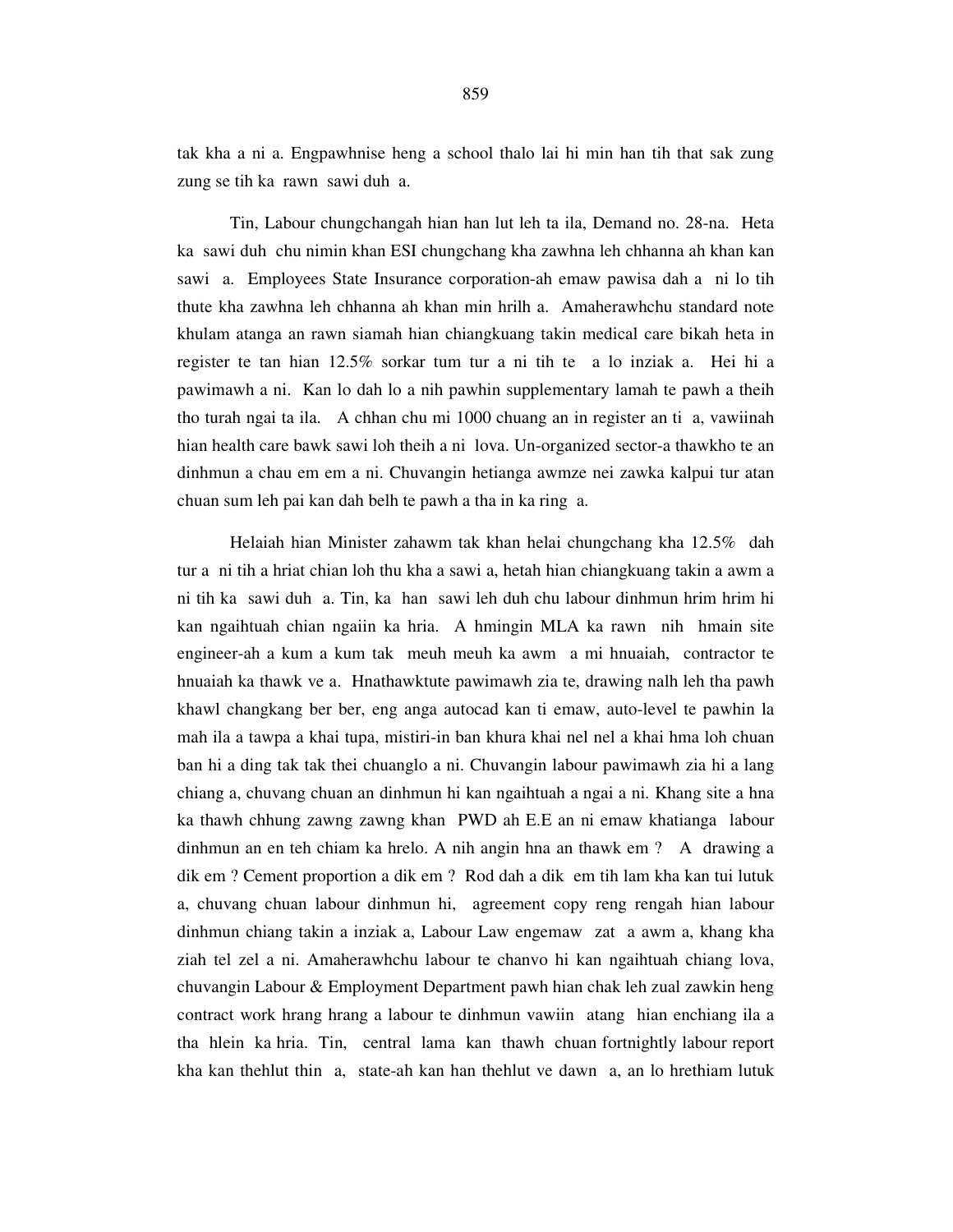lova khang hun lai vel kha chuan, tunah chuan ka hre tawh lova. Engpawhnise kan contract hnuaia labour te dinhmun te kan hriatchian thain ka hria. Subject Committee III-in Lawngtlai leh Saiha tui lak chungchang kan en tum te pawhin labour an lo thi a, labour insurance a lo awm lo a nih kha, report-ah kan rawn thehlut tawh a. Khatiang khan labour te tan group insurance tih tur anih laiin hei hi contractor tam takin an ti lova. Chhiatna a lo thlenin a rethei zawk leh chan chau zawk an nih avangin engemaw ti ti in an ngawi liam a, an khawngaihthlak a ni. Chuvangin hei hi kan ngaihtuahnaah awm se. Labour te dinhmun a that loh chuan ramin hma a sawn tak tak theilo a ni tih kha ka sawi duh a ni.

 A dawt leha ka sawi duha chu Demand no.20-na Commerce & Industry Department. Vawiinah hian Commerce & Industry Department hi a pawimawh hlein ka hria a. A bik takin food processing lam leh agriculture based industry kan tih lam ah hian kan tan a ngaiin ka hria. A chhan chu hmanni lawkah kan budget document-ah te pawh khan kan en tawh a. Micro economic frame work-ah chiangkuang takin kan economic kan thanna kha agriculture sector, primary sectorah a hniam a ni tih kha ka hre ta a ni. Primary sector-ah khan a bik takin quarry leh lung lamah an rawn than laiin agriculture base ah a hniam ani. Tin, helaiah production sector ah khan construction lamah a thang leh a, a inpha man mawi chiah mai a ni. Amaherawhchu khatih lai tak khan agriculture sector, primary sector lampang, agriculture leh a kaihhnawih te a tlakhniam si avangin food processing, agriculture based industry lamah kan tlahniam a ni tih kha a chiangin ka hria a, chuvangin food processing lamah kan tan a ngaiin ka hria.

 Chuvang chuan nasa lehzual zawka ke kan pen a, industry neituten eng harsatna nge an tawh tih hi kan rilruha awm sela a thain ka hria a. Tin, sawhthing kha nichinah ka hmaa member zahawm tak khan a sawi a, kan zuk kal ho a ni a. Hei hi thil pawimawh tak a ni, Sawhthing chungchang hi a nihna takah chuan kan chinga, kan sim theilo, a chhan chu vanneia ti fuh an awm ve reng si avang leh, kan pi leh pu (a ni hial ang chu) atanga kan thiam zawng tawh chu zirtir leh chuan ngai tawh lo khawpa thiam kan nih tawh avangin kan ching lo thei lova. Chuvangin hetiang atan hian kum 5 chhung atan hian sawhthing export development a promotion plan emaw khati hawi zawng khan siam ta ila, kum 5 chhung atan ruahmanna siamin i um ve hrim hrim ang u ka ti duh a ni. A chhan chu a lehlam zawnga ngaihtuah chuan kan kawmthlang lawkah khawvela sawhthing leitu lian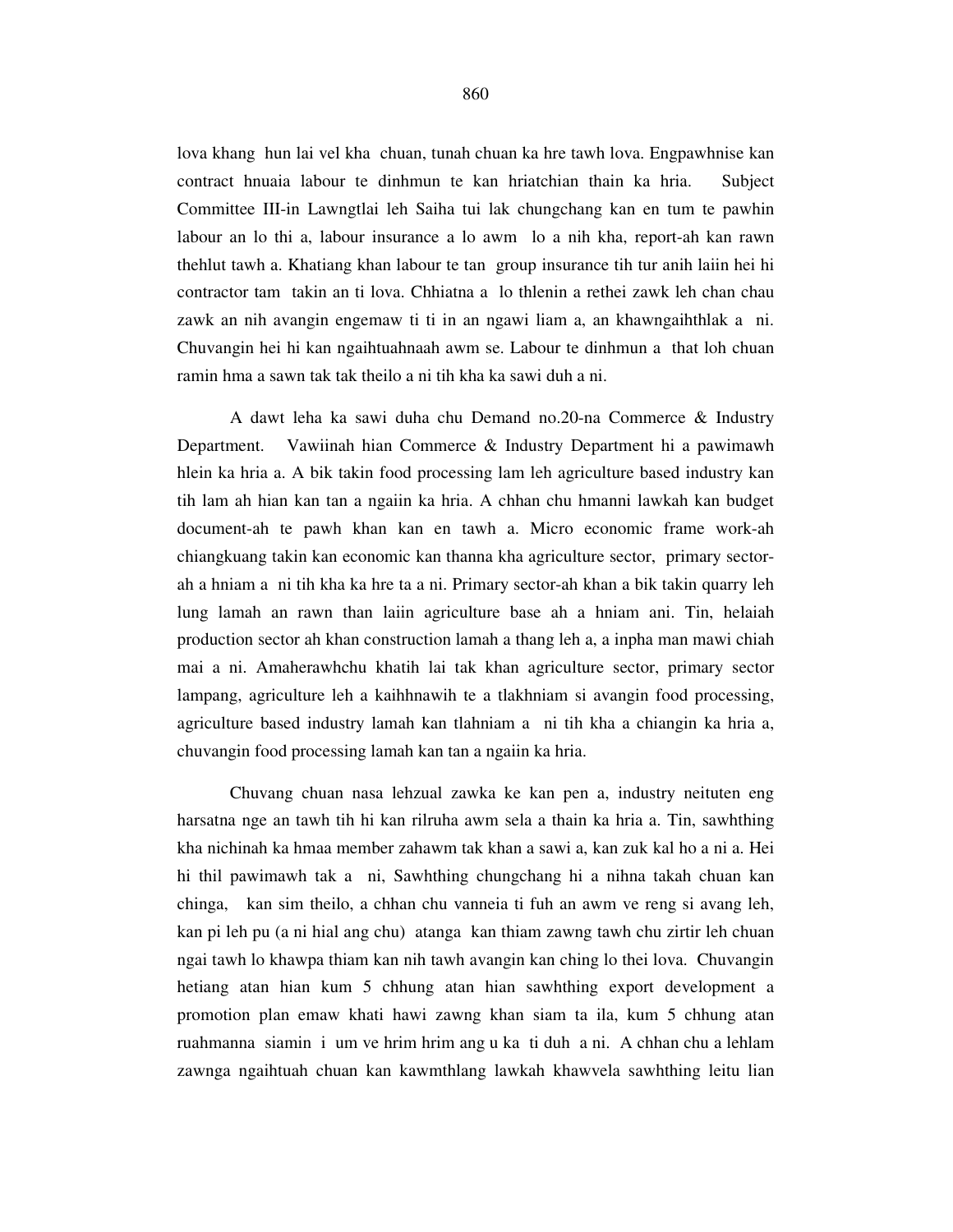zinga a lian ber ber panga zinga pakhata awm reng a, keinin kan ngah kum tina, kan ching kum tin a, kan hralh theih loh lai pawh hi Trade & Commerce Department tan chuan challenge (chona) a ni tih ka sawi duh a.

 Hei hi kan ngaihtuahnaah awm sela a siam rem dan emaw, a beih dan hi chu i ngaihtuah teh ang u. Kan hlau nge ka hre lo, sawhthingah hian kan kut kan sil deuh riau in ka hre mai a. Nepal ramah te pawh nasa takin an bei ve tho va an ni phei chuan foreign atanga tanpuina la in nasa takin anmahni value chain analysis an ti a uluk takin sawhthing chingtute dinhmun kha an zirchiang a ni. Chu chuan anmahni dinhmun kha hrechiangin hma an la a. Keini chu khatianga zirchian kha kan nei lem lova, an arkhawthim dai ve deuh pawp pawp niin a lang a. Chuvangin Trade & Commerce pawhin heti zawng hian ke kan pen hi a tha awm mang e tih kha ka rilru ah a awm a. Seller and buyers meet te pawh siamin, intawh khawmna te nen thil kha a tih theih ang tih ka ring a ni. Chu mai piah lamah chuan hei helaiah hian India rama Agriculture Minister zawng zawngte intawhkhawm tuma an report-a a lan danah hian hma lakna tur an lo duang ve teuh mai a. He report-a a lan dan chuan regulated market, wholesale market 10, rural primary market 105, a vaiin 115 kan nei a.

 Mahse, APMR Act kha chu hman loh a ni tiin a sawi a. Helaia an report te pawh hi kan kawl vekin ka ring a, chiang leh zuala kan zir a tha, thil pawimawh tam tak a inziak a ni kan market than dan tur zia hi a chiang a ni. Heng te pawh hi chiang leh zuala kan zir hi a tha awm mang e, Regular market a kan han dahah hi chuan APMR Act kan hmanglo niin a lang a, chuvangin heng market kan dahna dinhmun te pawh hi ka han sawi duh a.

 A dawt leha ka han sawi duh chu kan sorkarin sumdawnna chungchanga quideline a siam hi kan kengkawh tha tawk em tih hi ngaihtuah tham tak a tling a ni. Pu Dy. Speaker, 2013 July ni 15 khan Temporary Trade License tih chhuah dan tur chungchang hi kan sorkar hian thu chhuah a nei a, tah chuan a ram leilung fate an ni em tih te, tribal an ni em tih te, income certificate chungchangte, chutiang khatiang tih a inziah thliat thliat lai hian relaxation section hi a pe a. Tah hian a ram leilung faten an thiam ve loh chi thilah erawh chuan pek chhuah theih a ni tih a inziak a ni.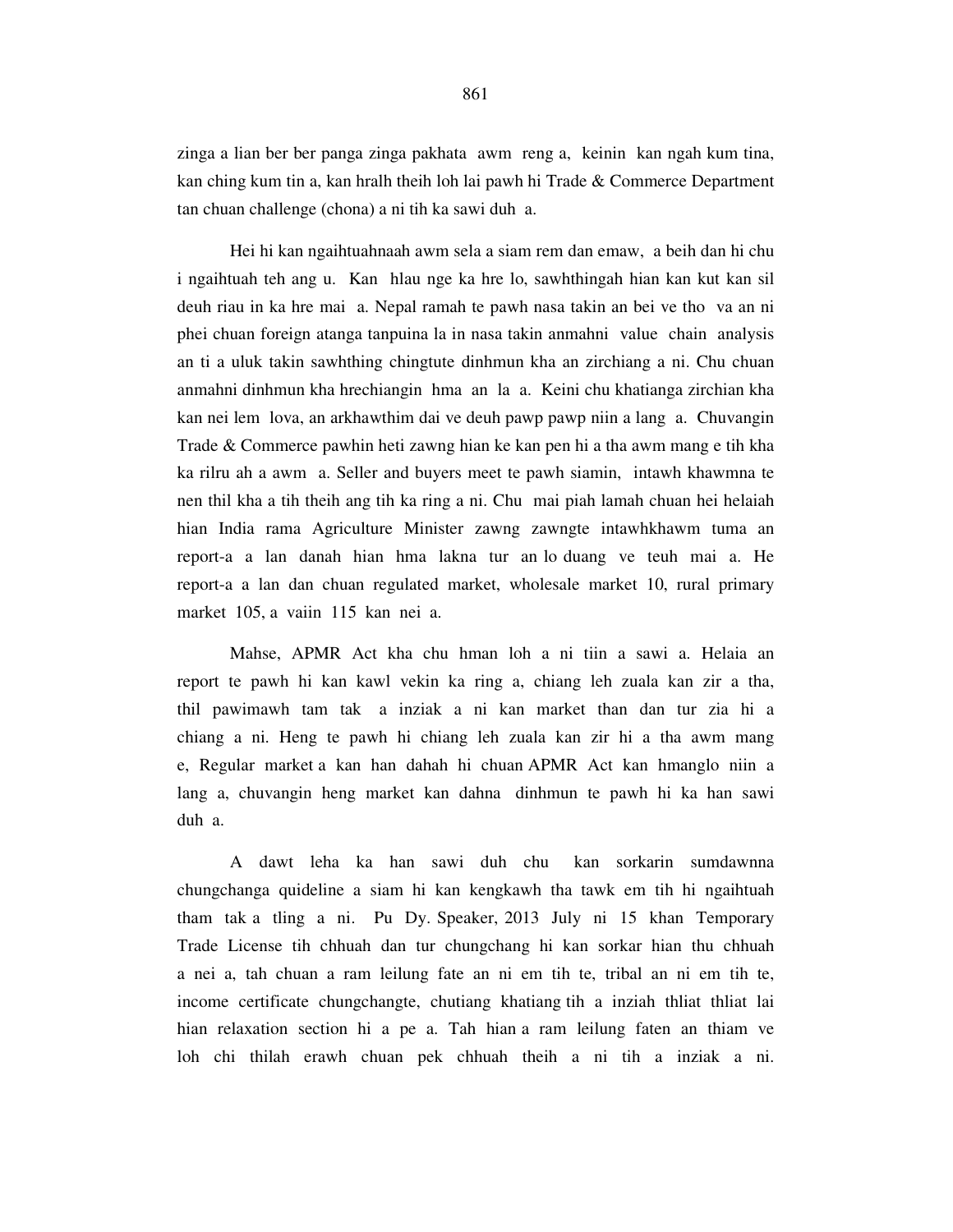Amaherawhchu vawiinah a ram leilung faten kan thiam ve tho si angah dawrkai pangngaia hnathawk turin heng thil hi kan pechhuak niin a lang a. Chuvangin tunah hian kan dawrkai te pawh an mangang a ni. Hetiang hi kan siam rau rau a nih chuan a petute pawh hian ngaihtuahna kan sen a, a dikloa kan lo pek hian a ram leilung fa zawk ten, helaia kan dawrkai leh sumdawng ten an tuar thei a ni tih hriain heng Dan kan hman dik loh avangin Vishal te pawh kha kan buaipui viau a, khang avanga rawn lut thei a ni tih kha vawiinah hian ka sawi duh a ni.

 A dawt leha ka sawi duh chu ( Dy. Speaker : I hun a tawp a, tih tawp tum deuh la ) tlem te ka'n sawi leh ang a. (ka sawi deuh char char ang a ka hmanhmawh khawp mai a.) Demand no. 4-na Pu Dy. Speaker, tlem te in. Higher & Technical Education hi tlem te han sawi ka duh chu hmanniah ka bialah mi pakhat a lo kal a, 'kan mangang em mai kan fapa hi Technical College ah a kal si a, education loan hi buaipui ve ta che' tiin min rawn zawtfiah a. Allocation of Business 2014-ah hian, Higher & Technical hnathawh tur no.9-naah, Education Loan for Students tih hi Higher & Technical Department chan tur a ti a ni. Ka han zawt chu, 'kan chan a ni em ni' an lo ti, a thawkte chuan. Chutiang khawp chuan kan bangbo a. Chutihlai karah chuan sorkar laipuiin Education loan tih dan tur chungchangah 2009-2010-a tan turin engkim a lo ti fel a. Chumai piahlamah chhungkua income  $\bar{z}$ 4,50,000/- hnuai lam kum khata la lut tan lak theih a ni tih a inziak a. Tin, a interest pek dan turte pawh ruahmanna a lo siam vek a ni. Hei hi sorkarin chiang deuhin kan buaipui hi a va tha em tih hi vawiinah hian ka sawi duh a ni. Tin, kan han kal zau deuh a, Education loan la kan hriatte chu sorkar officer lian tak tak, chhungkaw awmthei tak tak te hnenah pek an lo ni zawkin a lang a. Chutitlai karah, heng a mamawh tak tak chhungkuate tan a buaithlak si a, chuvang chuan kan Dan passed ngeia kan chanvo, kan hnathawh tur a nih avangin Higher Education pawh hian Education loan hi mumal zawkin, a la tur zawkten an lak theih nan hma la se tih kha Pu Dy. Speaker, ka han sawi duh a ni.

 A tawpnaa ka sawi duh chu Art & Culture chungchang hi. He department hi a pawimawh hle a, Mizote min ti Mizotu an ni a, keini hnam tenau tan chuan nationalism kan tih hnam nihna thinlung nen hian a in kungkaih tlat a, chuvangin he department hi tihlen leh zual thain ka hria. A chhan chu, heng Chapchar Kut ang, kan vaia kan lam tlan theihna a ni; Biakin hrangah hrangah chuan kan lam tlang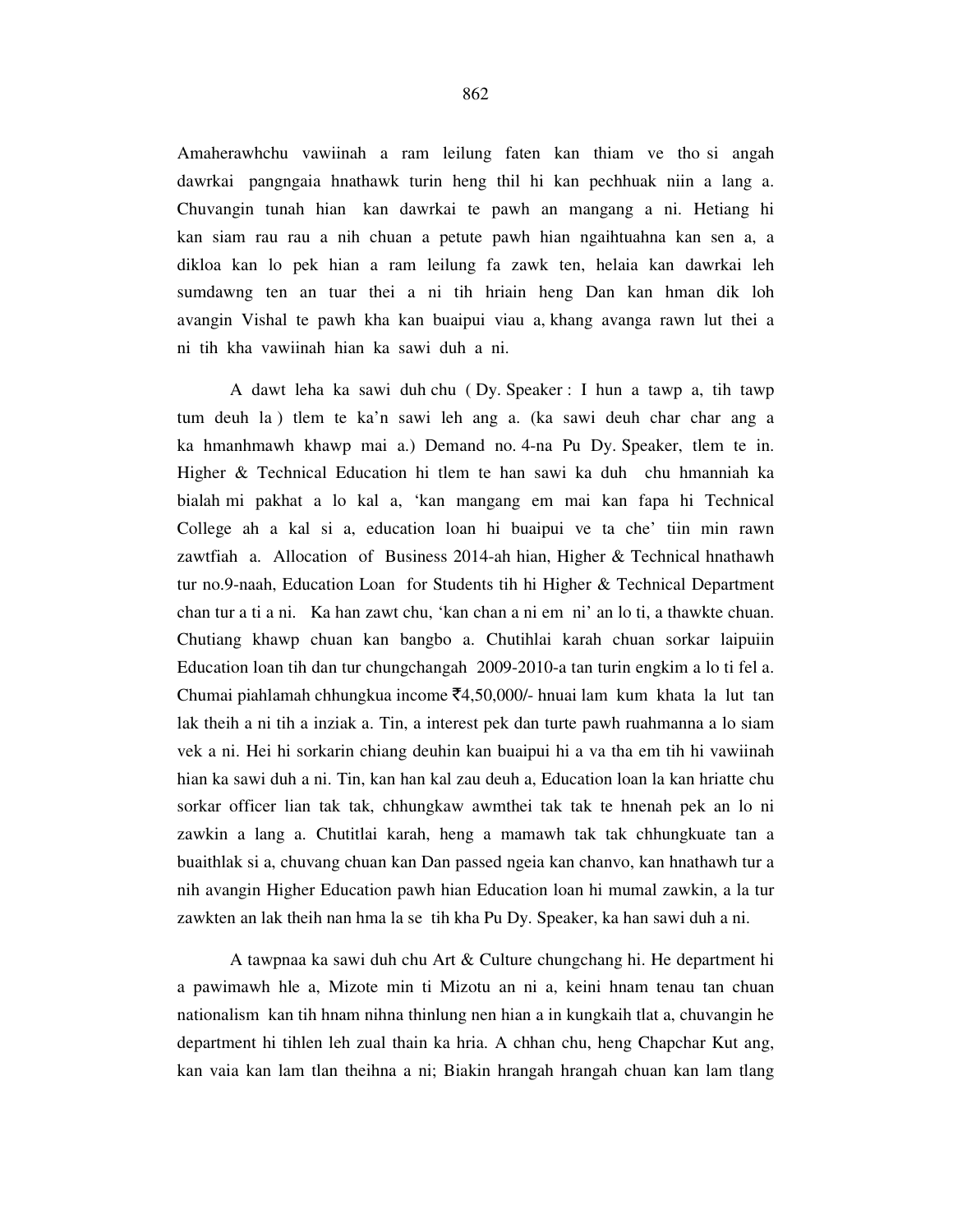theilo, kohhran hrang hrang kan awm a. Mahse, Chapchar Kut angah te chuan hlim takin khuang khatah kan han phar tlang thei te hi a lawmawm a, tih ze chi a ni a, Mizo society pawh a titha a. Tin, he department hnuaiah hmanlai pi pute thil hlui enkawlna hrang hrang a awm te hi lawmawm ka ti a, pawisa te pawh hi tihpun chhoh zel chi niin ka hria. Chutilo chuan hnam nun ziarang leh tihphung kan theihnghilh ang a, kan ngaihnep rual ruala hnam bo kan nih mai theih avangin, thangtharte rilru ah kan hnam nihna thinlungte, kan pi pute awm dan leh thil mawite chhawmnun zel a pawimawh a. Kum tinin keipawh demand sawi apiangin he department pawimawhna hi ka sawi ziah a ni. Pu Dy. Speaker, ka bial chhungah pawh Chhingpuii thah kum te, Neihlia Lamlung te, etc. chutiang zel chuanin Hualtu Ngamtawna ui no neihna Puk te a awm a, department-in min lo enkawl sak tawh a, a thenlai chu, kan lawm hle a ni tih ka sawi duh a.

 Tin, a tawpna ah Land Revenue chungchang hi, rambuai a tam khawp mai, Pu Dy. Speaker. Heng kan buaina te hi keimahni teha buai vek a ni bawk si a, enlet a ngai a ni. Ram inthuah lah a tam; a tehtu Land Revenue tho an ni a, kan ngaihtuahna kan sen a ngaiin ka hria. Engatinge mahni department teh leh tehah kan inteh buai reng mai. Chuvangin, kan hna ah hian kan rilru leh ngaihtuahna kan sen a, a buailoh dan ngaihtuah a ngai a ni. Rambuai tam lutuk hi a mangan thlak a ni. Ka han sawi duh lai chu, kan bial Khumtung khi, vawiin thleng hian LSC an la nei hlei thei lova, tunah Aizawl to Tuipang kawng lai turin ram teh kha an remti leh tawh bawk si lova, an buai khawp mai a, hun a awm ve leh min lo hriatsak turin ka han ngen nghal a ni e. Ka lawm e.

## **DEPUTY SPEAKER** : Col Z.S. Zuala.

**Lt. COL. Z.S. ZUALA** : Pu Dy. Speaker, ka lawm e. Ka hmaa sawitupa kha a memory a tha a, a sawi teuh mai a, discipline a tlachham deuh hlekin ka hria.

 A hmasain, Minister pahnihte demand hi ka sawi vek seng lo ang a, Trade & Commerce hi sawi ka duh a. Ka bialah sawn Misson Veng Market 5.95 crore-a sak a ni a, final stage a ni tawh a. Amaherawh chu approach road a thalo a, private ram lei a ngai a. Saw saw, vawi engemaw zat discussion pawh kan nei a, mahse progress a awm hlei thei lova. Hei hi public utility a ni a, public tan a pawimawh si a, min sort-out pui dan saw min zawnpui turin ka han request duh a. A puihna a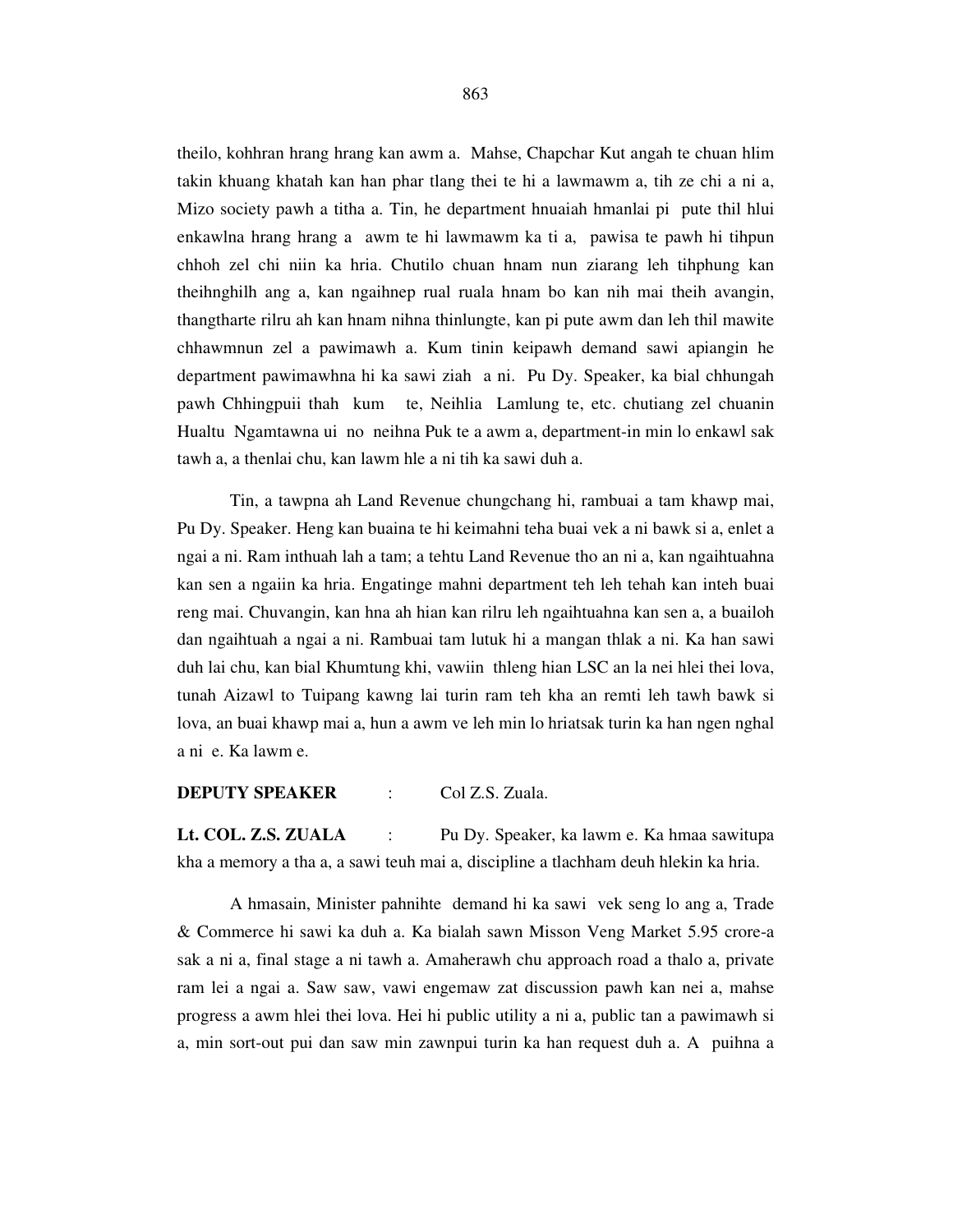zarah sawti zat kan lo progress tawh a, min champion pui tur ngeiah pawh ka ngai a.

 Tin, Labour-ah khan ka hmaa thusawitu rawn sawi daily labour ho condition hi engemaw deuha kan enpui a ngai hlein ka hria. Insurance te leh an living condition thleng hian kan kuthnathawktute awm dan hi department hian uluk zawka en a, an living condition leh regular income an hmuh theihna tur ang hi kan zawnpui a ngai tak meuh meuhin ka hria. A theih phei chuan sorkar hnathawkte pawhin engemaw chen hi chu heng ho welfare ah te pawh hian thawhpui thei se tih rilruah chuan a awm.

 Education Department hi an hnathawh that tam tak sawi tur a awm, mid day meal tih maiah te pawh hian! Faina inzirtirna ah hian hma an la nasa khawp mai a, an tangkai em em a ni. Amalgamation chungchang nichin khan an han sawi a nichinah khan School Amalgamate hi a pawimawh hlein ka hria. Standard leh engmah tha vak mang si lo awm teuh ai kha chuan amalgamate a uluk deuha enkawl kha a that hmel riauin ka hria.

 Kan bial Mission veng Sikulpui kan tih mai leh Sikul sen saw hman deuh kum 10 kalta-ah khan centenary pawh kan lawm a, saw saw heritage building ti ila a dik awm e. An hunlai chuan Assam rama school building nalh ber an ti thin a. Tunah sawn a condition saw min maintain puiin tha deuhin tunhma ang khan Art & Culture leh kan Education Department te hianin tunhma kan Missionary te kutchhuak hmasa te a ni a, a tha hle turah ka ngai. Tin, Sikul sen te pawh saw uluk taka han enkawl chuan building mawi leh tunhma sapho architect kutchhuak tihlanna ropui tak a niin ka hria a, a tha khawpin ka ring.

 Land Revenue kha nichinah khan an sawi tawh a, a bik takin town chhungah te development hna han thawh dawn leh kawng han siam dawnte hian 'ka ram' ti a min rawn tibuai hi an awm zeuh zeuh thin a, a then chuan phal takin kalkawng a kal tlang dawn phawt chuan a lawmawm a lawm ti hi an awm a. Tin, a then chuanin Local Council te pawhin an hriatpui mang si lova ram lo nei, NOC te pawh nei vek si, amaherawhchu Local Council te pawhin an hriatpui si loh NOC nei te kha an awm thin a. Hengte pawh hi LSC pek dawnha uluk zawka he Department hian an check chu a ngai hle dawn niin a lang a. A bik takin Surveyor te, a field-a hnathawktute an tangkai hle turah ka ngai.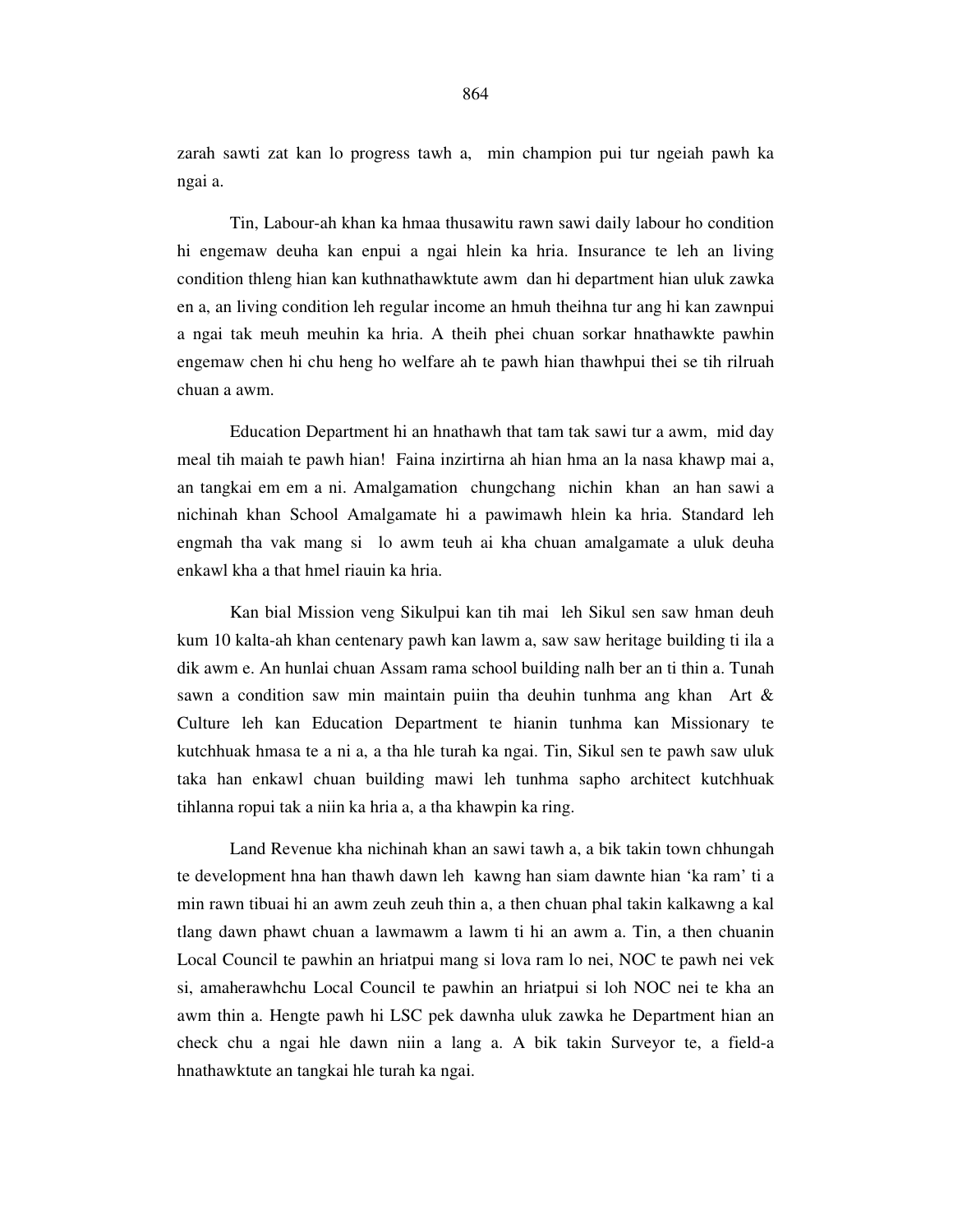Chumilo lehah chuan Assam Rifles shifting hi, sawti laiah hmun tha tak leh build up area an nei tawh a, an chhuah theih lohna chhan hi engnge? Enginnge la dal tih te pawh hi Revenue lam atang te hian engnge problem a la awm em? An vacate theih chin chin chu an vacate theihna tur atana hma lak hi a tangkai hle awm mang e aw.

 Tin, Parliamentary Affairs-ah hian Deputy Chief Whip discretionary fund te kha kum engemawzat atang khan nuai 3 hi a ni chho char char a, hengte pawh hi revise sak ve te pawh a tha viau lawm ni tih kha ka han support duh a ni.

 Higher & Technical Education-ah hian hmanni lawk khan Chief Minister hian khuti lai Mualpui-ah khuan Aizawl College Commerce Department building kha a zuk hawng a, khangah te pawh khan ka kal ve a, khuti lai khu hmun remchang tha deuh mai a ni a, Aizawl College tuna a awmna, tuna kan han sawi tak ME School awp runa a awm te saw a chep a. Education institution atan pawh a public area chhung lutuk a, sawngte pawh saw khuti lama an insawn hma theih chuan a institution tan pawh a tha viau turah ka ngai.

 Tin, Education hi meaning hi kan hre lo emaw ni chu aw ka ti a, education chu 'to be a good citizen' a insiamna kha a ni mai a. Hmannia MZP organized a kawng an zawh an au thawm helai atanga ka lo hriat kha kan thalaite nakina kan ram enkawl turte ho au dan a nih chuan a nalh lo viauin ka hria, khatiang zawnga kan naute hi kan seilen tir chuan kan education hi chu a fail vek angah ka ngai. Chuvangin, college level-a student organization te pawh hi engemaw chen chu kan control a ngai, kan control theih loh chuan kan education chu a kal sual viau mai thei.

 Tin, Art & Culture-ah hian Raja Ram Mohan Roy Foundation hi an han ti tawp ta a, an complete loh building hi a awm nual mai a. Hengte pawh hi engemawtia han chhunzawm dan hi department te hian ngaihtuah thei se chu a tha hlein ka hria. Term hmasaa Art & Culture Minister kaihhruainaa Guinness World Record Cheraw kan a han siam thei te kha kan culture khawvel puma publish nan thil ropui tak a ni hrim hrim a, CM khaihhruaina hnuaiah an han siam thei kha a lawmawm hle in ka hria. Kan tawng tam takah hian English kan hmang tawh a, English word kan hman te pawhin Mizo tawngah kan siam chho ve zel mai dawn a ni a. Kan tawngte pawh hi engemaw zawng tak chuan a hausa chho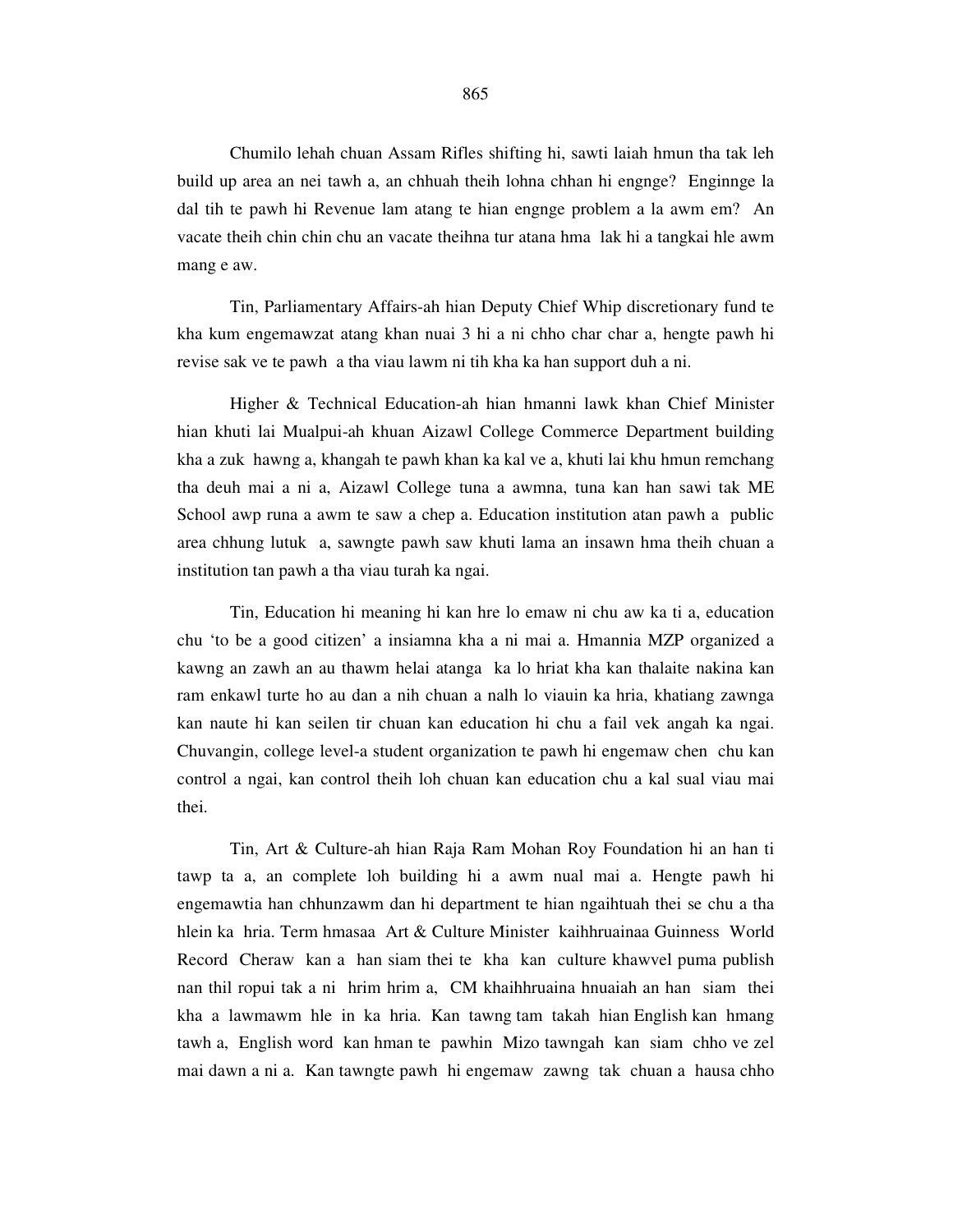zel zawk dawn niin ka hria a. A pawimawh chin a awm a, chumiah chuan kan Education Department hian lehkha ziak dan ah te pawh hian fimkhur se chu a tha hlein ka hria. Minister pahnihte demand hi ka han support a, pass ngei nise tih ka rawn sawi theih tawk chu a ni e. Ka lawm e.

**Dr.K.BEICHHUA** : Pu Deputy Speaker, discipline taka rawn sawi ve kan tum ang e. A tha lai tam tak sawi tur awm mahse duhthusam zan lohna sawi zauna hun pawh a awm lova, kan sawi zung zung ang e.

 Demand no.21-na District hrang hrangah hian Polytechnic kan din tan a a then kan zo tawh a, kan sak zawh tawh te hi engtikah nge admission tih tan theih ang tih te hi rilru ah a awm a. Chutih lai chuan Siaha-ah khian  $1<sup>st</sup>$  instalment chiah kan pe a, nikuma Delhi -a ka kal khan Higher & Technical-a awm thin kha Skill Development-ah an lo dah ta daih a ni. Deputy Director chan a ni an ti a, amah ngei ka va hmu a. Janaury thlaah pawisa hi kan rawn release thei ang an ti a. Mahse tun thleng hian release a la awm lo va building pawh la chhunzawm theih a ni lova, helai hi a changtu Minister hian min hrilhfiah thei se ka duh a ni. Tin, bial hla bera awm kan ni a, Govt. College saw kan neih chhun a ni a student 500 kan nei a, min accommodate zo tawh lo a ni. Chubakah teacher kan indaihlo viau mai a, English-ah regular pakhat May thla a pension mai tur kan nei a, contract -a thawk pathum an awm a ni. Chutiang chuan Mizo-ah regular pahnih kan nei a, Education- ah pahnih part time-a thawk kan nei bawk a ni. Kan dinhmun saw a chhe viau mai a, zirtirtu kan nei tlem a. MZP -in an rawn en dawn an ti leh nghal , a tun ang dinhmuna kan awm chuan min de-affiliate mai awm mange tiin kan hlauthawng hle a ni. Minister hian rilru min lo neih sak se tih ka sawi duh a. Kum 2010 ah khan Science leh Commerce student nei tur khan sorkar order a chhuak ta daih mai a, kum 8 lai a ni tawh a, a rim pawh kan la hre lo ani. Aizawl atanga hla bera awm kan nihna lai hi priority min pekna lai tur niin ka hria a ni. Tin, consideration pawh min pek a thain ka hria a. Aizawl tak ngial a rawn zir thei lo BSc zir chak ve ngawih ngawih te saw kan tam a ni, chuvang chuan saw lai saw khawngaih takin min lo ennawn sak se, min dah sak ngei se tih ka ngen duh a ni. Tunah hian DIET kan nei ve a, zirtirtu 18 turah 11 chauh kan awm a, kal ngaihna a awm lo a ni. Sawlai pawh saw Minister hian rilruah mn lo neih sak se tha hlein ka hria.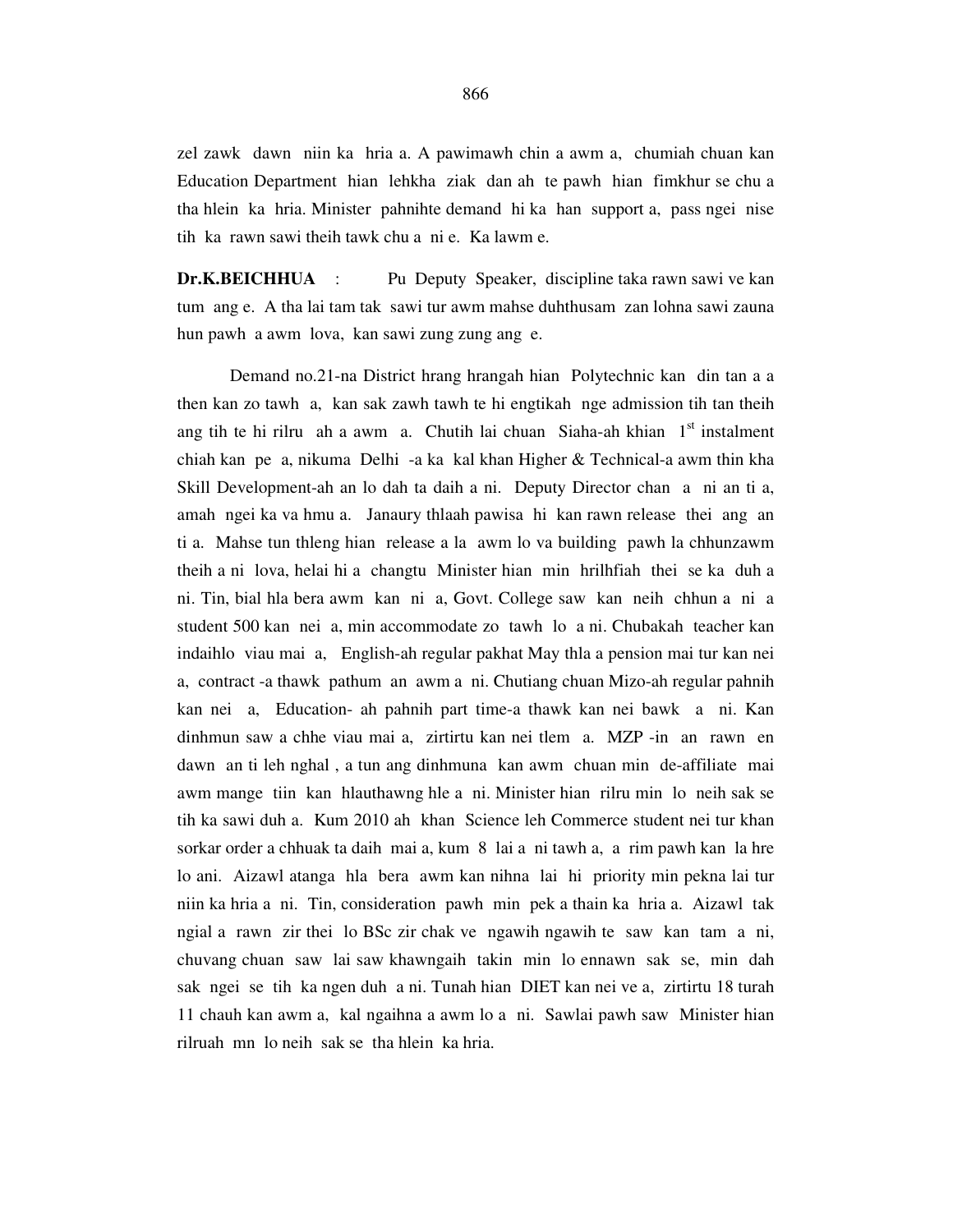Land Revenue Department-ah hian Pensionary charge-ah 'nil' a in ti a, POL-ah 'nil' a ni bawk, vehicle-ah 'nil' a ni bawk a, field work hi a tam nasa mai si a, kan sawi tawh ang khan state owed tax, non tax Act leh LSC inthuah, hnathawh tur a tam teh reng nen, budget estimate-a rawn lang mai kha Other charges-ah lak luh tam kan duhna laiah hian kan nil vek nge maw ni tihna rilru ka nei deuh hlek ani. Helai hi engvanga nil-a awm vek nge ni tih kha min hrilfiah sak thei se.

 Demand no.23-na Art & Culture Department kha kan budget ah khan a pung chho va, a lawmawm viau. Thil tam tak an rawn sawi tawh a, ka sawi ve duh chu Art & Culture hmalakna hian Zofate inpumkhatna tha tak a siam thei a ni tih hi ka rilruah a awm a. Cultural meet hi India ram state dang danga awm te nen pawh hian neih tlan ni se. India pawna awm kan hnampui te nen pawh hian cultural meet te hi neih tam te pawh ni se, chu chuan inpumkhatna tha leh keimahniah inhmangaihna inpawhna tha min siam sak ang a. Keimahniah in hmangaihna tha tak a tuh ka ring a ni. Chutiang chuan Art & Culture hian hma min lak sak thei se tha hlein ka hria.

 Demand no. 20 – School Education Department hi sawi leh ta ila. Ka ngaihtuah thin a, India ramah hian Mizorama kan zirlai/student pawl 12 hnuai lam ho hian lehkha an zir nasa ber awm mange aw tih hi ka hmuh dan a ni. Kan fate, kan naute CBSE hnuaia zir te an zir dan kan hmu a. Keini kan rama kan zir dan kan hmu a. Mizoram school naupang ho ang tluka lehkha zir hi state dangah hian zawng ta ila vang tak an niin ka hria. Chutihlaia ka rilrua awm chu thiamnaah hian a thiam ber kan ni em tih lai hi a ni. Thiamna hi anmahniah hian kan instill em? A nih loh pawhin exam oriented hian lehkha hi kan zirtir tih lai hi kan in bihna point tur niin ka hria. Chutihlai chuan mahni bial han sawi leh ta ila, Siaha-ah sawn Higher Secondary pakhat kan nei a. Building saw a hlui tawh viau a, a te a. Room te pawh saw furah phei chuan thut hleih theih lohin a awm a ni tam tak saw chu. Sawlai saw a veiawm hlein ka hria a. Kan hotute lah an au tha mang bawk si lo a, lungte te tal kan au loh chuan tiin vawiinah hian ka rawn sawi chhuak leh a ni. A hma pawhin ka sawi fo tawh a ni. Student saw kan accommodate tur aia tam daih mai, (lo refuse theih mai a ni bawk si lo va zirtirtute tan) a chep a chep sawn nasa takin sawlaiah sawn kan in hnawh khawm a. Chumi piah lamah chuan Kohhran-in Higher Secondary kan neih ECM HSS saw adhoc grant-in-aid statusa dah turin vawi tam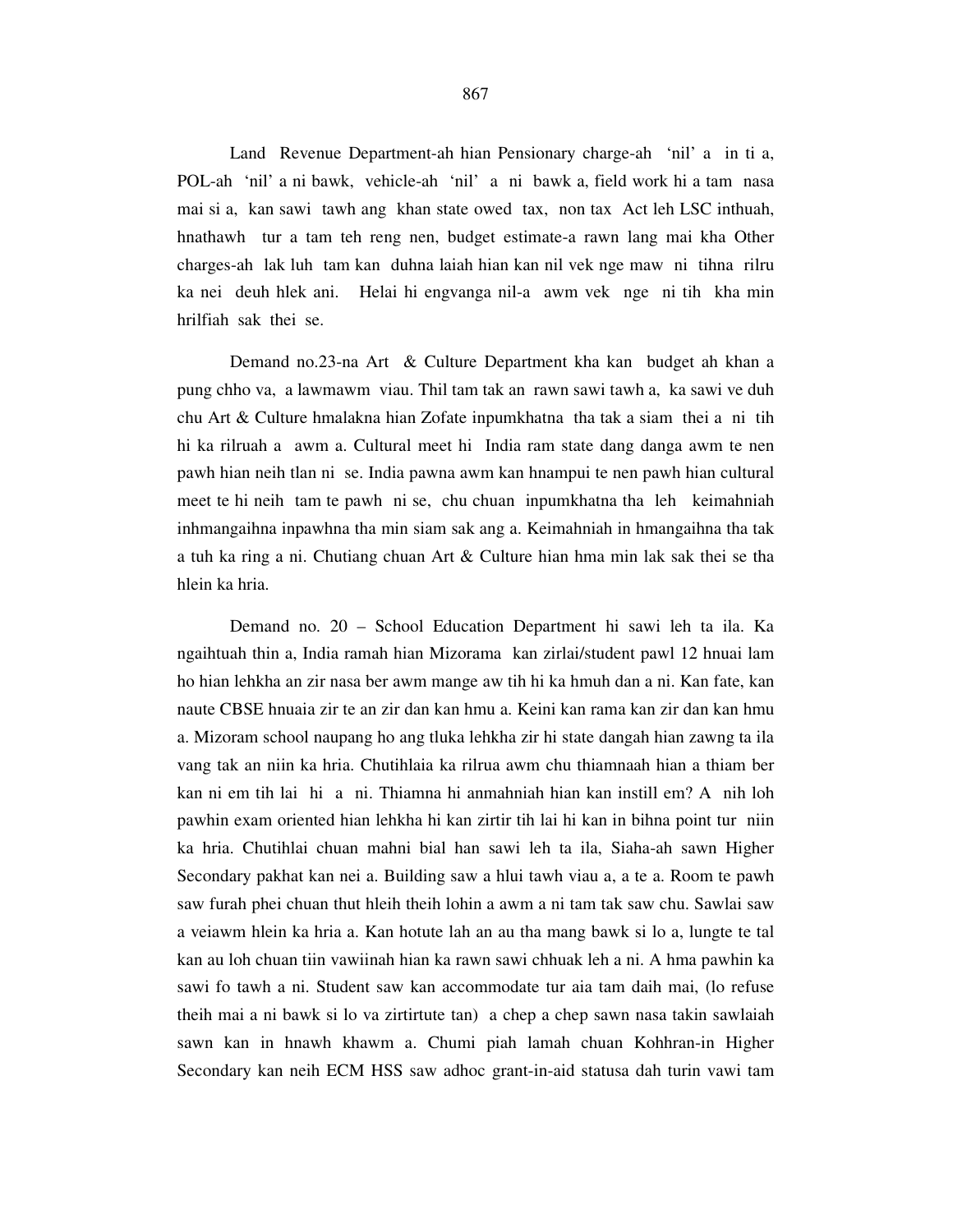sorkar hnenah pawh hian kan thlen tawhin ka hria a. Sawngte pawh saw engmah hmalakna a la awm lo a. Minister zahawm tak hian sawlai saw min lo vei sak ve se a pawimawh hlein ka hria.

 Tin, Pu Deputy Speaker, SSA zirtirtu tam tak, senior tak, kum 20 chuang rawn thawk tawh te hi tunah hian entirnan SSA hi lo tawp thut ta ang se emaw, chutiang a nih loh pawhin heng te hi zirtirtu pension tam tak te, zirtirtu boral te hnaruak angah te hian regular-a dah dan a awm lo em ni? Absorb dan a awm lawm ni? Helamah hna kan lo la tho si a. Khang lo thawk tawh experience tha tak nei kha hmang ta ila, lak dan kawng hi awm ta sela, chu chu a dik viau lovang maw tih ngaihdan ka nei bawk a. Chutiang chuan tun kan Zoram dinhmun ngaihtuah hian kan hostel kalpui dan te pawh hi, hostel rules & regulations kan neiin ka hria a. Tuna school tam tak hostel run dan hi chu semi-jail hi a ang berin ka hria! Jail tenau-a indah ang deuh tluk hi kan ni. Lehkha kan zirtir tluk tluk a, an ei in tur pawh hi kan uluk lo a ni. Kan fate, kan naute hostel-a kum khat awm tawh chin hi an hriselna pawh hi ngaihtuahawm tak a ni. Gastritis neilo hi an awm manglo. Tlai dar 4 ah chaw an ei a, zan dar 11 thleng lehkha an zirtir leh a, engmah an ei leh tawh mang si lo a, pum ruak deuh mai te hian an dah a. Chutiang dinhmunah chuan kan awm a, kan hostel dinhmunte pawh hi kan inenfiah a ngai hlein ka hria.

Demand no. 28-na kha ka sawi leh zung zung mai ang a discipline kha i ti si a. Labour, Employment, Skill Development & Entrepreneurship-ah hian Zoram mipui te hi kan Minister hian vawiinah hian thil dik tak leh thudik tak min hrilh se tha ka ti a. NIAS chungchang hi zirlaite zangnadawm pek, pek loh tih inhnial leh eng emaw neuh neuh awm reng hi, vawiinah hian a changtu Minister zahawm tak hian chiang kuang takin min hrilhfiah se tha ka ti a. Tin, NMAS a Mizoram sorkar hnenah NMAS-in pawisa a pek leh pek loh pawh hi chiang kuang takin he House-ah hian Minister hian sawi se tih ka ngen duh bawk a.

Demand no. 40-na Commerce & Industries Department, International Trade Border tura hma kan lakna te pawh tam tak a awm a. Kan la zawh loh te pawh a awm ang a, zawh lek lek zawh tawh te pawh a awm mai thei. Tin, border hut anga kan neih te pawh a awm ang a. Hengte hi kan thuam that a va tul tak em! Assam nen tlema kan han innghirngho hian a va manganthlak thin ve maw le. Chuvang chuan Trade & Commerce hian he lamah hian rilru hmang deuh hlekin ( tunah an hmanglo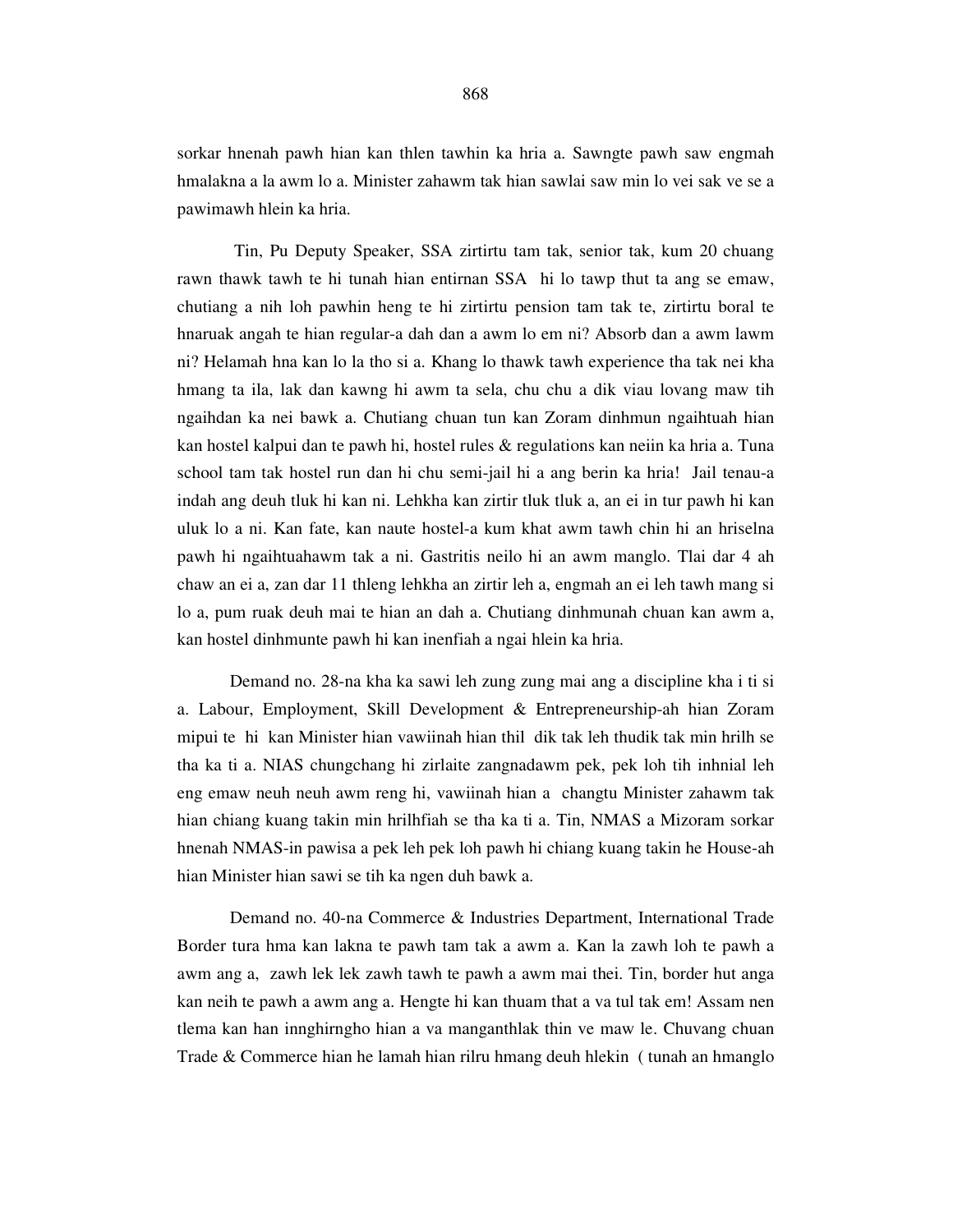ka tihna ni lovin) tun aia chak zawk hian hma la ta se, Burma lam te, Bangladesh lam atanga thil lakluhna hmuntha tak tak kan nei bawk si nen, thiltha tak tak lak luh theihna kan nei bawk si. Chuvangin helamah hian thahnemngai leh zual se tih ka sawi duh a ni e. Discipline ka maintain in ka hria. Pu Deputy Speaker, ka lawm e.

**DEPUTY SPEAKER** : Dicipline i maintain tha khawp mai, a lawmawm e. Tunge sawi leh ang le? Pu Chalrosanga Ralte.

**Pu CHALROSANGA RALTE** : Pu Dy.Speaker, ka lawm e. Hun la reilo turah in ngai ila. Minister zahawm tak pahnihte demand hi a hmasain ka rawn thlawpin ka rawn support a ni tih ka sawi duh a.

 A hmasain Commerce & Industries chungchang hi sawi lawk kan duh a. UPA sorkar, Pu Manmohan Singh-a te hunlai khan North East Industrial Policy tih kha an rawn chhawpchhuak a. Keini North East mite tan eng emaw industries, small scale industries te nei te tan chuan subsidy chi hrang hrang leh tanpuina chi hrang hrang te central atang khan kan hmu thin a. Amaherawhchu he thil, North Eastern Industrial Policy tih hi tun BJP sorkar a rawn pian tirh atang khan 2017 nikum khan an ti tawp ta hmak mai a. He North East Industrial Policy hi kan Minister zahawm tak te hian central lam te hi zuk dawrin he scheme tha tak mai hi sawi chhuah leh theih dan te hi a awm lo maw tih hi ka rilruah hian a awm a. He Industrial policy pawimawh tak mai hi kan ram mai ni lo, kan thenawm ram te pawhin an tangkaipui em em mai a, a pawimawhin ka hria. Hemi hi kan hotuten central lamah te pawh chhunzawm leh theihna tur kawngte min dap sak theih chuan tih hi vawiinah hian ka rawn sawi duhin ka han ngen duh bawk a ni.

 School Education chungchangah hian sawi tur a tam a, lawmthu sawina tur tam tak a awm a, Maths leh Science teacher an lakna ringawtah pawh kan bialah ngei pawh sawn khaw pahnihah min rawn dah saka, a lawmawm khawp mai a. MLA dangte pawh an lawm ka ring. A then te chuan anmahni pawisain, an hlawh atang te pawhin an ruai thin a, MLA fund atang te pawhin an ruai thin tihte kan hria a. Tunah chuan khami pawh ngai tawhloin kan hotuten Maths leh Science teacher an han ruai a, a tulna apiangah an rawn dah te hi keini tana phurrit tam tak lo ni thin kha tunah chuan a hahdam thlak tawh khawp mai a, a lawmawm ka ti a. Tin, a bik takin Primary School chungchang hi sawi ka duh a. Pu Deputy Speaker, tun laiah chuan quantity ni lovin quality hi a pawimawhin ka hria a. Veng hrang hrangah te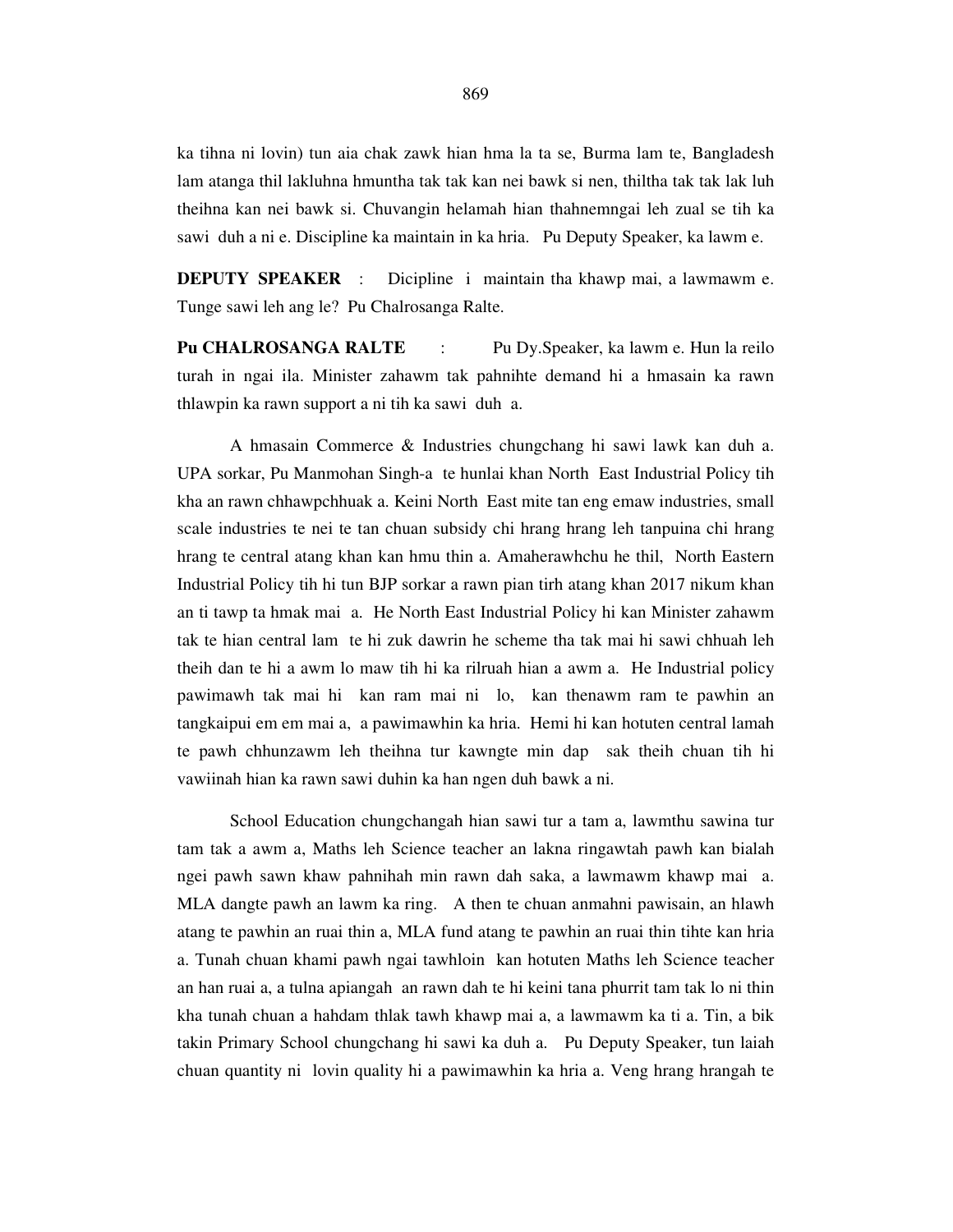Primary School –I, Primary School – II tih te, a thenah chuan pathum lai mai te hi a awm a, heng te hi tunlain i zirtirtu kan indaih lohna te kan hre tlang vek a, chuvangchuan, tunah kan hotuten, amalgamate an han ti a,  $PS - I$  leh  $PS - II$  te, Primary School te pakhatah an han ti a, District hrang hrangah a bik takin Model School an han ti chhuak te hi a lawmawm ka ti a, Lunglei District ah pawh JNM School kan ti mai a, helai Lunglei lam MLA te chuan kan hre vekin ka ring a, kal deuh vek kan niin ka hria Pu Mahima te, Pu Mama te pawh. Jawaharlal Nehru Memorial School kan ti mai a, tunah hian Model School tiin kan hotuten zirtirtu tha tak tak te nen English Medium-in an han let a, tunah an sorkar hotute, Education Department lam ten hma an lakna vangin tuna JNM School saw private school ai pawhin Lunglei District-ah sawn nu leh pa pawhin an thlang tawh zawk a ni. Chuvangchuan, kan school hrang hrang Primary School khaw khat, veng khata 2/ 3 awmte hi kan hotuten amalgamate an ti te hi a lawmawm ka ti a, ti chho zel tur hian ka han fuih ve duh a ni Pu Deputy Speaker. Heilai hi a thain ka hria a, kan bial ngeiah pawh Venghlun vengah pawh tunah hian kan amalgamate, a kum khat chauh ala ni a, a thatna leh a chhiatna tur pawh sawi theih ala ni hrih lo va, amaherawhchu beiseina sang tak nen veng mipui ten an thlir mek a ni.

 Pu Deputy Speaker, Education-ah bawk hian ka han sawi leh duh chu, lawmthu sawi a ngaiin ka hria a. Nikum lawkah Rahsi Veng High School khan zirlaite kan nei tha lo a, chuvangchuan, kan hotuten vawi engemaw zat te kan zirtirtute pawh an lo warning tawh thin a. Amaherawhchu loh theih loha close down a ngai a. Rahsi Venga kan VC te, kan khawtlang hruaitute kan YMA hotuten a changtu Minister zahawm takte an hmu a, an han kawm thin a, a harsat zia te an han hrilh a. Khawtlang mipuiin zirtirtu a vai vaia kan dah lo a nih pawhin, khawtlangin nu leh pa ten kan in tum sak ang a, zirtirtu dangte pawh keinin private ang te pawhin kan ruai ve mai ang tiin Minister hnenah hian an ngen a. Tunah hian ka hriat sual loh chuan file a kal chho mek a, helaiah hian for approval tura kal thei ngei turin tunah hian kan beisei a, nakinah react tur te a awm a nih chuan Rahsi Veng High School chungchang hi kan Minister zahawm tak hian min rawn react sak se tih ka sawi duh a ni.

 Pu Deputy Speaker, Higher & Technical-ah hian han lut zuai ila. Kan bial saw kan vannei a, Lunglei District bikah chuan hmun pawimawh leh office pawimawh tak tak te awmna a ni a, kan vannei khawp mai a a lawmawm a.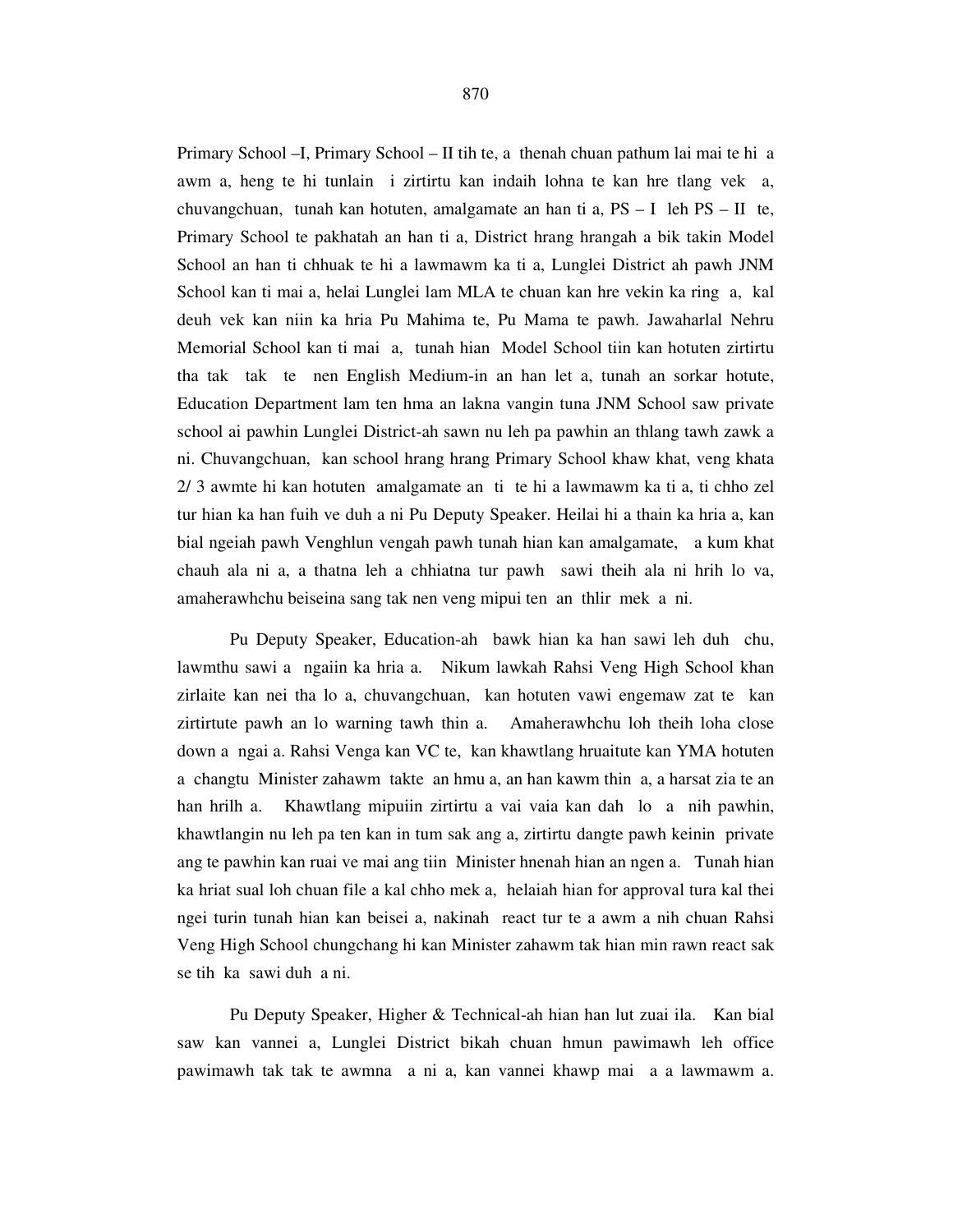Lunglei Government College leh J.Buana College te pawh kan bialah sawn a awm a, a lawmawm khawp mai a. Ka han sawi duh chu kan hotuten Lunglei Government College-ah Auditorium tha tak tunah hian min sak sak mek a, vaibelchhe li chuangin min sak sak a, hei hi kan hotu, a changtu Minister leh Chief Minister zahawm tak te nena an hmalakna a ni a, a lawmawm kan ti a. Tunah pawh sawn a inrel ruang tawh mai a, kuminah hi chuan kan hawng hmanlo ang a, na kum sorkar tharah kan hotuten an rawn hawn ngei kan beisei bawk a ni. Tin, RUSA atang te pawhin an rawn sa mek a, tunah hian zo mai tawh turah kan beisei a, chuta pakhat ka han sawi leh duh chu Pu Deputy Speaker, Lunglei pawh saw kan chep ve tawh khawp maia, tuna J.Buana College saw a hmun hma saw a chep khawp mai a, hetilai hi hmanni khan ka advice ve a. An Principal te nen kan han sawi dunnaah te chuan Vanhne khua, (Lunglei atangin km 9 lek a ni a, a hla lova) Vanhne khawtlang, kan V/C te leh khawtlang neitu ten phal takin, compensation kan tih thin ang te pawh ngai miah lovin, a free-in a ram khu an pe thei a. Chuah chuan J. Buana College te hi (hmanni lawk ah pawh ka va tlawh a, a chep khawp mai a) han insawn thei sela a tha awm mange aw, ka ti a. Hla pawh an ti mai thei a amaherawhchu, km 9 lek a ni a, khaw zauh nan te a thain ka hria a. Hei hi kan hotute pawhin min lo hriat sak se a tha awm e. Pu Deputy Speaker, ka hun chu ka duhtawk mai ang a, Minister zahawm tak pahnih an demand te te hi ka rawn thlawpin ka rawn support a ni e. Ka lawm e.

**DEPUTY SPEAKER** : Sawi leh tur kan awm em ? Pu Lalruatkima.

**PU LALRUATKIMA** : Pu Deputy Speaker, hun min pek avangin ka lawm e. Vawiinah hian Minister zahawm tak pahnih Pu R. Romawia Demand 4 leh Pu H. Rohluna demand 3 te sawihona hun kan nei hi a lawmawm hlein ka hria.

 Demand no. 6-na Land Revenue & Settlement Department atangin ka rawn tan ang a. Kan hriat angin The Mizoram Land Revenue Laws kan nei a, kum 7 kal ta vel atang khan. Amaherawhchu, AMC te nen a insut buai avangin Building Regulation siamthat te pawh a ngai a. Engemawzat siam that ngai a awm avangin siam that a tul thu zawhna hmangin rawtna te kan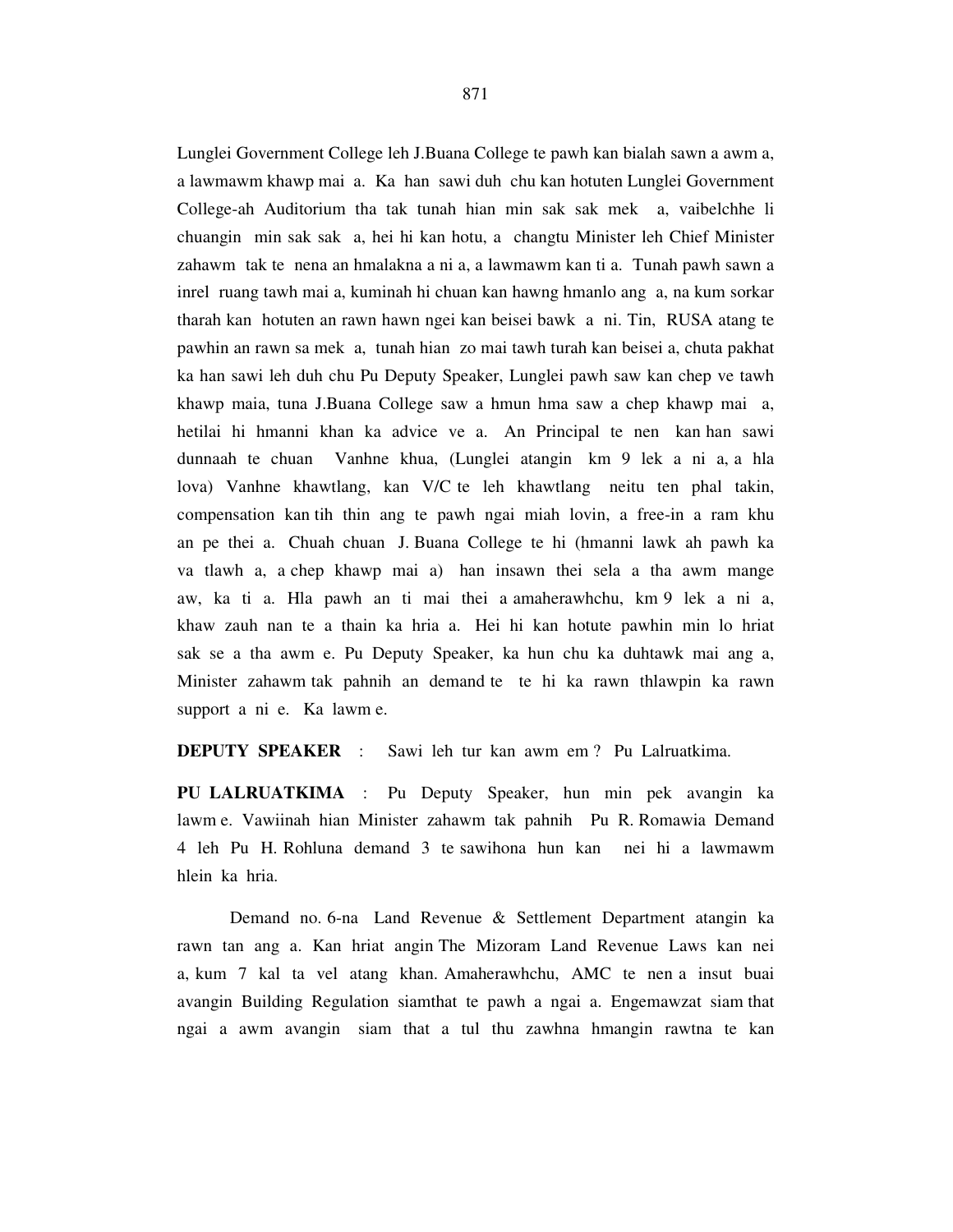thlen tawh a. Siamtha turin hma lak mek a ni tiin Minister zahawm takin min chhang a. Amaherawhchu, tun thlengin hmalakna a la awm lova.

 He thil hi, kan hriat angin AMC-ah Building Reglulation hmangin, Dan hmangin in sakna tur kan va dil a. Amaherawhchu, House Pass kan han nei a, Revenue lamin House Pass atangin in a sak phawt loh chuan LSC an lo process thei bawk si lova. LSC neilo tan kha chuan AMC lam ah building permission a hmuh leh theih bawk si lova, mipuiten harsatna kan tawk a, helai hi chu sutkian vat a ngaiin ka hria.

 Tin, nikum lamah Land Acquisition Act kan han nei a, a lawmawm khawp mai a. Amaherawhchu, High Court lamah mi thenkhatin min lo khin avangin, chu Dan chu vawiin niah hian kan hmang thei lova. Kan ramah development tam tak a lo kal mek a, chungah chuan project rawn kal mek, a bik takin Railway te, National Highway-ah te, heng project atan hian tithuanawptu a nih theih dawn avangin, ruahmanna engtinnge sorkar-in a neih tih te pawh hi nakinah Minister-in min hrilhfiah se a thain ka hria a.

 Tin, tunlai kan boruakah ramri buai kan nei a, chu kan ramri buaiah chuan Mizo mipuite ngaihdan a phirsi khawp mai a. Chu kan ramri buai sawifel tur chuan Mizoram pawhin Boundary Commission te kan din a. Chu Boundary Commission kan dinna pawh chu kum tam tak a lo ni leh tawh a. Amaherawhchu, Commission in a report, vawiin thlengin hmuh tur a la awmlo niin ka hria ka hriatsual loh chuan.

 Heng te pawh hi Mizo mipuiten kan duh tlan leh kan tana tha tur leh, State thenawm te pawnin an pawm tlan tur ang chi, northern boundary-ah te, western boundary-ah te harsatna kan neih zawng zawng hi min chinfel sak turin Mizo mipuite thu khat vua-a kan kalna kha, kan inkawhhmuh tlan kha a ngai hlein ka hria a ni. Chuvangin, a hminga Boundary Commission ni mai lova, kan ram leh kan hnam tana chhenfakawm, Boundary Commission khan hna a rawn thawh dan, hma lak dan kha hmuh a nghahhlelawm hlein ka hria. Tin, kan hriat angin Assam Rifles Aizawl khaw chhung atangin, tun Session-ah pawh zawhna kan neihah pawh khan MoU kha Assam Rifles te nen siam mek a ni a. Khatah khan 2012-a kan Act neih tawh ah khan an ram nia kan hriat chin bak a kha chu rawn claim lo sela, chumi tur pawh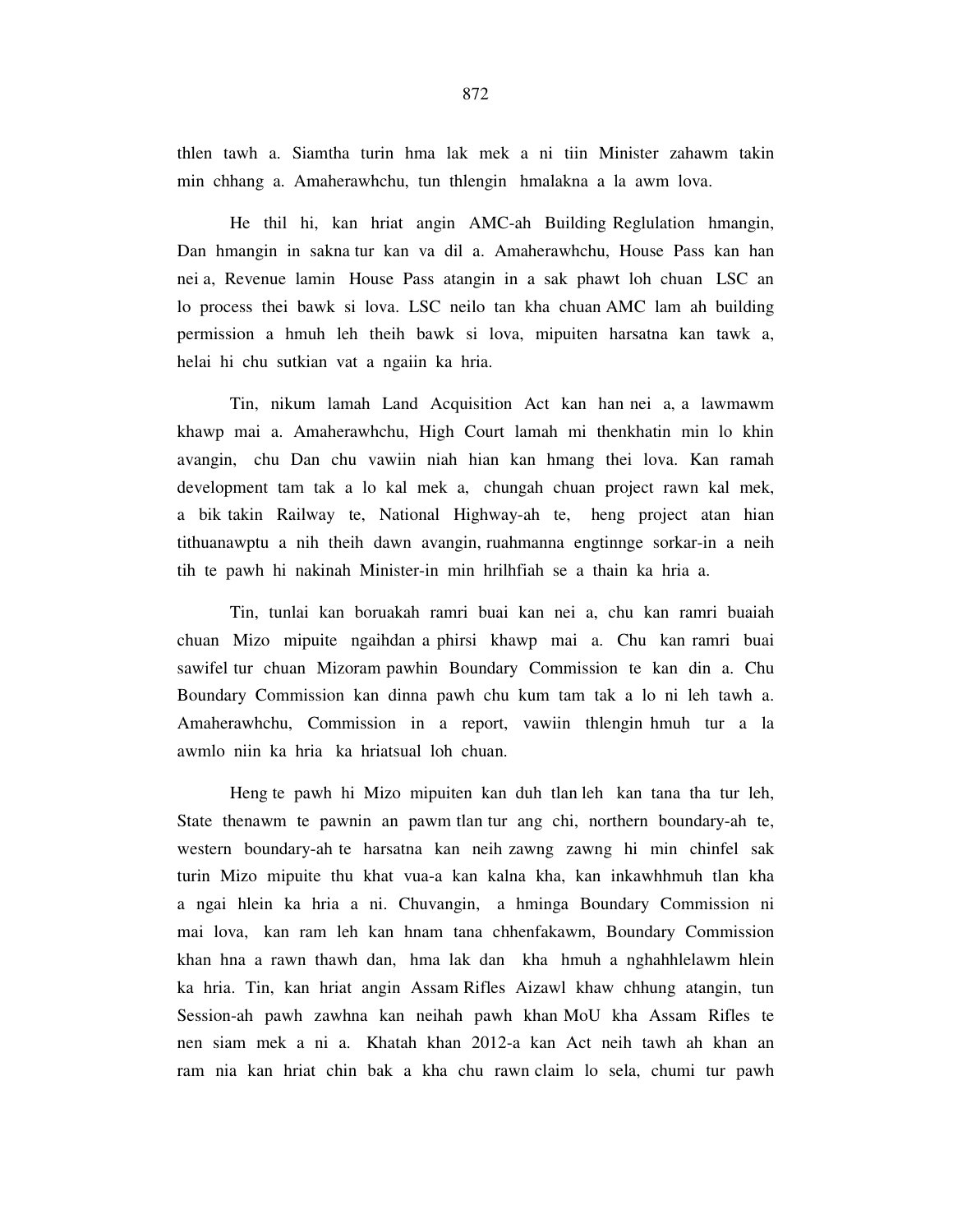chuan sorkar pawh hian tan lo khawh ve se thain ka hria a. Sawlaiah hmun tha tak mai, Zokhawsang hmunah Sorkar-in a pe a, saw an ramah sawn an awm pheina turin theihtawp chhuah a, MoU kan ziah hunah te pawh, chutianga helai hmun hlui te la hauh zel lo tur te pawha ngaihtuahna kan hman hi a tulin ka hria a ni.

 Tin, Demand no. 21-na Higher & Techical Education-ah Scholarship-ah hian nuai 41 dah a ni a. Chutah chuan Pu Deputy Speaker, kan hriat angin 2014 – 2015. 2015 – 2016-ah ringawt pawh hian sanctioned tawh si, zirlaiten sum an la dawn loh hi nuai 25,12,100.00 lai a la awm a. Hengte hi zirlaiten an bawhzui loh vang a ni tiin Assembly zawhnaah khan min pe a. Chutiang a nih chuan anmahni account a thun tur niin ka lo hria a, heng zawng zawng te hi zirlai hmakhua, an kal zelna turah sum leh pai mamawhna te a lo lian a. Chung angah te chuan ruahmanna fel zawk neih ran a thain ka hria a. Hetia sorkar account-a awm reng kha a fello theiin ka hria.

 Chutiang chuanin, NIAS te, Hindi, IGNOU te leh Post Matric Scholarship kan han tih chi hrang hrangah te hian, zirlaite hi a lungawilo hma leh heng scholarship te hi thlahlel tak tak te an nih avangin, a hun takah an hmuh theihna turin, vawiin atang hian ruahmanna kan siam a tulin ka hria a ni.

 Kan ngaihthlak tawh ang khan Student loan a hi zirlaiten thiamna zau zawk, sang zawk an zirna turin, tunlaiah competition a san em avangin sum leh pai a hautak a. Chung ngaihtuahtu tur chuan Higher & Technical Education Department hi kan nei a. Amaherawhchu, tunah rih chuan Student loan kan tih fak hi Bank loan te a nih ngawt loh chuan hemi kawngah hian sorkar hmalakna hi hmuh tur a tlem hle mai a.

 Chuvangin zirlaiten an chanvo an chan theihna turin leh kan thalaiten zirna sang zawk, thiamna zau zawk, sang zawk an neih theihna turin student loan ah hi chuan ruahmanna siam ran a thain ka hria.

 Tin RUSA te kan han ti a, RUSA atangin infrastructure tam tak kan hmu dawn a ni. Hengah pawh hian beiseina sang tak nen zirnain a hma a sawnna ngaihtuahna kan hman a tul khawp mai. A bik takin Higher Secondary result a rawn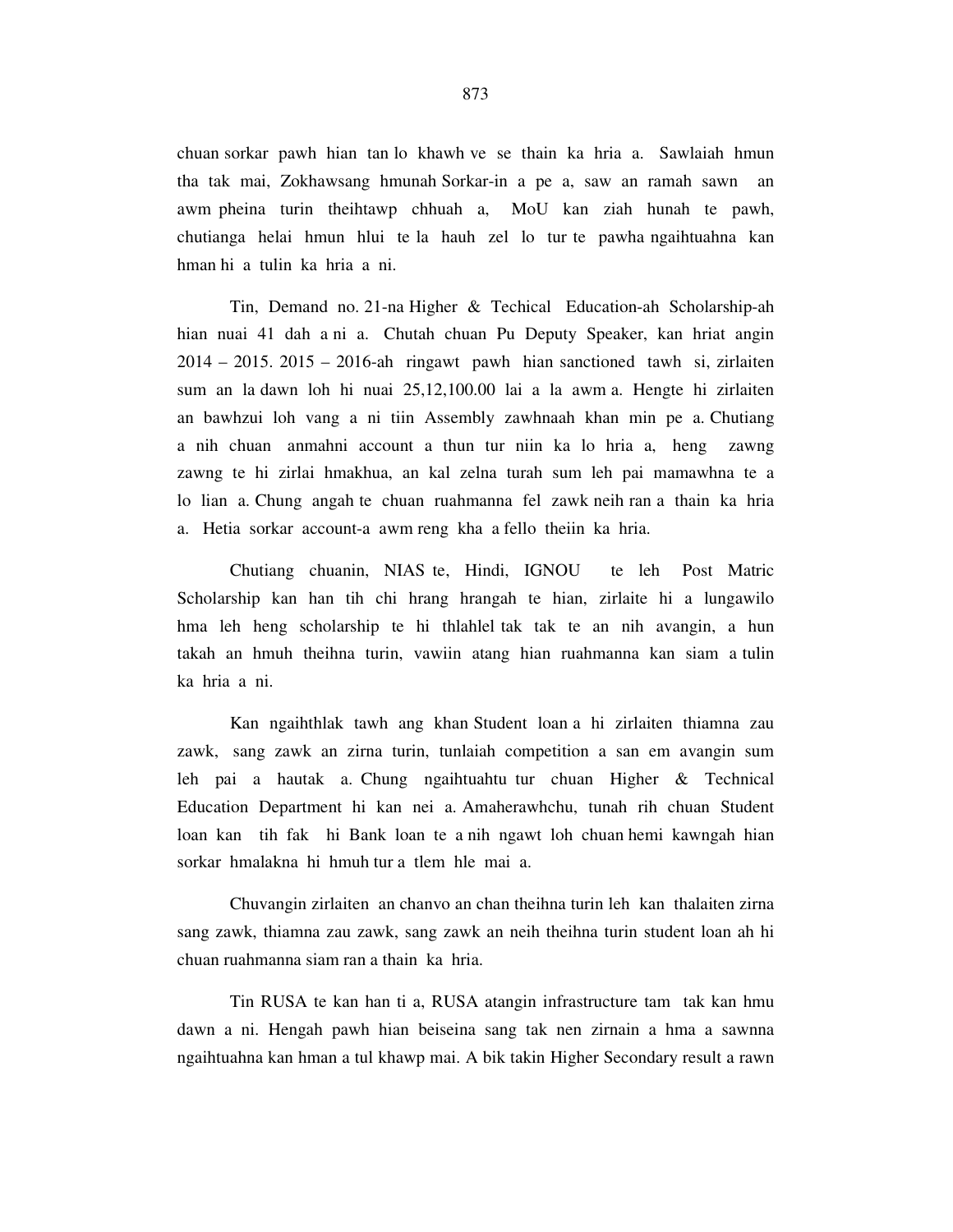chhuak a, College admission a lo harsa em em mai thin a, kan College neih ten an lo dawng zo lo, an lo dawl zo lova. Chung harsatna sukiang thei tur chuan ruahmanna kan lo neih lawk a ngai a. NIT te pawh kan han ti a, khulai Lengpui hmunah kan han sa a, hengte hi thiamna zirlaiten an neihna turin ngaihtuahna nasa tak kan hman a ngai a ni.

 A bik takin technical studies entrance test kan hmachhawn leh ang a. Chutah chuan kumtin mai inthlan kum apiang maia harsatna kan tawh thin selection chungchangah hian kan nei leh ang tih hi ka hlau khawp mai. Nikum lamah te zirlaiten police-te kut an tuar a thisen chhuak hialin khatiang khan kan zirlai innocent tak takten kut an tuar a nih kha. Chuvang chuan vawiin atang chuan heng MBBS leh technical line hrang hranga zir turte thlang tura kan inbuatsaihnaah leh kan thlanchhuah, a thiam leh a tling te kan thlanchhuahna kawngah pawh ram leilung fa, indigenous people te, khatiang hrilhfiahna kha lo neih fel a tul hlein ka hria. Chumi tur chuan ruahmanna kan lo neih lawk te pawh hi a tul hlein ka hria.

 Tin Art & Culture, demand no 23-ah hian Mizoram Publication Board kan han ti a. Hetah hian sum kan dah tlem deuh hlek thinin ka hria a, dah belh dan a awm ang em? Tin, archive vawn uluk a ngai khawp mai, sawlai archive buildingah sawn hmun thim takah pindan ti rek rukah kan archive te kan dahkhawm a. Sawlai saw uluk lehzuala kan archive te pawh theih ang anga computerized a, vawn that a, chutianga kan enkawl a tulin ka hria a. Tin, state library te village library te hi zirna kawnga thil pawimawh tak, hriatna min petu a nih avangin lehkhabu kan sem te, khatiang zawng zawngah te pawh khan tan lak lehzual a ngaiin ka hria a ni. Art & Culture hi kan hriat angin kan hnam rohlu min vawn saktu, min zirtirtu, min kaihruaitu an nih avangin an pawimawh tak zet zet a. Chuvangin, kan ramri dik zawn chhuahna kawngah te pawh a sulsutu ni theiin ka hria a, chungte pawh chu Boundary Commission te pawhin an hre thoin ka ring a. Chungte thleng chuan thawhho tlan a tul hlein ka hria a ni.

 Demand no. 20-na Minister zahawm tak Pu Rohluna chanah hianin, School Education bikah hian kan hriat angin kan sawi kan sawi a, world class education kan ti a. Mahse world class education min tiamtute hian worst class education kan nei ta mai emaw tihtur khawpin tunah chuan kan Chief Secretary te kan DGP te pawh hnamdang an lo ni ta. He House zahawm takah pawh hian Resolution siamin,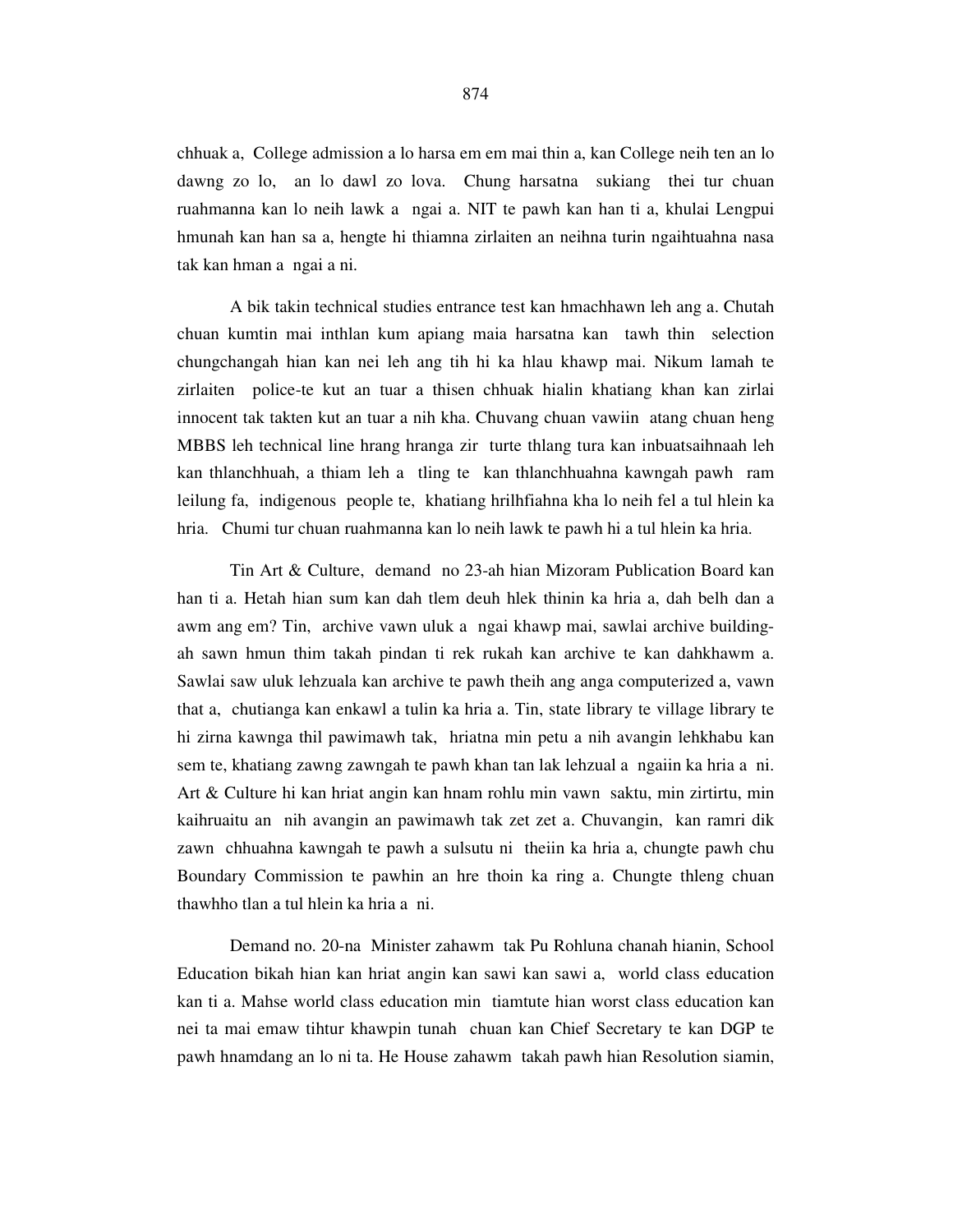pass in central service-a Mizo nula leh tlangval kan luh tam theihna turin theihtawp chhuaha tan lak a ngaih thu te pawh kan sawi a ni. Vawiina kan dinhmun kan en hian kan education hi a lo chhe ta vek a ni hauh lo ang. Chuvang chuan kan societya kal rem ngai her rem ngai, tam tak awm te pawh ngaihtuahna nei thei ila. Chumi tur chuan State pawna kan ramin zirna atana kan senso ringawt pawh hi kumtin vaibelchhe tel a nih ka ring. Kan zirna hi a chhe ta vek kan ti hauh lo. Helaiah kan zirna school tha tak tak te hian hostel te chu nei se chuan, ram dang hill station kan tih, helai a hill station ni ve tho si ah hian kan climate a tha si, helaiah hian zirlaite pawh an rawn kal duhin a rinawm a. Chuvang chuan he thilah hian zirnaah hian industry lian tak helaiah pawh hian kan din theiin ka hria. State pawn lam atanga zirlai lo kal turte lo dawnsawn thiamte pawh kan zir a tul khawp mai.

 Tin, SSA leh helaia thawktu dangten December atang khan hlawh an la tawh lo niin ka hria a. Chung ang te pawh chu eng e a chhan? Vawiinah hian SSA chuan motor kan han hire a, a hun takah motor kan hire-na chu kan pe thin a ni. Amaherawhchu thawktu hlawh lam pek erawh chu a hun takah kan ti leh thei thin si lo. Chuvang chuan a thawktute hi tlai hmasa se puar hmasa se la, helaia motor hirena kha a pawimawh ber a ni hauh lovang, chuvang chuan ngaihtuahna hman a tul khawp mai.

 School tan hma chungchangah hian kan fate Thawhtanni atanga Zirtawpni thlengin tukthuan ei mumal lovin kan chhuah a. Inrinni leh Pathianni tukah Pu Dy. Speaker, puitling eirualin kan eitir leh si a, an pum kan ti khawlo zo vek mai a ni. Helai hi chu enthat a siamthat a ngai khawp mai.

 Tin, Hindi teacher sang chuang hmun ruak tunah hian a awm. Engatinge NEDP atang pawh khan Education budget ti liana ruahmnna kan siam mai loh? Vawiinah hian NEDP-ah 3.3% vel kan han dah a, Education kan hmuh dan hi a hniam lutuk niin ka hria. Education atangin kan ram kan siam tha tur a ni, ram siamthatna bul chu Education hi a ni dawn lawm ni? Chumi tur chuan heng kan mamawh chi hrang hrang zirtirtu hlawh chungchangah te school maintenance chungchangah te hian kan budget hi kan ti tlem lutuk kan dah tlem lutuk a ni. A bik takin thingtlang lamin kan harsatna (zirtitu chungchangah chuan) zirtirtu quarter kan pe thei lo hi a ni. Zirtirtu quarter hi pe thei ila chu, siam sak ila chu zirtirtute hi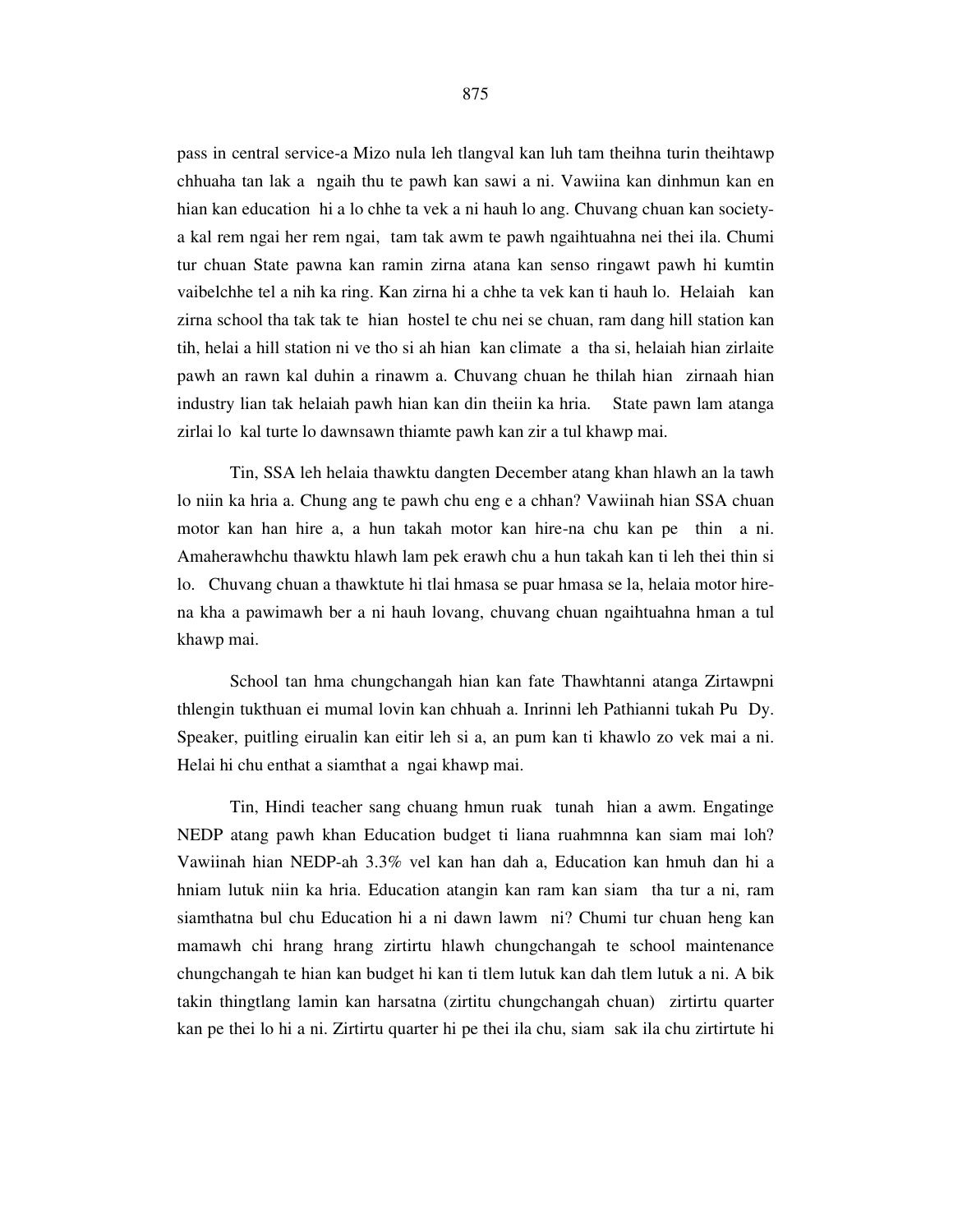an awm peihin ka hria. Chuvang chuan heng te hi ruahmanna engatinge vawiin thlengin kan la neih theih loh?

 Transfer leh posting chungchangah MLA te hriatpuina kha kan han ti a, ka hriatsual loh chuan Pu Dy. Speaker, i veilam amite hi chu min rawn ngailo a ni! MLA chu kan ni ve tho mai a, a manganthlak khawp mai. Mid-day meal te kan han ti a Pu Dy. Speaker, mid-day meal tha tak kan han sem laiin thawktute hlawh, chaw chhumte hlawh pawh kha kan pe tha tawk lova. Sikul pakhat chuan an khua atangin 10km chuangah mid-day meal tur an han phur te kha a diklo deuh hian ka hria a. Kan fate khatiang titur kha chu an ni lo a ni. World class education kan ti, kan sawi mek laiin engatinge naupangten 10 km chuang ami mid day meal tur an phurh tih kha ka ngaihntuahnaah chuan a awm a ni.

 Demand no. 48-na, (DEPUTY SPEAKER : I hun a zo ania) (ka zo tep) Labour & Employment-ah, Labour Welfare hi a pawimawh khawp mai. Lanour-ten an chanvo ang an chan loh avanga harsatna kan tawh hi a tam em em a. Labour cess atang hian  $\bar{\tau}$  62.76 crores kan hmu tawh a ni. Heng welfare cess te hi a nihna ang turin hmang thiam ila, hmang thei turin MLA te hi campaigner tha tak kan ni mai lo maw? Kan bial theuhah hian khati zawng khan min rawn hmang tangkai sela chuan Department hian hma kan sawn ngei ang.

NIAS-in  $\bar{z}$ 42 lakhs a rawn pek let leh thu kha Vanglaini ni 24 chhuakah hian Chief Minister zahawm takin a sawi a ni.  $\bar{\tau}$  42 lakhs kha khatih lai khan min pe let ngei mai. Mahse kha cheque kha engatinge bounced cheque min pek? A zahthlak a ni. Kan Chief Minister zahawm tak kha dawt an sawi tir asin! Chuvang chuan Department hian he thil hi a nihna dik tak hi rawn sawi chhuak rawh se. Bounced cheque pek mai mai tur sorkar kan ni em? NIAS hi hrem tlak an ni, mantir tlak an ni. Bounced cheque man tirna tur dan fel tak kan nei a ni.

 A dawt lehah chuan ITI bus an lei tun thlenga la bo ve ta tho mai kha eng nge a chanchin ni ta zel tihte pawh kha ka ngaihtuahnaah chuan a awm a.

 Pu Deputy Speaker, ka tawp dawn. Demand no. 40-na Commerce and Industry-ah khan ka'n lut zuai ang a. Khatah khan public sector unit-te, PSU-te kha kan thiat kan ti. Mahse, kan thiat leh chiah bawk si lo, a manganthlak khawp mai. Minister zahawm tak pawh hi a Minister nihna a zahawm, mahse "Zu zuar minister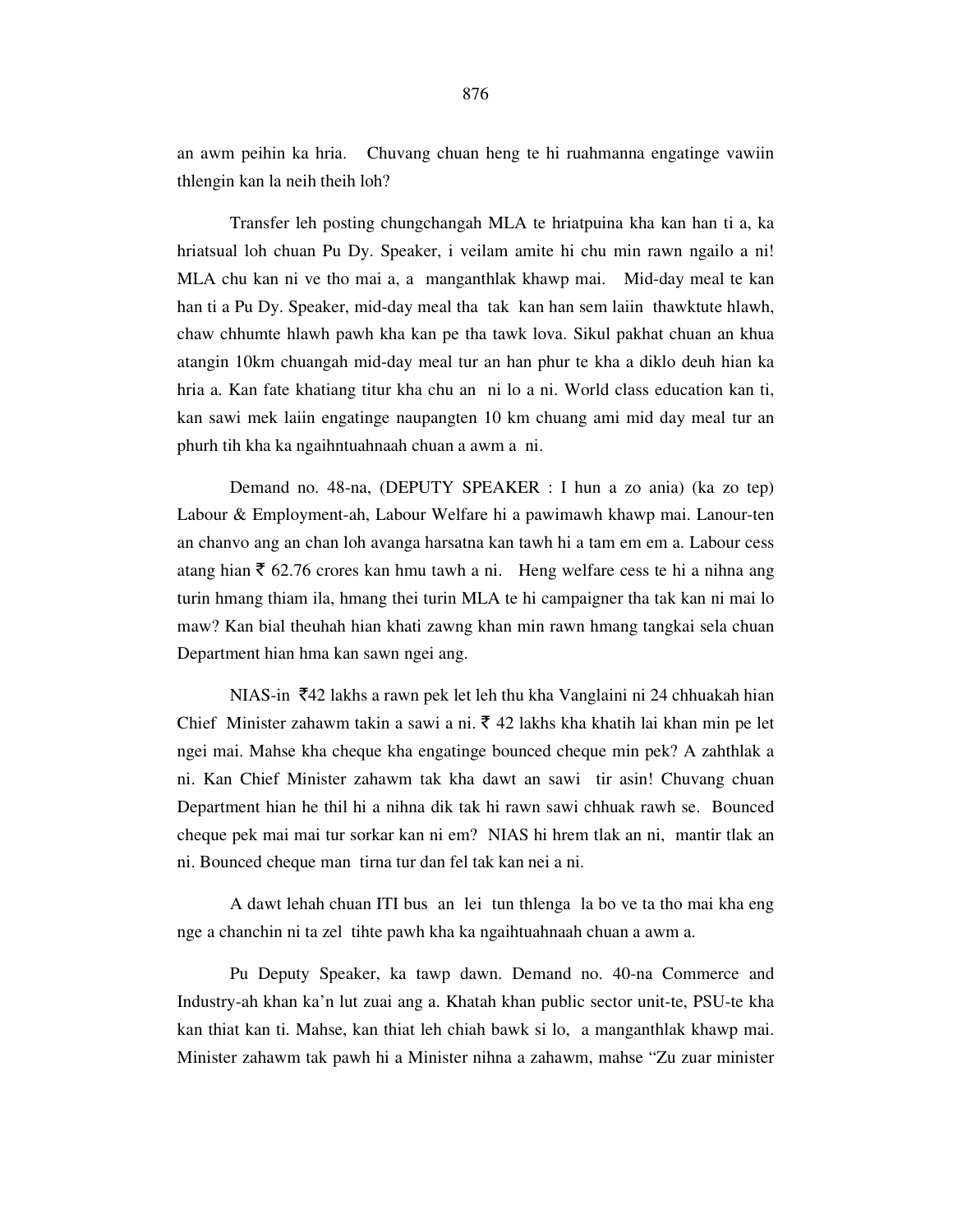a ni" tiin naupangten an sawi fo mai ka beng hriatah pawh. Chuvangin helaiah hianin kan PSU, ZIDCO te, MIFCO te, (MAMCO te, MAMCO phei chu thlai thar leitu turte an ni, ZIDCO pawh industry buaipuitute an ni, MIFCO pawh chutiangin thei product siamtu turte an ni.) Zu kan zawrhtir. Khatiangte kha kan kalphung a ni a. Chuvang chuan kan inher rem a ngai a ni.

 Geology & Mining-ah hianin Pu Deputy Speaker, ka sawi leh lawk duh chu, Geology & Mining hi ka ngaihtuahnaah hian Industry Department hnuaiah hian an awm ta tlat a, Directorate hran ni tawh si a kha. Tun hi working season a ni a, kan lung quality hi, a size hi a chhe em em mai a ni, a te lutuk a. Hei hi tunge maw control ber tur ni, PWD nge, eng ber nge ni. Hei hi chu ngaihtuahna kan hman tlan a ngai. Cubic lung size chhe lutuk hi hna thawktute tan pawh a dik lo. Helai hi chu ngaihtuahna kan hman a tulin ka hria.

 A tawp ber atan chuan Border Trade hi a pawimawh khawp mai a, kan sum hnar ve tur a ni. Nichina kan ngaihthlak tak ang khan thenawmte nena kan insumdawn tawnna tur leh chhiah tam tak kan hmuh ve theihna tur a ni. Amaherawhchu, Bangladesh-te nena agreement kan sign tawh, 2010-a mite pawh kha bawhzui lohin a awm rei ta lutuk deuh e! Border hut te kan han ti, khang zawng zawngte pawh kha bawhzui lohin a awm rei ta deuh hlekin ka hria. Heng zawng zawng hi ngaihtuahna thar, rilru thar nen hma kan lak a tul hlein ka hria a, chungte chu ka rawn sawi tel ve a ni e. Ka lawm e.

**DEPUTY SPEAKER :** Pu PC Zoram Sangliana.

**PU PC ZORAM SANGLIANA :** Pu Deputy Speaker, ka hrawk a za deuh hlek a, sawi loh chu ka ui si a, tlem te ka'n sawi ang e.

 Demand no. 6-na Land Revenue & Settlement-ah hian ka han sawi duh chu hun rei tak atanga kan bial, Saidan-tea in hmun pass tihfel hleihtheih lohte min han tihfel sak tawh kha lawmthu ka han sawi duh a. Chutih rualin Khuangpuilam te leh Project Veng ten an tih, tuna Secretariat-a awm mekte hi min tihfel sak rang leh ta sela a lawmawm dawn hlein ka hria.

 Sawi tur tam tak a awm a, thenawmpa leh thenawmpa harsatna zawng zawng solve-tu an ni ringawt mai, a chang chuan mi hmai sa tawngtu an ni te hian ka hre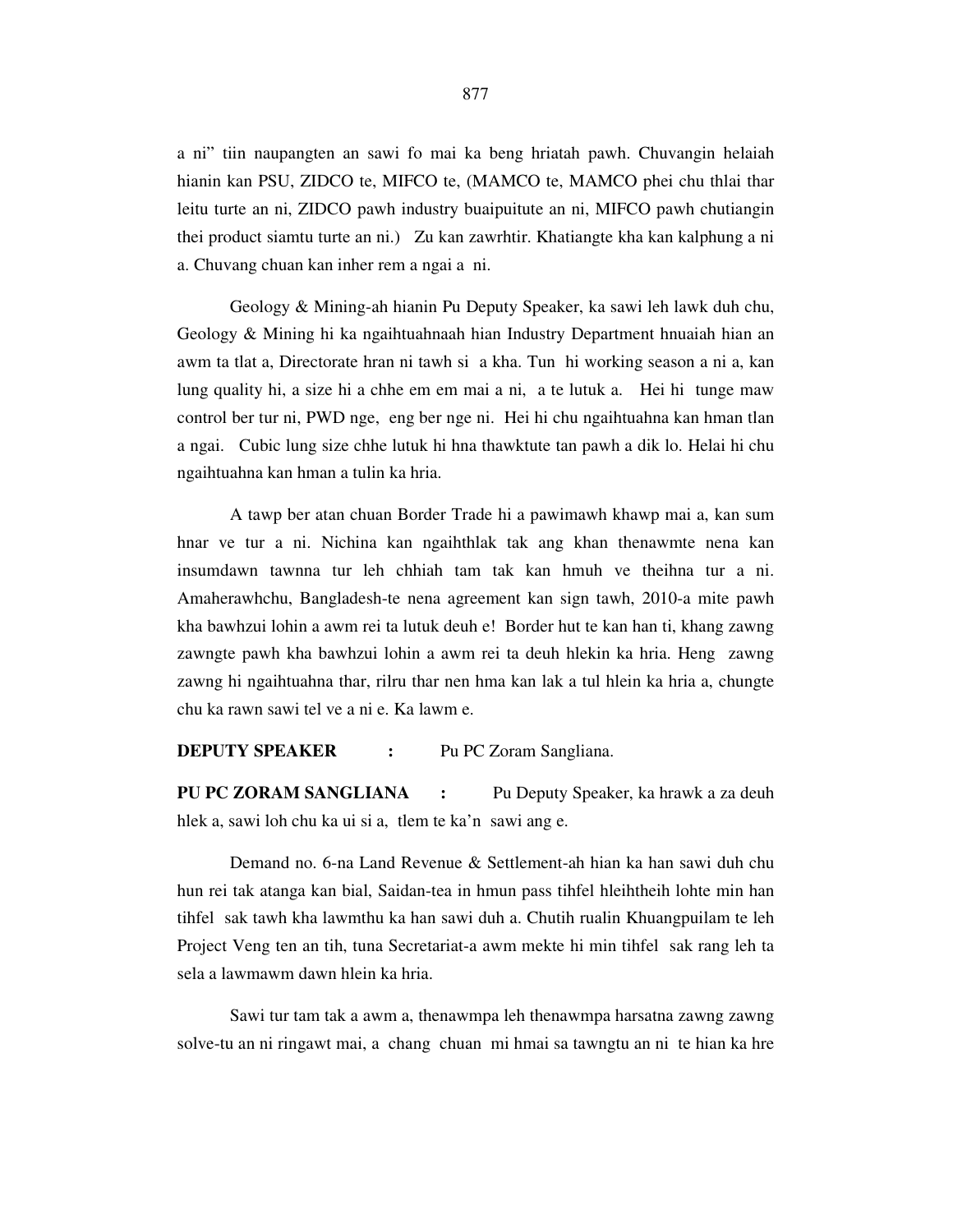thin. Chutih rualin malsawmna kan ram tana an thlen nasatziate ka hmuh hian lawmawm ka ti a. Hetah hian ka han support a ni tih ka sawi duh a.

 Higher & Technical Education-ah a changtu Minister hian kan bial dinhmunte min hriat chiansak a. College-a Department kan neih dante, tin, naupang dinhmunte leh professor dinhmunte thlengin. Chungte min han solve-sak thinte hi lawmawm ka ti a. Kan mamawh mekte pawh min hriat saktu a ni a. Chuvang chuan hengte hi chu sawi ngai loin min rawn pe leh mai turah te pawh ka ngai a, lawmthu ka han sawi a ni e.

 Demand no. 23-na Art & Culture Department hi Mizote khawvela pholangtu an ni a, hemi hi lawmawm ka ti em em mai a. Vawiina demand han sawi niah pawh hian hetianga rawn inchei hi a inhmeh hian ka hria a. Chuvang chuan ka rawn inchei dante pawh hi ka han ti deuh kher a ni. A chhan chu puan leh hmeichhia leh mipa kan incheina hi ti ang, khawvela min pho langtu chu a ni. Kan hnam lam mawi tak Cheraw-a world record siam pahin min pho lan sak a. Arunachal nulate thlengin Paris khawpuiahte Mizo hnam incheina hmang hian dawr lian tak tak an han hawngte hian, sorkar angte leh Department pawhin heng kan incheina chi hrang hrangte hi hma an la mek tih kan hria a. Chung te chu chhunzawm turin ka han ngen duh a.

 Hemi department kaltlanga malsawmna kan dawn hi a bik takin keimah mimalah pawh hian lawmawm ka ti a. Guiness World Record-a Cheraw min puansaktute office-ah, London-ah ka zu leng a. Chutah chuan Aizawla lo kal, kan Chief Minister aiawha a hnen atanga World Record kan siam a ni tih certificate ka dawnna nu ngei mai khan office-ah min lo dawngsawngin, chutah chuan khami chanchin kha a thiante zawng zawng (hemi room tiat dawn ang hi a ni ang e. Chumi room-a awmte hnenah chuan) a han hrilh a. An zavai mai khan min rawn chibai a. Kan hnam lam mawi tak leh kan culture, kan tradition kaltlang hian London khawpuiah pawh miten congratulation min ti ve a. Chungte avang chuan Mizo thalai World Record siam tura rawn pen chhuak zawng zawngte hnenah khan kan hnam ze mawi leh kan culture an pho chhuah avang hian lawmthu he House kaltlang hian thawnthu han sawi leh pawh hi ka duh a ni.

 Chutiang chuan Chapchar Kut ni se, kan dawrkai industry lam atanga an rawn product (i ti ang) te pawh kan in chan lo nasa a. Chu chu eng vang nge?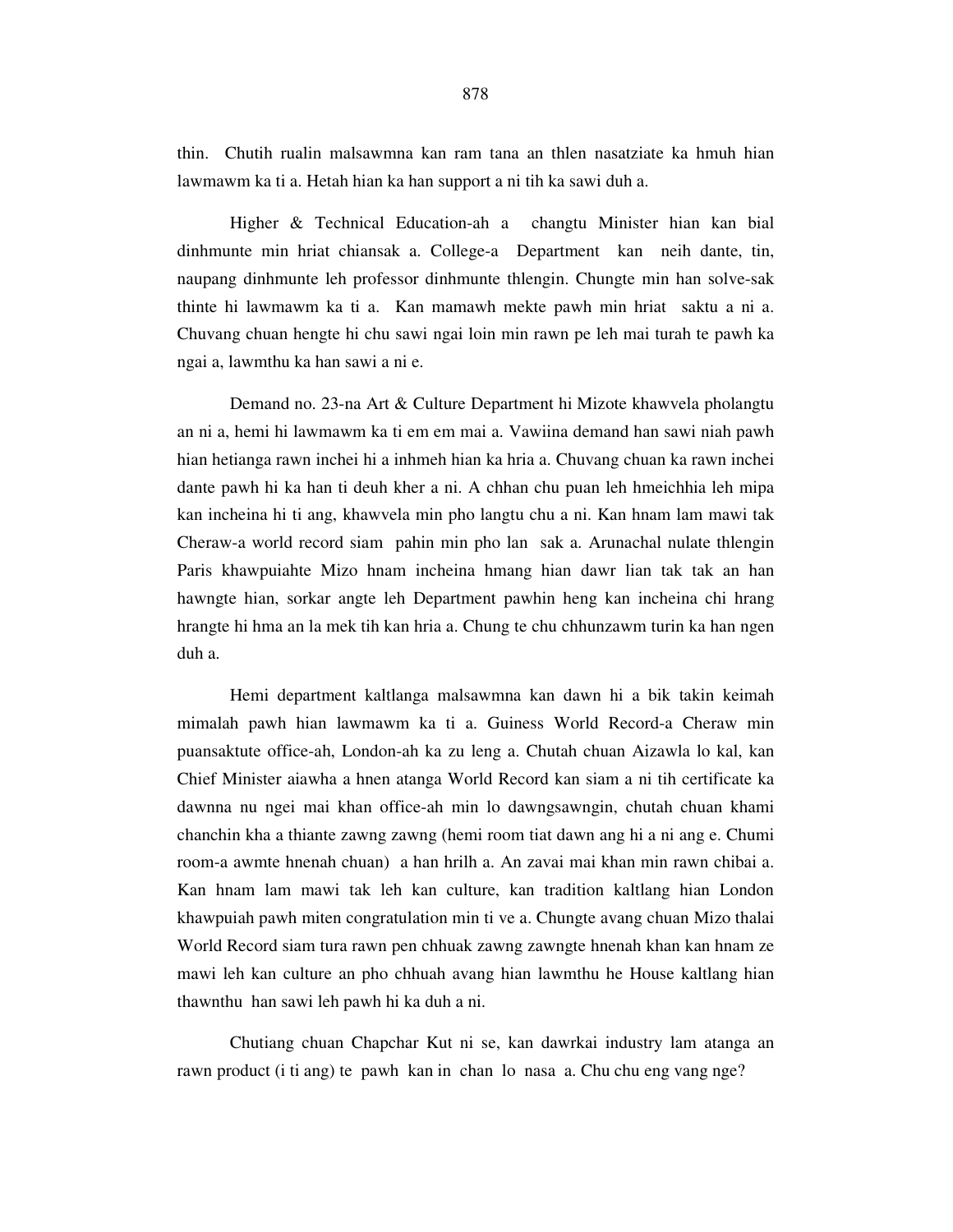Chu chu eng vang nge? Sorkar-in kan hnam zir nan leh kan culture leh kan tradition te pho lan duhin Chapchar Kutah state level-ah Chief Minister Chairman-na hnuaia programme siama, District level thleng a sum leh pai te a (duhthusam chu a ni lo maithei e.) Min han tanpuina hian he sorkar hian he Department te reuh te hi Mizo hnam nun mawi leh kan ziarang te pho chhuah nan a tling tawk a ni tih hria in vawiinah hian an kalpuina hi lawmawm ka ti tak meuh meuh a. Chuvang chuan a changtu mai bakah Chief Minister hnenah pawh hian lawmthu hi demand han sawi rual hian sawi tha ka ti a, ka sawi a ni. A chhan engnge kan tih chuan Chief Minister-in World Record Cheraw kan siam dawn lai khan a sawi ka la hre reng mai. Pawisa dinhmun harsat zia hre turin engatinge nuai 50 lai hmanralna tur a rawn luhpui mai le min ti.

 Mahse, heng te ka ngaihtuah let hian remna leh muanna hlut zia te hi min hriat nawn tir leh thin. Tu hnenah pawh ka sawi a, remna leh muanna hnuaiah lo chuan Cheraw a zir theih loh a, a kan theih loh. Hnam ze lam mawi hi a tarlan theih loh. Curfew hnuaiah biak ina inkhawm tur pawhin dar vaw tur pawh kan awmlo ang khan. Khami hnuaiah khan kan hnam ziarang, kan lam te leh kan culture te a pho lan theih loh. Vawiin ah chuan remna leh muanna hnuaiah kawng a rawn in hawng ta. Khawvel hian Cheraw chu kan ta a ni tih min pawmpui rualin kan incheina mawi tak tak ang te hi India ramah Commonwealth Games kan thlen tum pawh khan Indian contingent te hruaitu nula incheina te kha Mizo nula incheina hi a ni. Chu chu khawi atanga an hmuh nge? Kha nula incheina kha advertisement chhuaha an tih a ni a. Kha mi thlangtu khan Cheraw-a world record kan siam nia Mizo nula te incheina a hmuh khan a thlangtute hnenah khan a va thehlut a. Ka hriatsual loh chuan nuai 25 a va hlawh phah nia!

 Chutiang khawp chuan he Department te reuh te ang a lang hian khawvel-ah hian min pho langin Commonwealth Games-ah pawh India contingents te hmahruaitu incheina tling kha a ni a ni. Hemi tum hian kei ka lawm lutuk a, ka bula thu te phei chuan mi a emaw min lo ti. An lo luhna zawnah khan kan lo thu si a, ka au teng tung a "Lalpa chu fakin awm rawh se, Mizo te hnama min siamtu Pathian chu fakin awm rawh se" tiin ka lo au a. Heti laia thu chu mi a a ni awm mang e ti a min rawn en an awm a ni.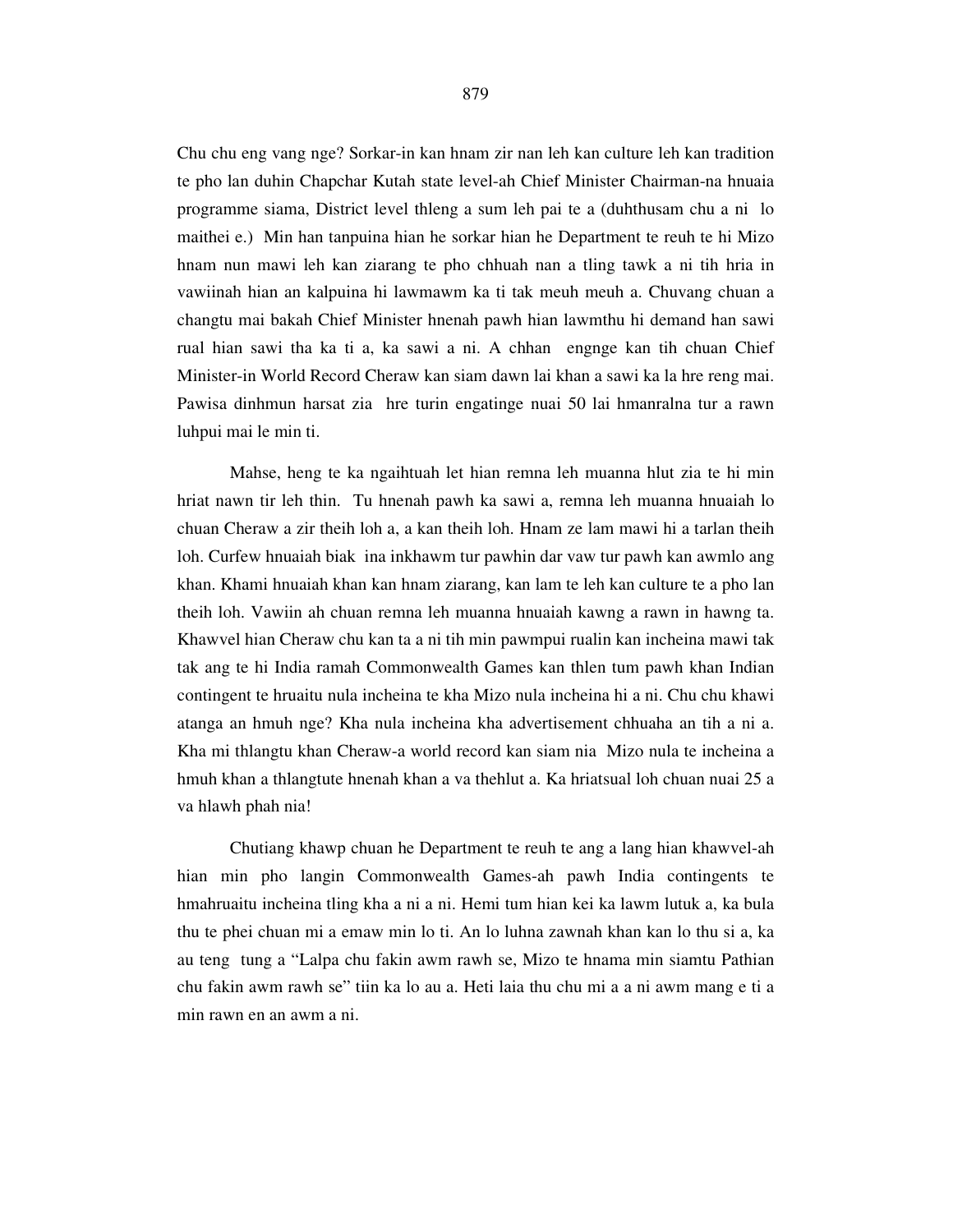Pakhat ka piah deuh a thu hian, "Ka pu, engatinge i au tak vak vak mai?" min ti. Kan hnam incheina mawi tak mai in Indian contingents te a rawn hruai lut kha ka chhuang lutuk a, culture Minister ka ni tih chutih lai chuan sawi chungin ka hrilh a. Pu Dy. Speaker, he thil avang hian ka visiting card pai ve te chu a ral rang ve hle mai a. A hnu zel ah YMC ah national level thlengin dinhmun kan han chang, khawvel pumpui inkhawmpuina ah te leh India leh South Asia Pacific-ah te pawh kan hnam incheina hian he Department hi a vawrh lar em em. Tawlhlo puan te hi a za tel tak meuh meuh kan pe ve a, kan present a. "Mizo pasaltha te tawlh ngailo ang khan i rinna hi i phatsan dawn loh avangin he puan hi ka pe che a ni" tiin ka sawi thin a ni.

 Chutiang khawpa hnam dang lakah pawh vawiina kan sakhua te pawhpho lanna remchang em em mai he Department kaltlanga pholanna ni thin hi lawmawm ka ti tak meuh meuh a. Chuvang chuan sawi tur tam tak karah chung te chu ka han sawi duh a. Chapchaar Kut-ah Pu Dy. Speaker, aia upa zah tih thupuiah kan nei a ni. He Department hian hei hi an lo tlin turah pawh ka lo ngaih loh a van lo ngai teh reng em ve aw, House chhunga kan cheziaah te pawh. Ti ve ta khanglang ila, tunhmaa kan lo awm tirh ve, kan awm tan ve te chuan kan hotute leh kan senior te chezia hi kan thlir a. A bik takin Chair atanga in han din alh tawh phei te hi chuan hlau leh khur khan Opposition-ah pawh kan thu tawh a, House Leader te an lo din tawh chuan hlau leh khurin (ti mai ang) kan thu kan ti ti tui lai, kan sawi tui lai pawh hi kan thu thin a ni a. House chhungah ngei pawh hian kumina Chapchar Kut thu awih nge kan nih, aia upa zah tih te leh heng ang te pawh hi lekkawh a lo tul zia he Department leh a buaipuitu YMA te sorkar hian a lo hrechiang hle mai a.Chung te chu a rawn ti chiang leh zualin ka hria a, heng te hi ka sawi duh bawk a ni.

 Pu Dy. Speaker, Education Department ah hian Higher nen a tul leh ka sawi pawlh mai ang a. Hetah hian lawmawm ka tih em em chu zirtirtu an lak leh khan thil thar a her chhuak a, lawmawm rualin mid-day meal scheme-a PHE te nena thawh ho nachang an hria a. naupang te tui thianghlim pe tura an han in buatsaihna tak mai bik te hi lawmawm ka ti a. Tin, harsatna an tawk a ni Department hian central atangin tanpuina lo kal tur ang te pawh a lo kal loh avangin. Finance Department hotuten lease an remruatpuinain nuai zaruk sawmruk pasarih chuang lai mai central atanga lo kal lo chung pawhin kan tu leh fa ten an lo eitur an han tichhuak te hi lawmawm ka ti tak meuh a.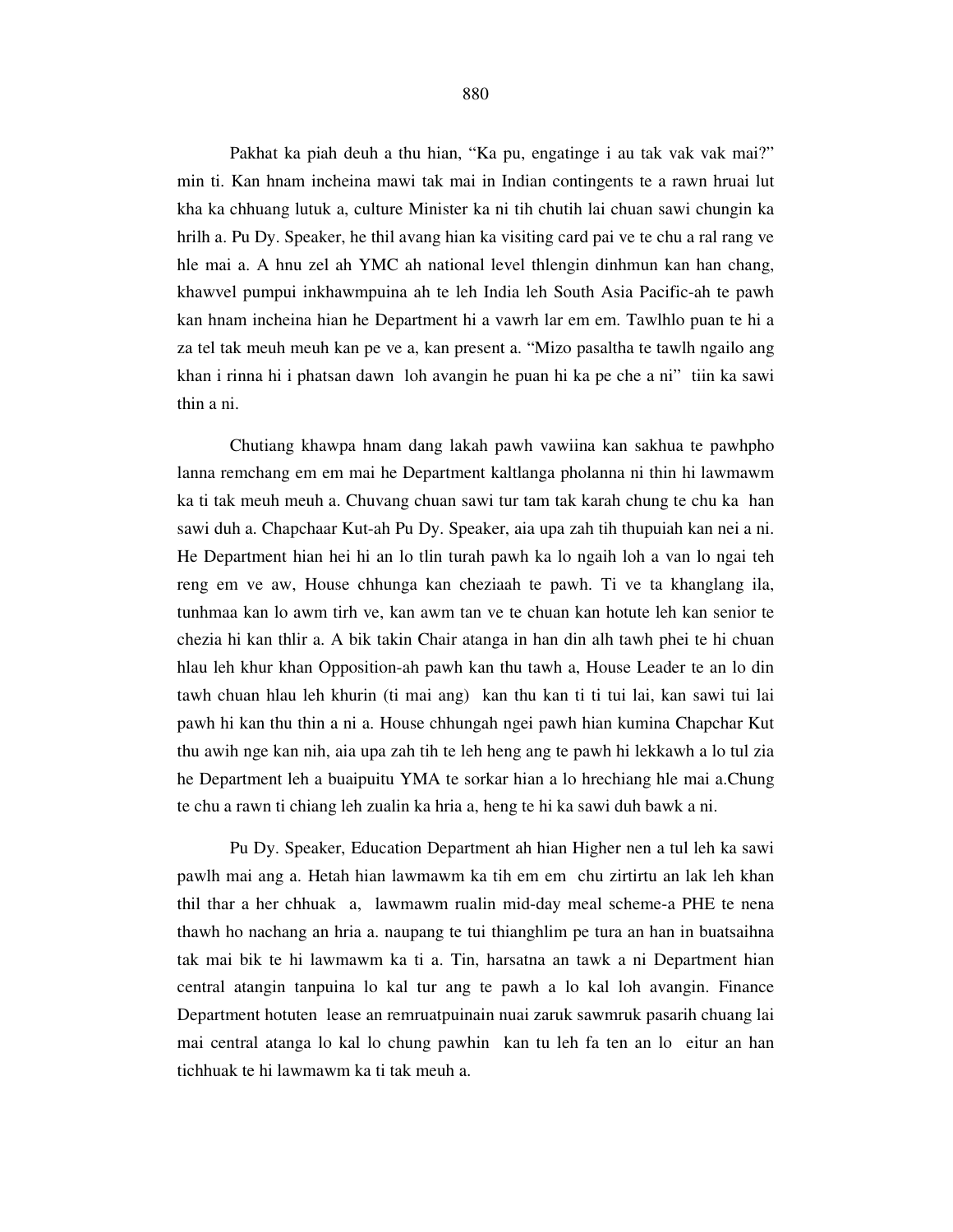Tin, inter-school band competition te school naupang ten North-East ah te leh Dehi tlang thleng pawha lawmman la khawpa an lo intarlang, tute nge Mizo naupang te an nih? Eng talent nge an neih tih infiamna chauh lo ah pawh rimawi leh khatianga tihnaah hian an han tarlang te hi lawmawm ka ti em em mai a. General discussion kan neih tuma Pu Dy. Speaker, ka sawi ang khan, an achievement te ka han thlirpui ve thuak thuak a, chutah chuan educational tour hi ram pawn leh ram chhungah hian an lo nei thin a, Mizoram chhung leh Mizoram pawn ah. Amaherawhchu, ka lawm rual khan henga kal te hian mahni sum an lo in seng a ni tih te hi min han hrilh a. Chu tak chu a ni hmannia general discussion ah pawh ka sawi kha ni.

 NEDP atangin budget in tunah Pu Dy. Speaker awmlo mah sela, heta tang tal hian Finance Minister ten ram pawn a ni emaw, ram chhung a ni emaw zirlai te tanpui turin excursion kan ti dawn nge, study tour an neihna tur khan sum leh pai pek ni se tih hi ka sawi duh a. Tin, programme ropui, Education TV programme an nei nia maw le! TV atanga Doordarshan thlirtute tan chuan he department hi enge a nihte hi an lo tar lang a ni. Chutiang zelin thil sawi tur a tam. Bul kan tan chhoh tak tak chuan kan ramah hian en ve tlat ka neih chu kan kohhran hrang hrangte school hi ka en thin a. Engatinge hei hi a that em em si? chuvangin, a changtu Minister ho hian department officer fel tak tak te pawhin han thlir nawn leh se. Policy thil deuh a ni si a, Kohhran school-ah hian kan school tam tak, building tha tak tak kan la neih te hi hlan ta mai ila, an hlawh va tum sak ila. Thuneihna erawh Kohhrante hian chang ta sela. Hei hi kan that pui ang tih ka ring tlat a, ka sawi nawn leh duh a. ( Dy. Speaker : I hun a tawp tawh a nia) Ka khaikhawm tawh dawn e. Hmani pawha ka sawi ang khan kan ziaktute hi Laptop te hi a pek theih loh em ni aw! An zirlai atan hian a va pawimawh em! Tunah hian hei hi pek tur a ni tih dan awm lo mahse general discussion-a ka rawn sawi ang bawk khan Laptop/ Computer te hi higher secondary school chung lam na na na te hi chu han pe ila an va han lawm thiam dawn tak! Lawmthu sawi dan tur lah chu kan hrilh ngai miah loin an hre dawn si a. Chungte chu ka han sawi duh a.

 Kan hnam incheina te, kan dinhmun hrang hrang te hi kan tar lan uar deuh deuh a pawimawh a. Pakhat chiah ka sawi duh chu Industry Department tiin han sawi mai ila. Minister leh sorkar-in rem hre taka hma a lak chhohna zelah hian, hemi zinga corporation pakhat chuan April ni khat a lo thlen hi chuan zero balance-a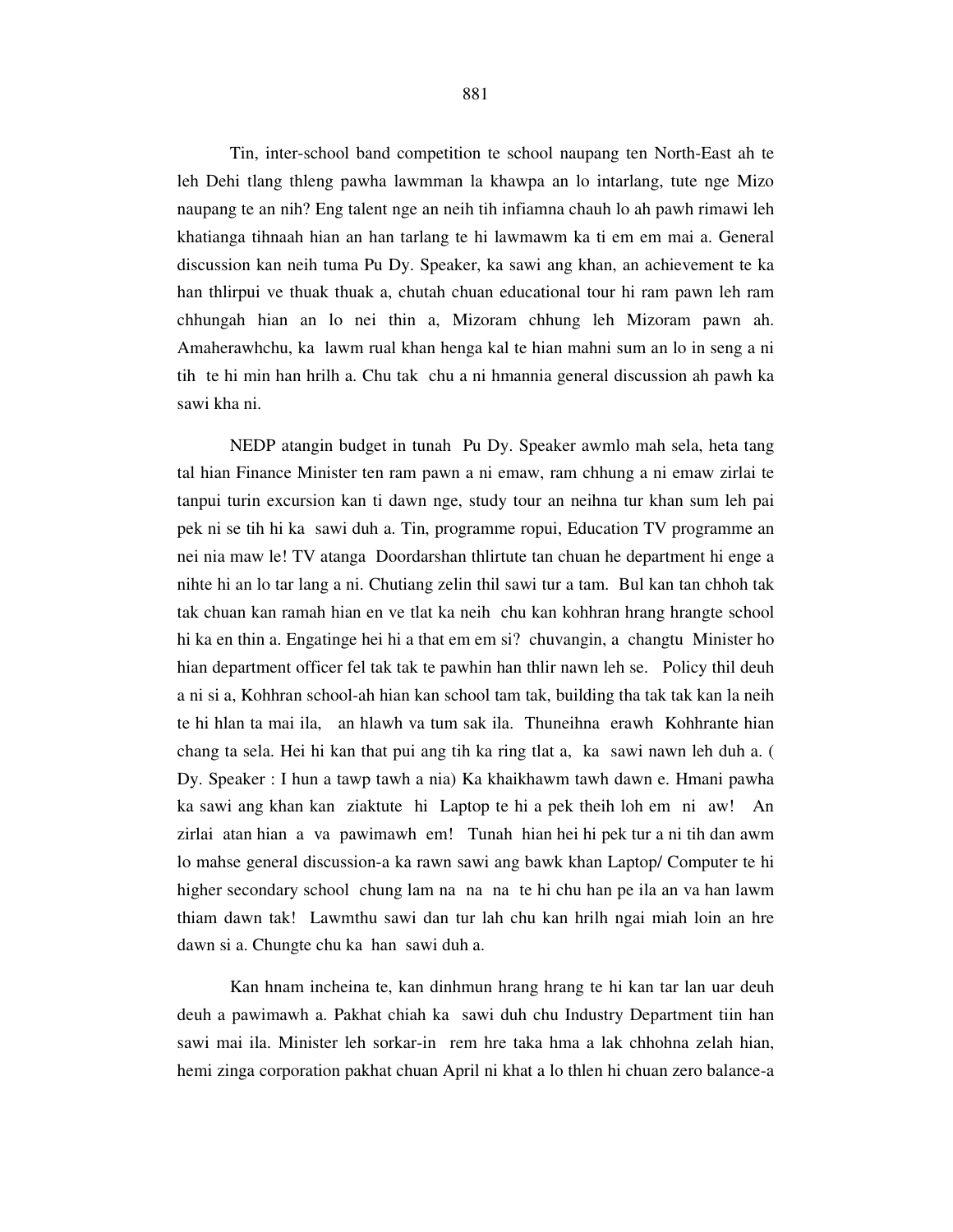kal thei turin an inbuatsaih ta a ni tih te pawh hi House-a han sawi chhuah hi ka duh a. A chhan chu enge? An remhriatna avangin Finance atang te, House Leaderin chumiah chuan malsawmna tam tak a seng luh sak avang a Industry Minister leh a department, nodal department te tan pawha malsawmna lo thleng a ni tih hi sawi talh ka duh a. Policy matter-ah thei tui ni se, mahni duh dan angin Mizoram chhungah mai ni lo, a ram pawnah te lei tur a awm a. Lo neitu, Sapthei chingtu tan ngat phei chuan, lei khawp, khawla barh khawp hi rawn thar chhuak mawlh teh se tih hi he demand chhunga corporation pakhat chuan mipuite an sawmna a ni ta a ni. Chutiangte a nih avang chuan Pu Dy. Speaker, vawiinah Minister pahnihte demand hi a subject khat chauh demand pakhat chauh pawh hi darkar chanve emaw lawmthu sawina awm vek an ni a. Chu lo leh Mizo te hnena awarness pekna tur a ni a, sawi tur tam hle chungin aw chhang deuh teu tuau chungin hengte hi ka rawn support a, pass pui turin nakinah an rawn dil hunah pawh za a za mai ni loin zaa zanga-in ka rawn support a ni tih ka rawn sawi a ni e. Ka lawm e.

**DEPUTY SPEAKER** : Sawi tur kan la awm em? Pu Vanlalzawma i lo sawm ang.

**PU VANLALZAWMA** : Pu Dy. Speaker ka lawm e. Vawiinah kan Minister zahawm tak pahnih Pu R.Romawia leh Pu H.Rohluna demand-te kan sawi khawm a. Kan sawi hona a ngaihnawm a, a bengvar thlak a. Member zahawm tak tak leh kan hotuten thu tha tak tak an sawi hlawm a.

 Eng eng emaw rawn sawi ve duh ka neih chu, a hmasa berah chuan Land Revenue & Settlement tih kha ka sawi lo ang ka ti a, kha mahse, Pu Er. Lalrinawma thu sawi khan mi ti har zawk mai a. Revenue-a kan buaina tam ber hi chu anmahni tho hi a i tih kha. In hmun inthuah tih zawng zawng pawh hi department dangin in hmun an lo pe ve tih lam a ni lo, an survey te an lo ziak an lo ti ve tih lam a ni lo. Anmahni lamah hian a ni vek mai a, kha kha department ang pawhin inngaihtuah ava tha ve aw tih ka ngaihtuahnaah a awm a.

 Department thenkhatah chuan PWD kawng laiin an JCB-in hre manglo khan PHE pipe te an lo ti chat a. Tui lamah an buai khawp mai a khaw pakhat chu, inhriat loh vang thil a ni. Mahse Revenue-ah hi chuan kan buaina tam tak hi chu keimahni leh keimahni vel vek hi a lo ni mai a. Khati zawng khan lo ngaihtuah se, sum harsatna vanga buaina pawh ani vak lo. In hmun inthuah buaite hi chu lehlamah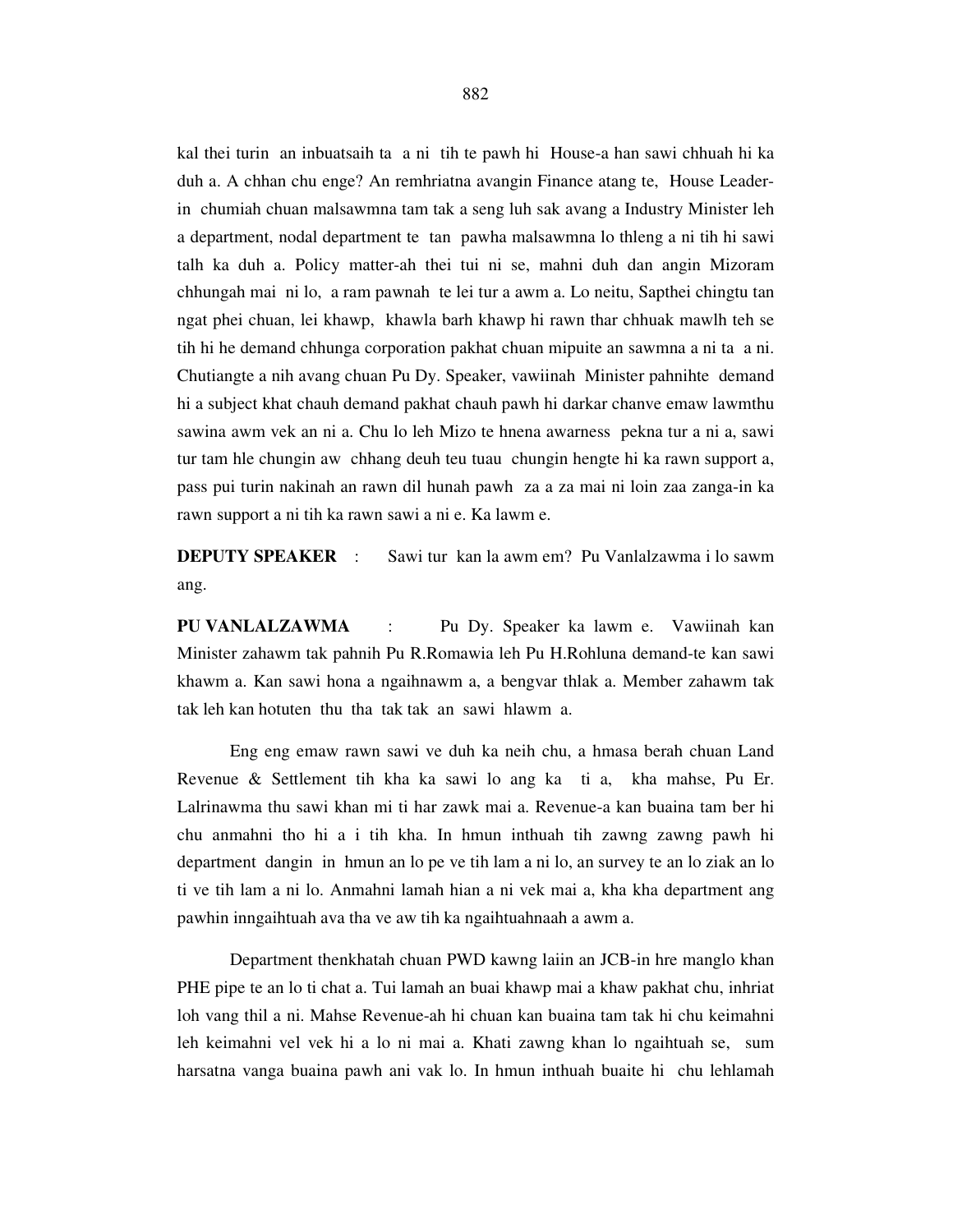chuan buaithlak zet mai hi a ni a. Chutiang zawng chuan a changtu Minister pawhin ngaihtuahna a hman theih ka ring.

 A dawt lehah chuan Parliamentary Affairs Department-ah khan nikumah pawh he thil hi ka sawi tawh a. Parliamentary Affairs Department atangin Consultative Committee Chairman-in MLA te min ruat thliah thliah a. Kei ka tel vena Consultative Committee hi vawi khat mah koh a la ni lo a, kan tern tir atang khan. Kan hriat ve zawng han ti lawk ta ila, Parliament-ah te chuan Consultative Committee hi kan phur thin a ni. A chhan chu Minister hoa an department chung chang kan sawiho thin avang khan thil pawh a kal chak a, a tha khawp mai a. Assembly-ah hian kan ngaihsak mang lo a, department thenkhatah chuan an ko tih ka ngaithla a, chawhma lam khan. A changtu Minister changtu pawh hian heti ringawt hian kan kal kumtluan dawn em ni? Meeting vawikhat mah koh loh chu, Consultative Committee hi thiat ila ni mai lawm ni tih kha ka sawi duh a. Khalamah chuan ka duhtawk leh mai ang a.

 Higher & Technical Education-ah hian hmanni pawh kan sawi zuai zuai tawh a. Ka sawi duh chu Mizoramah hian Higher &Technical Education, kan sorkar thuhnuai chu ni chiah lo mahse, MZU te, Vety College te, Horticulture College te ho hi, tumah ngaihventu tur kan awm chuang lo, Higher & Technical Education mawh hi niin ka hria. Mizo zirlaite tan, Mizoram tan, Mizo mipui te tan, hnam dangte chuan seat reserve te chu nei ve bawk mahse, a rawn din chhan kha Mizo mipuite, kan zirlai te an ni.

 Dik tak chuan MZU ngat phei chu Peace Accord-a tel, khata tanga lo kal zel kha a ni. Hetah hian kan intithu lo lutuk a, kan ngaihven lo lutuk a, a fel loin ka hria. Kan mawh a ni, lo ngaihven ila, theih ang tawka lo inrawlh ve te pawh hi kan tih tur a ni. Chu chu a nih tur phung niin ka hria a, hei hi Higher & Technical Education lam ten ngaihtuahna hmang ta ila. Central lam atanga lo kal a nih avangin kan chet theih lohna ngawt tur a awm lo. Kan intithu ve ang a, a tul angin say te pawh kan lo nei ang a. HRD Ministry-ah zu ziak ila, UGC-ah zu ziak i la. He sorkar-in a ziah chu an ngaipawimawh dawn lutuk tih hi ka hria a ni. Chu chu Pu Dy. Speaker, uar deuhin ka sawi duh a. Hman deuhah khan tam tak chuan kan hriain ka ring a. Karnataka Chief Minister Rama Krishna Hegde kha a bang tawp mai a ni, C.M a nihna atangin. A ban chhan chu khatihlai khan BSNL pawh an la ti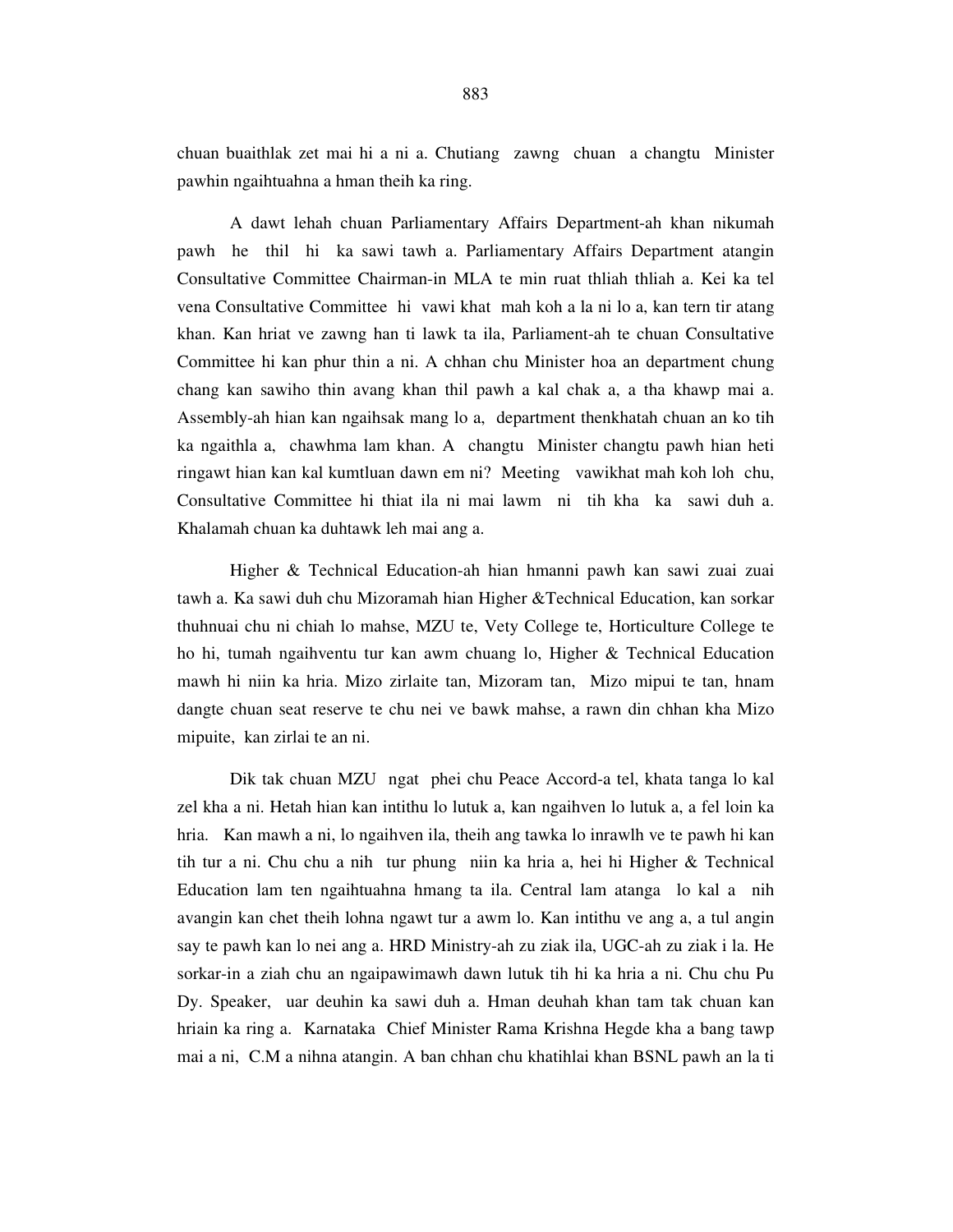lova Telecom Department an tih lai kha a ni a. Telecom Department hnuaiah khan Bangalore khawpuiah telephone-tapping tih kha a awm a, a tak tak a lo ni deuh va. "Ka state chhunga thil theng a ni" tiin a bang hlawl mai a ni. Central subject eng ang pawh ni rawh se a state chhunga thil thleng a ni a, a mawh a la a ni. Chutiang chuan MZU te, Vety te leh thil dang reng rengte hi Mizoram sorkar hian kan mawh a ni. Higher & Education hi a bik takin kan mawh a ni tiin intahluh a, Zoram mipuite tana zuk tel ve hi kan mawh a ni tawh thin a ni tih kha ka han sawi lang duh a (Dy. Speaker : tunah hian dar 4:00 a ri a kan kaltlang zel mai dawn em ni, aw, kaltlang zel mai ang aw. Sawi zawm zel rawh le.).

 Pu Dy. Speaker, ka lawm e. Art & Culture Department kha ki dang deuh hleka sawi duh ka nei a. A lawmawm khawp mai. Art & Culture Department te kan nei a, kan culture te hnam dang lakah kan ti lar hle a, kan hnam incheina ang te pawh kan hotu tam tak te pawhin rawn in bel a, a lawmawm pawh ka ti a. Tin, kan hnam lam te pawh kan thiam chho ve zel a. Kan tleirawl chhoh ve lai khan khatiang lam ngaihtuah loh lai kha a ni a, mizo lam ang chi ho hi a eng a mah hi ka thiam lova, a chhan chu chance kha kan nei lo reng reng a ni, kan hun lai khan. Mahse, tunah hi chuan a lawmawm em em mai a. Amaherawhchu, ka sawi duh chu Art & Culture Department hian Mizo culture tak tak, Mizo nula leh tlangval, Mizo nih phung ang hi tun aia uara kan chawh nun leh hi a tul in ka hria a. A dik tak chuan kan dress a tha a, Mizo lam te pawh kan thiam, mahse, kha mai kha Mizo a la ni lo tlat a ni, kan culture a la thleng lo kha khan. Kan Minister thin zahawm takin a sawi a, kan cultural dance cheraw-ah world record-te kan siam a kan cultural dance Cheraw-ah, a tha lutuk. Mahse, Mizo hi chu khawiah nge a awm ti ila keimahni ah khan a awm a ni.

 Pu Rokunga'n "Mizo kan ni kan hmel a tha….chutin kan hmingthan mawina chuan khawvel a deng chhuak ang" a ti a. Upa Chawngzika'n min hrilh dan chuan "sap missionary ho khan an helh deuh a ni" a ti, he hla kher kher hi chu. A hla in "Mizo kan ni kan hmel a tha" han tih te hi a chapo lutuk, "chutin kan hmingthan mawina chuan khawvel a deng chhuak ang" han tih te hi an helh deuh a ni a ti a. Chutih mek lai chuan President Abdul Kalam khan "hmelthat na hi pawn lam lan dan ni lovin chhung ril lam lan dan a ni" a lo ti a. Hetilai tak hi ka sawi lan duh chu a ni a. Mizo te Mizo-na lai tak kha,kan hmel a tha tih lai tak kha, Mizo nula leh tlangval chuan tlawmngaia midang te puih a duh a, aia upa a zah a ni nichina kan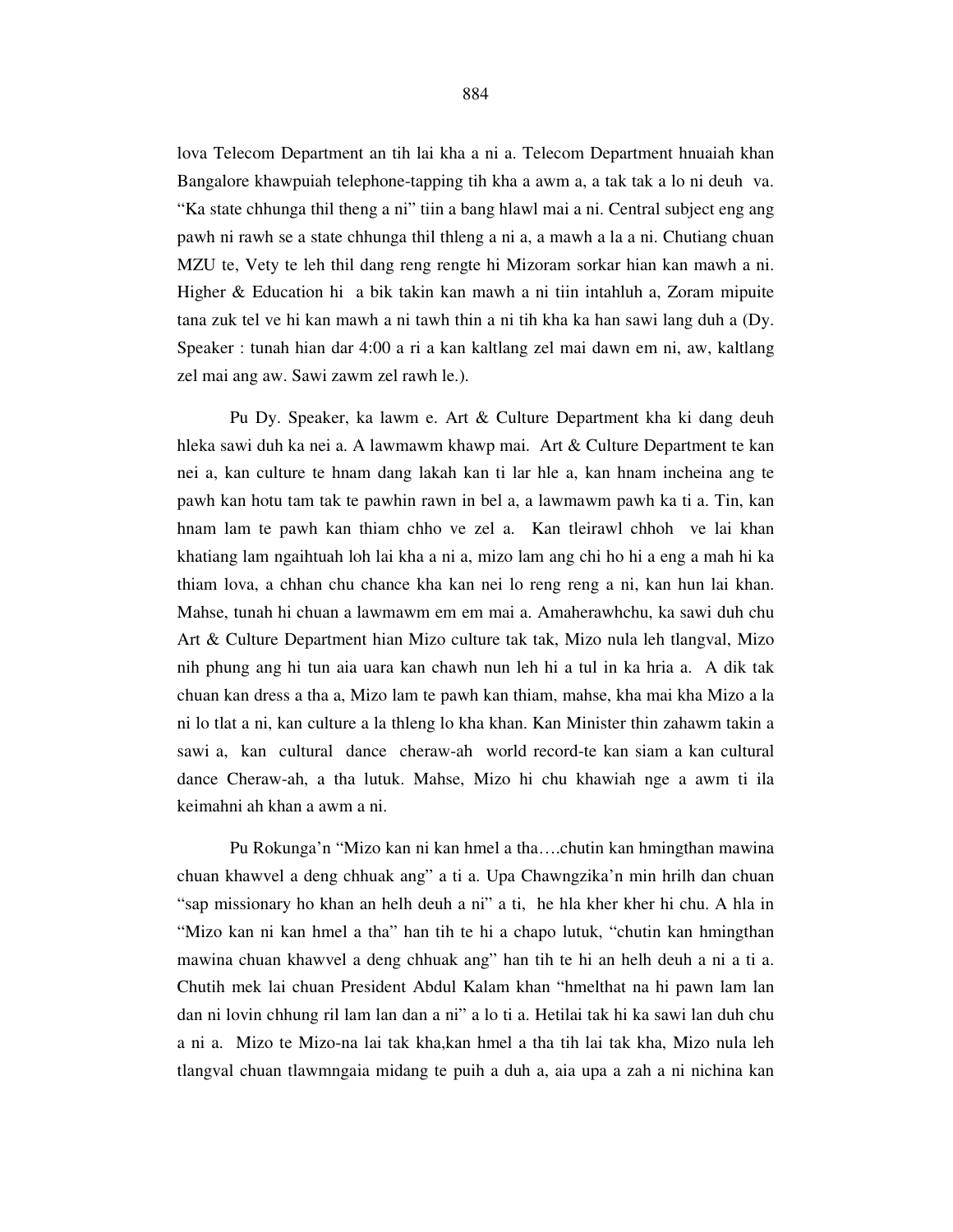ngaihthlak ang chiah khan. Zo nun ze mawi a vawng nung a, khalai tak kha a ni Zo nun ze mawi kha, tunah hian kan thlahthlam deuhvin ka hria a. Pu Dy. Speaker, Art & Culture Department te pawh hian khalam kha ngaituah deuh ila tih ka ngaihtuahna ah hian a awm a. A hminga YMA-a mawhphurhna kan neih ve lai khan Thingsulthliah dai ah khian zawlbuk ram kan tih khi kan buatsaih a.Kan hotute nena kan ngaihtuah hova kan sawiho ber chu kha zawlbuk ramah khan engnge kan tih ang? A pawimawh ber chu Mizo tlawmngaihna kan in zirtir ang. Aizawl khawpui chhunga cheng, a bik takin thingtlang lama cheng ve lo te tan kan in zirtir ang a, zo nun ze mawi kan in zirtir ang tih kha kan ngaihtuahna a ni a. Mahse, tum angin a hlawhtling ta lova.

 Chutak chu vawiina Art & Culture Department hian khatiang lama inzirtir te pawh kha kan ngaihtuah a thain ka hria a ni. Pu Dy. Speaker, lam kan inzirtir a tha, kan dress te pawh a mawi, mahse, kan thinlung chhungril ah khan tunhmaa Pu Rokunga'n kan hmel a tha a tih te kha a awm em tih hi vawiinah ka sawi duh a. Pu Dy. Speaker, record-a awm ve hrim hrim atan pawh hian hei hi sawi ka duh a. Mizo te kan han in en a, kan hmel a tha em em lo, TV-ah te kan han in en a, kan hnar te pawh a nalh em em lo, kan pian pawh a tha vak lo. Mahse, Pu Rokunga'n engvangin nge hmeltha min tih? Pastor senior pakhatin a sawi hi ka hre tawh a, harsatna kan tawh a, kan dam loha hian thisen pek ngai kan awm a, thisen min pe tura lo tlan vat tlangval te kha chu hmai bawl deuh pawh ni se an hmel a tha a ni a ti. Hmelthat na kha khawiah nge a awm? Kalam-a sawi ang chiah khan chhungrilah khan a awm a ni. Chhiat kan tawk a, kan chhung te an boral a, a ni hnih ni thumna velah rawn kal thei tawk tawk, kan khawhar hlauh vanga rawn vak lut tawk tawk pitar pawh kha a hmeltha a ni, ring deuhva biak pawh ngai rawh se a theih chin chin min rawn thut pui ve a, a hmel a tha lutuk. Kha nun ze mawi kha a ni Pu Rokunga'n Mizo kan ni kan hmel a tha a tih chu. Kan culture-ah pawh a ropui lai ber khami vawn nun zel zel hi Art & Culture hian kan uar chho thei em tih hi vawiinah hian ka sawi duh a. Thisen pek ngai ten kan awm a, damdawi ina awm te kan lo ni a, kan chhung te an thiha lo lang ngai reng reng lo khawilai veng nula emaw, eng miss emaw pawh ni rawh se, kha kha a hmel hi a tha thei lo reng reng. Amaherawhchu, Mizo nula leh tlangval te an hmel a tha a tih nachhan chu tlawmngai thei, harsatna kan tawha lo lang vat vat thin te, aia upa te zah thiam em em, Zo nun ze mawi vawng nung reng ho kha khawvelin an rawn hmuh chuan kan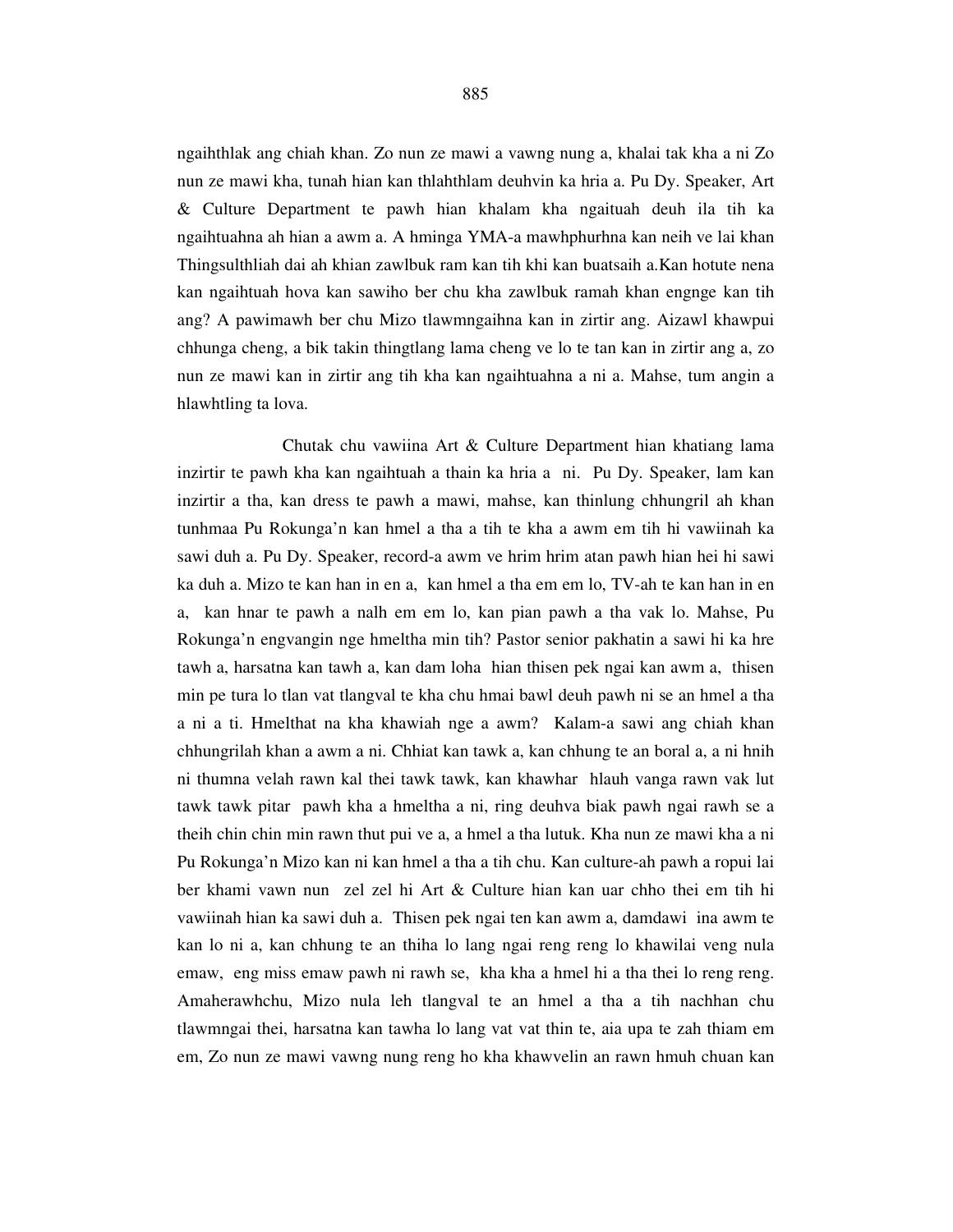hming hi a thang dawn a ni, "chutin kan hming than mawina chuan khawvel a deng chhuak ang" a tih kha vawiinah hian ka sawi deuh hluai duh a. Pu Dy. Speaker, chu chu Art & Culture Department lam atang hian kan tih awm tak pawh a ni in ka hria a, chu chu ka rawn sawi leh ni sela.

 A dawt lehah chuan (tawi te tein ka sawi tawh ang a) School Education chungchang kha nichin khan member pakhat khan a rawn sawi zawk tawh a. Ka sawi ve duh pawimawh chu nikum lamah pawh khan ka lo sawi tawh a, NEDP nuai sangkhat ah te khan School Education lam tan hian engzatnge kan dah theih dawn aw ka ti a. Thingtlang zin chhuah nikhuaa khaw sir vela Quarters tha pui pui Department thenkhat sak, luah lohva a ding tawl mai mai ka hmuha ka rilrua awm nghal thin a chu, 'heng te hi chu aw' an khaw school sak nan te hmang ta zawk se, Primary School tuamhlawm nan hmang ta zawk se a va tha zawk e aw, tih hi ka ngaihtuahnaah a awm thin a ni. Mahse keini va tih ngawt theih a ni lo va. School hi kan ngaihsak tawk lo va, kan school building te hi kan sawi thin ang khan thingtlangah han kal ila, Primary School hi chu a hriat hliah hliah a, khaw laili takah a awm a, mahse han enchiang ila a thar tirh ata rawng vawi khatmah la tah loh hi a ni tlangpui a, a bang te pawh a chhe tlangpui a. Chu school chu election conduct nan kan duh a, vantlang inkhawm nan kan duh a, kal khawm nan kan hmang thung a ni. Khang building kha a chhe lutuk, hmun thenkhatah phei chuan zan lamah vawkpui te an lo riak a, zing lamah naupangin an tifai chawp a, school kal nan te kan hmang a. Kha building kha NEDP atang hian ngaih pawimawh theih ni ta se Pu deputy Speaker, ka ngai pawimawh khawp a mai.

Chubakah chuan nikum lamah ka sawi tawh a, Headmaster turin promotion kan han pe a, thingtlanga kal te a lo ngai a, mi in hnuai luah tura thingtlanga Headmaster nih kha a chi vak lo a ni. Education tih hlutna pawh a keng tel lo, Headmaster quarters tal te hi chu nei ve vek ila Aizawl khawpui atanga va kal mai pawh a hrehawm lovang. Department tam takah chuan an J.E. te, S.A. te quarters-ah an lut chat chat thei a ni. Education-ah hi chuan High School Head pawh ni rawh se, mi in hnuai luaha awm te a ngai a, Higher & Secondary Principal tur te pawhin khatiang kha a ni tlat a ni, Middle School leh thil dang chu thu dang ni se. Hei hi ka ngai pawimawh leh a, ka sawi duh a. Pu deputy Speaker, ka sawi leh duh chu school timing chungchangah hian a tira kan hotuten an tih dawn kha chuan tha dawn khawp hian kan hre mai a (**DEPUTY SPEAKER** : ngawi rawh aw, Chair kan han in thlak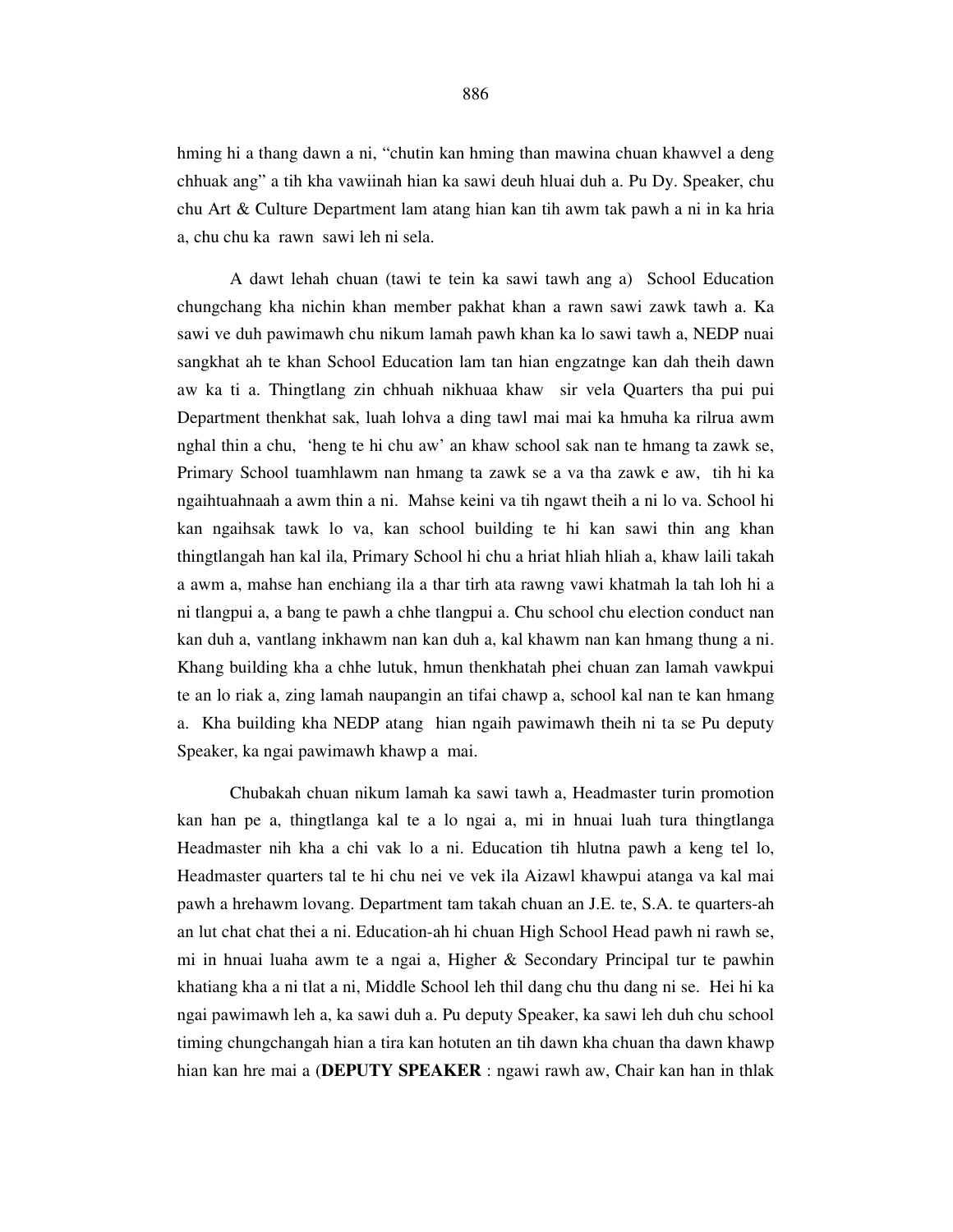a nge) ( Speaker at the Chair) (**SPEAKER** : sawi zel rawh le) Pu Speaker, ka lawm e. School timing chungchang hi tha dawn hian kan hre khawp mai a, a chhan chu Delhi keini aia ni hmu tlai daih khawpuiah pawh kan fate pawh khatiang khan zing tak takah an lo kal thin a, a tha ngawt ang ka ti ngawt a. Mahse, hetia han kal rei hnu hian kan culture nen hian a lo in millo tawp mai a, kan lo ti hlei thei lo emaw ni aw tiin ngaihtuahna ka nei thar a Pu Speaker, chuvang chuan a ngaia kal leh hi a tha berin ka hria. Engvangin nge sap ho lo chhuak khan tuna kan timing ang hi min rawn set pui kha ka hrethiam lo va, India ram dangah chuan a ni miah lo va, mahse sap missionary ten school timing min lo set pui hi chu a hmaa kan hman thin ang kha a ni tlat a ni, chu chu kan mil tawk viau zawk mai hi a lo ni a. Naupan ve lai school kan kal lai te pawh khan, zingah hian rei fe lehkha kan zir hman a, exam dawn te phei chuan zingkara en leh tur hi kan dah teuh a, mahse tunah chuan tihna hun reng reng a awm tawh lo naupang te tan hian. Zan lamah an meng hlei thei lo chu thuhran ni se, zing lamah thawh rual ruala exam tura inbuatsaih a ngai a, a hma ang khan kalpui leh ta a tul hian ka hre ve ringawt mai a Pu Speaker. Tin, chawhnu lam hunawl naupang ten an ngah lutuk hi tun dinhmunah hian a fello tlat a ni. A chhan chu kan chaw ei dan system te, kan khawsak phung hrim hrimah dar 2:00 P.M.-a ban a, naupang ho an tei mai mai hi kan la zo lo a ni lawm ni? A hma ang zawk a kha ti leh ila, kan thianten an sawi dan phei chuan zu dawr te kan lo nei ve ta a, school naupang uniform nena beer han in mai te pawh hmuh tur an awm fo a ni an ti a, a lo ni tak tak anih phei chuan an ban hma lutuk hi he hnam tan hian a tha lo thei ang tih ngaih dan ka nei a, chu chu Pu Speaker, ennawn leh a va tha em tih ka rawn sawi leh duh a.

 A tawp nan chuan Labour & Employment bikah khan tawite sawi ka duh chu nikumah te pawh kan buai nuai nuai tawh a labour cess-ah khan. Nimin Er. Lalrinawma zawhna lo chhuakah khan 2012-2018 chhunga labour cess-a kan sum hmuh tawh zawng zawng kha nuai sangruk leh zahnih leh sawmsarih leh paruk a lo ni a, kan hmanral tawh zawng zawng kha nuai sanghnih leh zanga leh sawmthum pakua a ni a, tuna kan balance la awm hi nuai sangthum zasarih leh sawmthum paruk a lo ni a, hei hi tangkai deuha hman tur a ni em aw, a bik takin nichinah pawh kan ngaithla tawh. Kuthnathawktute, a bik takin construction work-a thawktute tan hian tangkai leh zuala hman dan ngaihtuaha kan hmanna hmasa lam kha chu sawi nawn pawh a ngai lova, khatiang khan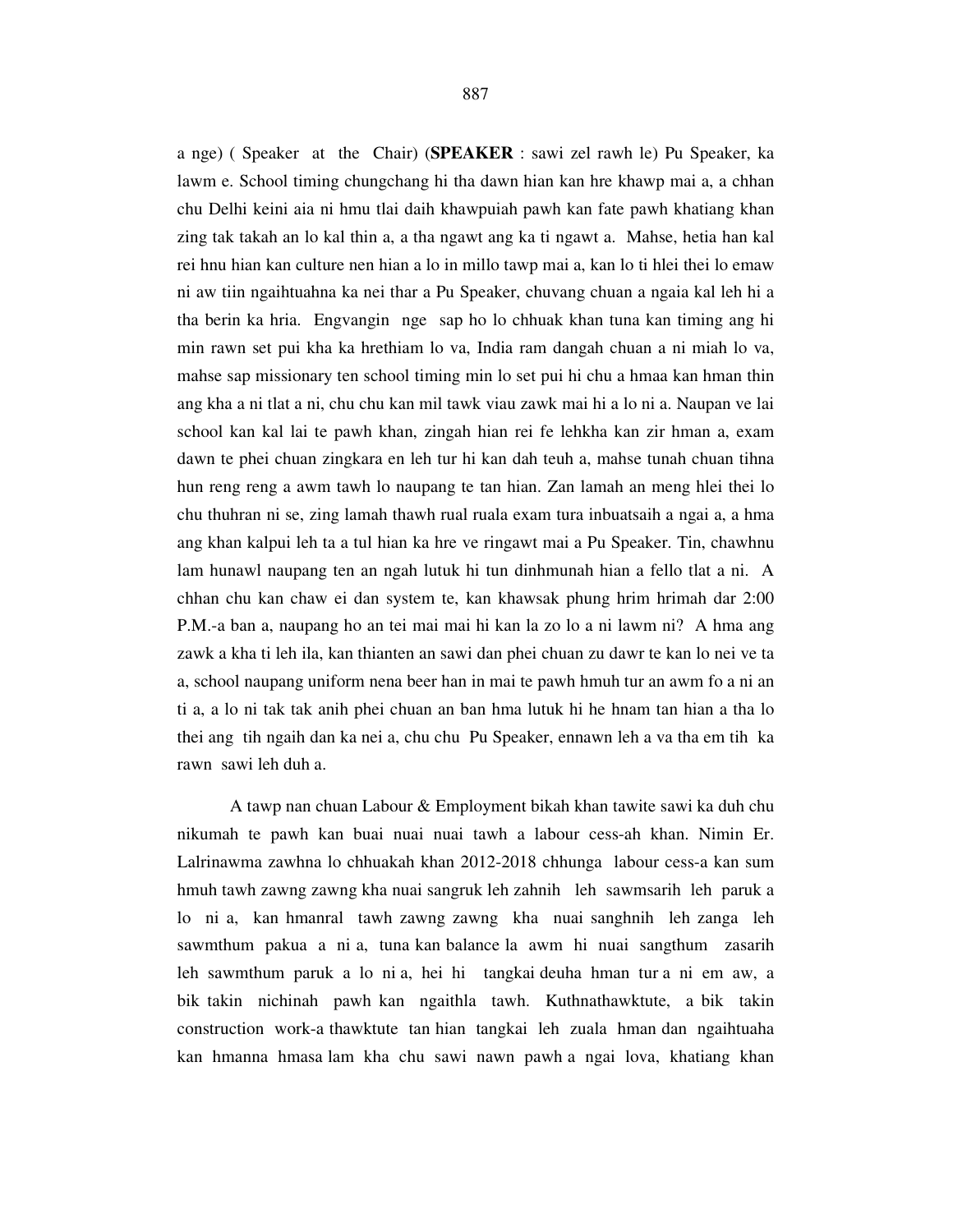hman tur pawh a lo ni chiah lova, kan lo tifuh lo deuhte pawh a ni thei. Mahse a la awm nuai sangthum zasarih leh sawmthum paruk tal hi chu kut hnathawk tu ten a tak taka an chhawr theih tura hman dan sorkar hian ngaihtuah a va tha em tih kha Pu Speaker, ka sawi leh duh a ni. Vawiinah demand-te ka sawi a, ka thlawp ve a ni e.

Ka lawm e.

**SPEAKER** : Sawihona chu ka duhtawk tawh mai ang a. Tunah hian Minister zahawm tak Pu Romawia sawm ila, sawi fiah ngai a awm te sawi se, pass rawn dil nghal tawh mai sela. Minister zahawm tak i sawm tawh mai ang.

**PU R. ROMAWIA, MINISTER** : Pu Speaker, ka demand kha member zahawm tak 16 laiin an sawi a, ka lo chhinchhiah nual a, chutianga han inhrilhfiah sen tur leh pawh a ni lova, Department officer-te min tawiawm thap a, annin a tul angin member-te ngaihpawimawh chu an la umzui zel turah ngai ila. PAD kha member pahnihin an sawi a, Consultative committee chungchang kha Mizoram-ah hian hei hi kan la lap ang reng khawp a, Minister te hian hon'ble member te ruling party an ni emaw, opposition member an ni emaw, Consultative member hi kan han inruat a, mahse, kan inko lem lova. Han koh ve zeuh te pawh a awm a, han kohna chhan thu lian an nei lo nge ni. Tin, kan member te hi Assembly Committee ah hian an tul em mai a, he laiah hian an hun an hmang zo si a, keini Department malin han pun hi a inthlahrunawm an ti nge ka hre lova. Chuvangin, member zahawm tak ten an han sawi ang khan Consultative Committee hi kan inko manglo riau a ni. Hei hi Parliamentarian anga Department hrang hrangte min hriatpuina turah pawh hian a tawk lo hle tih kan hria a. Nakin zelah phei chuan heng hi kan la chhunzawm zel turah ngai ila. Tun erawh chu an inthlan kum a ni tawh a. PAD Secretary phei chuan thahnem a ngai khawp a. Kum khatah vawi 4 tal an ko tur a ni ti hian circular te hi chhuah ila a rawn ti nghe nghe a. Amaherawchu, inthlan kum a nih tawh avangin han ti ringawt mah ila tumahin kan zawmpui theih chu ka ring lem lova. Kan minister te mahni bial lamah nitin an feh chhuah a tul dawn tan tlat a. Tun session hi kan han zo mah ang a, kan minister te hi office day ni 5 awmah hian ni 2 vel bak hi office-ah hian an thut vak pawh ka ring tawh lova. Chuvang chuan hei hi kan hriat tlan zel, nakinah House lo awm leh zel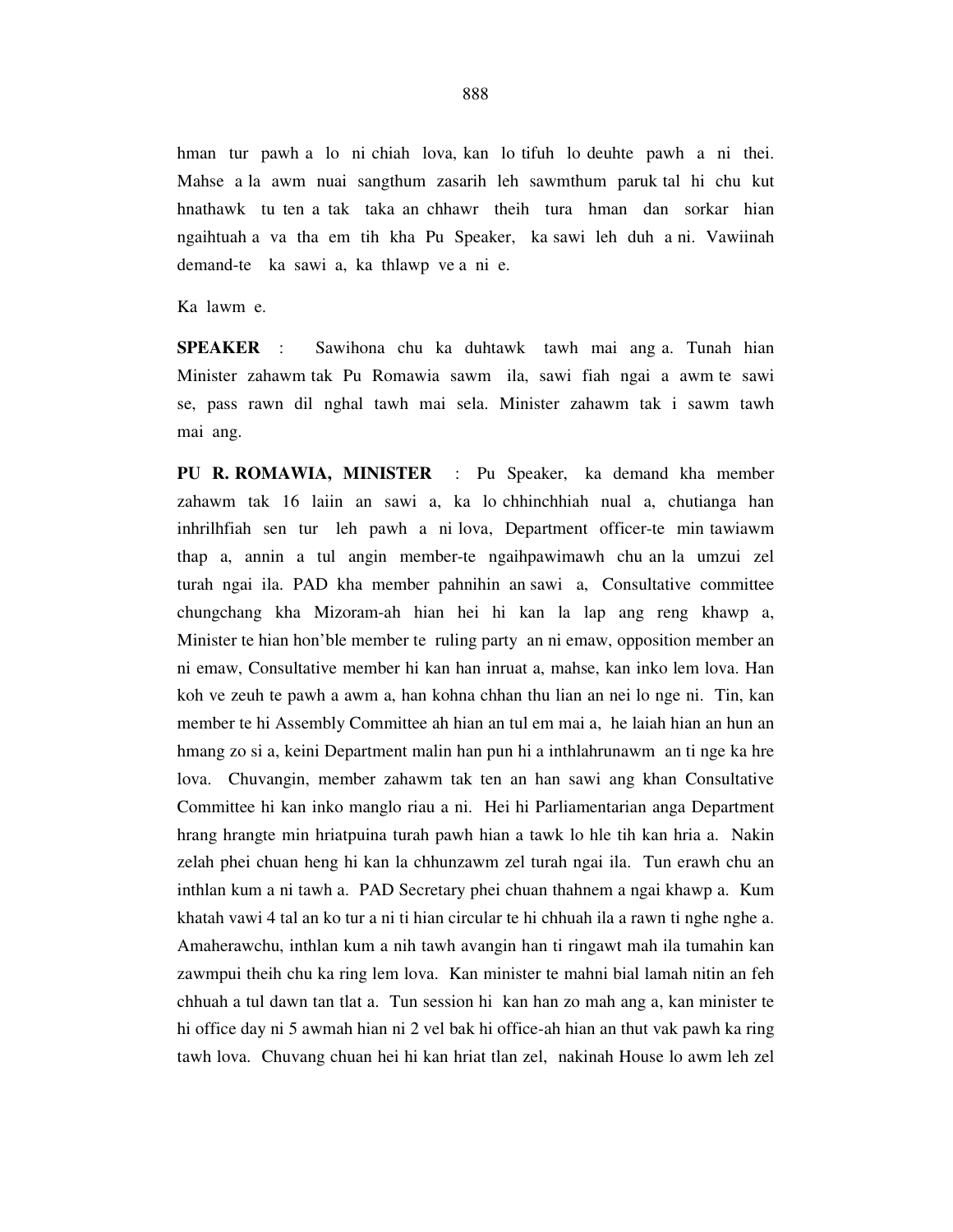turah pawh Consultative Committee pawimawhna te kan inhriatpui a, tih zel a tha hlein ka hria. A bik takin PAD Minister ka nih ang pawhin ka lo umzui chak lo a ni tihte pawh ka inhrechhuak viau a ni. Chungte chu ka han sawi hmasa duh a.

 Department chan kha Art & Culture lamah ka'n kal leh ang a, Revenue lam hi chu a tawp bawk nan ka duh deuh a, thluk sei deuh hleka thluk pawh ka duh a ni. Art & Culture Department hi member te khan in sawi a, a tlangpui thuin min fak hle a. Kan Department hi kan hre theuh a, kan pawimawh a, mahse kan te a. Kuminah pawh kan budget kha  $\overline{571500}$  lakh chauhin a pung a ni. Amaherawhchu, chutichung chuan kan zam bik lova. Kan sorkar hi a tha a, kan han mamawh tak tak hi chuan Detailed Project Report (DPR) te nen kan han auh hi chuan Finance Minister leh kan Chief Minister te pawh hian min lo remti ve leh mai thin a. Tin, Raja Ram Mohan Roy Library Foundation chungchangah pawh khan a token ang pawh khan dah a ni lem lova. Mahse, khuti lam atanga thil a lo awm chuan hengah hian harsatna kan tawk ngai chuang lova. Kuminah pawh kan tawk dawn chuang lovang tih hi ka ring a. Tin, Chapchar Kut kan han hmannaah te pawh hian pawisa hi rin ai hian a hek viau a, chungah te pawh chuan mualpho lovin kan la kalpui thei a. Tin, Mizoram pawn lama sum eng emaw hi kan han hmu a, kan hnaih ber te chu khang library leh thil vel neuh neuh min puituah khan Raja Ram Mohan Roy Library Foundation lam kha chu ni mahse, a lehlamah hian NEZCC-ah North East Cultural Zone lam atang hian sum eng eng emaw kan hmu a. Tin, central lam atang hian cultural exchange tam takah hian sum anmahni senso in kan hmu thin a. Chuvangin, kan nula tlangvalte kan hnam zia pholang tur hian India chhung chauh ni lovin India pawn thleng te pawh hian kan han in tirchhuak ve thei zawk a. Chutiang chuan kan Department kha keimahni state budget pawn lam atang hian awmze neiin kan kal ve thin a, keimahni chhung, Zoram chhung erawh hi chu heti laia lamthiam ten lam emaw, eng eng emaw an han zirtir velah te hian a khat tawkin lam te leh thil dang dangah te pawh kan han inko khawm ve thin a ni ber mai a, kan activity chu.

Tin, kan hnam zia pho lanna pawimawh tak atan te pawh khan kan hnam puan bika kan ngaih ngheh tlat te pawh patentship an ti a, geographical indication te pawh tunah chuan kan nei ve tawh a. Tin, chutiangin thil tul dangah te pawh kan hnam pual bika kan ngaihte pawh humhalh chhoh zel kan tum a. Tin, pi leh pu thil eng eng emaw hmun hlui eng eng emaw humhalh tur hi a tam khawp a. MLA zahawm tak Pu Sangkunga bial lam phei chuan an rawn hre hnem khawp mai a, pi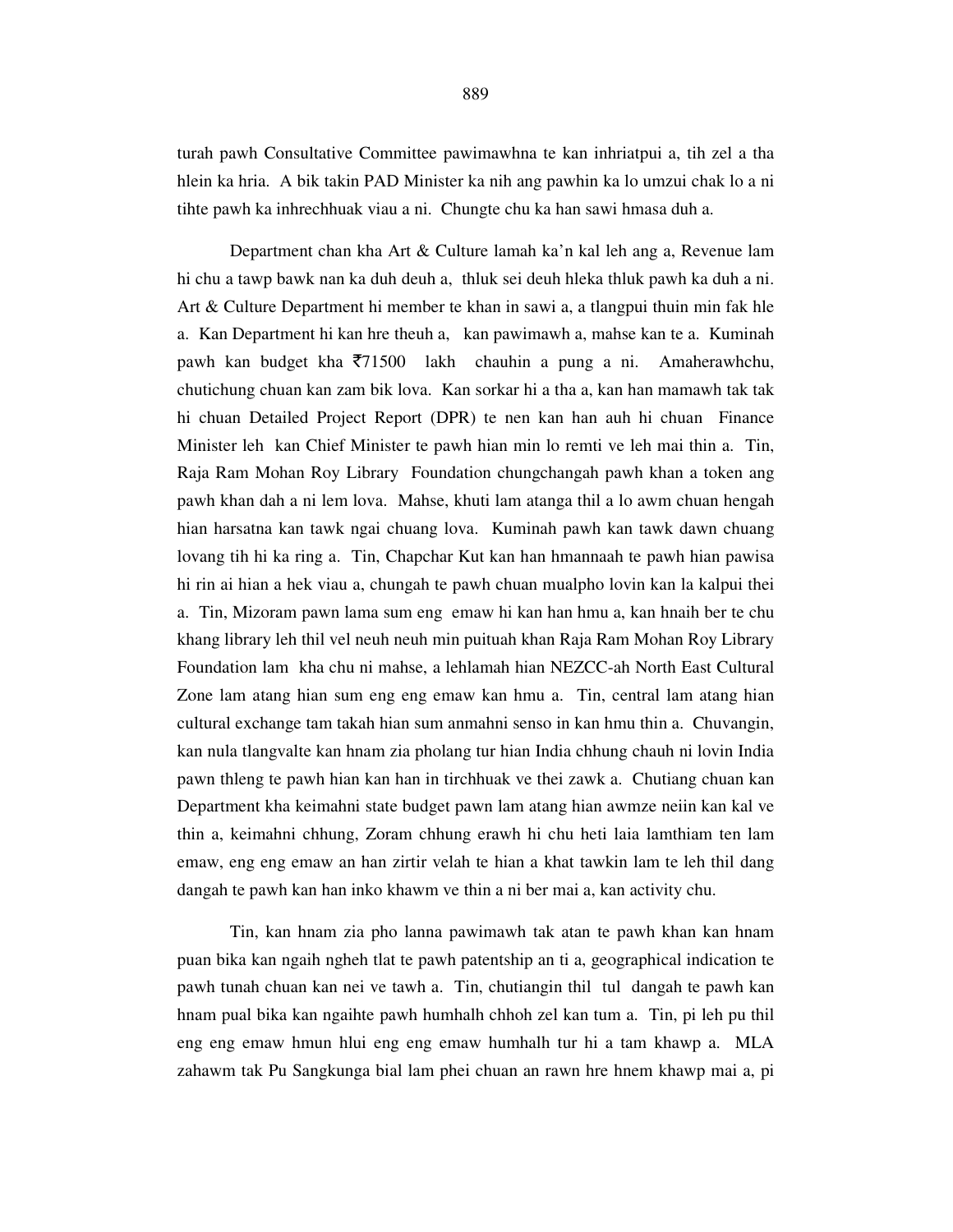pu sulhnu hi. An nei vak lo emaw ka tih pawh hi Zoram dung leh vangah hian pi pu sulhnu humhalh tur hi an lo ngah khawp mai. Sateek tlangdungah te pawh eng eng emaw humhalh kan nei nual a ni, Zawlpala Thlantlang kan ti nge ni, eng eng emaw kha a tam mai a ni, Bengkhuaia Lung te pawh a niang, khatiang khan thil hi a lo pung zel a. Tin, chhim lamah Lungtian thleng te pawh khanin Hausata thlan, (saw lama mi ropuite) khatiang kha humhalh zel te an ni a. Mahse, chung tur pawh chuan sum hi kan nei vak mang lova. Tin, sorkar kutchhuak te leh khatiang thil humhalh tur ang chi te pawh kha INTACH te nena tangrualin eng eng emaw te hi kan han ti a. Chungah chuan kan sum neih ve chhunte hian kan han tuaihnum ve leh ringawt thin a, mahse, chungah pawh kan thawk chak viau thei lova. Mahse, hma lam hi chu kan pan ve zel chuan kan inhria a.

 Kan budget-ah hian sum ngahlo mah ilA kan Department hi chu kan lungngai vak bik lo a ni. Mizorama Department zawng zawngah kan hlim ber a, Art & Culture hi kan lam thep thep a kan hlim em em a ni. Chu chu tangkaa lei sen rualloh a ni tih pawh min hriatpui ka duh a. Chutiang chuan kan hnam dress chungchangah te pawh hian demand hi a tam khawp mai a. Member ten insawi ang khan darkhuang a ni emaw, kan puan chi hrang hrangte a ni emaw, hengah hian subsidy-in kan han pe ve thin a. Chungah te chuan demand hi a sang khawp a, mahse chungte pawh chu tunah chuan khang chhanna tur kha kan budget atang chuan a lang vak lo a. Mahse kan mamawh kan thlen chuan pawisa kha kan hriat ang khan Finance Department-in thei thuhruk a neih kha kan hre tlat a. Kha lam kha zenpui theih chu kan la beisei zel ve a ni. Chutiang chu kan dinhmun a ni a.

Tin, chung lo ah pawh thil hrang hrang, kan hnam chawikanna tur zelah hian hma lak kan tum a. Tuna kan hmalak ve mek hi dik tak phei chuan kan museum te pawh saw hawn thuai kan chak tawh khawp a, Secretariat Complex lama sak saw. Mahse min la peih sak thei lo a, kan la hawng thei lo a. Tin, Aizawl South –III lamah sawn aia ropui daih, NEZCC lam atangin cultural centre hmunpui atan Maubuang VC ten ram min pe a. Chungte pawh chu Revenue lam te nen teh fel tawh a ni a. Chuungahte pawh chuan Cultural Centre tih tak tak tlak kha kan buaipui chho mek a ni a.

Chungah te pawh chuan Tourism Department te nen te pawh nakinah in link dan te pawh la awm zel turah ngai ila. Chutiang te pawh chu kan hmalakna a ni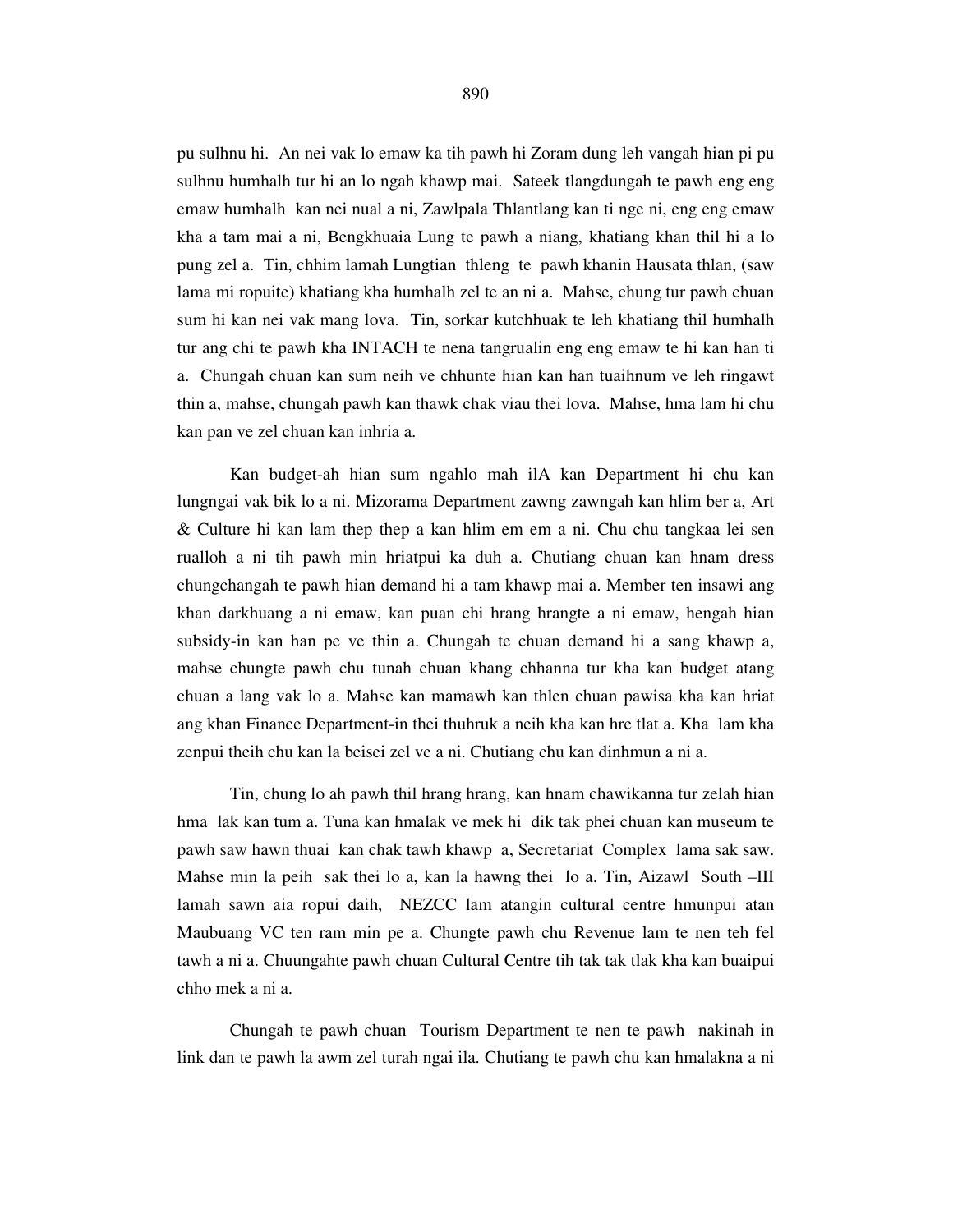a. Tin, library lam hi, kan library awmna saw keini pawhin kan hmun hmuh chhun a nih avangin Secretariat Complex-a awm daih saw kan duh vaklo a. Mipuiten an avail zung zung theihna tur hmun laili kan duh a. Hetilai Secretariat building, Assembly kawt mai ami hi khutilamah an insawn thla mek tih kan hria a. Hetilaiah hian engemaw tal hi chu State Library a nih loh pawhin District Library emaw tal hi chuan chang ve turah kan ngai a. Chutiang te pawh chu kan ngaihtuahnaah hian a awm a. Kan hotute hnenah pawh kan thlen tawh a ni.

Tin, tribal research lamah pawh hian theih ang angin hma kan han la a, kan la chak hlei theilo a. Kan pi pu thil hlui te, lehkha ziak hlui tak tak kan hmuh ang, handwriting ang chi te pawh kha ammonium smoke in kan han ur a, Archive lamah te kan vawng tha a. Chung te pawh chu thil hlu tak vawnthatna lamah pawh hma kan sawn a, kan la ti ve zel a.

Tin, Archaeological Survey of Indi-in Vangchhia leh Dungtlang vel khawchhak lama kan pi pu sulhnute an rawn tuipui em em ah hian a nodal department kan ni lo thei lo a. Hetiang hian Aizawl-ah pawh bu rawn khuarin, Tripura leh Manipur leh Mizoram bik atan hmunpuiah min rawn hmang ve mek a. Tunah hian an ram tur Revenue Department in an ngaihtuah mek a. Chutiang chuan hmun nghet te an rawn neih phei chuan mi in luah mai lo hian Archaeological Survey of India, Mizoram Circle te pawhin hmun mumal tak an neih thuai te kan ring a. Inkhuar nghet deuh deuh an tum niin kan hria a. Chungte pawh chu House hian min hriatpui ka duh bawk a.

Tin, lam inzirtir zel, music leh a lam vel instruction pawh hi kan kalpui zel a, kalpui zel pawh kan tum bawk a ni tih te pawh kha min hriat sak ka duh a. Tin, Publication lamah pawh hian pawisa hi ka nei tam thei lo hle a. Mahse kan pawisa neihchhun hi kan hmang tangkai em em a. Chungah chuan Mizoram-a ziak lehkhabu tha tak tak te pawh hi hetiang hian publication lamah te hian kan han tichho ve a. Tin, lawmman tha tak tak han insiamsak theih te pawh hi kan chak hle a. Mahse chung chu tuna kan dinhmunin kan tlin rih lo a ni a. Mahse heng zawng zawngah te pawh hian Mizo literature lam te pawh hian nodal, iptepui ban nan tak min rawn hmang ve a. Chungah chuan thawkhoin thil kan ti zel a.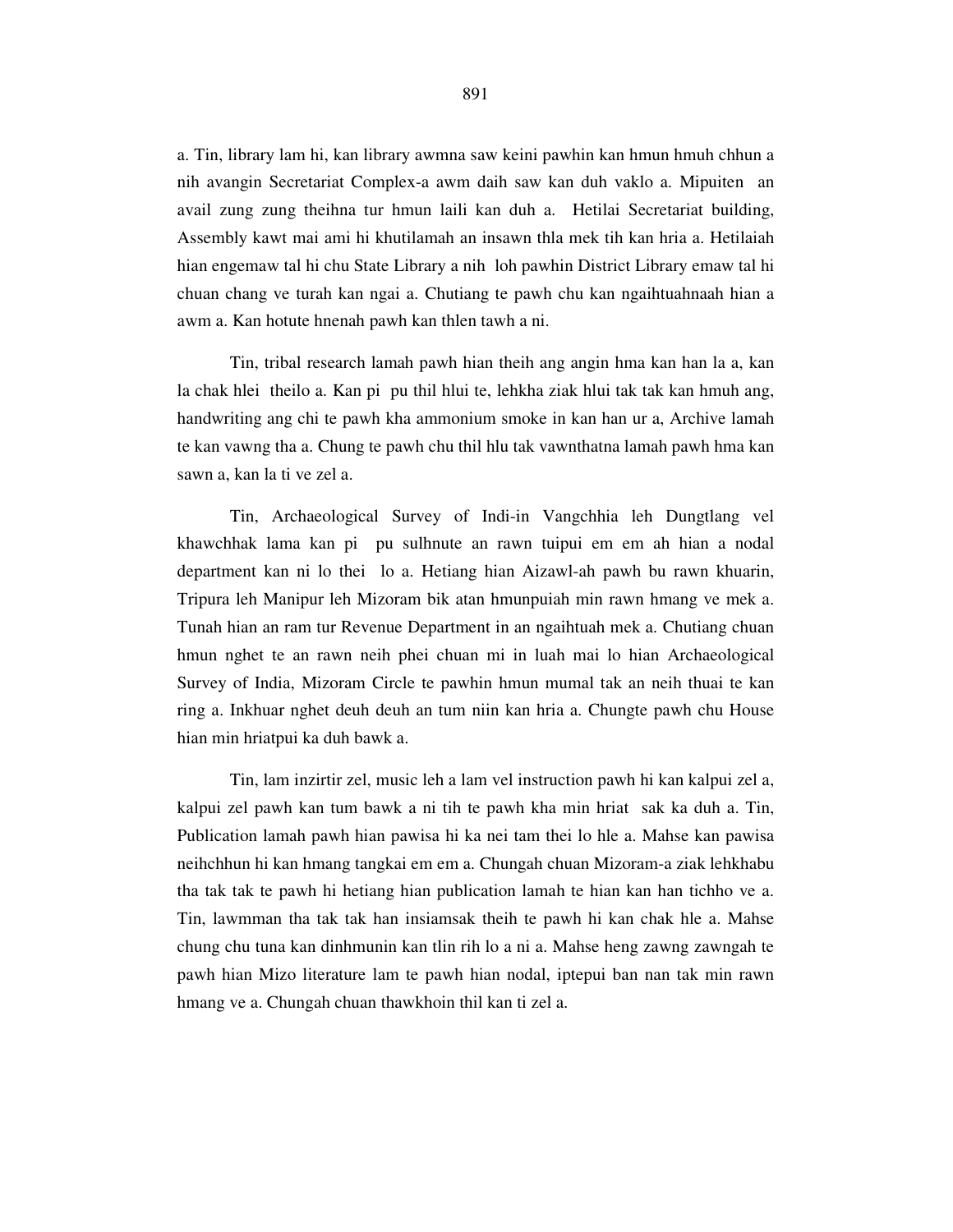Nichinah khan member zahawm tak Pu Piana khan a bial lam, Tinghmun a ti emawni, khami lampang kha YMA Library kan ti mai a. Keini chuan YMA Library angin hming kal mahse Public Library kan ti ve ngar ngar a, khuti lama kan zuk dawrnaah chuan. Khang anga building kha RRRLF atanga kan han hmuh pawisa te 90:10 a ni a, 10 kha a doletna ve a ni a. Khatianga kan tih theih ve ang chhunah pawh khan committee hi kan siam a. Anni hian nguntaka an ngaihtuahin a district-wise deuh hian, a tam tham si loh avang hian a an han sem ve a. Chutiang te pawh chu min hriatthiampui a tha hlein ka hria a. Chu chu Art & Culture lamah chuan duh tawk mai ila. A hlutna, a pawimawhna kha kan hotuten min hriatpui em em hlawm kha a lawmawm a. Tin, ngaihpawimawh zual zel pawh ni sela.

 Chapchar Kut ah te pawh a theme, thupui te kan han siam a, nikum lamah khan 'Aia upate zah' an han ti a, tun kumah khan 'Sem sem dam dam, ei bil thi thi' tih kha kan thupui leh a. Khang te pawh khan kan thalai leh mipui-ah pawh hna a thawk hle turah kan beisei a ni.

 Higher & Technical Education hi a zau khawp mai bawk a. Amaherawhchu, nichina member ten insawi ang te pawh kha kan han hria a, hmasawnna kawng kan han zawh a. Tunah hian kan College hrang hrangte pawh hian hmalam pan zel chuan kan inhria a, indaih lohna te a nasa em em chungin, College 24 kan nei a, Poly-technic hi pahnih enkawl mek a ni a. Tin, zirlaite an awlsam zawk nan Shillong-ah Boys Hostel 2 leh Girls Hostel 1 an enkawl a. Tin, Aizawl ah hian Girls Hostel pakhat, mi inluah in a nei mek bawk a ni. Tin,teaching post hi 768 a awm a, post ruak 138 a awm mek a, 630 hi hnawhkhah a ni a. Chutiang chuan college hrang hrang pawh hi, building lamah te leh infrastructure hrim hrim ah chuan hma kan sawn hle a. NEC, NLCPR leh RUSA atang te hian building structure-ah hma kan sawn chho hle zel a. Tin, zirlai pawh hi kan pung chho ve zel a, chutiang chuan Higher & Technical Department-a kan College, general college hoah hian hma kan sawn chho zel a, a lawmawm a. Tin, hmasawn leh zel kan tumnaah erawh chuan Mizoram University-ah khuan Master Degree admission turah hian kan nau te ho hi an leng lo nasa tawh a. College hrang hrangah hian engtin tin emaw tal hian Master Degree lak theihna hi siam a hun tawh mang e tih kha a ni a. Tunah entirnan, Aizawl West-ah khan Political Science lo ti ta ila, tikhan J. Thankima-ah emaw khan History lo ti ta ila, khatiang khan kan zirtirtute hi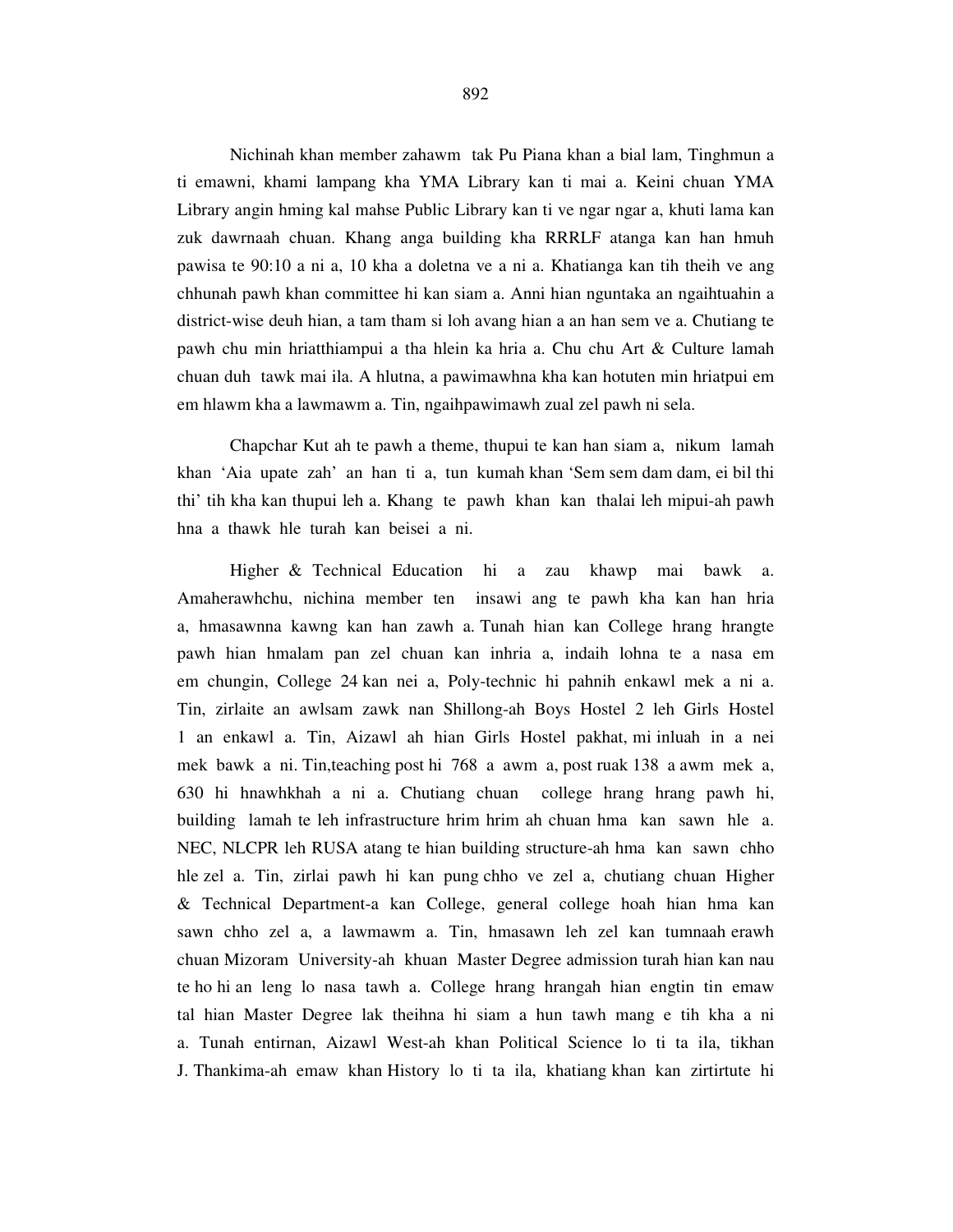zirtirtu-a qualified, Ph.D Degree nei tha tak tak hi an tam tawh a. Khatiang zawnga kan tih loh chuan Mizoram University hian kan naute B.A. passed ho hi a accommodate thei tawh si lo a. Heng te pawh hi ngaihtuahnaah a awm lian hle a ni. Tin, chutih rualin Science lam te hi a subject a pung zel a. Keini zir ve lai 1960 chho vel kha chuan Science subject hi physics, chemistry, biology, botany, anthropology, mathematics tih vel kha a ni a. Tunah chuan khang te kha an pung tawh khawp a, electronic lamte eng eng emaw ni bio-chemistry an ti a, science subject hi a pung tawh em em a ni. Khawvel thang zel chhang thei tura kan inbuatsaih hi chu a ngai tak meuh meuh tawh a ni. Chuvangin, tuna Science College kan neih ho thliah thliah te pawh hi engtin nge ni ang, tuna an subject neih sa bahah khawvel thang zel chhang tur hian subject dang te pawh hi introduce chhoh zel hi a tul a ni tawh lawm ni? History, Political Science tih vel ah hi chuan eizawnna a awm tawhlo a ni lawm ni? Chuvangin, a chaw bawm hrut zawng hian eizawnna chi subject te hi kan uar chhoh tawh hi a ngai lawm ni, tih hi ngaihtuahnaah chuan a awm hle a ni. Science hrim hrim ah pawh biology, chemistry, physics tih mai lo deuh te pawh hi a ni tawh em? biology, chemistry, physics tih mai lo deuh awmna tunlai khawvela science subject pawimawh awmna pawh tinzawn a ngai tawh a ni tih hi ngaihtuahna ah hian a awm a ni. Mahse, chuti chung chuan sawi leh sawi hnu sum lam harsatna avangin kan la indaih thei lova. Nichina kan ngaihthlak ang khan pension aiawh leh thi leh hnaruak hrim hrim hlawh ringawtah pawh 138 kan in fill up theih rih loh avangin, tunah chuan kan nih ang ang hian pai chawn chawn chung pawhin kan ram zirna hi hmalam pan pui zel kan tum a ni.

 Tin, Polytechnic institution pawh hi pahnih kan nei a, Lunglei-ah leh, hmeichhe pual bik tan Durtlang-ah. Tichuan, tunah hian kan district headquarter theuha siamna tur kha central lama pawisa engemaw zat min rawn pek atang te pawhin kan han ti a, Champhai kan sa zova, Kolasib, (Thingdawl) ah kan sa zova, Mamit kan sa zova, Saiha lam te zawh tep a ni a, Lawngtlai, Chhiahtlang te chu tunah sak tumin kan han inbuatsaih chho mek a ni a. Chutiangah te pawh chuan subject kan introduce theih tur awm ang te pawh hi eizawnna tinzawn thei deuh kha ngaihtuah a ngai hlein kan hria a. Chutiang chu a nih avangin ministry lam pawh hian thahnem min ngaih pui a Mahse kan sum dinhmun ngaihtuah chung hian 'han in ti te deuh teh u' min ti a, Champhai leh Kolasib leh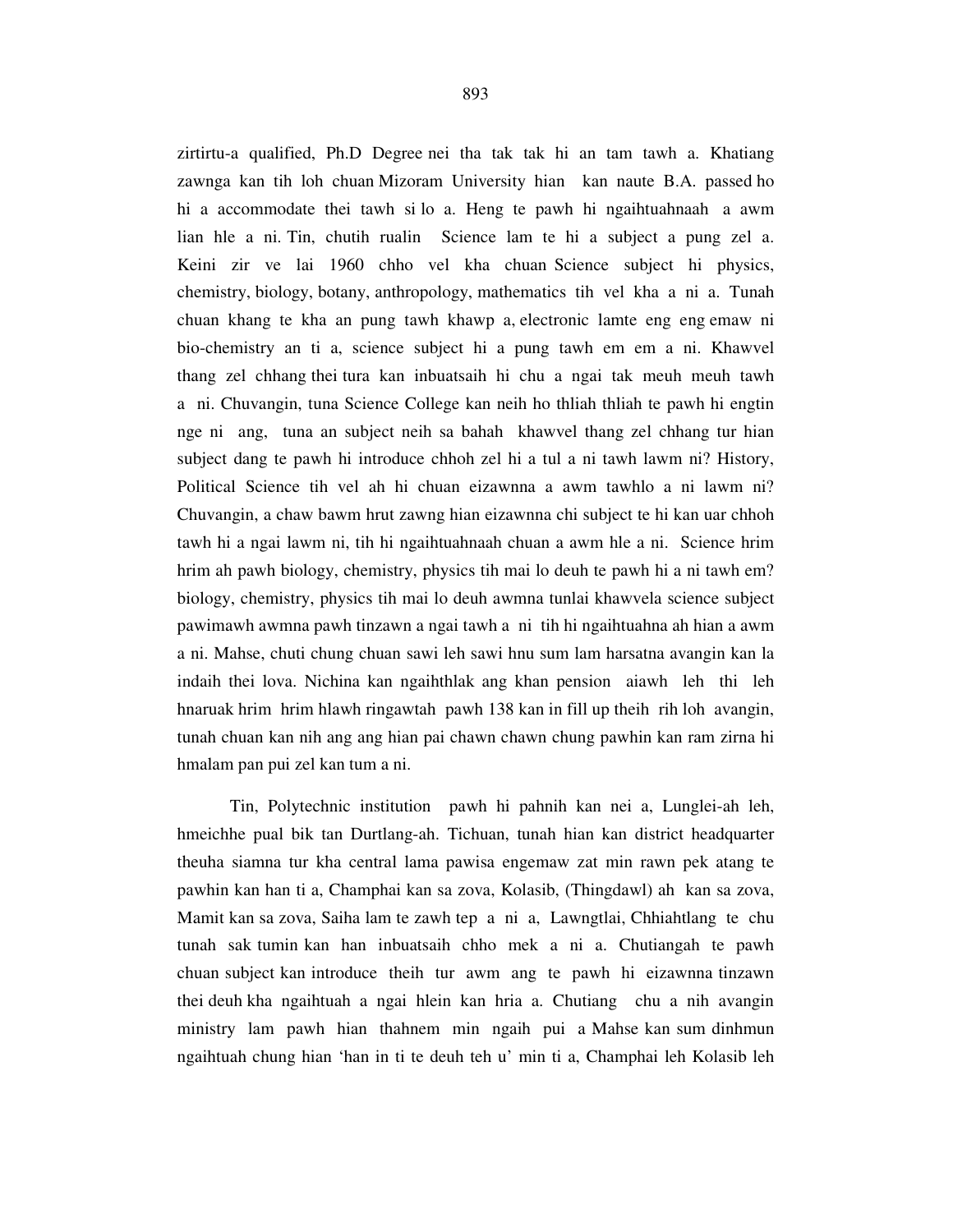Mamit a hawn mai tura kan inbuatsaih laiin Cabinet meeting hnuhnung ber khan min la differ ta rih a. Cabinet meeting leh ah te chuan hawng thei tura ke pen te pawh beiseina lian tak kan nei a. Kan thlir ve dan chuan kan nau te Lunglei Polytechnic a zir chhuak te Durtlang lama hetiang Beautuy Culture and Costemology subject, beauty lampang, a tih mawina lam chi han zir te hian ei an hmu tlatin kan hmu a ni. Mi tam takin beauty parlor, khinga kan nau zir chhuak te pawhin Aizawl velah an hawng tawh a.

 Tin, sawti lama zir chhuak te pawhin consultancy firm khawi khawi ah emaw hian overseer/JE ang ti mai ila hnathawhna kha an hmu viau in kan hre tlat a. Chuvangin kan sorkar-in a rilruk dan ah chuan Kolasib-ah emaw khuan automobile engineering te han ti ta ila, tikhan food processing te pawh kan mamawh chho mek a ni a. Chu chu Champhai lamah te pawh han ti ta ila tih te, sorkar-in ngaihtuahna a hmang hle a. Chutiang chuan kan tih theih hun hi awm tur ah kan ngai a ni. Engpawhnise term tawp dawn lama senso tam deuh tih hluai ang chi kha kan hotuten min tum pui lova. Term thar ah zawk, tha thar zawkin, mo thar tha in nghet cherh chawrh in tih an tum vangah kan ngai a ni.

 Keini department chu chutiang avang chuan kan la beidawng lova. Tin, Pu Speaker, Saiha lam bialtu khan a sawi zing hle a. Pu Speaker, nang pawhin i rawn sawi nasa a, i rawn sawi dan hmasa zawkah te phei kha chuan Mizoram University campus chhim lama hawn tur ah khan an tan thuai turin i beisei a. Saiha lam hian kan chang ve ang, i rawn ti kha a ni a. Mizoram University hi kan zuk zai ve thin a. Delhi lamah khuan an lo awlsam vak bik lo nge ni an rawn OK mai lova, chhim lam ti mai ila, tunhma Lunglei leh Chhimtuipui District lamah Mizoram University campus hi awm ngei tura ruahmanna awm vek tawh kha a ni a.

 Chutah chuan an ruahman danah phei chuan Lunglei Government College kha ipte pui ban nan a va hmang ang tiin kha tah khan Lawngtlai emaw Saiha emaw te kha zungzam va thlakna tur anga ngaih kha a niin ka hria a. Mahse khuti lam kha an rawn che thei ta vak lova, tun thlengin beisei takin kan la nghak a. Highier and Technical Education Secretary te hian an ngaihven reng a, an nawr ve reng bawk a ni. Chutih lai karah chuan Chhimtuipui ti mai ila Lawngtlai leh Kamalanagar leh Saiha-ah College pathum ah khan Science kha vawiin ah hian introduce a la ni lova.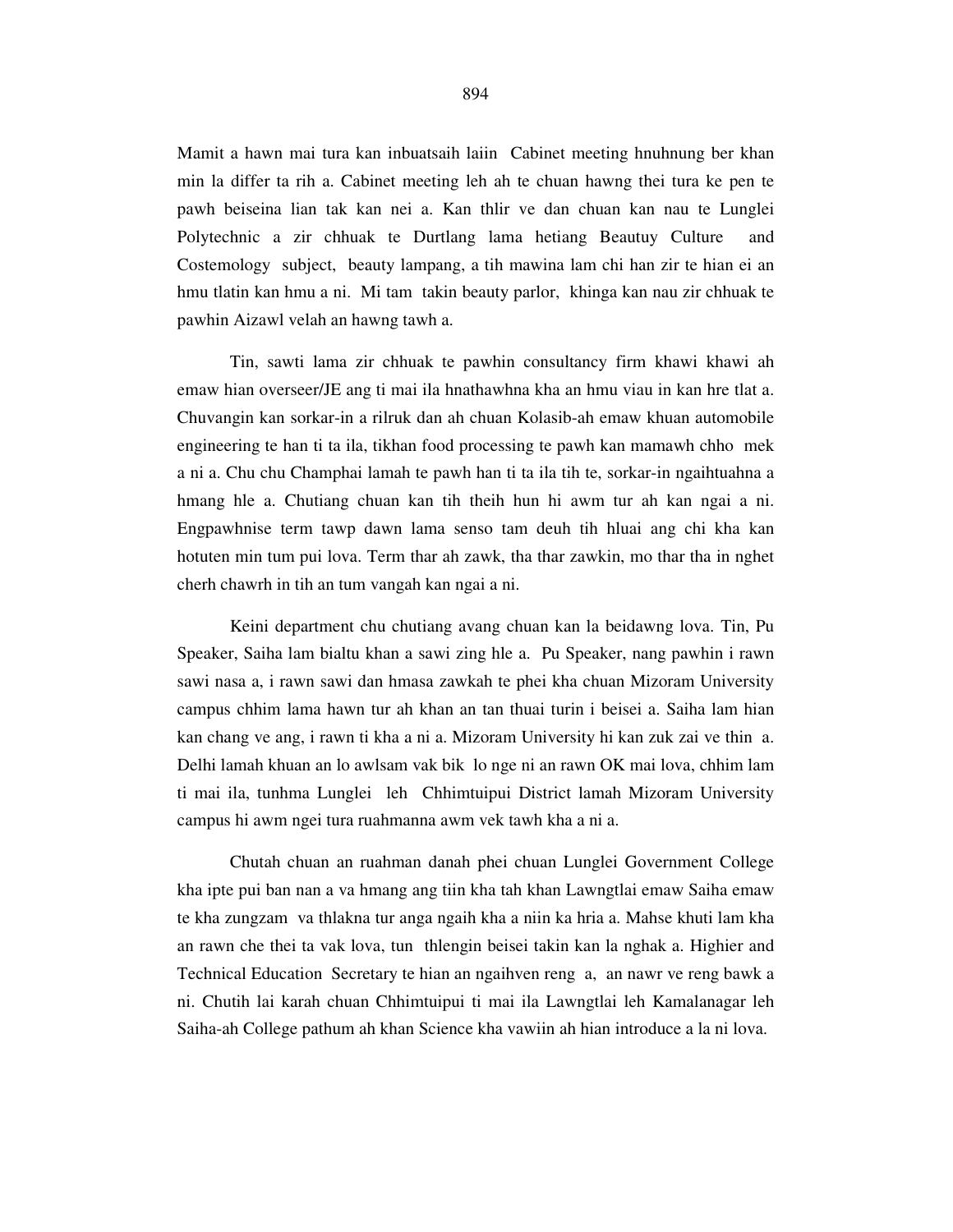Tunhma dinhmunah khan Saiha ah khan Science tan khan sanction post a awm a. Mahse a feeder, a Higher Secondary School lam khan Science kha offer an awm loh avangin Lunglei emaw, Aizawl lam naupang kha sawti lamah B.Sc zir tura an va kal duh ring vak bawk si lo khan khatiang khan sawti lama hna awm te ministry hmasa MNF ministry lai khan Zirtiri Science College te a hlawma han tih an nih chhoh khan khanga post awma te pawh kha pawh then phei a ni ta a. Tin, Lunglei lam tan pawh chutia pawh then chutia pawh then phei a ni a. Chutiang chuan Saiha lamah post pakhat diat diat pawh siam bang awm angin a bang ta chauh a. Mahse, ram a lo kal zel a, regional balance te pawh ngaihtuah a lo ngai a. Kan than tlan loh chuan, kan kut chauh thang se, kan ke a than loh chuan engmah kan ni lovang. Kan lu chauh thang se, kan kut ke a than loh chuan engmah kan ni lovang. Kan ram chhung kan than tlan a tul a, chuvangin, kan hotu ten ngaihtuahna an hmang a. Committee an siam a, tunah chuan Saiha lamahte pawh Science zirna pawl XII thleng 2 a lo awm a. Lawngtlai-ah pakhat tunah an din chho dawn mek bawk a. Chutiang chu Chawngte-ah an din chho dawn tih a awm bawk a. Chuvangin chiangkuang zawka hma la turin tunah hian Committee din a ni e. Chu mi te chuan uluk taka zirin fel taka decision an rawn siam beisei a ni.

 Tin, sorkar lamah pawh sum harsa chung chung pawhin lianpuia kan tan thei lo a nih pawhin a tan chhohna ang kha subject tam pui a nih loh pawhin subject li emaw vel ang tal pawha tan theih dante kha a awm kan beisei hnai hle a ni. Kan hria a, Amalgamation lamah nichinah khan member zahawm tak Chalfilh bialtu khan huaisen thlak tak khan a rawn sawi a. Mahse, politics- ah hian huaisen hi a fin thlak lohna te a awm a. Huaisen kha a tha ber em? Tlawm ngam khawpa huaite pawh hi a tul laia awm em tihte pawh hi ngaihtuah a ngai a, political impact hi ngaihtuah tel a ngai a ni. A dik tak chuan kan ngaihtuahna pawh kan hmang hle a ni. Zawlnuam College khu khar ta ila, Mamit College nen chhun fin ila. Khawzawl College khi khar ila, Saitual College nen chhun fin ila. Hnahthial College hi khar ila, Serchhip College nen chhun fin ila, zirtirtute pawh an indaih deuh ang a, naupang pawh an tam ang a, an hlim ang a, competition pawh a awm ang te kan ti a, boruakah in kan sa thin a ni. Mahse, khatia kan tih vaih chuan kha order chhuah tukah khan kan in chu an hual nghal duh mai ang tih a hlauhawm a. Chutiang chuan political impact tur kha ngaihtuah a ngai fo mai a. Zirtirtu pakhat lek khawih chet pawhin zirlaiin College kan khar dawn ti a invau reng hnam kan ni a. Kan zirlaite pawh hian an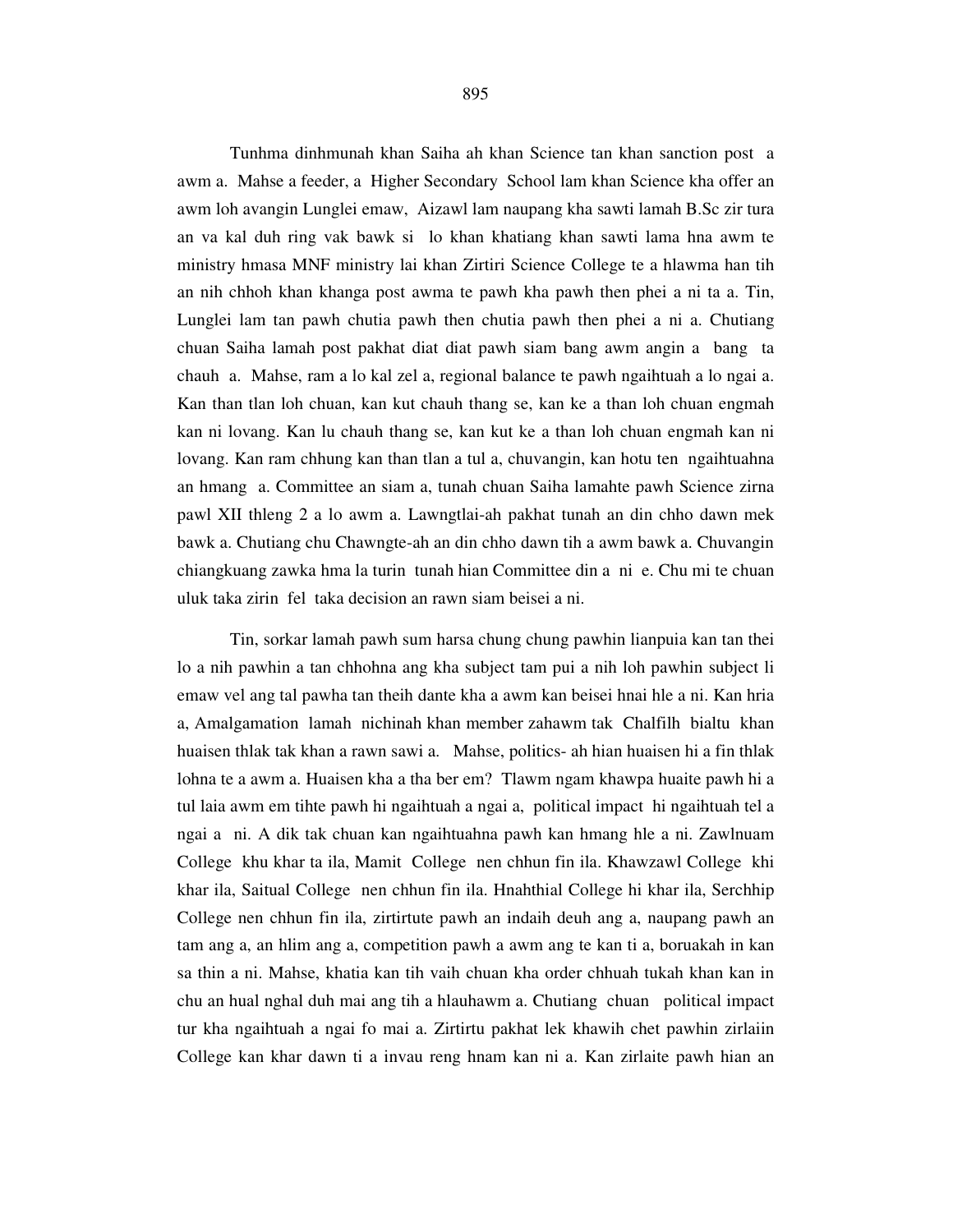zirlai nge maw an ngaih pawimawha politics a MLA nih ve an chak tawh zawk le tih thleng pawhin ngaihtuahna a awm a. Chutiang boruak chu kan nih avangin politically atanga thlirna atang khan thil lo kal tawh, 'pi leh pu te ramri lo kham tawh chu tidanglam suh u' ti a Pathian thu a kan hmuh ang khan pi leh pu kut lo thlak tawhna chu tidanglam lo hram ang aw tih kha kan dinna a ni leh mai thin a ni. Chutiang chuan kan indaih theihna tur leh zirlai tam na na na chu a hlim pawh an hlim a nia Hrangbana College te pawh saw an tam khawp a an hlim hem hem a nia! Activity hrang hrang an ti thei a, NCC an tih leh ropui takin an ti thei zel mai a, Kristian Fellowship an tih leh an ri hum hum mai a, an hlim em em a. Chutiang chuan zirlaite pawh hlim se, zirtirtute pawh hlim se tih kan duhna hi Zoram dung leh vang kan thlir a, kan khua ah Middle School a awm ve lohin, kan khuaah High School a awm ve lohin, kan khuaah College a awm ve lohin ti vek kan nihna lai si ah leh inthik vek kan nihna lai si ah hian thil harsatna hi a awm ve thin a, hei hi chu kan inhriatthiam tlan hram hram pawh a tha in ka hria a ni. Engpawhnise, kan hotute kha, khatia in ngaih pawimawh kha ka hriat loh a awm chuan khati lai kha rawn ti mai zel ula a thain ka hria.

**Pu K.SANGTHUAMA** : Pu Speaker, College-ah hian Principal nghet hi hmanlai atangin kan nei tawh lova, sorkar apiang hian kan ti thei lo nge ni? Tun sorkar pawh hian a la dah nghet thei lova. Professor fel tak tak an awm a, Doctorate degree phei chu tam tak an awm tawh a, za eng emaw zat tel vel an awm tawh a. Khang kha chu an tling vek lem chuang lova, ama'rawh chu, Professor tha tak tak an tam a, hei hi khawngaihin min hrilhfiah leh lawk la. Harsatna lian tak kan nei nge ni, a tih theih loh chhan.

**PU R.ROMAWIA, MINISTER** : Harsatna lian tak kan nei a. Higher & Technical hi chi thumin min awp a, technical line-ah hian AICTE hnuaiah kan awm a, chutah chuan entirnan Polytechnic zirtirtu tur pawh hian BE first class an ni ngei tur a ni an ti tlat mai a. Kan hmuh loh laia BE 2nd class kan lo lak te pawh Cabinet meeting-in min relax sak hlauh va, kan lawm khawp mai a. College pangngaiah UGC norms kan zui a UGC-in heng te hi Associate Professor an ni tur a ni tih kha norms te a nei a, chutiangin Principle a ni tur a ni tih norms te kha a nei tlat mai a ni. Amaherawhchu, chumi pawnah chuan UT lai atang daih tawh a ni ang provincialised dan an lo siamah khan Khawzawl, Saitual, Lawngtlai leh Saiha kha an governing board-in principal atana an lo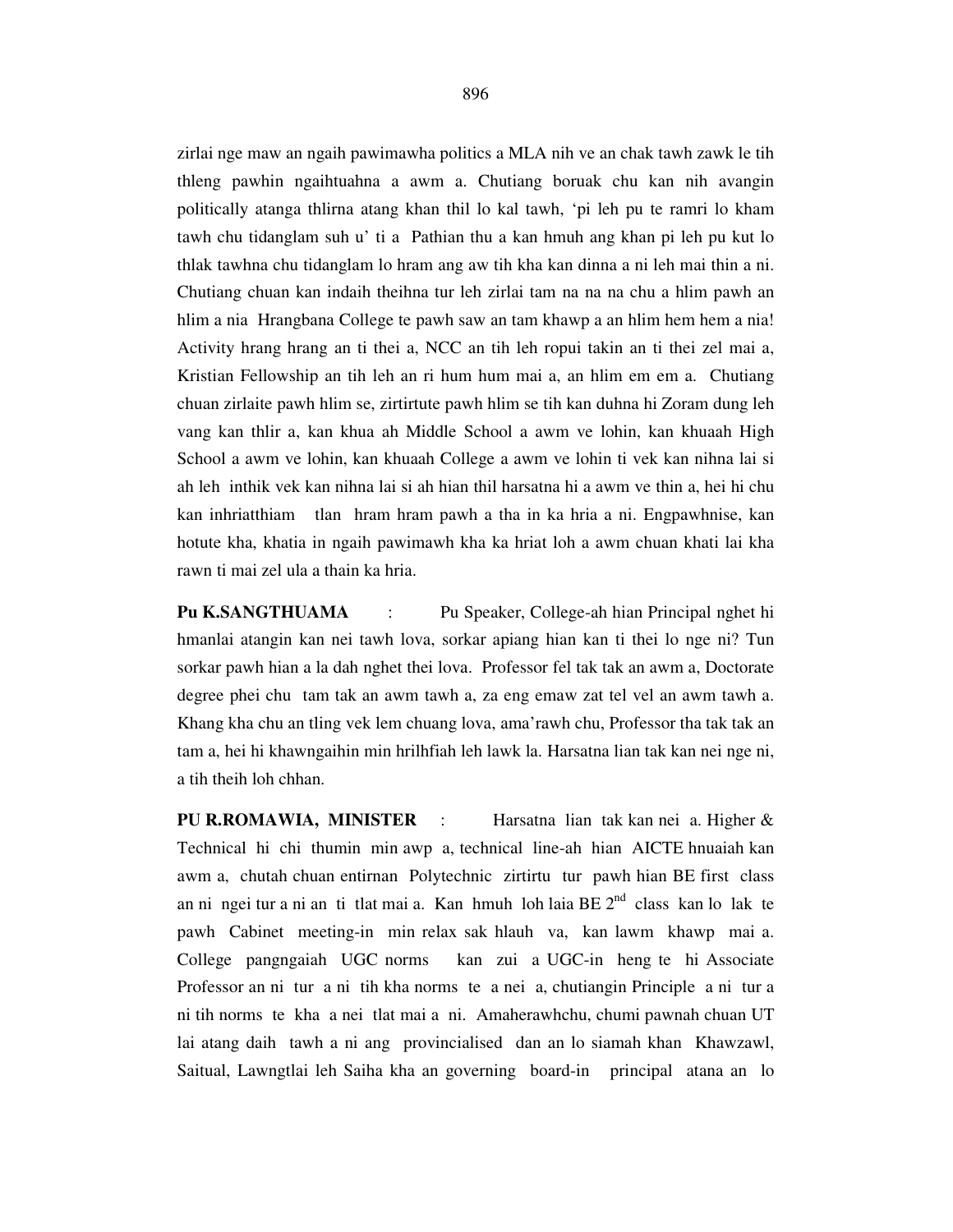appoint kha a ni a. Chung ho chu Court-ah an kal khan thiam an chanh a, tichuan Principal an ni chho ta a ni. Tichuan khang ho kha Principal nghet kan neih chu an ni ta a ni. Khawzawl leh Saitual leh Lawngtlai kha, a dang zawng kha chu UGC norms kan zawm tawh hnua provincialised an ni a. Kan duh angin kan pen chak thei lova, dik tak chuan an thiamna chuan a tlin hlawmin kan hria a ni. Charge kan han in lak tir naw naw pawh hian tupawh hian an tlin viau vek a. Chutiang chu kan dinhmun a ni a, a nghet erawh chu kan la ti thei rih lo a ni.

 Tin, RUSA hi a pawimawh khawp mai a, tunah phei chuan nichina ka sawi ang deuh kha a nia, Art & Culture pawh ( Pu K.Sangthuama: Tukin zinga ka sawi tawh ang khan nikum winter session-a lungrual taka kan passed "The Mizoram State Higher Education Council Bill, 2017" RUSA hi 2019-a tawp tur ang deuhva sawi kha a ni a khami kha kan nghak thleng nge kan passed hnu khan bawhzuina a awm tawh em tih ka duh lawk a ni.) Pu Speaker kan bawhzui a, patent error eng eng emaw siam a nih hnuin January thlaah Printing & Stationery-ah te pawh a lut thla a tunah chuan an gazette tawh a ni. Tichuan kan hmang thei tep tawh a ni a, ka lo sawi hmaih hlauh a nih kha.

 Awle, RUSA chungchang hi kan sawi thin a central sorkar a inthlak a, beidawnthlak emaw kan tih kha khuti laia officer te an lo fel a tunah hi chuan kan nunna hnar a ni ringawt tawh mai a ni. Tichuan RUSA-ah hian hma kan la chho ve zel thei ta a, College building te, laboratory te leh thil hrang hrang te hi kan neih that phah ta hle a ni. Chutianga kan han tih chhohah hian tunah pawh beiseina sang tak neiin hmalam kan la pan zel a ni e tak neiin kan College-te duh ang taka inthuam that a harsatna chu hmunhma te kan lo nei tawk lo em em a. thahnemngaih thila College han din ve tawpte kha kan nih avangin hmunhma kan neih tawhnaah phei chuan RUSA te leh UGC grant te leh NECC fund-te hian hma kan sawn zel a ni.

 Chuvang chuan kan College hote pawhin hmunhma hi an ngaihtuah a. Inhnaih teah hmunhma awm lo mahse, hmun hrangah pawh an rawn zawng ve zel a. Tuna Lunglei West bialtu MLA zahawm takin a sawi ang khan, a bial chungah JB College-te pawh hetah Vanhne lamah ti khan, hmunhma tha an va zawng ve zel a ni a. Khatiang khan Aizawl-ah pawh College hrang hrangten hmunhma tha hi an dap a. Khatianga hmunhma kan neih na na na hi chuan DPR-te han siama sum hmuh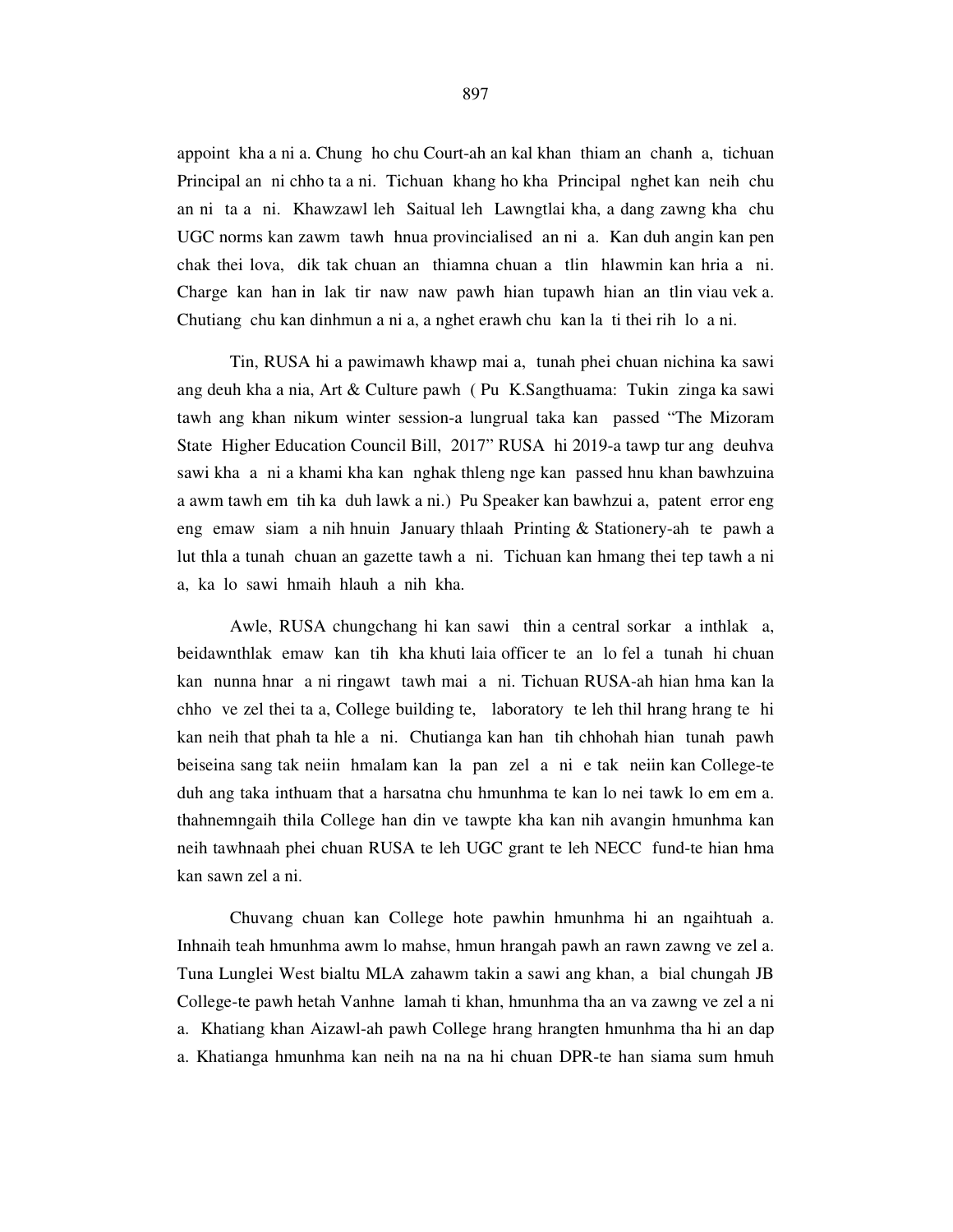chhuah theih dan hi a la awm a, keimahni RUSA lam hrim hrim atan pawh. Chuvangin sawtah Lunglei lamah Pukpui-ah, chhimbial chhantute leh Pukpui khawtlangten ram an pek theih avangin Mizoramin kan mamawh tak nia kan hriat avangin Engineering College-te pawh kha sak a ni a.

 Chu chu RUSA pawhin kan hmalakna pui tak a ni a. Tin, Zirtiri Science College te pawh model college tur a nih avangin Durtlang-ah khian in tha tak mai sak a ni a, la sak leh zel tur pawh a ni. Chutiangin, Chanmari kham hnuai nikanga va in pho reng ai chuan Durtlang lam, hmun nuam zawk, boruak nuam reih rawihah an insawn chhoh thuai theih te pawh hi kan beisei a ni. Chutiang chuan RUSA ten min rawn thal thuamna nen keimahni fund hmuh hrang hrang te nen hian hma kan sawn zel a (interrupted by Pu K.Sangthuama)

**Pu K. SANGTHUAMA** : Pu Speaker, khatihlai khan khawngaihin. A nih leh College hi kan la indaihlo viau a, a luhna hi. Aizawl tlak lam West-I bialah te khuan College te hi hawng ta ila, College awm te hi khap burna a awm em tih kha ka zawt duh deuh bawk a ni.

**Pu R.ROMAWIA, MINISTER** : Pu Speaker, College hawn hi khapna a awm lo va. Private College pawh hian Vanapa Society-in JL H/S-ah City College an nei a. Tin, Bawngkawn-ah sawn Ngama em ni kha, khamite khan an nei bawk a. Tin, Lengpuiah khuan Roman Catholi-in an hawng thar bawk a. Tin, Helen Lowry bulah khuan Seventh Day Adventist-in College an hawng bawk a. Tin, Lunglei lamah pawh Pi Kapthangi leh HATIM te pawhin an hawng a. Aizawl velah pawh hian chutiang chuan a zuam chuan an hawng mai a. Amaherawhchu a leh lamah quality education kan pe lo palh ang tih hlauhthawn thilah kan officer te an fimkhur a. B.A hmantlak loh kan chher chhuak rum mai ang tih te kha an hlau ve a. Chuvang chuan quality education an pe thei ngei dawna hriat awmah hi chuan an thil phal tho a. Mahse an chik uluk em em a ni. Khatiang khan graduate ni ve si, hmantlak loh kan chhuah rum mai ang tih hlauhna a awm tel a. Tin, khuti lamah Law College, khawthlang lamah khuan Aizawl West College leh Law College a awm a. Law College te pawh khu hotuten an rilruah khutah a thlangah Mizoram University a lo awm bawk a. Hetilaiah Law College a lo awm a, west lamah a awm lo han tih em emah kha chuan mi neih loh ang tha tak kha a nei ve alawm le. Khati khan zirna lam chu duh tawk ila.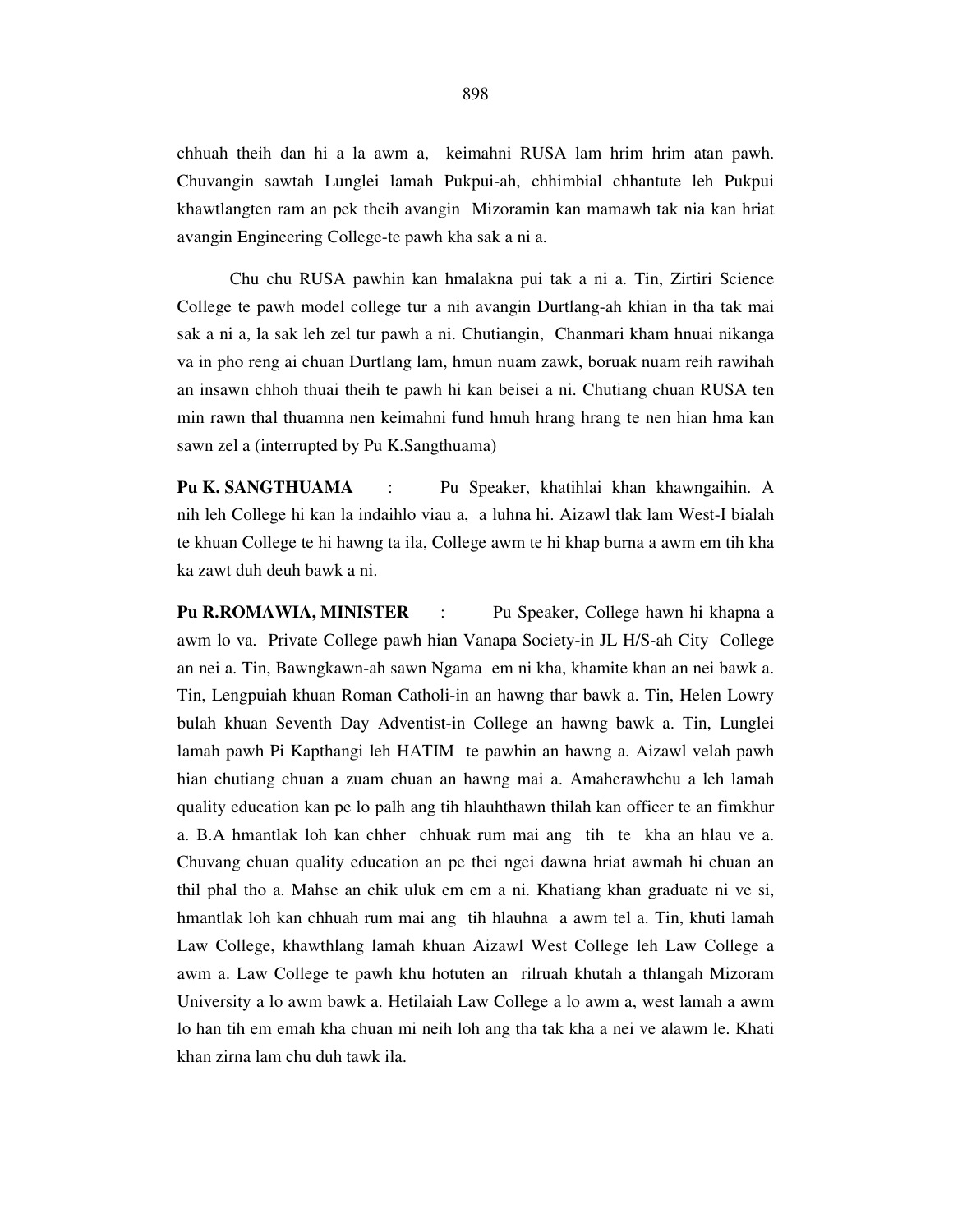Revenue erawh hi chu a pawimawh em avangin in sawi vek a. Fak lam ai mah khan min censor mah mah zawk khan ka hria a. A ni lah taka, fiamthu hian ka ti thin a. Keini hi zawng kal hmasate thawm kan hriat dan hi a ngaihnawm loh thin em mai a, ka ti a. Kristian Vanram Kawngzawh an han zawh a, Lungngaihna Chirhdup-ah leilawn an han dawh a, mahse khawvel lungngaihna leh sualnain a chim pil leh thin tih ang deuh khanin Revenue pawh hi hmalam han pan tum pawh hian rin ai hian harsatna hi kan tawk leh thin a. Mahse tunah hi chuan kan zia em em tawh a ni. Nichina member zahawm tak ten an sawi ang khan dan te kan nei a, mahse dan hi la siam leh zel tur pawh kan nei zel a ni. Khatiang kha kan dinhmun a ni a. Tunah phei chuan kan changkang ve sawt khawp mai a, kan ram teh dan hrim hrim pawh hi buai thei lo turin kan ngai tawh a ni a. Buai lova ram teh fel hi kan ti thei dawn tawhin kan hria a. Tunhma khan Land Record Modernization tih kha Digital kha an belh a, Digital India Land Record Modernization Programme hian Zoram pumpuiah hma lak kan tum chho mek a. Chutah chuan 'Digital, global positioning system' an ti a, thlalem atanga ram leilung rawn leh enna tihna kha. Chuvangin, a degree engkimah khan a longitude, a latitude-ah degree dik tak te kha chhinchhiah tawh a nih avang khan, hetianga kan han survey tawh chin kha chu engtin mah an buai thei tawh lo turah kan ngai a. Hemi hi kan ramri a ni, hemi hi ka ram chin a ni ti a inchuh buai theih tawh loh turah kan ngai a. Chu chu han khawih chhuah khan kan ram chin kha a lang chiang tawh em em tawh dawn a. Tunhma kha chuan hrui kan han pawt a, a changin a dul deuh, a changin a mar deuh, chuti zat a nih chu tih mai mai ringawt kha a fuh loh avangin vawiina kan buaina tam tak hi a thleng niin kan hria a. Tunah hi chuan modernization programme-a han beih hi chuan DGPS te, tiin thla kan han la ta a, kan ziaawm chho hle tawh turah kan ngai a.

 Chu chauh ni lovin, Land Record Computerize mek a ni a, tahchuan National Informatics' Centre Delhi lam hmun puia neiin Aizawla an branch NIC Mizoram-in soft ware E-Ram min siam sak a, tunah hian Security Audit turin New Delhi-ah thawn mek a ni a. Reilo teah hman theih kan inbeisei. Chu chauh ni lovin Revenue-in kan hnathawhna pawimawh tak Registration kan tih kha, mi in leh lo ram lo register leh khang zawng zawngah te stamp duty te pawh kan han la ve a, registration lam pawh National Information Centre bawk NIC Pune lamin Soft ware an siam a, Mizoram nena her mil hret hret a ngaih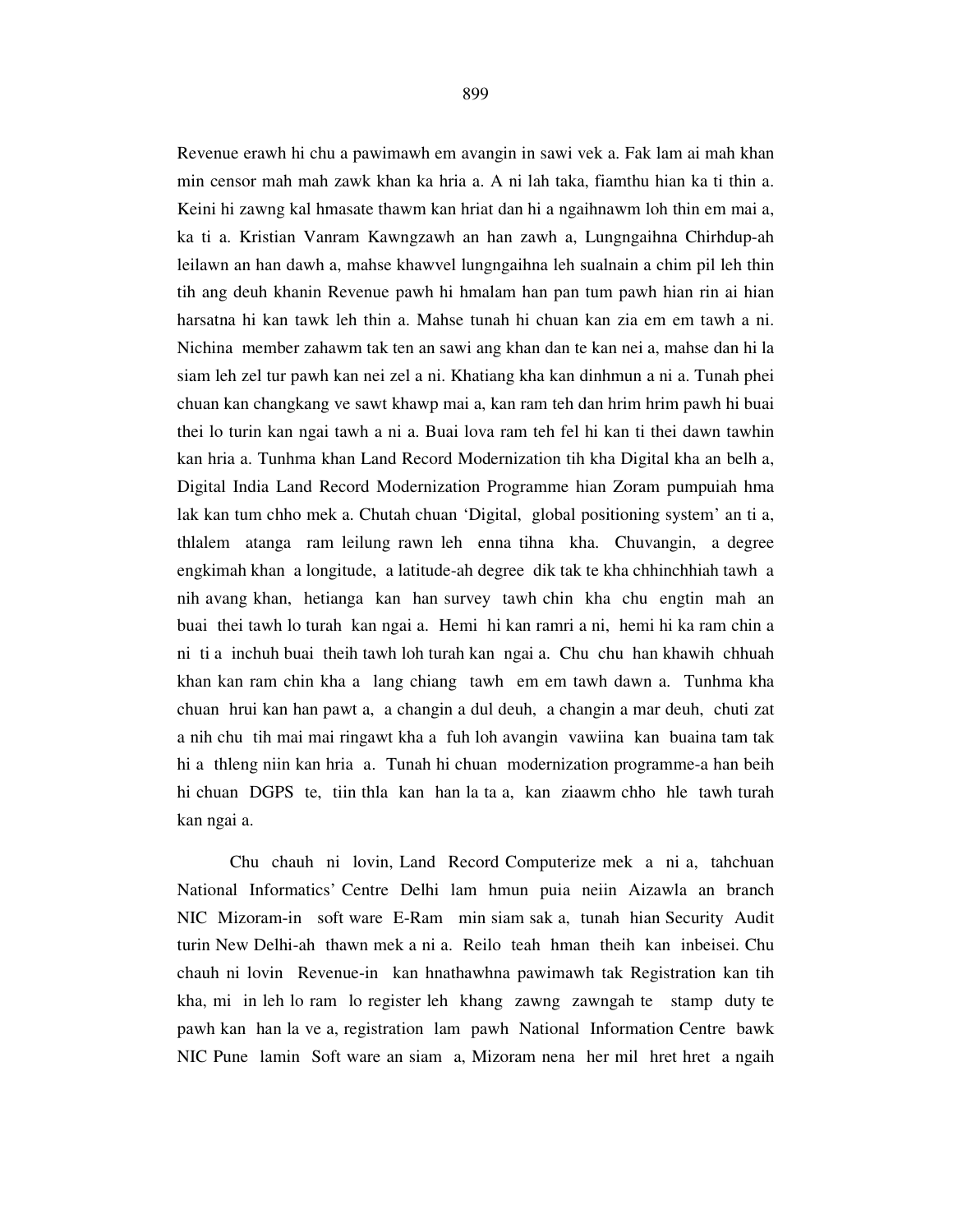avangin (keini chuan technical term kan hre ve lova) Mizoram ICT te nen hian integration atan thawk hovin hman theih thuai kan inbeisei a ni. A tangkaina tur chu hetilaiah in hmun lo ram tu te pawhin lo in lei tawh pawh ni se, registration ti an lo awmin hming thlak an lo duh pawhin khati laiah khan zuk chuk zeuha awlsam zawka tih theih turin buatsaih tum mek a ni a. Chutiang chuan mumal taka tih chhoh mek kan tum a, chung chu tuna kan hmalak chhoh dan a ni a.

 Tin, hnathawktu kan indaih loh dan erawh chu member ten min hriatpui vek a tun hnai maiah hian kan hotuten engemawzat hi chu lak min phal sak dawn niin kan hria a, chutah chuan kan zia ve deuh hlek ang a. Ram hlutna kan hria a, ram chungchangah hian a neitu nghet nih chakna te a lo tam avangin, Kawnpui chauh ni lo, Bilkhawhthlir chauh ni lo, khilai Saitual, Khawzawl thleng pawhin thutchilh tur an duh a, kan intihhlawhtlin sak hlei thei lo a ni. Khumtung te pawh kha dik tak chuan Nazaret Isua a kal liam ta tih ang deuh khan Baktawng sub-town an va teh lai khan 'Baktawng khua kan ni lo', an lo ti a. Baktawng sub-town a tel kha an lo duh lo lutuk a, tichuan a tehtute an tul si a, hmun dangah an lo insawn leh tawh si a, a hnuah khan 'Pek laia la duh lova, pek loh hnua ban zuau zuau' tih ang khan Khumtung pawh khan Baktawng sub-town -a tel kan duh leh zawk, min rawn teh leh tawh rawh u' an ti a. Serchhip lama tehtute an lo hman leh tawh si lova. Khatiang khan hun kha a lo liam ta si a. Kei phei chuan Khumtung te chu a mimal tak pawhin ka ngai pawimawh khawp mai a, mahse, kha kha kan la ti thei ta lo a ni. A hmasa berah khan tih chu kan tum reng a, chutiang chu a ni a. Chuvangin hetianga kan notified town hrim hrimte pawh hian tehtu hi an mamawh em em a. Tin, chu mai piah lamah a notified bak bak te hi the duh an pung khawp a.

 Pu Speaker, Thiak pa a lo kal a, Thiak-a a in hmun kha 'ka pu, min patta rawh aw', a rawn ti. 'E khai, Thiak te chu village in la ni a Notified town -ah intel reng reng lo, kan la patta sak thei hleinem che u' ka ti a. V.C pass kha a nung em em a ni, nangni tan chuan sorkar pass kha a la ngai lo. Government pass kha a ngai lo, ti a inhrilhfiah te kha kan ngai a. Notified town ho erawh kha chu Patta thlengin kal chhoh theih a ni a.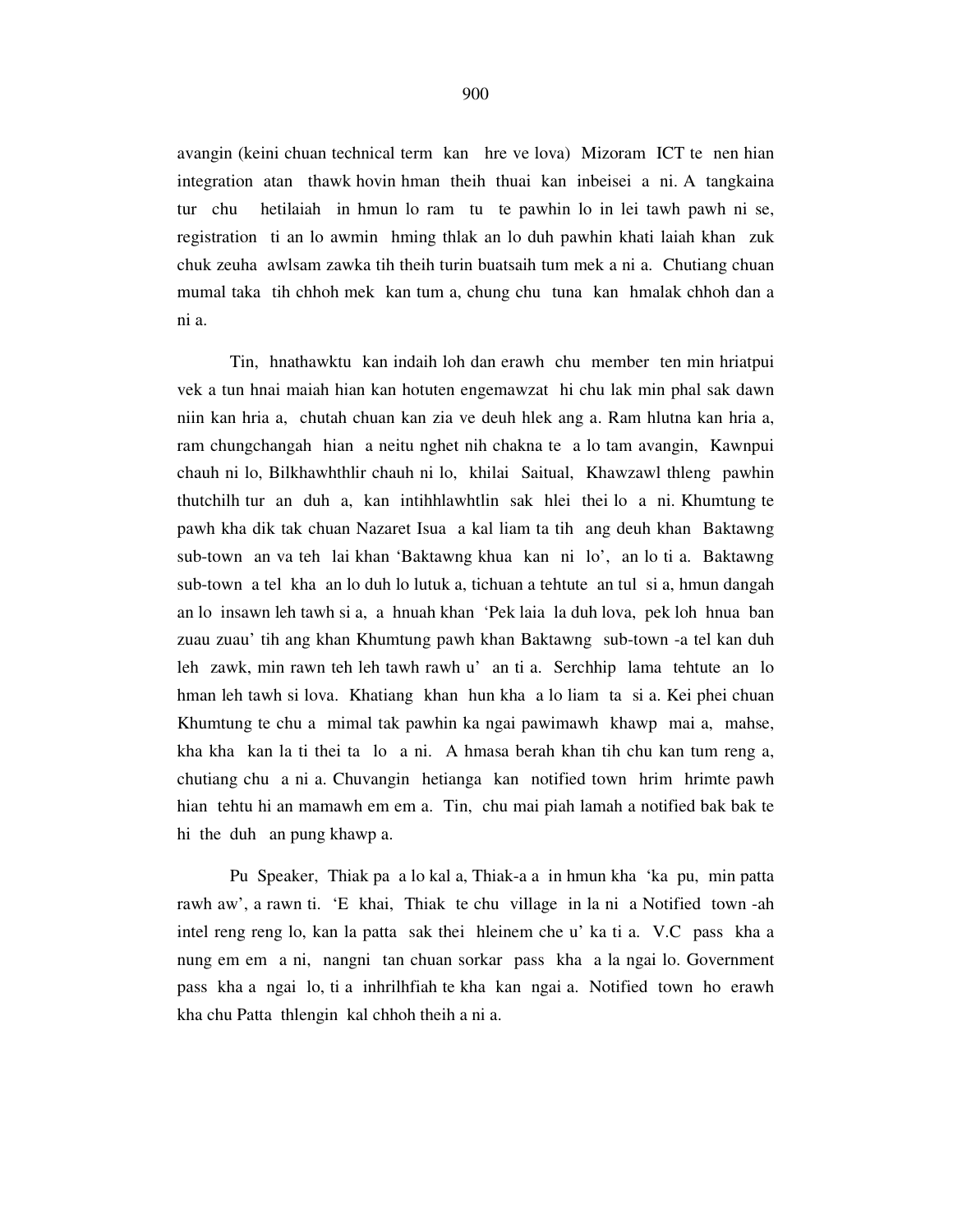Tin, chumi piah lamah member te ka hriattir duh che u chu keima ngaihdan, mimal ngaihdan, kan hotute ngaihdan pawh a nih ka ring a, Mizorama pianga seilian a, Mizoram lo chu ka ram tih tur nei miah lo, kan ram hi buainaah lo tlu lut leh pawh ni ila, kan in Haflong-ah kan in Zampui-ah, kan in Manipur-ah, kan in Tahaan-ah ti a, boruak lum lai chhuahsanna tur hmun nei ve miah lo, sipai hrang eng ang pawh lo thawk se hnung dawh leh ringawt mai tur, Mizoram lo chu ka ram tih tur Mizoram lo chu ka ram tih tur nei miah lo te, hei chu ka ram a ni, hei chu ka In a ni, tih kawh tur an neih ve hi Mizoram sorkar bat tlat ah ka ngai. In hmun an nei ve ngei tur a ni tih hi Mizoram Sorkar bat tlat ah ka ngai.

 Chutiang a nih avang chuan, hetilaiah in hmun pakhat emaw a lo ruak a. Hmeithai Lali kha thenawm ten an lo khawngaih a. 'Pi Lal, hetilai hi a ruakin ka hre tlat, dil rawh' an ti a, a dil ta a. A tehtu an zuk kal ta a, hmunruak a ni tih an hriat chuan, kha hmunruak kha kar lehah chuan mi 10 in an rawn dil ta mai a, 20-in an rawn dil ta mai. Lali, a mamawhtu kha ka dawhkan a rawn thlen meuh chuan, tu hming ber emaw rawn chhawp chhuak se. Heti lai hi hmun ruak a ni a, hemi hian a mamawh a, pek theih a ni e rawn ti se, Lali e, Lali lo e..ka hre tawh lova. 'Pe rawh u' tih kha a ni tawh mai si a. A mamawhtuin a chan phah tak tak lo ka tih avangin ram ruak dilna form hrim hrim hi ka control tlat a ni, ka pechhuak duh lo. A mamawhtuin a chan phah chuang lo ka ti tlat a ni.

 Chuvangin, ram ruak hrim hrim kha chu, tute emaw an intlansiak a, a tlan chak chak khan an chang mai dawn niin a lang a. Chuvangin, 'Minister chu a in ti thu em mai!. Tunhmaa Bus ticket la tur pawhin Minister ziak a ngai tih ang mai. Kan Revenue Minister chu In hmun dil tur pawhin, form-a ziak a ngai zel mai,' tih pawh kha ka hreh lo ta zawk a ni. Misual nih pawh kha ka hreh lo ta zawk a ni. Tunah hian mi tam tak chuan min sawisel ang tih pawh ka ring a. A mamawh lotuin a chan kha dika ka hriat loh vang a ni.

 Ram a pung tawh si lova, mihring kan pung si a, ram hlutna a pung nasa si a. Dak In a pawisa pung aiin a let fe in a pung chak si a. Ram neih inchuhna hi a lian tawh lutuk a. Tunhma, Jail kan tan lai chuan kawr tial ha kan ti mai a, damchhung tang ho, vai ho kha. 'Thianpa, engnge i lo tan ve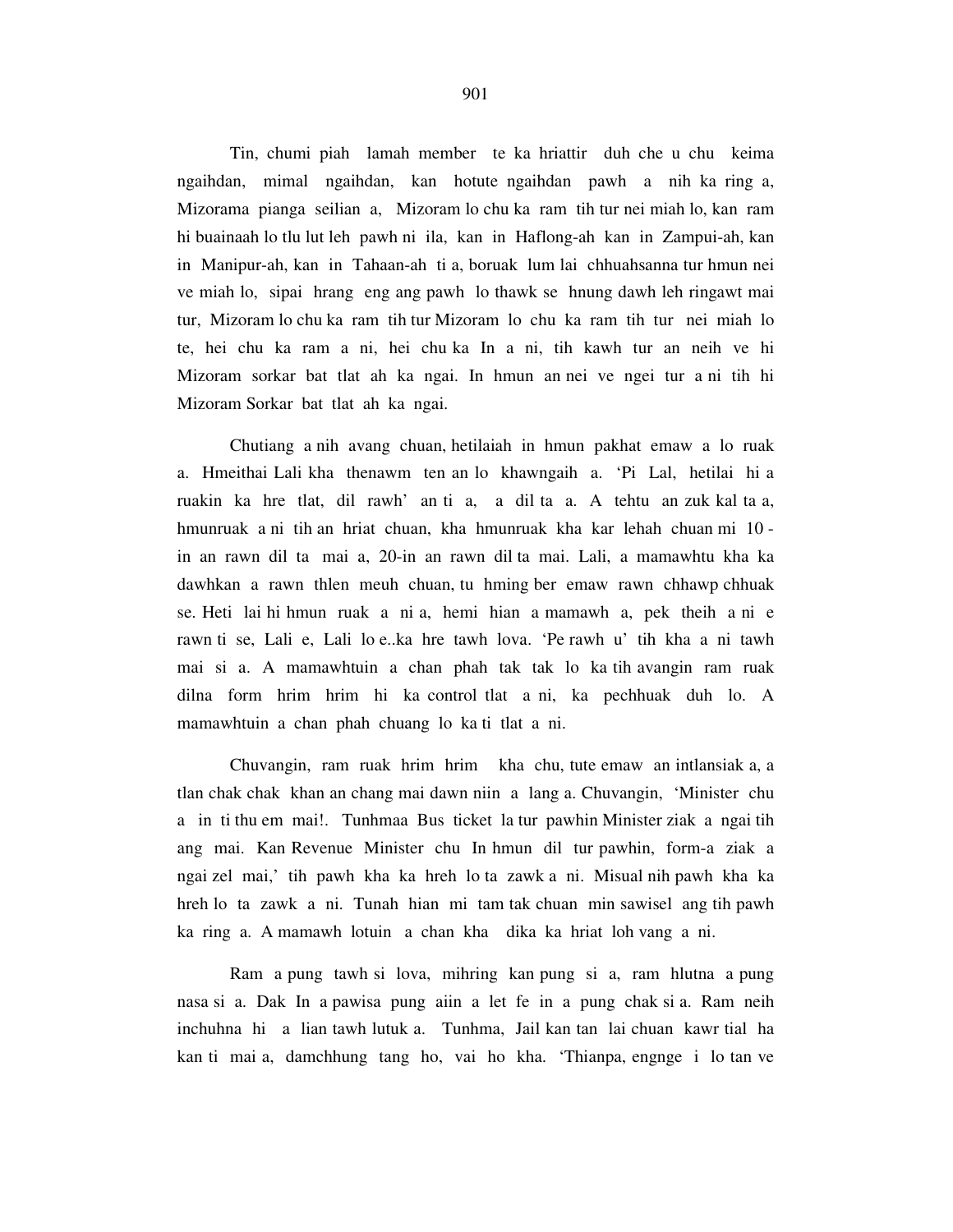chhan' kan tih chuan an thin a ur nghal mai. 'Mipa ka ni lawm ni, ka pa fa ka ni lawm ni an ti mai' 'E, e, chutiang chuan kan ti lo, keini chu kan ram a buai a, kan rawn tang ani a, i tan chhan kan zawt mai che a ni kan ti a. Engahnge ka pu atanga ka Ram, ka pa atanga ka Ram, engnge ka ram min rawn chuh, mipa ka ni lawm ni' an ti a, Ram buai avanga inthat an lo ni a. Murder case tam tak kha ram inchuh vang a lo ni.

 Chutiang chu kan ram pawh hian kan tihfuh loh chuan kan hnaih tawh hle a ni, ram inchuh avanga in thah hi! Chumi avang chuan Revenue Department hi kan mawhphurhna a sang em em a ni. Tutemaw insat sen lo tur kan in sah sen tir ang tih hi a hlauhawm em em a ni. Chutiang chuan, tunah phei chuan insah senna degree phei chu kan la thleng lo. Mahse, Ukil te sum bawm tha ber kan ni tunah pawh. A hma chuan Total Prohibition kan tih lai chuan, Ukil te sum bawm tha ber chu zusa ho an ni. An zuk man a, mahse a neitu tak chu a dang daih! An rawn kal dem dem a, 'I zu em ni' ? 'Aw, ka zu' an ti a. Tikhan, cheng za, cheng sangnga an chawi zung zung a, an chhuak a, zu an sa leh mai a. Chu chu Ukil tam tak tan sum hmuhna tha tak a ni.

 Chutiang bawk chuan Revenue pawh hi tunah hian Ukil tam tak tangka laihchhuahna khur tha ber kan ni. Rambuai kan ngah lutuk! Sorkar min khin hneh ngat phei chuan an tan a tha lutuk, sum an rut zel. Kha vang khan, kan fimkhur uar em em a ngai a ni. Nakinah phei chuan ram inchuh a ni ringawt dawn lo. Nunna in lak sak hial kan thleng mai dawn a ni, tih thleng hi ka thlir dan a ni. Chuvangin, fimkhur a ngai em em a.

 Ka MLA hma atang pawhin hmun hrang hrangah ka leng tam thin, 'in vengah hian tunge ram hralh hnem ber? ka ti a, an lo hre tlangpui. An dingchhuak ta viau em, an awhawm ta viau em ka ti thin. Ram hralh hralh kha an lo dingchhuak mang miah lo. Ram hi LALPA ta a ni tlat. LALPA ta, hralh sum emaw, khatianga ti mai mai kha LALPA'N a lo malsawm duh miah lo! Veng khata ram hralh hnem te hi dingchhuak ta an awm mang miah lo. An hausak te hi a lo phal mang miah lo a niang, chu chu a lo ni tlat mai a ni. Chuvangin, ram chungchangah te hian fimkhur a ngai em em a ni. Engmahloa sum hmuh chu, engmahlo maiah a ral a ti a Bible-in a ti. Tahchuan, engmah lo mai ah sum an va hmu a, ei loh loh tur an ei a, in loh loh tur an in a, fate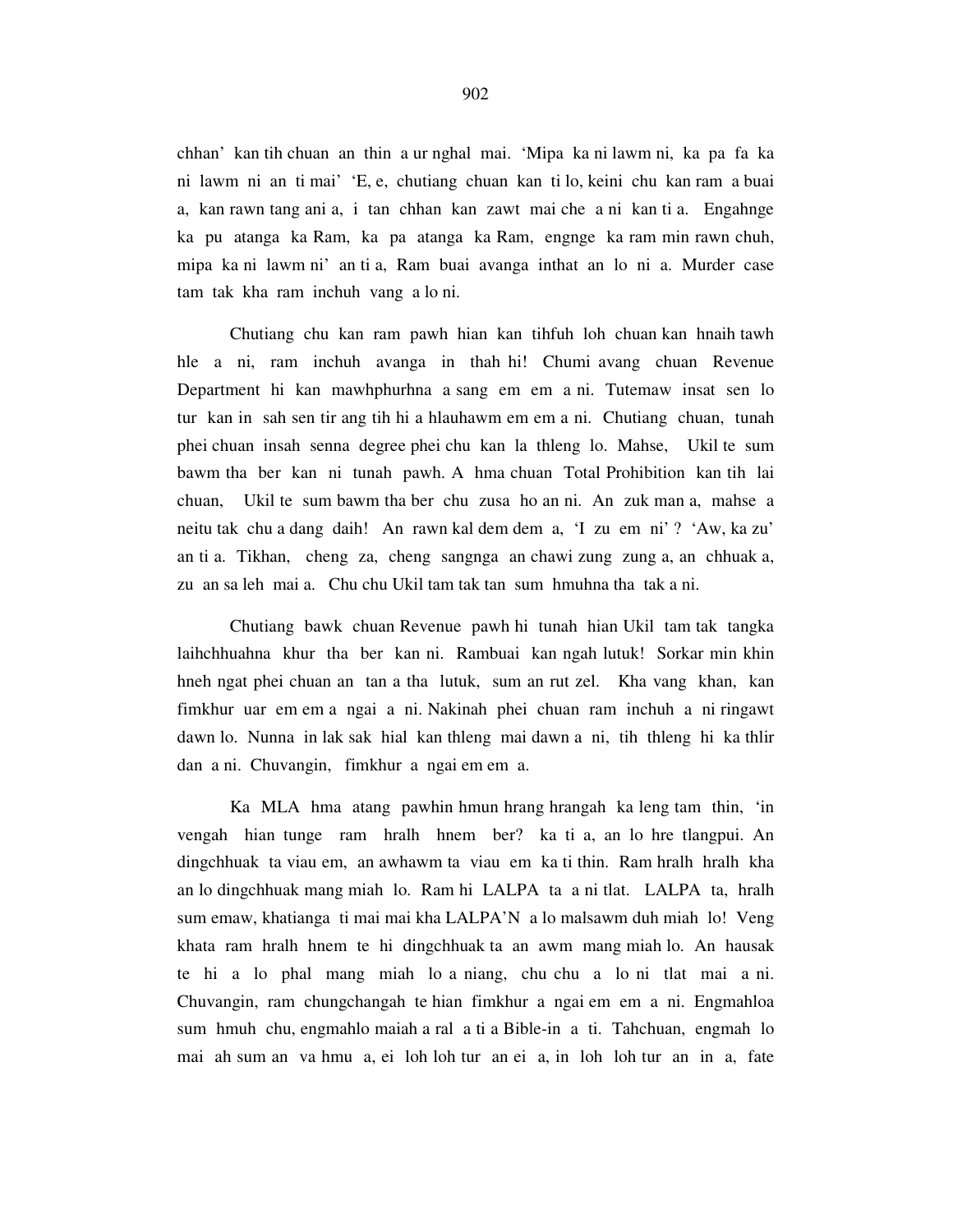puitling hman lovin, pumpuar in emaw, eng nat natna in emaw, B.P. sang nge, kal thalo nge, thin thalo in nge an liam zung zung mai. Engmahloa sum hmuh kha kan lo thatpui miah lo a ni tih te pawh hi kan hriat a tha. Thawhrimnaa sum hmuhchhuah a tlo Bible-in a ti. Khang thleng pawh khan Revenue-ah hian kan chian a tulin ka hria. Ram a pung tawh si lova, mihring kan pung si a, ram mamawhna a len si avang khan Zoram mipui kan fimkhur em em a tul a. Ram a pawimawh dan chu Bible-ah chiang takin kan hmu a, Thuhriltuah chuan, "Lal ber pawh thlawhhma ringmi a ni" a ti mai. Lal ber khan rangkachak tam tak, tangkaraw tam tak nei mahse thlawhma tharchhuah a ei loh chuan a nung chuang lovang. Lal ber pawh thlawhhma ringmi a ni a ti tlat. Mitin hian thlawhhma thawhchhuah kan ring tlat a ni. Chuvangin, leilung thawhchhuah a ni tlat a ni. Lei hi Lalpa i malasawmna hmasa a ni, ka chhiar senglo lei lawmna, vanhmun ropui i malsawmna famkim a tih hla phuahtu hian a lo man chiang khawp mai. A malsawmna hmasa kha kan buaipui tawk tawk a ni a, chu chu kan thawhchhuah tur a ni.

 Chu chauh a ni lova, Pu Speaker, min ngaithiam rawh, tun bak hi chu House chhungah pawh ka sawi tawh loh palh takin ka sermon deuh duah a ni.

**PU K. SANGTHUAMA** : Ka'n zawt leh hram teh ang. Govt. Complex LSC la tih theih loh fo khu nichin khan ka sawi tawh a, sorkar hian enge ngaihdan a neih aw, tihsak ve hram khu a har viau em? Refugee ang mai in khulaiah khuan an awm a, in hmun lo ram nei ve si lovin. Chu chu min chhan theih chuan ka lawm khawp ang.

**PU R. ROMAWIA, MINISTER** : Tunhma khan, PC sorkar lai daih tawh khan khunglai Luangmual tih vel kha ram lei vek tawh tih ang khan an in ngai a, Capital tih hming pawh an put phah reng a. Tahchuan, , a hnuah khan an pass an lo chhuh loh nge pawisa an lo inpe mumal lo nge kan hre lova, a hnuah khan patta leh sup sup te kha a awm a. Mahse, GAD hian kan ram a ni an ti ngut mai a, tunah hian an hauh na khawp mai a. Amaherawhchu khami karah khan LSC neia in sa pahnih an awm a, in sa lo LSC nei hi sawm chuang an awm bawk a. Chungte pawh chu chinfel a ngai a. Chuvangin Revenue lam te nen pawh hian nuai 7 nge ni ka hrechiang lo, pawisa an rawn dah a. Chumi ching fel tur, teh fel vel tura tih a nih avangin tuna khatiang boruak awm mek lai khan tumah kha kan khawihche ngam ta lo a ni, khatia tih fel a nih phawt loh kha chuan.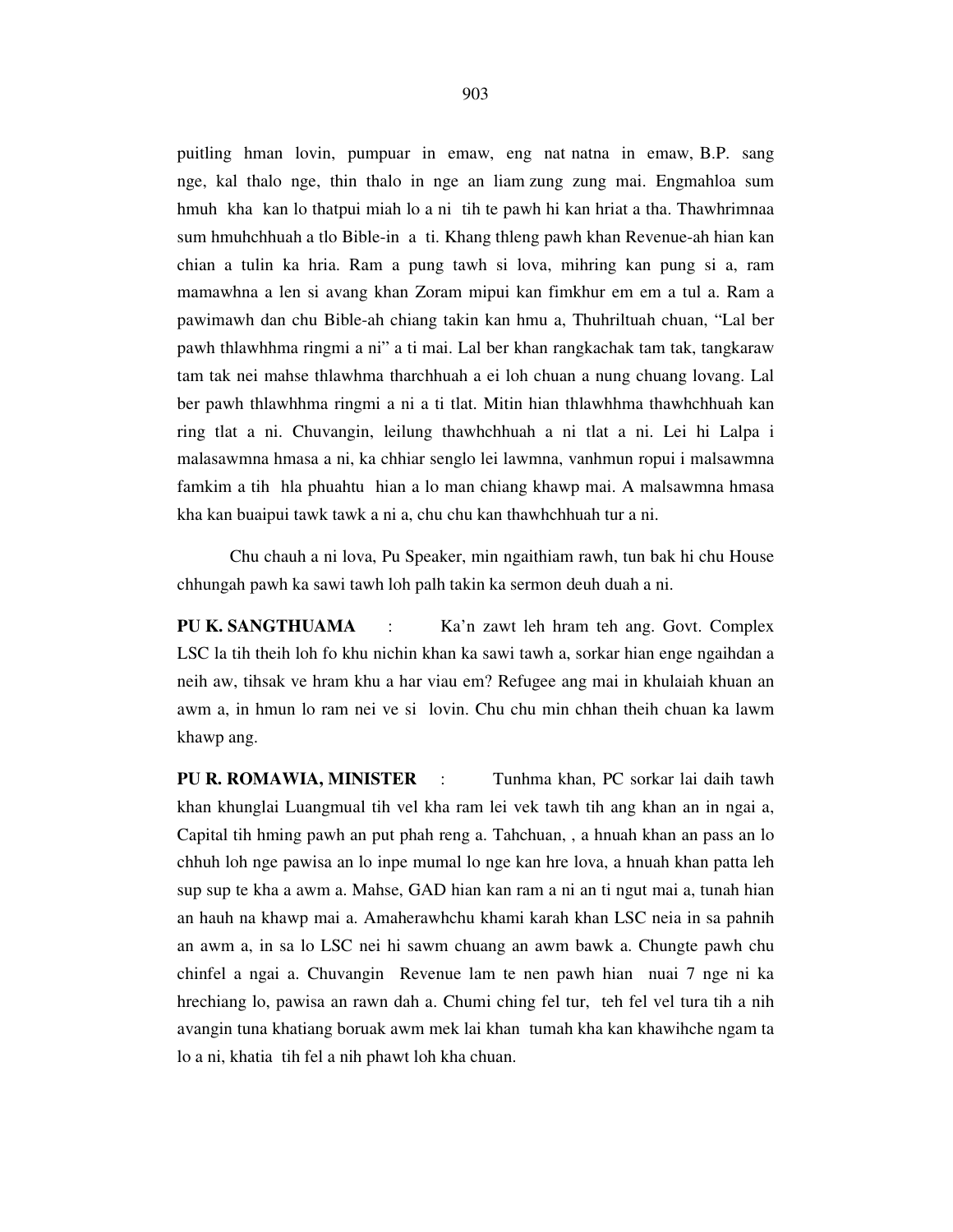**PU K. SANGTHUAMA** : Pu Speaker, khulai khu tuna ka hriat dan hi a sual loh chuan, ka zawh dan chuan mi 50 velin LSC an nei a, a neilo kha in 300- 400 inkar vel an ni a. Chuvang chuan kan sorkar hian tih loh hrim hrim a tum em ni tih zawk kha . Tunhma hun tunhma hun lo ni ta sela. tunah khuan khulaiah in khu an sa a, pass nei lem lo khan an lei a, an sa veleh mai a. Concrete building nen quarter nen a in awm pawlh nuaih mai a. Tikhuan an awm kumkhua dawn nge, chinfel loh khuan tih zawk kha ka zawhna chu a ni ber mai.

**PU R. ROMAWIA, MINISTER** : Keini chuan keimahni record atang khan kan chhang a ni mai a, khulaia inhmun nei LSC pek kha Chuauparvuli, B. Lalrinkima, Lalriliani, Solomona, Dr. R. Lalthangliana, Ex-Minister, Tlangtinkhuma, Romawia, Thangrivunga Tin, house pass hi 7 a ni a, land lease hi department 2, SYS leh Education a ni a. Tin, a dang te chu DCM, Presbyterian Church of India, MHIP, Local Council, Mandir, Salvation Army te kha khu laia settle ho chu an ni a. Chu chu sorkar-in a la ngaihtuah ang chu. GAD te khan survey te uluk takin han ti phawt sela, chungah chuan in negotiate theih emaw, thil chinfel theih dan te pawh a awm ang chu. A lehlam takah chuan khua leh tui mi mamawh ngawih ngawihte kha chu sorkar-in a ngaihtuah tur a ni a. In min ho te pawh DM&R-in ram a lei tawp a, chungah te pawh Ramhlun-ah pawh khan inhmun te pawh kan han pe a ni a, engemaw zatin an sa tawh a.

 Tin LSC an la hum chhuah theih loh nachhan kha Pu Than, lo ngaithla rawh. LSC an la hum chhuah loh nachhan kha a thenin in an sa a, tikhan uluk zawkin an check a. Heti lamah an pass hlui kha a pass thara tih a ngaih avang khan, kha ti laiah khan a la thang mai a ni e. Reilo te ah chinfel theih kan beisei a ni.

 Awle, Pu Speaker, sawi a ngaihnawm mang silo a, ngaihnawm in tih zawng pawh a nih pawh ka ring vak chuanglo a. Sermon deuh hlek hi chu a ngai hrim hrim a, ka la sawi tawp lova. Ruahtui tla tam te pawh hi Pathian ruat a ni a, ruahtui tla lo ngat se chuan kan ram hi kan hal phul leh vek dawn a ni. Nikum February ni 14-a ruahtui a lo tla te kha June thleng khua tha teh se, kan in hal kang chhe vek ang. Chuvangin ruahtui tlak te pawh hi kan thu lo lutuk. Pathian-in Mizo fate min hmangaih a, tuifinriat ral atanga a zawn chhuah ram, kan tawngtaina-a Missionary rawn tir rawh kan tih vang ni hauh lova Missionary rawn tir a, heti lai lu la hnam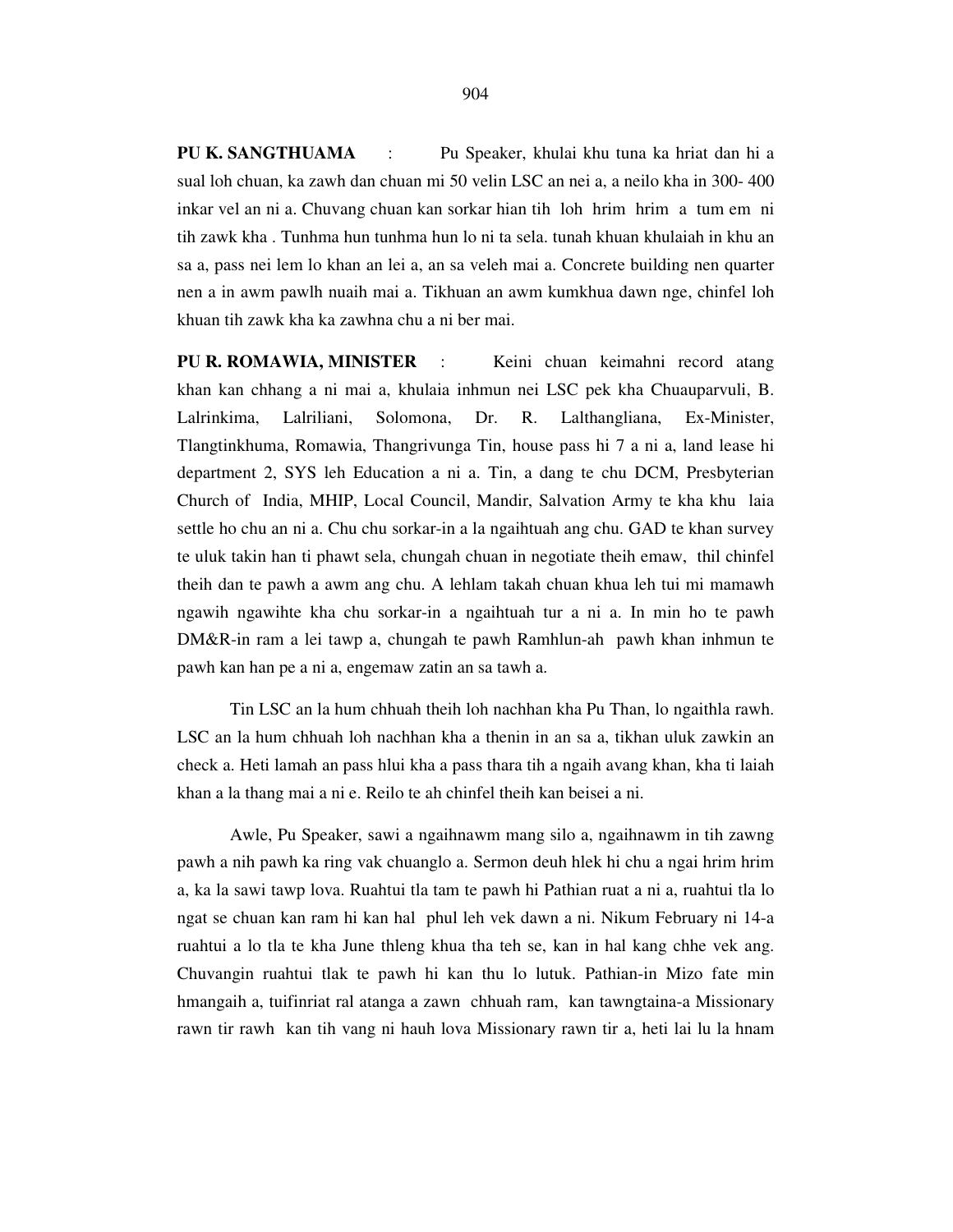thin kha chatuan nunna eng min rawn petu remruatna ah ngaih hmiah tur a ni mai a. Chuvang chuan 'kawng a chhia, kawng a chhia' ti-a phun phun tur pawh a ni lo.

 A lehlamah ngaw kan neih that phah thung a ni mai a. Ram hring kan nei phah tlat thung a ni mai a. Chutiang zawng te chuan ngaih mai tur. Chuvangin kan ram hi a lo hrin that phawt chuan green, boruak tha khawvelin a mamawh em em a, tu hna tha a mamawh a, boruak tha a mamawh a. Europe-ah khuan mi in factory lo siam dawn se, factory-in boruak a tih chhiat tur zawng zawng, cubic meter eng zat nge a tih chhiat dawn tih an chhut a. Kha mi zat boruak thar tha chhuak tur green area kha an zawng tawh a ni. Chuvangin Mizoram te pawh hi kan boruak tha siam ringawt hian ei kan la zawng lo ang tih a sawi theih miah lo a ni.

 Development rama campany lian factory lian nei ho khuan boruak tha hi an la mamawh dawn a. Boruak hi kan intawm vek a. Mizoram ngawin boruak tha asiam chu Cubic meter chute zat a ni tiin khu lam ami khan a cubic meter eichhiat tur thleng saw Mizoram-ah rawn kal vang vang in, 'in ngaw hi hemi chin hi lo khawih chereu lo ula, heti lai boruak hi keiin ka lo hauh ang a, tichuan kumtin pawisa chuti zat, dollar tluklehdingawn ka rawn chawi ang a ti mai dawn a ni. Tin, kan ram lui tui te pawh chuti bawk, ngaw kan neih thata lui tui fim tha kan neih chuan kan lui tui te hi kan la rin tur a ni. Hmanni lawkah Maldive-ah an khawlpui a chhe hlauh a, chu'ng ah te chuan India ramah SOS an thawn ruai mai. Tui al an ei thei si lo.

 Chutichuan, kan ram tui thiang, tui fim te hi nakinah kan eizawnna tura Pathianin min la buatsaih sak a ni ang tih te pawh kan rin ngam hi a thain ka hria. Chuvang in Mizoram, Lalpa zawnchhuah ramah Lalpa ringtu te kan ni a, kan mamawh tawk chu min tihsak zel ang tih hi ring ila. Chuvangin ramah te hian duham lo ang u, thenawm khawveng inhmuh chhiat nan, pa leh fa inhmuh chhiat nan ram te hi i hmang mai mai lo ang u tih kha ka thuhretu Zoram mipui zawng zawng hnenah hian ka ngen duh takmeuh a ni. Kan nunna tura kan mamawh tawk chu Pathianin min pe ang tih ring ngam ila, tichuan kan ram pawh a nuam ang, kan hlim ang, kan ei reng tho ang, tun aiin kan tlai zawk bawk ang tih hi ka rin dan a ni. Awle, Pu Speaker, ka thusawi te tha taka in ngaihthlak avang leh in thinlungah inpai reng dawn tih ka hriat avangin ka lawm e. Pu Speaker, ka demand Land Revenue &Settlement Department, Parliamentary Affairs Department, Higher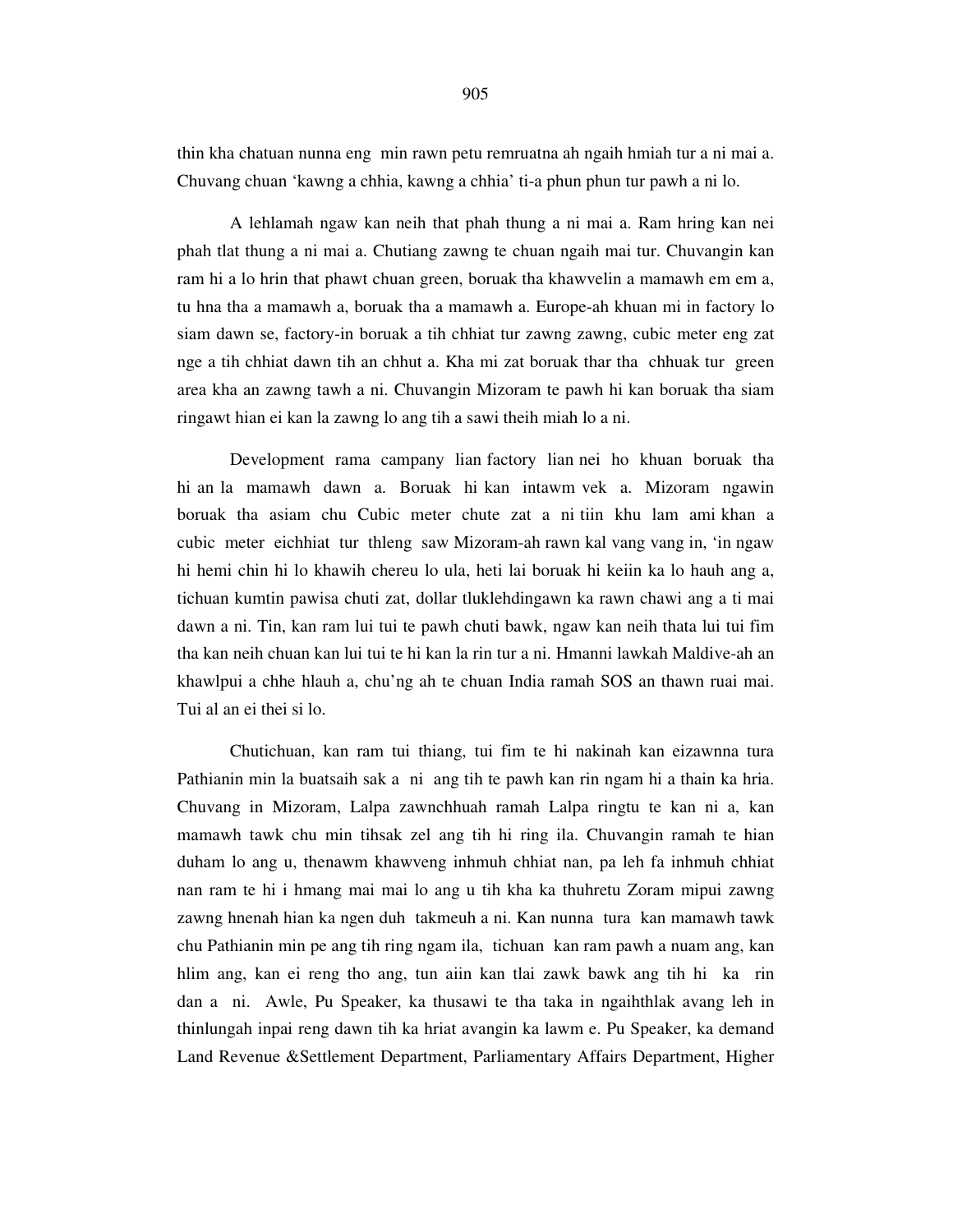& Technical Department, Art & Culture Department, a vaiin  $\bar{\mathcal{F}}2,41,36,93,000/$ - hi he House-in min pass pui turin ka rawn dil e. Ka lawm e.

**SPEAKER** : Awle, Minister zahawm tak kha a kal laklawh laiin speed breaker eng emaw an lo dah thin chung pawhin minute 90 chhungin Aizawl a rawn ban hman a, a lawmawm em em a ni. Tunah chuan min ngen ang khan demand no.6, 12, 21 leh 23 hnuaia Department ten pawisa 2018-2019 chhunga an hman tur, a zavaia belhkhawm  $\bar{\mathcal{L}}$ 2,41,36,93,000/- House pass pui a rawn dil a. Pass rem ti zawng in rem ti ti ru le. (Members : Remti) Rem tilo kan awm em? Awmlo. Tichuan Department 4- Land Revenue & Settlement, Parliamentary Affairs, Higher & Technical Education, Arts & Culture ten kum 2018-2019 chhunga an pawisa hman tur a vaia belhkhawm  $\bar{\mathcal{L}}$ ,41,36,93,000/- chu House hian lungrual takin a pass ta a ni.

**PU R.ROMAWIA, MINISTER** : Pu Speaker, ka lawm e.

**SPEAKER** : Ding leh veiah hian official te an la khat rih a, an tho mai dawn emaw ka ti a, an la thu rih dawn a ni ang, a thlamuan thlak hle a. A tawp thlengin min awmpui dawn niin ka hria a, a lawmawm e. Tunah chuan Pu H. Rohluna kan sawm ang a, demand 20, 28 leh 40-na sawihonate kha han wind up sela, sawisel ngai te a sawisel zawhah pass rawn dil ve sela i sawm ang.

**PU H.ROHLUNA, MIMISTER** : Pu Speaker, ka lawm e. Vawiin sawi honaah ngaihthlak hrehawm pawh awm loin tha takin member ten thahnemngai takin min sawi sak a. A hmasain an chungah lawmthu ka sawi a. Tin, ka hmaah senior Minister-in tawngkam thiam takin sermon titih deuhin rawn ti a. Kei tawngkam ka thiam si lo a, a ngaihthlak a hrehawm bik awm mang e te ka ti a. Mahse, tlawmngaih chhuahin min lo ngaihthlak sak hram ang a. A hma lama zawh chu ka tum ang a, mahse departnet hi a zau ve em mai a. Mizoram mihring awmnaah hi chuan awm ve zel a nih avangin lo sawi rei deuh hlek a nih pawhin min hrethiam ula. Mahse, a rei lo thei ang bera tih chu ka tum ang.

 A hmasa-in demand 28-na Labour, Employment, Skill Development & Entrepreneurship lamah lut hmasa ta ila. Member 10-in an sawi a. A hmasaa kan react duh chu employment registration chung changah Mizoram E- District Project hnuaiah hian online –in a bik takin Aizawl hi chu kal pui a ni tawh a. Hmun dang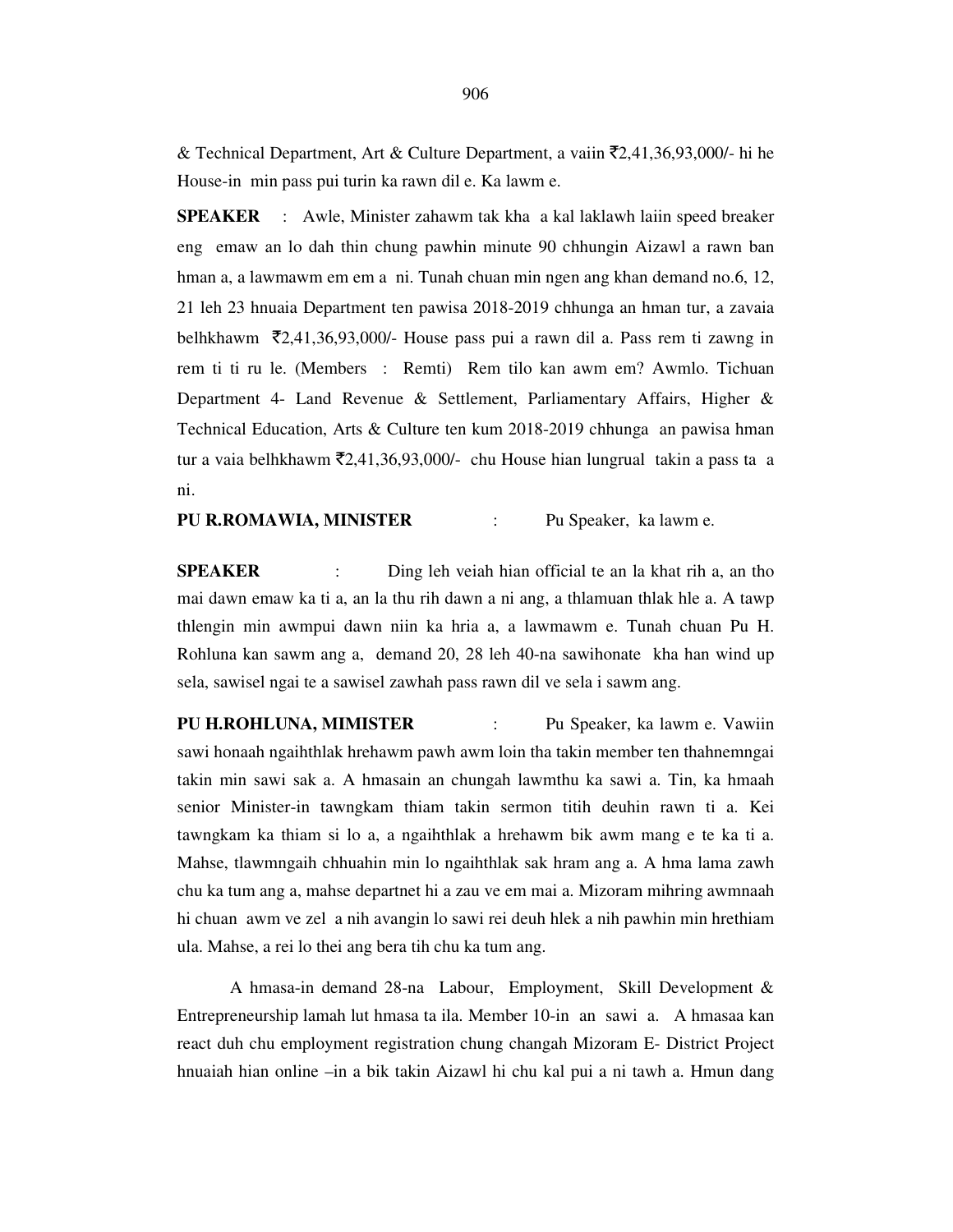pawh hi kalpui tum a ni a, member zahawm tak Pu R.L Pianmawia'n a bial chhunga ti tura a tih kha internet a awm phawt chuan an in chhungah pawh an ti thei tawh a ni.

 Tin, CSC, hi common service center atangte hian awlsam takin registration an ti thei tawh a ni tih te a bial bikah hi chuan min lo hriat sak sela. Tin, training chungchang member ten an han sawi chhuak tel bawk a, hei hi PMKDA state component hnuaiah kum 2017-2020 atan mi 36671 training pek tum a ni a. Hei hi financial target pawh vaibelchhe sawm nga paruk leh nuai sawm li paruk hi Ministry of Skill Development & Entrepreneurship-in min pawm sak tawh a ni. He scheme hnuaia training chhuak hi an sawi ang a nih chuan 70% hi hnathawhna tur kawhhmuh sak turs ngaih an ni.

 ITI bus chungchang, chawhma lama sawi ang deuh khan , ITI bus pahnih tunhmaa lo book tawh, tun thlenga pakhat zawk la deliver loh hi, agent lam atanga harsatna vang a ni tih kha sawi ila, a tawk maiin ka hria . A zawttu leh sawi chhuaktu member khan a chiang em mai a, House-ah sawi chhuak ve duh hrim hrim a ni mai a, a chiang sa a.

 Tin, NIAS chungchang hi Pu Speaker, member zahawm tak tak ten kei aiin an hre chiang zawk daih ang a, kan House Leader duhsaknain thla hnih thla thum vel ang chauh he department hi ka han enkawl ve a. Helaiah hian thui tak ka zu hre thuk lo nain, member zahawm tak i vei lam ami te hi kei aiin an chiang zawk vek ang a. A hmunah te zuk kal tawh an ni a, kei chu ka la kal lo a. Hei hi compensation component hi a tira agreement-ah hian a awm lo tih hi kan member ten a min hriat pui ka duh a. Tin, pawisa nuai sawm li pahnih an rawn kir leh kir leh loh chungchangah hian, cheque nuai li leh sing hnih theuh sawm hi an Chairman hian a rawn thawn chho a. Chu chu February ni 21, kum 2017-ah a ni a. Tichuan a hnu lawk ni 3 thla 3 nita-in ka hria a, chutah chuan ni khat thla thum 2017-ah khan cheque-a kha a valid lo a ni tiin amah vekin lehkhain a rawn um zui leh a. Chuvangin, a cheque a valid loh avangin a pawisa hi sorkar-in refund-na hi kan dawng lo ti a kan chhan thina hi a dik a ni.

**PU LALRUATKIMA** : Pu Speaker, khawngaihin Bounce cheque inpek kha a dikloin ka hria, penalty inpek theihna a ni a. Chuvangin, kan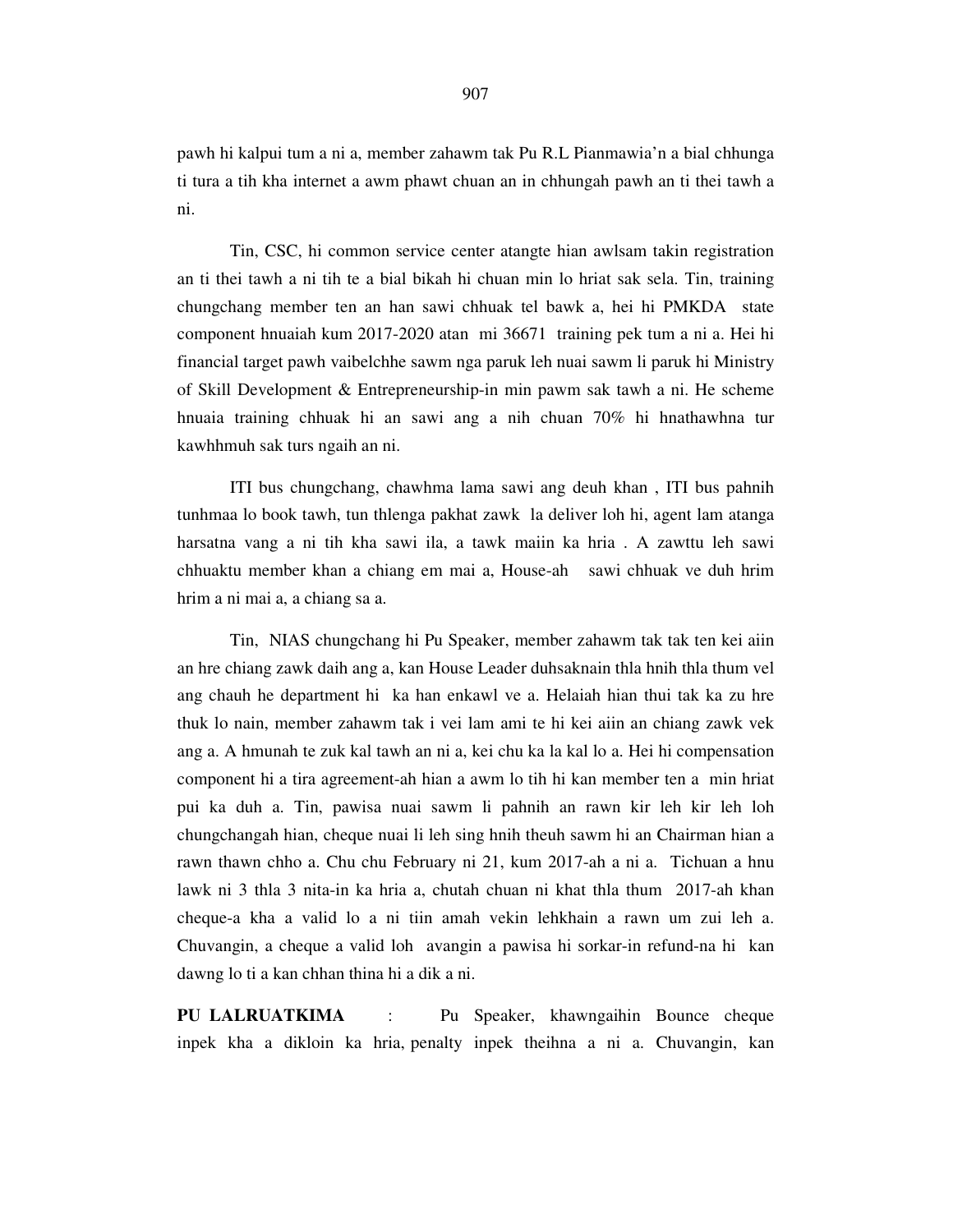sorkar hian a enzui chak deuh a ngai a ni. Nikum a ni tawh a, kum khat a ral tawh a, a uiawm lutuk a, hma la chak deuh turin kan duh a ni.

**PU H. ROHLUNA, MINISTER** : Pu Speaker, keini pawhin kan ui a, kan ngaipawimawh khawp mai tih min lo hriatpui sela. Hei hi a hranpain anmahni lam atangin rawn ti leh turin kan beisei a. Formal deuha rawn ti tur pawhin lehkhain kan chhu zui tawh a ni.

 Tin, NIAS hi a lem ang zawnga sawi a awm thin a, a lem a ni lo tih hi House ka hriattir duh a ni, a chhan chu degree (PHM) hi mi pahnihin an nei tawh a, tin parukin tunah hian result an nghak mek a. A zir tha duh hi chuan tunah hian degree an hmu a ni. Amaherawhchu, zir tha duhlo, tute emaw kan buaipui zawk tlat mai hi kan inenfiah pawh a ngaiin ka hria a. Zir tha duhlo te, tuilo te, kawhmawh bawlte tute emaw hian kan tuipui tlat mai hi Pu Speaker, kan sim pawh a tulin ka hria a, zir tha duh te hi kan encourage a, kan fuih sauh sauh hian kan hnam hi kan dingchhuak ang tih ka sawi duh a ni Pu Speaker. Tichuan Labour & Employment in development entrepreneurship chu ka duh tawk ang a.

 Commerce & Industries demand 40-naah hian member 11-in department hi min sawi pui a, a lawmawm khawp mai. NEIPP chungchang member zahawm tak Pu Chalrosanga'n a sawi kha, NEIPP hi a scheme a tawp tawh a. Chuvangchuan, scheme thar NEIDS hi tunah Ministry-in launch thar an tum a, Union Cabinet pawhin an pawm tawh a. Tichuan, March 21, 2018 khan 3000 crore allocate in tunah hian an pawm tawh a ni. He scheme hi 2020 thlenga hman tur a ni a, he scheme hi a detail chu sawi lang lo mai ila a thain ka ring a, hun a duh rei mai mai a Pu Speaker. A duh tan chuan nakinah whatsapp-ah te a hmuh mai theih ang a.

 Tichuan, Mizoram Food Proceeding Research & Training Centre, Selingah C.M. zahawm takin nikum khan min hawn sak a. Hetah hian kei pawh ka han kal ve a. UDS fund atanga Ministry-in min pek a ni a, a tha khawp mai a. Thalai tam takin food proceeding lamah hmasawnna an neih theihna tura training na hmun tha tak khi tah khian kan nei a. Chu chu nakinah kan thalaite tan pawh hian food proceecing lamah Horticulture lama kan product te hi kan la hman tangkai theih zel kan beisei a ni.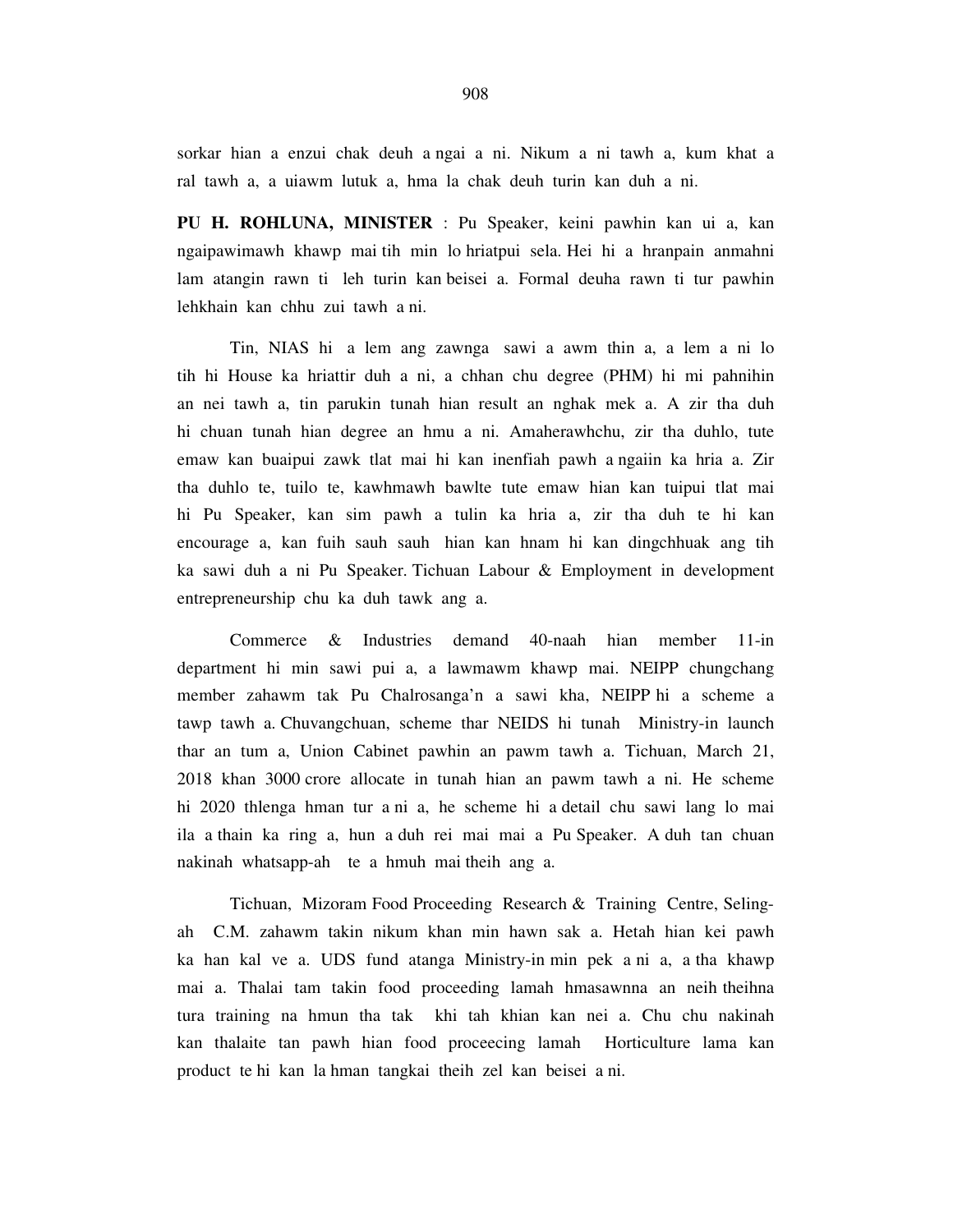Tichuan, Ministry of Food Proceecing Industries hnuaiah hian keini pawhin an duh dan angin Industrial Estate, Zuangtui te, IGC Luangmual, Bamboo Technology Park, Sairang te, IIDC Zote, Champhai te, IIDC Lunglei te hi Ministry of Food Proceecing Industries duh danin designated food park te hi notify tawh a ni a. Tichuan, hemi chhungah hian industry din te hian NABARD atangin soft loan an dil thei a. Tin, MOFPI atang hian NABARD kutah 2000 crore lai dah a ni bawk a ni. Chuvangchuan, heng advantage te hi kan thalaite hian la thiam se, a hlawkna tel ve se tih hi kan department pawhin kan duh sak khawp mai.

 Tin, thingtlang lama market sak chungchang member thenkhat ten an rawn sawi lang bawk a. Hei hi MN3 kan tih thin Scheme, tun hmaa thingtlang lama market sakna thin kha a tawp tawh a. Chuvangchuan, a scheme thar hi sorkar lamin an la lounge bawk si lova. Chuvangin, thingtlang hmun kilkhawr zawkah hian commerce wing lam atang hian market hi kan la sak sak hlei thei lo a ni.

 Tin, Mission veng market-a building tuna NEC fund a kan sak mek approach road hi bialtu MLA in helai house-ah pawh hian a sawi zing tawh a. A sorkar lamah pawh hian theihtawp chuan a nawr a. Amaherawhchu, hei hi tun thlengin la chinfel theih loh a ni a. Department pawhin hei hi a theih ang angin kan ngaihpawimawh pui a, tan kan lak pui a ni. Mahse, tun thlengin kan la chingfel thei rihlo a ni.

 Tichuan, Corporation khar, khar lehlo tih vel sawi hi a awm a corporation khar khar leh lo tih vel lai sawi hi a awm a, ZOHANDCO pawh hi tunah hian an account hi audit zawh fel a ni tawh a, audit report hi Boardin an pawm hunah ZOHANDCO hi chu khar fel mai theih turin tunah hian a awm tawh a.

 MAMCO hi 2013 – 2014 atanga 2017- 2018 account hi audit la hmabak a ni a, hma lak chhoh mek zel a ni a, audit fel hnuah hei pawh hi Board remtihnain khar fel tur chauh a la ni a ni. Corporation khar hi sawi rikna a rei tawh a, hmalakna pawh a rei tawh a, mahse process hi a lo neuh neuh khawp mai a, a thui a, khar fel mai hi a lo har khawp mai. A process a thui a ni tih hi House ka han hriattir duh bawk a ni.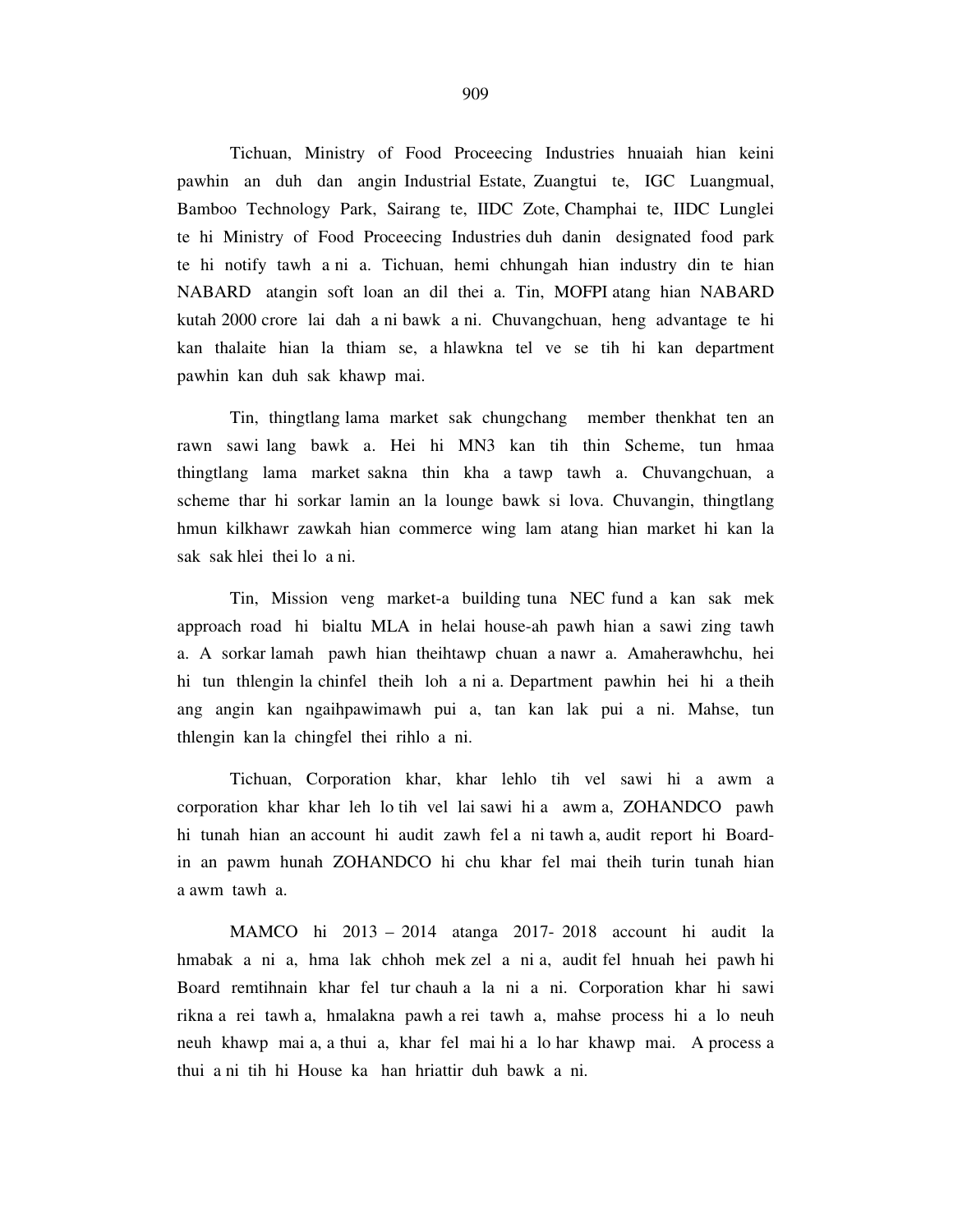A pawimawh zual hi chu Pu Speaker, member zahawm tak tak te sawi hi Commerce & Industries-ah pawh hian ka react zo deuh maiin ka hria a, a bik takin Industries lam wing hi NLUP ah hian trade lakna ber kan ni a, trade chi hrang hrang 64 kan enkawl a, beneficiaries pawh hi kan ngah a, singhnih sang sarih za leh sawmnga pakhat hi  $1<sup>st</sup>$  phase atanga  $4<sup>th</sup>$  phase thlengin kan nei a. Tichuan NEDP hnuaiah hian 400 chuang NEDP leh NLUP conversion-ah hian 400 chuang kan nei bawk a, chuvangin, singhnih sang sarih zanga chuang hi beneficiaries kan neih a ni chhungkua chutiang zat chu kan ni a. Kan thawktute district level ah pawh an hah khawp mai a, tichung chuan hlawhtlinna (a trade hi a tam ang hu in leh beneficiaries kan ngah angin) pawh kan nei thain ka hria. Tun tuma NLUP Kut kan neihah khan Commerce & Industries Department-hi pakhatna kan ni nghe nghe a, a chhuanawm hle a, kan officer te leh a thawktute benificiaries atanga tan kan lak that vang niin ka hria a, an chungah lawmthu ka sawi bawk a ni. Ministry of Textile atang hian Luangmualah Pu Speaker, kan sawi tawh thin a, Govt. of India, Ministry of Textile ten Apparel and Garment Making Centre an rawn hawn khan Luangmualah IGC-ah kan sawi ri tawh thin a. Hei hi tunah hian tha takin kalpui chhoh mek a ni a, School uniform te, jersey-te, skill development training te pawh hi puanthui lamah an kalpui tel bawk a, a hlawhtling chho zel a ni tih ka rawn tarlang tel bawk a. Skill development hi department hian a kalpui reng a, knitting & tailoring-ah hian kum khatah trainees 220 an la thei thin a tin, weaving-ah hian 80 kan la thei a, heng ho hi scholarship cheng 500 thla khatah pek thin an ni a, trainees-te an train zawhah hlawhtling taka train zo ho hi  $\bar{\tau}$  2500/-in an bul tanna turin tanpui thin an ni.

 Tin, NEDP leh a site atang hian Commerce & Industries Department hian nasa takin hma a la chho a. Amaherawhchu a site hi central-in tuna sorkarna changtuten an chan hlim khan an rawn delay tak avangin project tam tak hi khawlh kham deuh a, kawng chanve ah chawlhsan ngaite a awm a. Amaherawhchu kan hotute, House Leader leh Finance Minister-te ruahmanna fel tak avangin New Economic Development Policy-in hei hi min take-up sakin min chhunzawm sak hlawm a, Mizoram Handloom export facilitation at Thenzawl atan pawh hian a site fund atanga building 3 kan lo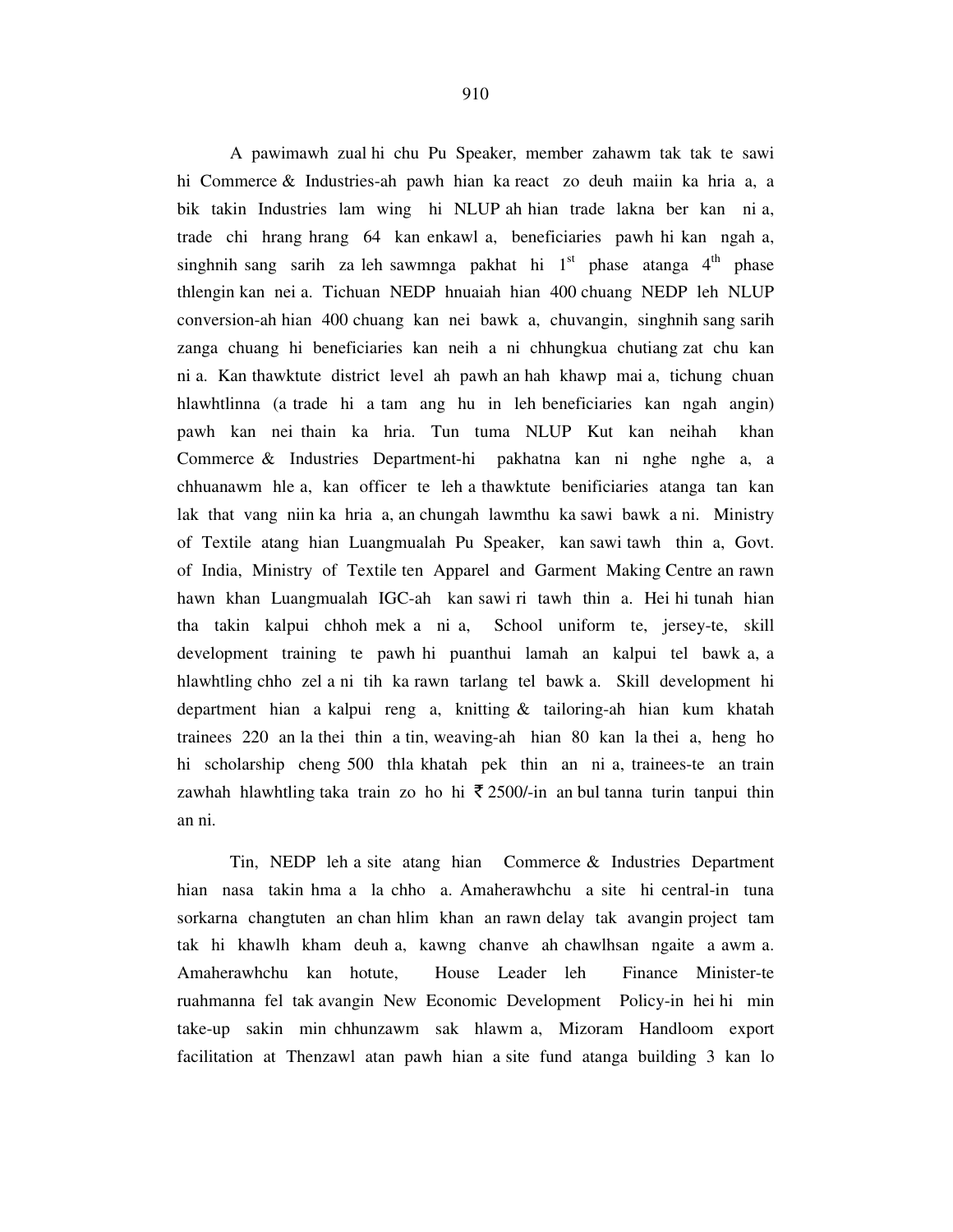sak tawh bakah hian tunah hian building tam tak changkang taka sak theihna turin cheng nuai zasarih sawmhnih leh pahnih neih a ni a NEDP atangin min pe a. Tin, a dawttu tur te pawh ruahman fel vek tawh a ni a, hna tan chhoh mek tum a ni a.

 Tin, improvement of training centre nichina ka han sawi rik zawk knitting, tailoring te, weaving te, handloom lama hmalakna kan training-na in sak thatna tur hian NEDP atang hian Cheng nuai za sawm li min pe bawk a, NEDP atang tho in. Tichuanin NEDP hnuaiah hian training centre thenkhatte khawl changkang zawka thuam thatna turin cheng nuai sawmthum min pe bawk a ni.

 Pu Speaker, House-in min hriatpui tura ka duh thil thar deuh chu State Award for Weavers, handloom weavers-te tan hian award hi Department-in siam sak ve ila, inelna tha hi hei hian a thlen ang a, hei hian hmasawnna tam tak a keng tel ang tih beiseiin hemi weavers State Award atan hian Pakhatna ah Cheng nuaikhat, Pahnihna ah Cheng singnga, Pathumna atan cheng sanghnih leh zanga tiin tunah hian department-in (Speaker : Pahnihna leh Pathumna kha a va in thlauh em em ve ) Cheng singhnih leh sangnga tih tur aniang hei hi kan ziak sual a nih ka ring Pu Speaker Tichuan, yarn kan la hman ho hi acrylic yarn a ni a, tun thleng hian kan la hmang lar a. Cotton yarn leh silk te hi duhthusam a ni a, hei pawh hi acrylic yarn atanga a inher rem theihna tur hian department in beihpui an thlak mek a. Hemi atana hmun kilkhawr thleng pawha awareness te leh thil dang tul ang anga hma an lakna turin NEDP atangin nuai 30 min ruahman sak bawk a.

 Tichuan, Commerce wing atangin market hi tunah hian 220 an kawl mek a a pui ber hi chu kan hriat tlan angin Aizawl New Market hi a ni a, Bawngkawn, Mission Veng, Vaivakawn, Ramhlunah te a ni a. Tichuan, NEC fund atangin nichina bialtu zahawm takin a sawi, Mission Veng Market hi nuai 598, sing 4 leh sangkhat NEC project in sak mek a ni a, an zo tep tawh a. PWD ah a hna hi deposit a ni a, tunah approach road pawh hi chin fel thuai theih chu ni se tuna an neih sa ngawt ni lo deuh, remchang zawk deuh hleka tih sak dan chu awm se chuan kan duhpui hle a ni. Mipui tan pawh a awlsam ang a. Tin, New Market ah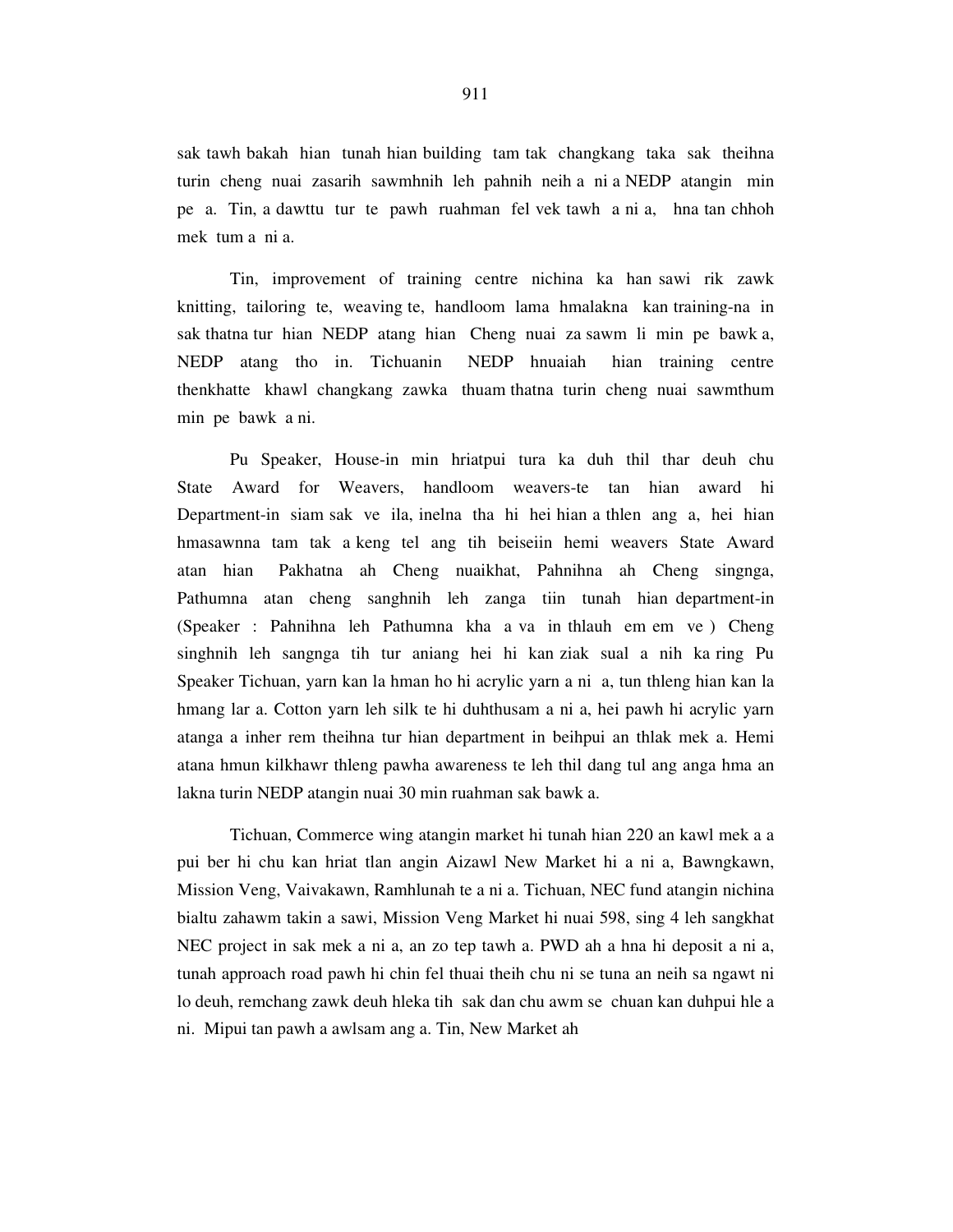hian Rs.1300 in tunah hian building pakhat sak mek a ni a, hei hi  $1<sup>st</sup>$  instalment NEC atangin kan dawng tawh a, 2<sup>nd</sup> instalment lam hi kan la dawng lova. A chhan chu hei hi AMC Building Regulation avang hian DPR siam that a ngai a, a chhawng san zawng te. Chuvang chuan  $2<sup>nd</sup>$  instalment hi central lam, NEC-in min la release lova. Tunah hian DPR siamthatna pawh kan theh thla tawh a, khulamin reilote-ah min release sak thei turin kan beisei a. Chuti chung chuan contractor hi department in ba kan pe theilo chung pawhin thahnemngai takin a thawk a, a zo tep tawh nghe nghe a ni.

 Pu Speaker, sawilan atan pawimawh pakhat chu Food Testing Laboratory hi. Hei hi term hmasa atanga tan lo lak tawhna a ni a, mahse tih puitlin vak theihlohin a awm a, Thenzawl lama sawn tur anga sawi rik te a awm a, building te pawh sak nual tawh a ni a, mahse remchan zawkna avangin uluk taka Health leh Commerce lamin kan han sawi tlan hian Aizawlah hian hei hi set up phawt mai i la, Zemabawk a Health Department Building-ah tiin, ngaihtuahna neiin tunah hian a building te pawh peih fel tawh a ni a, Health Department building an lo neih sa ah a khawl buna bul tan mai turin. Tunah a khawl pawh a lo thleng tawh a, hei hi trial run neih mai hmabak a ni a, reiloteah hawn theih kan beisei a. Hei hi phai atanga chawhmeh thianghlimlo, tur eng eng emaw telh nia rinhlelh lo kal te pawh hmun leh hmuna kan test theihna tur te. Tin, Border trade lam atanga Land Custom Station Zokhawthar lam atang te leh hmun hrang hrang atanga eitur lo lut te quality test-na atan kan mamawh em em a. Hei hi department pawhin kan nghakhlel a, a hmalama zawh kan duh a, chu chu trail run neih hmabakin kan awm mek a ni.

 Tichuan, Economic Development Programme hnuaiah hian, vertical Extension of Bawngkawn Market, Reconstruction of Ngaizel Market, Reconstruction of Sairang Market, Procurement of Market Information System te hi  $\bar{\bar{\xi}}$  610 lakh hmangin hma lak mek bawk a ni.

 Border trade lamah hian Zokhawthar chu kan hria a, Border Haat pangngai hi Myanmar border lamah hian hmun 8-ah tih tum a ni a, hei pawh hi central-ah DPR thawn thlak tawh a ni a, mahse thuthar kan hmu hlei thei lova. Mahse hei hi Myanmar sorkar leh India sorkar ina an sawifel phawt ngai te a awm a. Tin, lui kan tur a nih avangin lui kana zawh dan tur te, chungte chu India leh Myanmar sorkarin External Affairs Ministry kaltlanga an sawifel te a ngai a. Tin tunah hian a GPS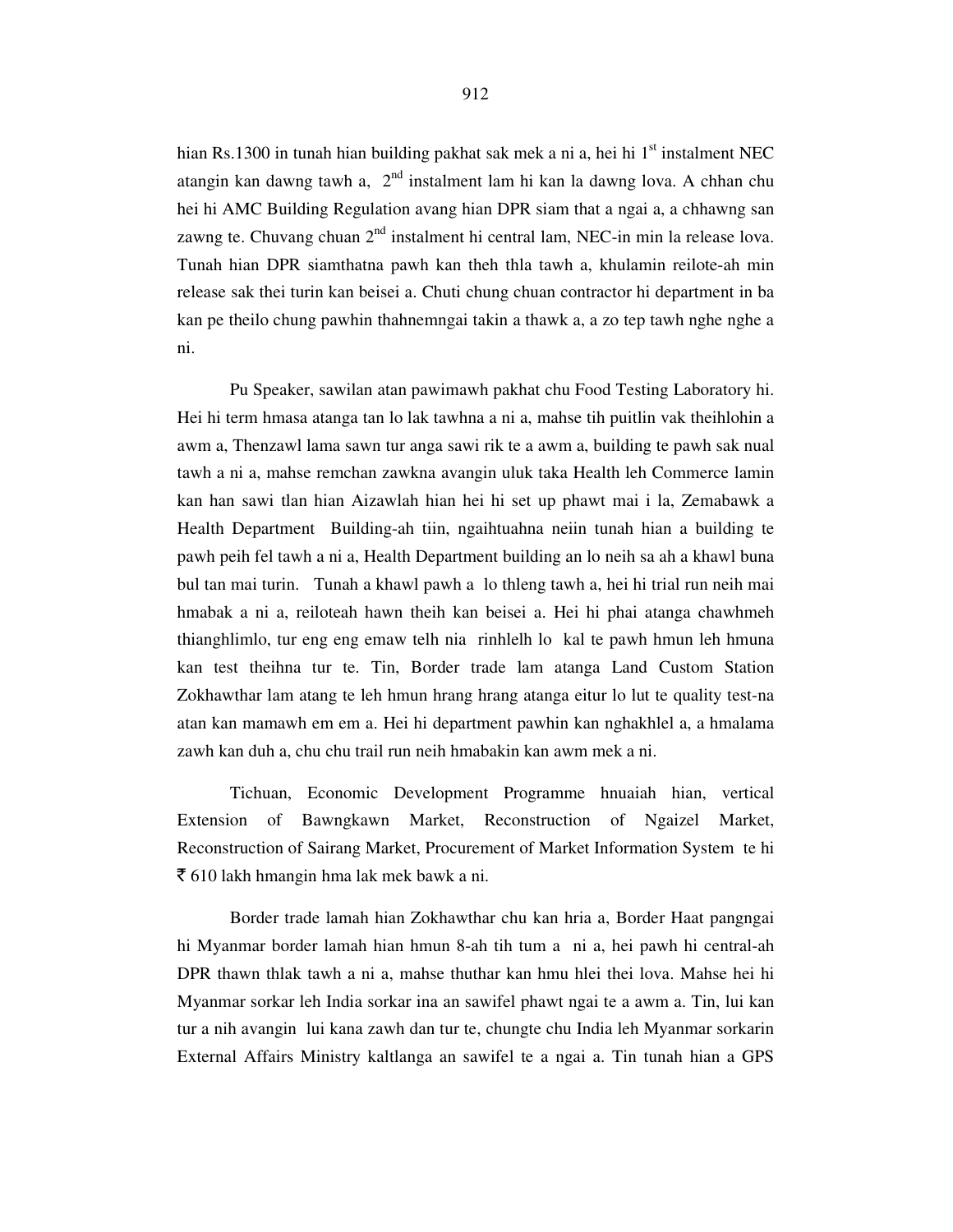reading, a location te pawh central-ah kan theh thla vek tawh a. Tun aia chak zawk hi chuan central lam pawhin min kalpui theih kan beisei a. Tin Kawrpuichhuah ICP pawh hi tunah hian a la kal chho reng a. Amaherawhchu ram pahnih thil a nih tlat avang hian keiniin kan chak avanga kal ngawt theih hi a ni lo a. Helaiah Home Ministry kaltlangin External Affairs Ministry nen khatianga ram pahnih indawr zel a ngaih avang hian a muangchang a. Mahse tunah hian Bangladesh aiawh leh India aiawh hi inbiak leha chutianga chak zawka hmalak tumin kan kalpui mek a ni. Chu chu a tlangpuiin Commerce & Industries-ah chuan ka sawi theih ni ta se.

Tichuan Pu Speaker, School Education-ah hian ni e, hei hi member 16 laiin min han sawi sak a. Hei pawh hi a vai chuan han react sen pawh a ni lo ang a. A tlangpui thu in SSA hnuaia thawktute hlawh chungchang hi member ten an rawn sawi chhuak a. Hei hi November thleng hi chu pek tawh an ni a, a bik takin zirtirtute hlawh hi. A bak pawh hi tunah hian central atangin sanction an rawn release tawh a, kan hmu tawh a. Finance Department lamah a kal mek a. Tichuan an nin budgetary allocation leh expenditure sanction te min tihfel sak hun hunah tun March thla thleng hlawh tur hi chu tunah hian central-in min release tawh, kan kawl tawh a ni. Chu chu ni leh mai sela.

Tin, an hlawh hi thla khatah hian zirtirtu lam bik hi  $\bar{z}8.6$  crores mamawh a ni a. Chumi karlakah chuan a daih lo tur management a engemaw remchanga han hman mai tur ang chi hi a kuangbang engemaw hi a awm thin a. Chung atan chuan motor hire na tih te leh thil dangah hian sum hi hman loh theih loh chin a awm a. Hlawha sem dawn chuan daih tingtang bawk si lo. Mahse thil dangah chuan hman theih tho si, chutiang te chu kan neih thin avangin kha kha member ten engtiziange an han tih nachhan pawh kha niin ka hria a.

**PU LALRUATKIMA** : Pu Speaker, khawngaihin, SSA zirtirtu hlawh kha tihhniam tumna a awm deuh em ni? Engnge a chhan aw?

**PU H. ROHLUNA, MINISTER** : Pu Speaker, tun thleng chuan tihhniam tumna a awm ka hre lo kei chuan. Chutiang chu thuthar engmah a awmlo ka hriat chinah. Tin, zirtirtu recruitment chungchang leh Headmaster promotion decline thin hi he House ah pawh hian Pu Speaker kan sawi zing tawh a. Recruitment chungchang hi a har ang reng khawp a. Kan duh ang hi la thei diak diak ila chuan zirtirtu indaihlo lutuk pawh hi a awmlo deuh tur a ni a mahse, a theih bik loh a.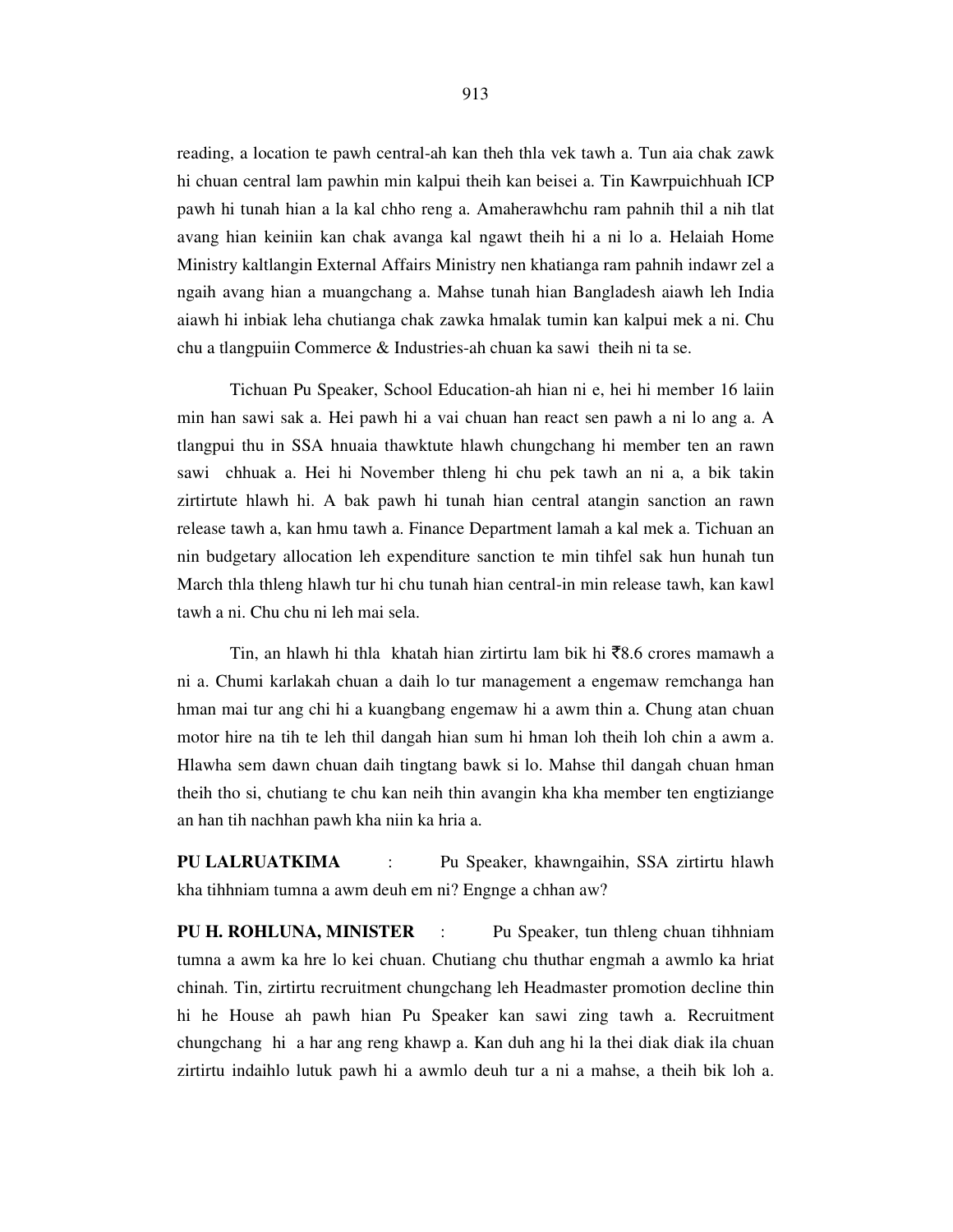Tunah hian Primary School-ah sorkar-in 100 lak min phalsak a, advertisement pawh tih vek tawh a ni a. MPSC lak tur a ni a, advertisement pawh an ti vek tawh a. Tin, Middle School zirtirtu pawh hi 60 lak tur a ni a. Chu pawh chu advertisement kumhluiah khan tih vek tawh a ni a. A bak erawh hi chu tun maiah hi chuan phalna neihsa kan nei lo a. High School-ah pawh hian Science-ah 100 chuang hret hmanni lawkah kan han la a, Science leh Mathematics zirtirtu tur bik.

Heng bakah Social Science/general, teacher pangngai pawh hi kan lo indaihlo tawh viau mai a. Chuvang chuan 164 te hi chu la leh thei ila chuan High School ah hi chuan tun a general teacher, Social Science te tin, Mizo subject leh English subject han la tur ang chi te pawh hi kan indaihlo ta viau a. Pension lam hi an kal chak si a, chuvang chuan kan mamawh khawp a. Mahse tunah rih hi chuan Primary School a 100 leh Middle School a 60 hi laktheih tur kan neih chu a ni rih mai a.

Tin, zirtirtu strength hi a tlem viau avang hian thingtlang leh hmun kilkhawr zawkah pawh hian Department-in pek duh ngawih ngawih mah ila kan pek belh theih loh hi member zahawm tak tak te bialah te pawhin ni fur mai a. A buaithlak khawp mai hei hi. Tunah pawh hian Primary School-ah phei chuan 100 han la mah ila, a lang vak dawnlo a ni, tuna kan dinhmun han en hi chuan. Tin, tunhmaa zirtirtu pakhatin he school pindan awmlo a an thu tlar a, khatia a zirtir mai thin kha a ni tawh lo a. Class room hran vek nei kan nih tawh avang hian pawl khat atanga pawl li thleng han zirtir tur chuan zirtirtu pali hi sikul hian kan mamawh deuh hrim hrim a, a ruala class han la tur chuan. Mahse tunah hian single teacher neihna school 20 bawr vel kan la nei a.

 Tin, zirtirtu pahnih awmna pawh hi kha ai khan a tam zawk bawk ang, chutiang vel chu kan ni a. Tin, vacancy hrim hrim pawh hi tunah hian Primary School bikah phei chuan 902 kan nei a. Za kan hnawhkhah chuan 802 vel hmun ruak kan la nei dawn a ni. Chutiang chu kan nih avangin kan hotuten helaia harsatna kan tawh hi min hriatthiam pui thina, min hriatthiam pui zel tur pawhin ka ngen duh a ni.

 Tin, zirtirtu indaihlohna avanga member zahawm tak tak ten an mahni local area development fund atanga zirtirtu an lo chhawr te, tin, school clerk tur an lo chhawr te, IV grade thleng te pawha an lo chhawr te leh mamawh building sakna tur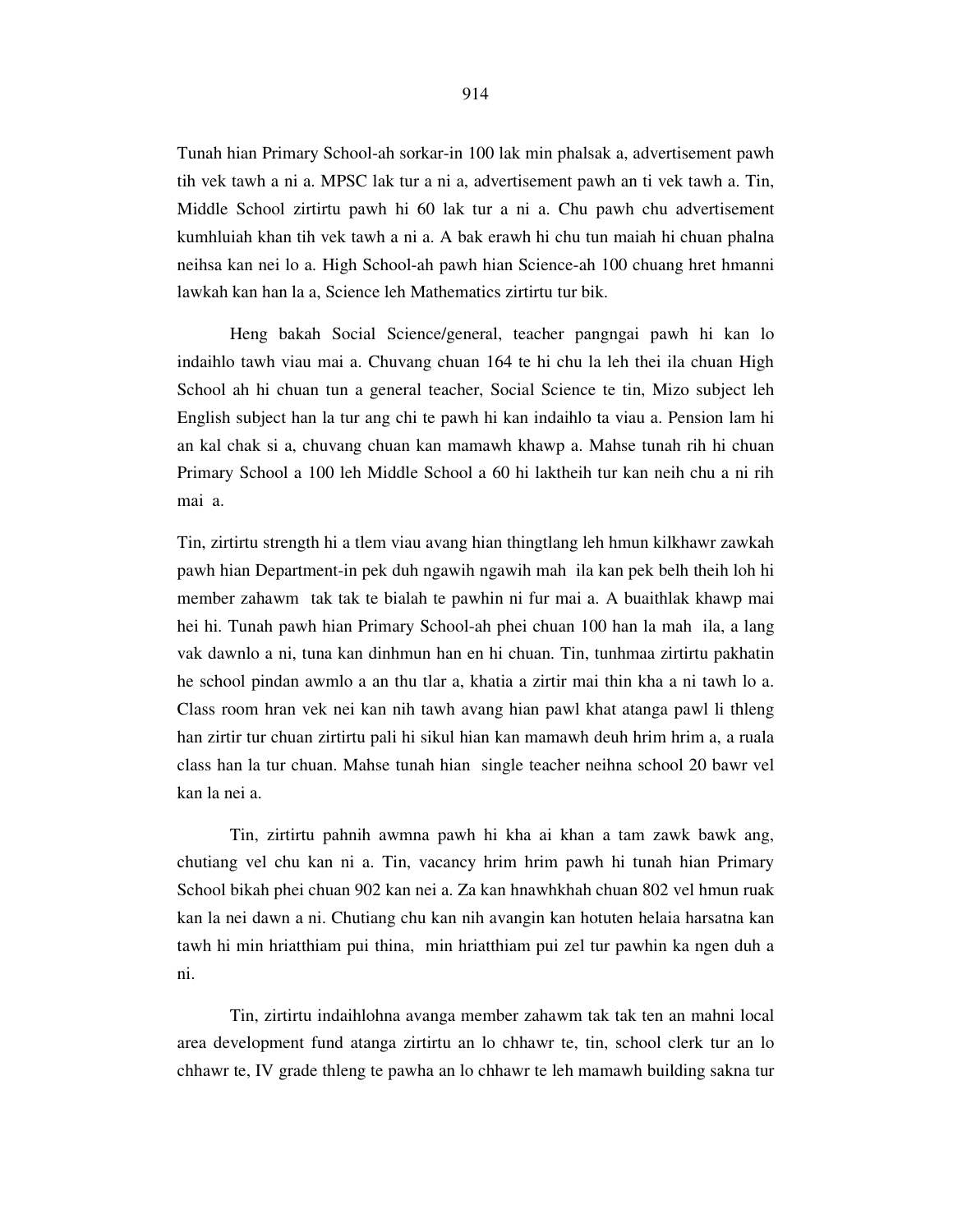thleng te pawha school leh zirna in a mamawh a, min lo tihsak te hi vawiinah hian helai hmunah hian an chungah lawmthu ka sawi duh tak zet a. Kan inzar pharh nasa a, department sum ringawt in a daih lova, chuti chung chung chuan chu harsatna chu hriain kan member zahawm tak tak ten thahnemngai taka hma min lo lak pui thinnaah an chungah lawmthu ka sawi tak meuh meuh a ni.

 Tin, Headmaster promotion decline nasa lutuk tih hi Pu Speaker, a buaithlak khawp mai a. Chuvang chuan decline loh deuh nan tiin tunah recruitment rules te pawh kan han siamtha kha a ni a. Seniority promotion 50%, limited departmental exam hi exam in 50% chutianga kal tura Recruitment Rules pawh siamthat a ni a. Mahse tunthlengin LDE lam hi chu hma kan la la thei chiah lova. Primary School-ah pawh hmanni lawkah khan promotion, zirtirtu atanga Headmaster promotion kha tih chhuah a ni a, tum dang ai chuan an kal tha a, an zawm thain kan hria a. Tunah hian a decline zat chiah hi chu kan la hre thei lova, hun a la rei loh avangin. Tin, school chawlh lai te a lo ni ve leh bawk si a. Chuvang chuan a decline zat kan hre chiah lo na in ka hriat dan chuan tum dang zawng ai chuan an zawm tha a ni mai awm mange ka ti a.

 Tin, Middle School-ah hian tunah vacancy kan neih te hi 80 chuang lai a awmin ka hria a. Chungte pawh chu Limited Departmental Examination-a kan tih chhoh theih ka beisei a. High School Headmaster hi a buaithlak khawp mai a.

 Pu Speaker, tunah hian hmanhmawh deuha tuna seniority a la tih hi a ngai si a, a chhan chu vacancy period hi Recruitment Rules kan siamthat hma ami kha a ni a. Chuvang chuan fill up mai turin kan han ti a, hma kan han la chhova, mahsela an inter-se-seniority-ah khan court-a inkhing an lo awm leh ta si a, chuvang chuan High Court-in la process rih lo turin department min rawn hriattir a an rawn stay ta si a, complaint hun laia complaint mang si lovin, court lama lo kal, court lamin a lo admit ve leh bawk si a, chutiang chuan harsatna kan tawk a. Hei hi court lamin an chinfel hma chuan High School Headmaster promotion te pawh hi kan in pe mai thei dawn lo ni te pawhin a lang a. Kan nghakhlel khawp mai a, hun rei lutuk chu duh lo turah ngai ila a thain ka ring a.

 Tin, vacancy hi tunah hian 80 chuang High School Headmaster ah pawh hian kan nei a. Ka bialah tak khi chuan Government High School 8 kan neih ah hian Pu Speaker, pakhatah chiah tunah hian Headmaster kan nei a ni. Chuvangin, kan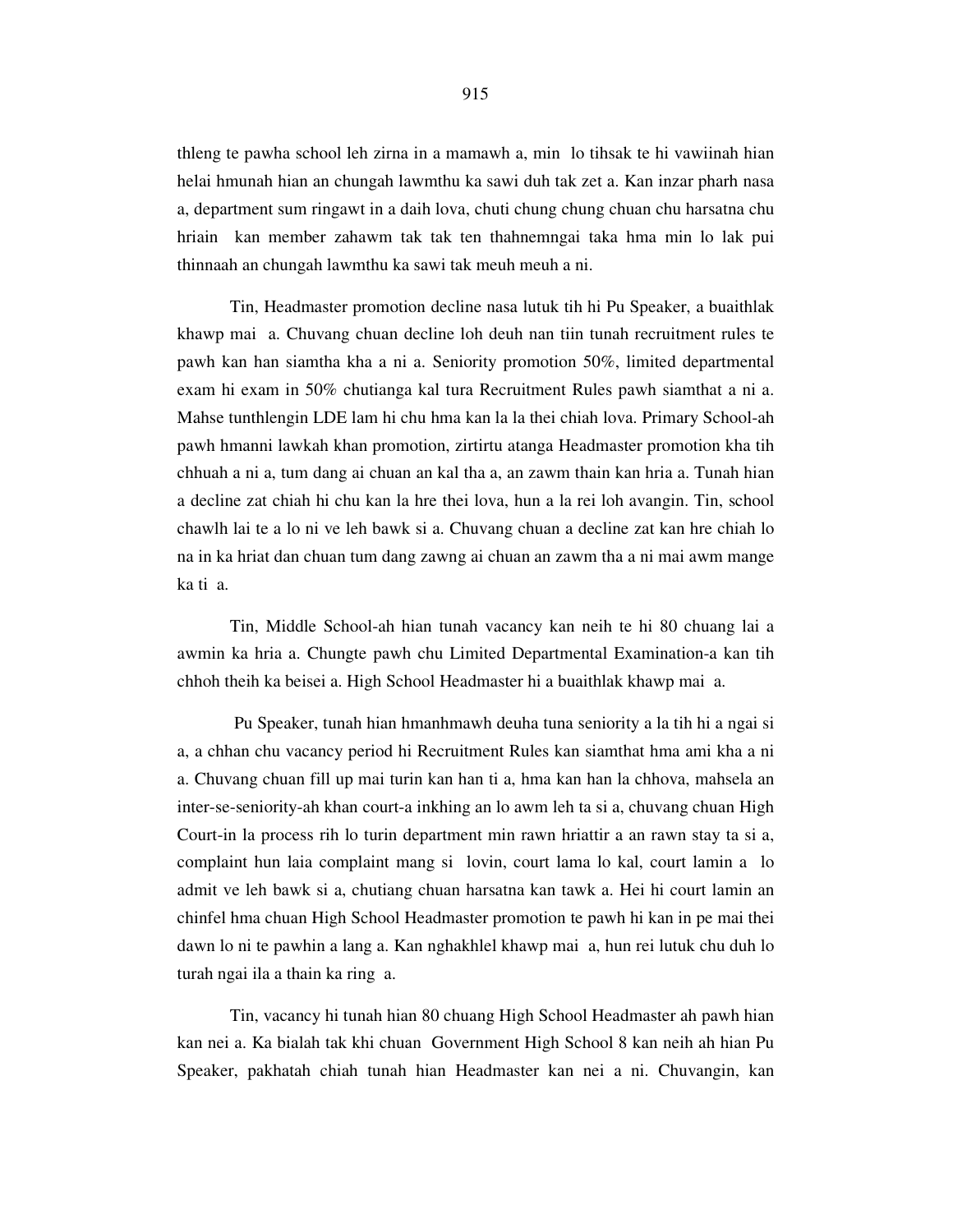member dangte pawhin kan harsatna hi min hriatthiampui tlan ka rawn ngen tel a ni. Tin, private Higher Secondary School te, High School leh Middle School khawtlangin a mamawhna avanga an lo din te hi lumpsum grant emaw, adhoc grantin-aid tal emaw a dah dan a awm lawm ni tih te pawh kha member ten an han sawichhuak a.

 Hei hi department lam atangin engang nge kan dinhmun ni teh reng chiang zawk deuh hlekin i zir ila tiin kan inhrilhna a rei tawh a. Tunah hian department lamin an buaipui mek a. Engzatnge a lumpsum grant ang zawng te pawhin han ti chho dawn ta ila, a sorkarin min tih sak theih dawn leh dawn loh chu thuhran ni ta sela, pressure hi a nat avangin department lam hian kan lo inzir chian ve hrim hrim hi chu a tul a ni kan ti a. Tichuan tunah hian kan buaipui chho mek a, kan la in peih lo deuh hlek a. Keini lam atangin duh hle mah ila kan financial position ten a zir loh chuan thil hi tih mai theih pawh a ni lo thei a. Mahse, eng ang nge ni tih kha chu lo in zir chiang ve hrim hrim teh ang u tih chin kha tuna kan kal dan chu a ni. Tin, 'no detention' policy hi pawl 8 chin hnuailam he CCE te, tin, RTE Act kan hman china CCA te kan han kalpui a, pawl ngaia thut nawm loh han tih ang chi, no detention policy kan neih hi tunah hian central sorkar-in a ennawn mek a. Parliament Standing Committee in tunah an thlir chho mek a ni a. Hei hi pawl V leh pawl VIII ah hi chuan exam awm tawh se, chuti lo chu kan quality hei hian a tihniam a ni tih CADE meeting ah te pawh hian central-ah Delhi-ah ka zuk tel tum pawhin ka sawi nasa a. Chuvang chuan, Central lam pawhin hei hi amend tumin tunah hian hma an la chho mek a ni.

 Tin, School inspection te hi vawiinah member ten an sawi chhuak lo na in, mahse, kan sawi chhuak zing tawh a. Hei hi officer te an theih ang tawk ti tur hi chuan kan infuih thin a. Mahse, duhthusam hi chu kan thleng hlei thei lova, a chhan chu officer hi kan indaihloh em em avang hian, tunah phei chuan Saiha leh Lawngtlaiah hian DEO han chelh tur hi tunah hian officer kan nei lova. Lunglei atangin charge la in tikhan a awp phei tawp rih a. Chutiang chuan SDEO te pawh tunah hian hmun thum velah hian mihring han indah tur pawh hi kan awm lova, charge te kan inla tawn a ni a. Chutiang chuan tunah hian sorkar-in min duhsakna avangin officer te hman tur motor pawh hi field inspection, an bial chhung an fan theihna turin pool vehicle tur hi panga lai lei min phal sak ta a. Hei hian mamawh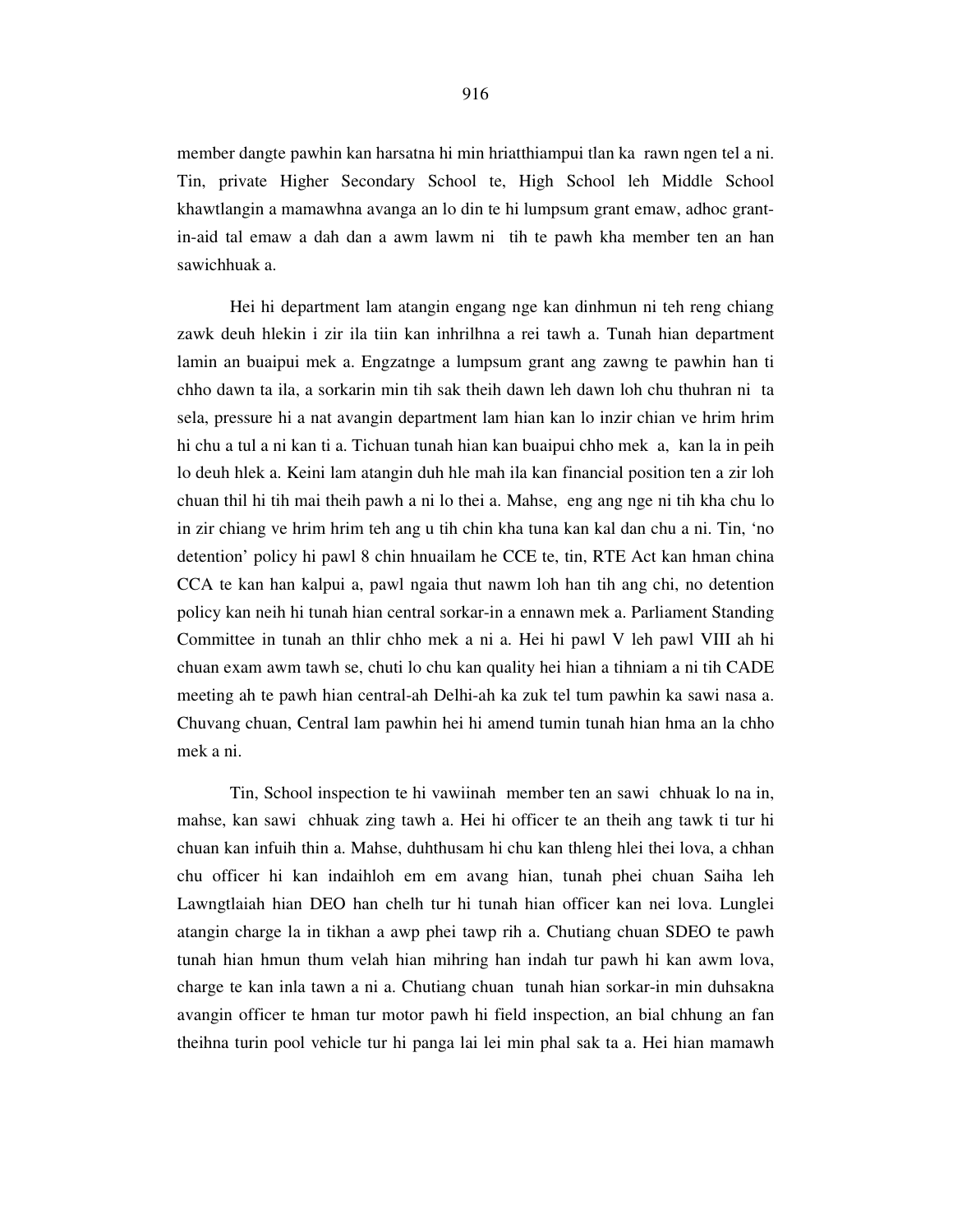chu phuhru zo chiah lo mahse kumthar lamah te a dang kan han tih belh leh theih chuan (kan hnathawhna turin) tun ai hian kan kal chak ang tih kan beisei a ni.

 Tin, hostel chungchang hi member te pawh khan an han sawi a. Hostel hi Jail a inkhung ang kan ni hial a ni lawm ni te pawh an han ti a. Mahse, hostel hi tunah chuan fimkhur takin kan kalpui tawh a, Rules kan neih tawh avangin, chu mi Rules mil chuan kan kal chho a. Hmanni lawkah kan chanchinbu, local daily-ah te khan in lo hmu mai thei a. Rules-in a phal anga dinte leh phal chiah lohte kha an tar lang ta em tih te kha ka hre chiang chiah lova. Phal chin kha chu an han tar lang a ni. Chuvang chuan, zirlai nu leh pa te ka chah duh chu khatiang-a Rules kan neih in din zel a phal sak, permit a pekhoah hian an fa te hi dah sela, chutiang a nih loh chuan dah loh pawh hi a him rih mai thei a ni. A chhan chu commercial lutuka thil tih pawh hi kan lo ngah khawp mai a, hostel Rules pawh hi siamthat kan duh nachhan pawh kha a ni reng a. Tichuan, kan han nei ta a, tunah hi chuan Director te leh Commissioner ho ten a theih ang angin district level ah te an han kalpui chho a. Tunah hi chuan hostel mumal takin an rem chho tan dawn ta a. Nu leh pa ten an fate an dah dawn hian permit neih leh neihloh hi zawt chiang sela. School Education Department-ina Rules an siam anga hostel hi din a ni ngei em tihte pawh hi inzawt chiangin, chutiang chuan indah thei se a tha in ka hria a, chu chu ka'n sawi tel a ni.

 Tin, zirtirtu quarters chungchangah hian – zirtirtu quarters hi RMS lam atangin engemaw zat hi chu sak a ni tawh a. Tunah hian 200 chuang mah hi kan sa tawh niin ka hria a. A theih chin chinah hei hi hma lak chhoh zel kan tum a. NEDP atangin tunah hian 2017-2018 tun kum kal mekah hian 20 sakna tur kan hotuten min dah sak bawk a. Chutiang chuan RMSA lama kan hmuh piah lamah hian quarter hi kan la sak belh dawn a ni.

 Tin, member ten in ngaih pawimawh angin quarter hi a pawimawh em em mai a. Khawsak phungte a inang lova, kan seilenna hmunte a inang lova. MPSC ten zirtirtu an lak phei chuan a tling thei hi school tha leh background tha deuhhlek ami te an lo ni bawk si nen hian an han tlin chhohin thingtlang hmun kilkhawr zawkah te kan indah lo thei lova. Tah chuan, tunlaiah khawsak phungte in an loh avangin mi va hrawnte thil hrehawm takte a ni a. Chuvang chuan, quarter hi a theih chin chinah tih hram hram kan duh a. Tin, school amalgamation kan han kalpui chhohah hian school thenkhat kan khar tawhte pawh hi school building la ziaawm deuhhlek te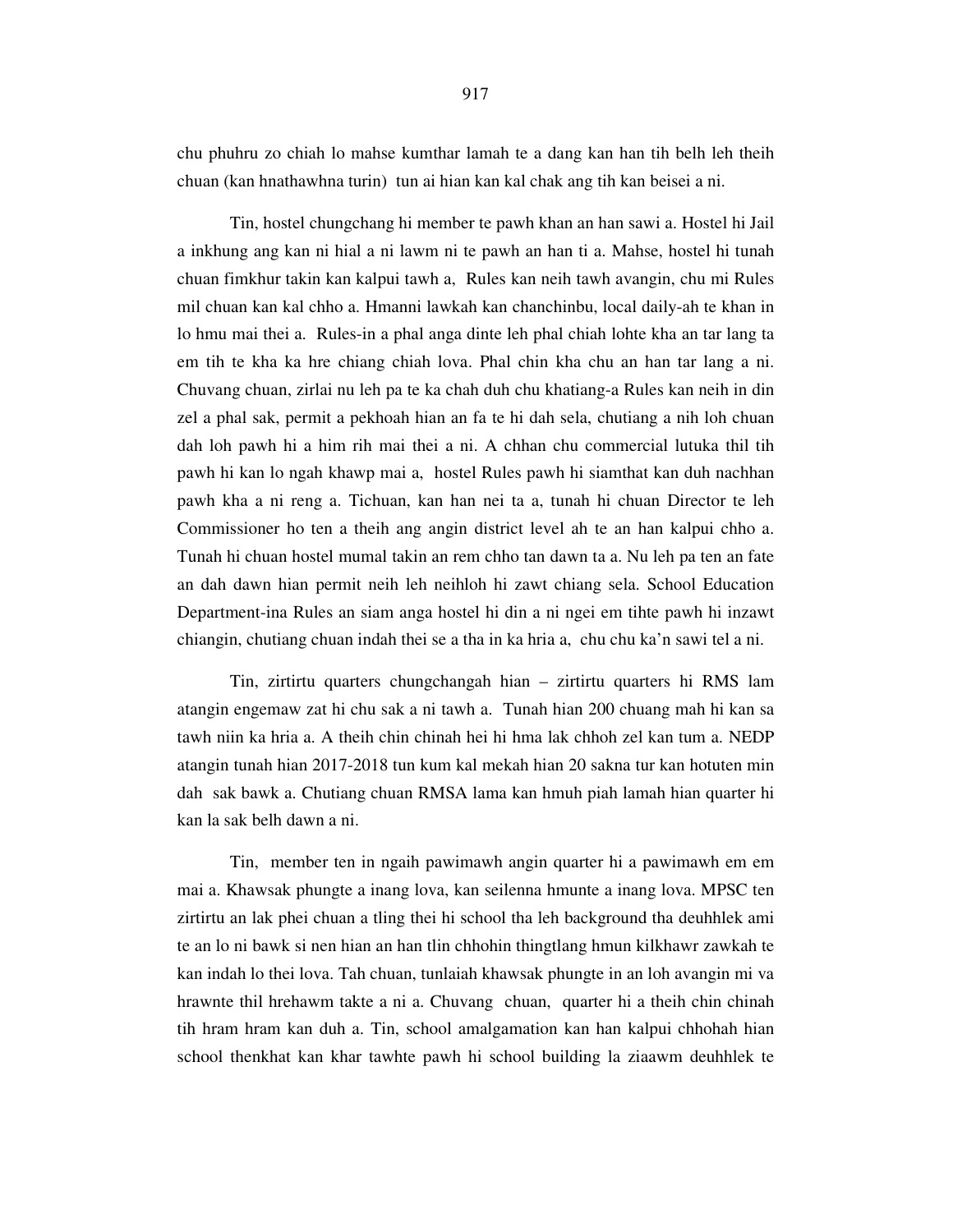phei chu school pakhat hi quarter pahnih atante kan han siam chawp a. Chutiang chuan a theih ang angin kan han ti nawk nawk a ni. Hei hian zirtirtu an thawhna hmunah a awm that tir chho deuh ni te pawhin kan hria a.

 Tin, school amalgamation chungchangah hian Amalgamation Rules kan nei tawh a, hemi kan Rules hi kan hmang chho mek zel a. Tunah hian Government Primary School hi 50 chuang kan amalgamate tawh a ni. Chu chu school pahnih pakhat a siam te, a thenah chuan pathum pakhata siam te, chutiang chuan kan kalpui chho a. Hemi atan hian MLA te leh khawtlang hruaituten min tawiawmnaah lawmthu kan sawi a.

 Amaherawhchu, school khar ngai, sorkarin khati chen a lo kal pui tawh khar ngai, a thawktute leh a veng nu leh pa te kan ti dawn nge, khawtlang hruaitute, school khar ngai khawpa an awm hi chu vanduaithlak kan ti khawp mai. Tunhmaa lo kal reng thei si, tunhnua zirlai neih tam tawk loh avanga khar ngai ta a an awm te hi chu pawi kan ti a. Tiang chuan tunah hian kan khar chho mek zel a ni.

 Tin, NABARD atang hian, tunah hian school building hi engemawzat siamthatna turin sanction te kan hmu chho bawk a. Hei hi kan han kalpui chho ang a, 2016- 2017 chho ah khan source 24 vel kan hmu chho a. Tin, NEDP atangin cheng nuai 490 2016-2017-ah kan hmu bawk a. Tin, 2017- 2018 ah hian crore 10 kan hmu bawk a. School building chhe zual lutuk te hi chu kan thawm tha thei ang a.

 Chutih karah chuan, elemenatary education lamah chuan SSA atang te, tin, High Section lam-ah RMSA atang te hian a theih ang ang in, school grant kan hmuh tein thawmthat chhoh mek zel a ni bawk a ni.

 Mid Day Meal lam hi sawirik a awm zeuh zeuh a. Mid Day Meal hi tunah hian January thleng Cook ho honorarium hi kan pe tawh a. Tunah, February thla pawh pawisa kan nei tawh a. Amaherawhchu, school chawlh a nih avangin Cook honorarium hi pek a ngai chiah lova. Kumin hi chu kan tlak thei dawn tihna a ni.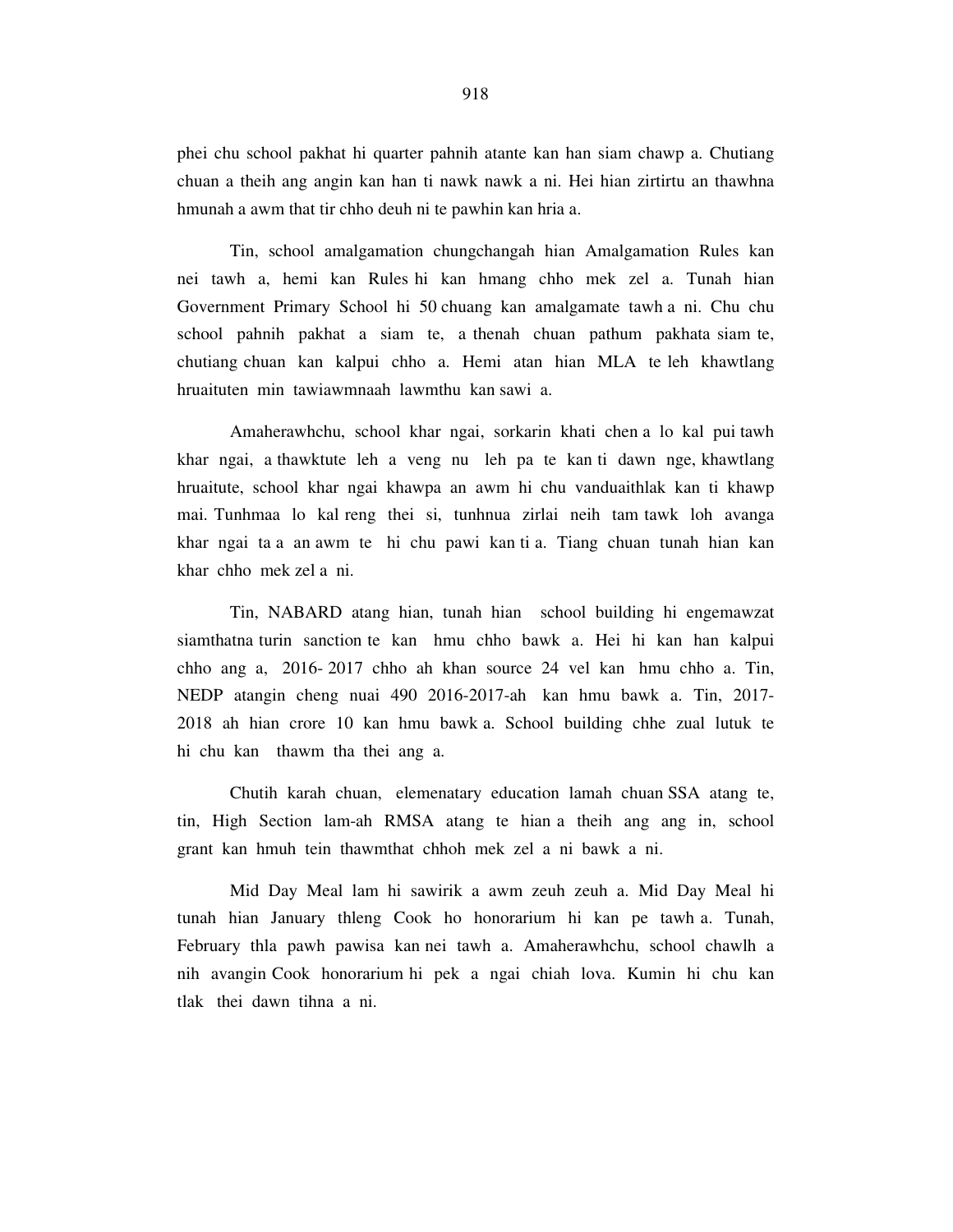Tin, hmun kilkhawr tak tak hi kan nei a, kan inzar pharh a, Headmaster thenkhat a mawhphurtu thenkhat te duhthusam tawk loh lai te hi chu, khawi lai kil kil ah te emaw chuan an lo awm ve thei ang tih pawh ka ring a, member ten in han sawi kha. Amaherawhchu, department lam atangin tha thei ang bera kalpui tum hian tan kan la reng a ni tih erawh hi chu inhriat ka duh a ni.

 Tin, vawiinah member ten in sawi ri lova House-ah hian kan sawi ri tam tawh kan ti mai thei a Sainik School hi. A tir lam an din tirh kha chuan Home lamin mawh an phur deuh a. Tunah hian a lo puitlin chhoh a, hetiang a lo nih chhoh tak ah hi chuan, School Education Department hian a mawh hi kan la lo thei lova, nodal department kan ni lo thei lova.

 Tin, kan sawi fo leh kan sawirik fo tawh angin, tunah hian 2018- 2019 session bul tan leh tur ah pawh hian, naupang 54 mipa admission test result pawh a chhuak tawh a, 54 mipa an ni a, tin 6 hi hmeichhia an ni dawn a, an vaiin 60 an ni dawn a ni.

 Tichuan, all India-ah India ram ah hian, hmeichhe seat nei hmasa ber kan ni hi, kan hotute hmalakna hi a chhuanawm hle in ka hria a. Thenkhatin hmun dangah pawh an nei alawm ti a lo sawi ri tawk te an awm leh a. Mahse, hmanni lawkah kan Commissioner pawh Governing Board meeting Delhi-ah a zuk tel a. (kar hmasa mai a la ni a) Chungah pawh chuan Sainik School, keini aia upa zawk tepawhin an dil mek a. Mahse, Mizoram hi project-ah kan han hmang chho dawn a, phalna kan pe tawh a. Hmeichhia paruk an han nei ang a, chuta tang chuan Sainik School dang hian, Mizoram performance atangin phalna kan pe ang che u tiin an inthlah niawmtak a ni.

 Chuvang chuan, a nei hnuhnung ber te zing ami ni mahila kan state-in, India ram pumpuiah Sainik record kan siam thei hi kan hotute, a bik takin kan Chief Minister in hemi atana thahnem a ngaihna leh hmalaknaah vawiinah hian a chungah lawmthu sawi lo thei lo kan ni.

 Tin, Text Boook chungchang hi Pu Speaker, hei hi kumin ah hi chuan, kan beisei anfin kan kal thei dawn in kan ngai a. Tunah SCERT hi a Nodal Department an ni a.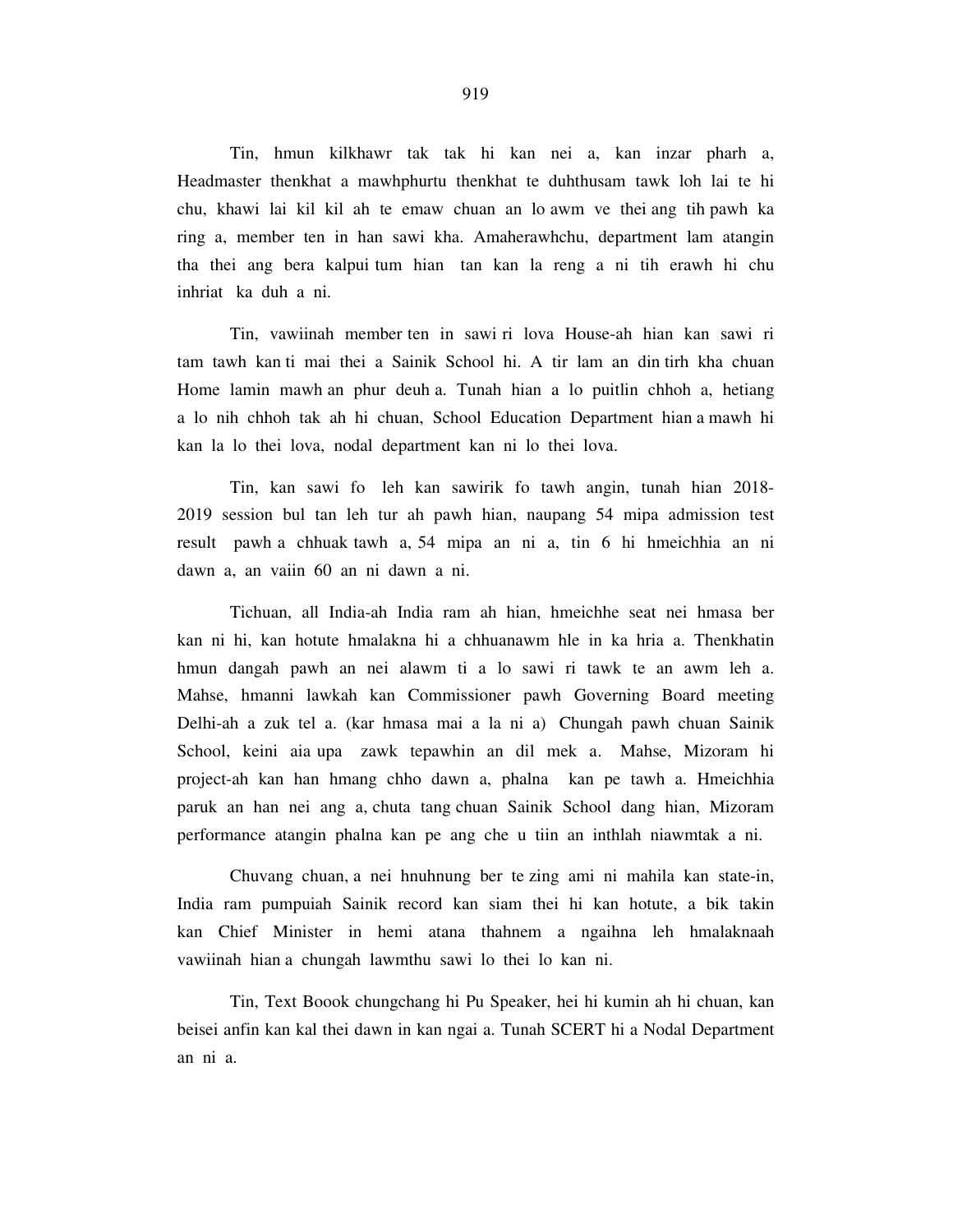Tunah hian SSA lamin free distribution tur pawh an ti thleng vek tawh a, an chhu zo tawh a Aizawl pawh a lo thleng tawh ani. Tin, district lamah pawh SSA hian an siam chhuak tawh a ni. Chuvangin school session kan han tan phatah hian a thlawna kan sem theih tur chin text bu pawh sem thei nghal turin kan inbeisei a ni.

 Tin, B.Ed zirna hi Aizawl leh Lunglei-ah tun session-ah hi chuan hawn theih kan la in beisei reng a, B.Ed. special, hearing leh visual impaired te tan hian SCERT-ah hawn phalna kan nei bawk a ni. North East India ah phei chuan a hmasa ber tur kan ni hialin ka hria. Tin, Teacher's training hi NCTE leh Ministry lam pawhin an ngai pawimawh em em a, a bik takin elementary-ah DL.Ed-ah hian tunah hian open distance learning mode (ODL)-in tunah kalpui mek a ni a. Tuna Ministry thu chhuakah phei chuan 2019 April ni khatah chuan private school leh Govt. school, a bik takin elementary schoool ah class 8 hnuai lam zirtirtu-ah hi chuan training lo hi khawi school mah in chhawr tawh lo tur tih a ni a. Tunah hian special in NIRS kaltlangin ODL mode-in BL.Ed. course an rawn ti chuk chuk a (nikum atangin) hei hi tunah hian kalpui chhoh mek a ni. Zirtirtu ni lo lo admit an awm tih chu kan hre chiang chiah lo na in sangsarih chuang hi Mizoram chhungah hian hemi ODL North a train tur hian an in registered nghe nghe ani.

 Tin, SCERT atangin EDUSAT nikum kum tawp lamah khan kan hawng tawh bawk a, hemi hmang hian district hrang hrang EDUSAT hmang hian kan in pe thei dawn ani. Satellite Inter Active terminal hi 50 bun ani tawh a. DIET 8 ah te IASC ah te Higher pasarih leh High school 33 ah bun a ni tawh a, hei bak pawh hi tihbelh chhoh zel tum a ni. Video control atang pawh hian kalpui theih a ni a, EDUSAT hi a tangkai dawn hle a, telephone line leh thil dang a chhiat palh pawha hman theih tur ani. Department hrang hrang pawhin tangkai taka an la hman theih te pawh kan beisei a ni.

 Tichuan SCERT hnuaiah hian kan DIET hrang hrang te institute building leh hostel building pakua lai tunah hian sak a ni tawh a, pakhat tih loh chu kan zo ti tih tawh a, hawn mai theih turin tunah hian PWD a works kan deposite a ni a, tha takin an sa hlawmin kan hria a ni. Aizawl ami hi a ram leilungin a zir loh